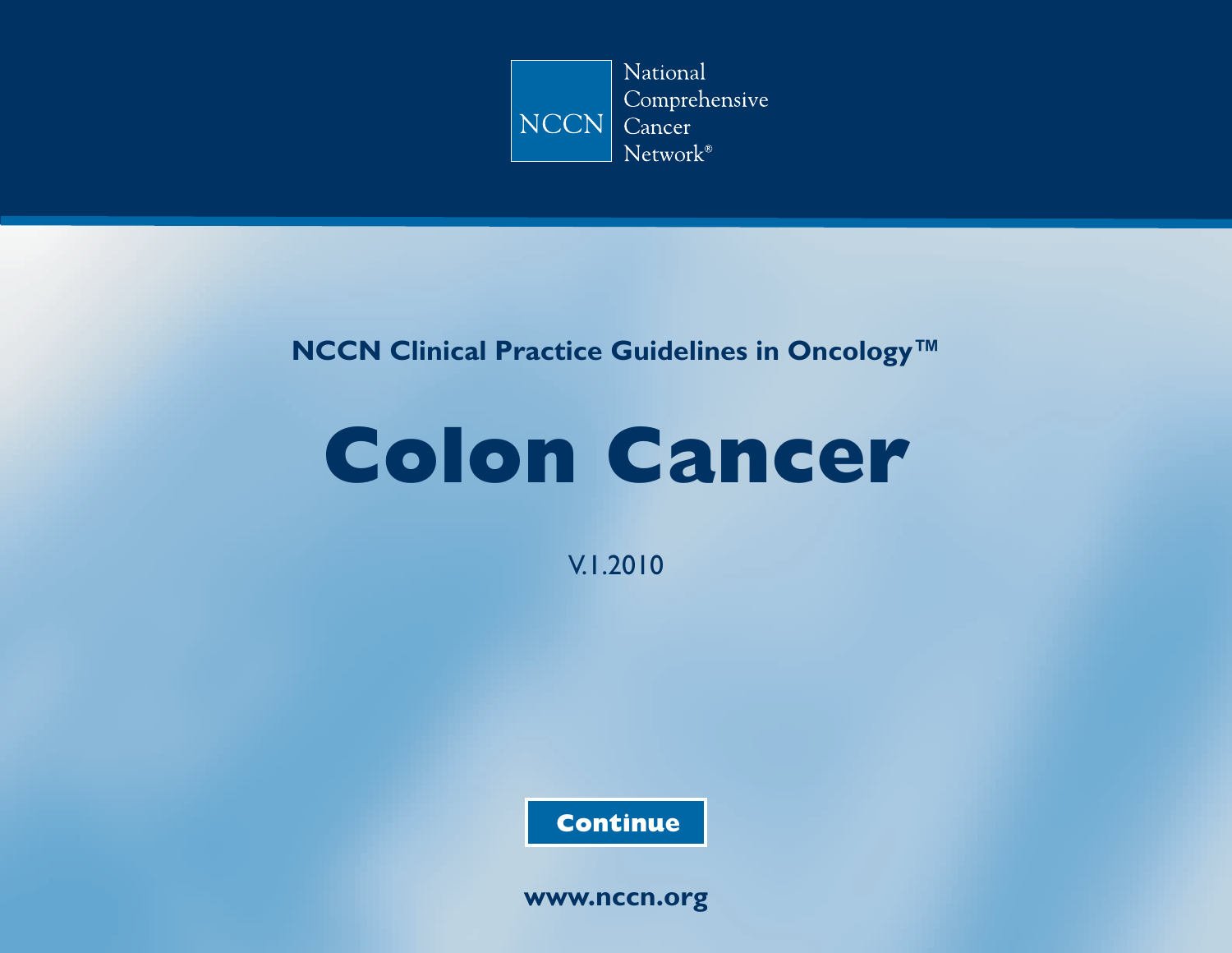<span id="page-1-1"></span><span id="page-1-0"></span>**Fox Chase Cancer Center**

**¶ Juan Pablo Arnoletti, MD University of Alabama at Birmingham Comprehensive Cancer Center**

**† Al B. Benson, III, MD \*Robert H. Lurie Comprehensive Cancer Center of Northwestern University**

**† Jordan D. Berlin, MD Vanderbilt-Ingram Cancer Center**

**† J. Michael Berry, MD UCSF Helen Diller Family Comprehensive Cancer Center**

**Yi-Jen Chen, MD, PhD § City of Hope Comprehensive Cancer Center**

**¶ Michael A. Choti, MD** The Sidney Kimmel Comprehensive Cancer **Center atJohns Hopkins**

**Harry S. Cooper, MD** - **Fox Chase Cancer Center**

**¶ Raza A. Dilawari, MD St. Jude Children's ResearchHospital/University of Tennessee Cancer Institute**

**Dayna S. Early, MD ¤ Siteman Cancer Center at Barnes-Jewish Hospital and Washington University School of Medicine**

**[NCCN Guidelines Panel Disclosures](http://www.nccn.org/disclosures/panel_list.asp?ID=28)**

# **NCCN Colon Cancer Panel Members**

**\* David P. Ryan, MD ¤ Paul F. Engstrom, MD/Chair † Peter C. Enzinger, MD † Dana-Farber/Brigham and Women's Cancer Center**

> **Marwan G. Fakih, MD † Roswell Park Cancer Institute**

**James Fleshman, Jr., MD ¶ Siteman Cancer Center at Barnes-Jewish Hospital and Washington University School of Medicine**

**Charles Fuchs, MD † Dana-Farber/Brigham and Women's Cancer Center**

**Jean L. Grem, MD † UNMC Eppley Cancer Center at The Nebraska Medical Center**

**James A. Knol, MD ¶ University of Michigan Comprehensive Cancer Center**

**Lucille A. Leong, MD † City of Hope Comprehensive Cancer Center**

**Edward Lin, MD † Fred Hutchinson Cancer Research Center/SeattleCancer Care Alliance**

**Mary F. Mulcahy, MD ‡ Robert H. Lurie Comprehensive Cancer Center of Northwestern University**

**Eric Rohren, MD, PhD** ф **The University of Texas M. D. Anderson Cancer Center**



**Massachusetts General Hospital Cancer Center**

**Leonard Saltz, MD † ‡ Þ \*Memorial Sloan-Kettering Cancer Center**

**David Shibata, MD ¶ H. Lee Moffitt Cancer Center and ResearchInstitute at the University of South Florida**

**The University of Texas M. D. Anderson Cancer CenterJohn M. Skibber, MD ¶**

**William Small, Jr., MD § Robert H. Lurie Comprehensive Cancer Center of Northwestern University**

**Constantinos T. Sofocleous, MD, PhD** ф **Memorial Sloan-Kettering Cancer Center**

**James Thomas, MD, PhD ‡ Arthur G. James Cancer Hospital & Richard J. Solove Research Institute at The Ohio StateUniversity**

**UCSF Helen Diller Family Comprehensive Cancer CenterAlan P. Venook, MD † ‡**

**Christopher Willett, MD § Duke Comprehensive Cancer Center**

† Medical Oncology ¶ Surgery/Surgical oncology Pathology -‡ Hematology/Hematology Oncology Þ Internal medicine§ Radiotherapy/Radiation oncology \*Writing Committee Member ¤ Gastroenterology ф Diagnostic/Interventional Radiology

Version 1.2010, 12/11/09 © 2009 National Comprehensive Cancer Network, Inc. All rights reserved. **These guidelines and this illustration may not be reproduced in any form without the express written permission of NCCN.**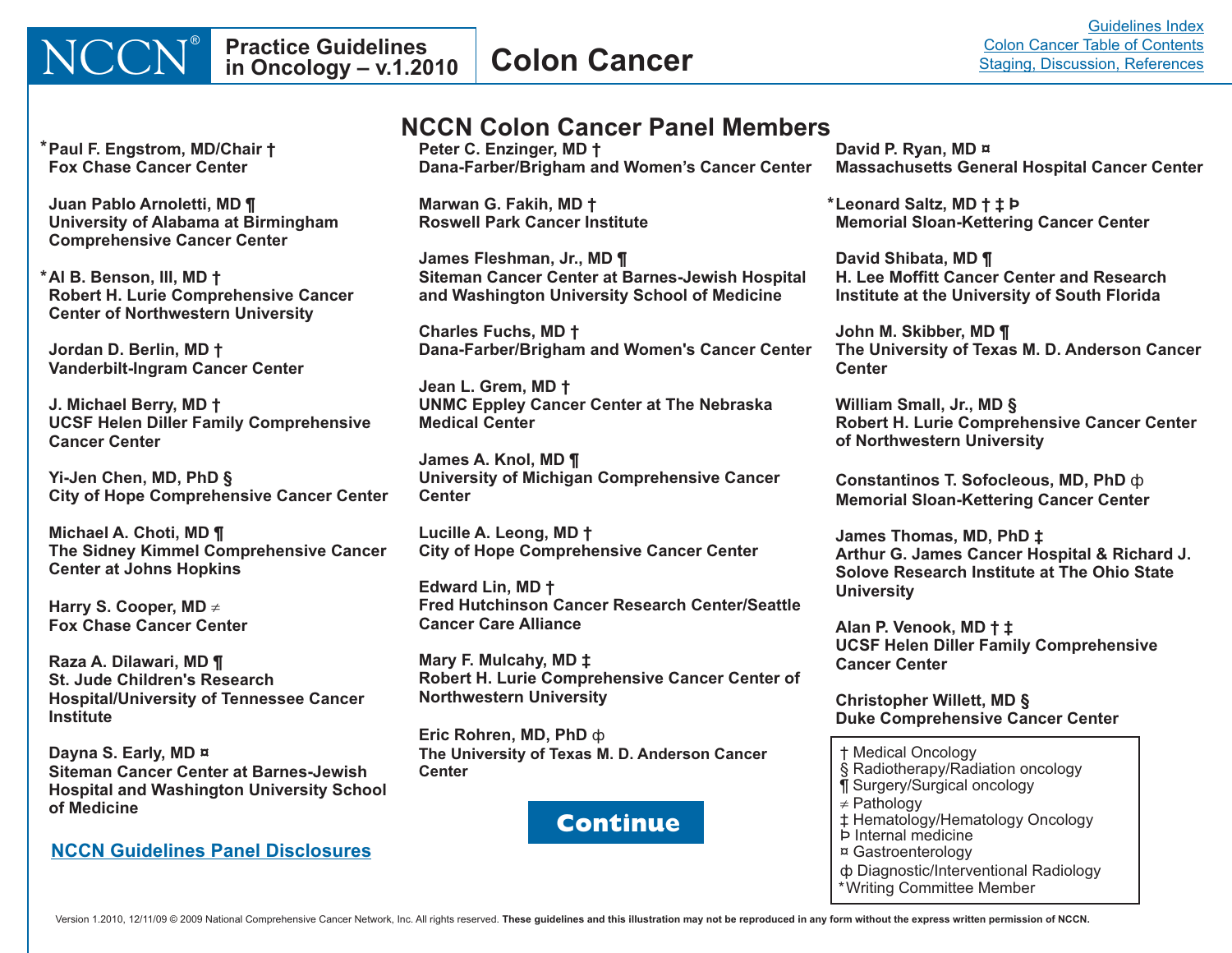# <span id="page-2-3"></span><span id="page-2-2"></span><span id="page-2-1"></span><span id="page-2-0"></span>**Table of Contents**

Clinical Presentations and Primary Treatment: [NCCN Colon Cancer Panel Members](#page-1-1)[Summary of the Guidelines Updates](#page-3-0) [Pedunculated polyp \(adenoma \[tubular, tubulovillous, or villous\]\) with invasive](#page-4-0) [cancer \(COL-1\)](#page-4-0) • Sessile polyp [\(adenoma \[tubular, tubulovillous, or villous\]\)](#page-4-0) with invasive [cancer \(COL-1\)](#page-4-0) • [Colon cancer appropriate for resection \(COL-2\)](#page-6-0) Pathologic Stage, Adjuvant [Therapy and Surveillance \(COL-3\)](#page-7-0) [Recurrence and Workup \(COL-9\)](#page-13-0) [Principles of Pathologic Review \(COL-A\)](#page-16-0) Chemotherapy for [Advanced or Metastatic Disease \(COL-C\)](#page-23-0) Principles of Risk [Assessment for Stage II Disease \(COL-D\)](#page-29-0) Principles of Adjuvant [Therapy \(COL-E\)](#page-30-0) [Principles of Radiation](#page-33-0) Therapy (COL-F) [Principles of Survivorship \(COL-G\)](#page-34-0) [Suspected or proven metastatic adenocarcinoma from the large bowel \(COL-5\)](#page-9-0) [Principles of Surgery \(COL-B\)](#page-20-0)

# **For help using these [documents, please click here](#page-0-1)**

**[Staging](#page-37-1)** 

**[Discussion](#page-38-0)** 

[References](#page-63-0)

**Clinical Trials:** The NCCN believes that the best management for any cancer patient is in a clinical trial. Participation in clinical trials is especially encouraged.

To find clinical trials online at NCCNmember institutions, click here: [nccn.org/clinical\\_trials/physician.html](http://www.nccn.org/clinical_trials/physician.html)

**Categories of Evidence and NCCNConsensus:** All recommendations are Category 2A unless otherwise specified.

See <u>NCCN [Categories of Evidence](#page-38-0)</u> and Consensus

# [Guidelines Index](#page-0-2)

# Print the Colon Cancer Guideline

These guidelines are a statement of evidence and consensus of the authors regarding their views of currently accepted approaches to treatment. Any clinician seeking to apply or consult these guidelines is expected to use independent medical judgment in the context of individual clinical circumstances to determine any patient's care or treatment. The National Comprehensive Cancer Network makes no representations or warranties of any kind, regarding their content use or application and disclaims any responsibility for their application or use in any way. These guidelines are copyrighted by National Comprehensive Cancer Network. All rights reserved. These guidelines and the illustrations herein may not be reproduced in any form without the express written permission of NCCN. ©2009.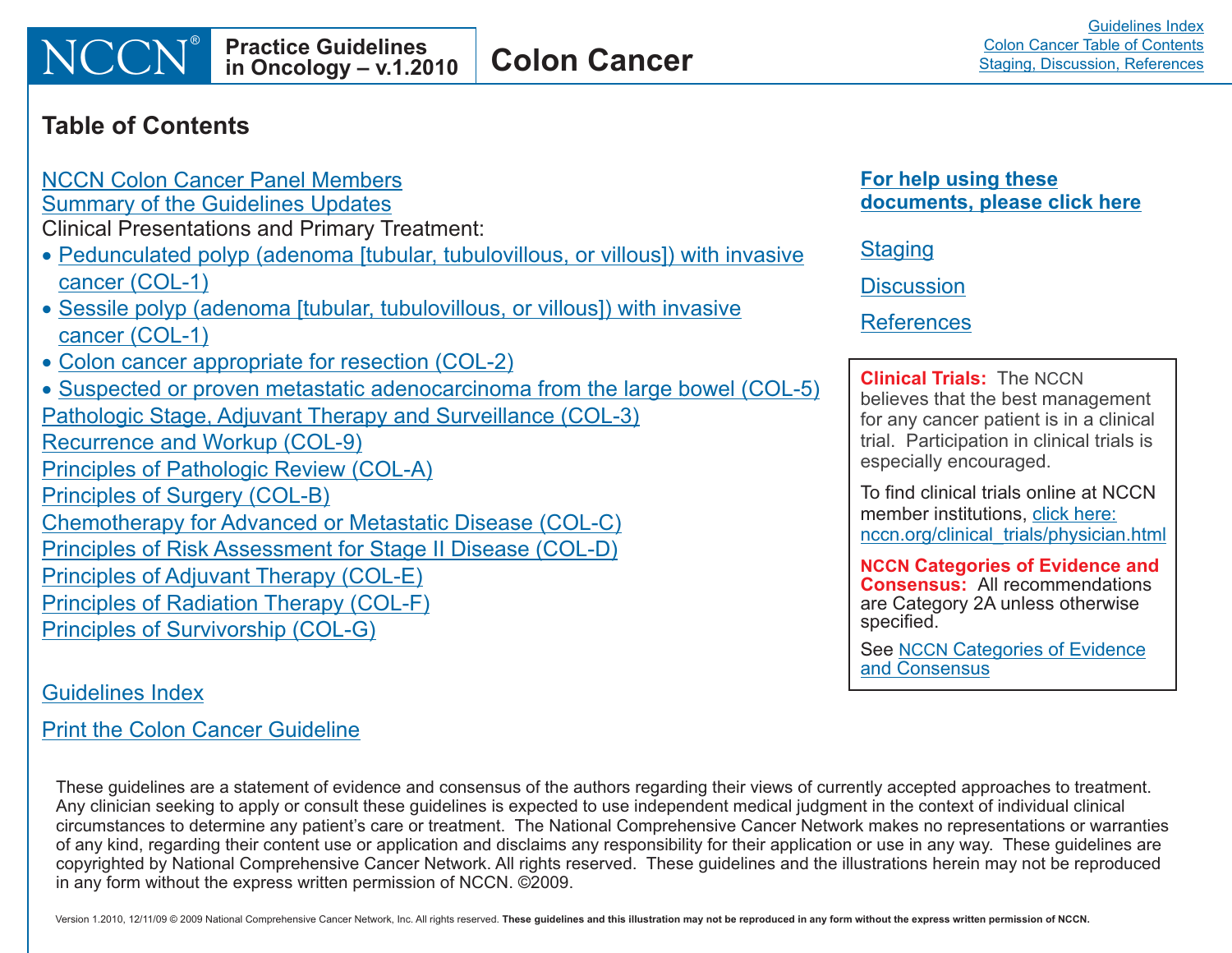# **Colon Cancer**

# <span id="page-3-0"></span>**Summary of the Guidelines updates**

**Summary changes in the 1.2010 version of the Colon Guidelines from the 3.2009 version include:**

**Global Changes**

**PET scan changed to PET-CT scan throughout.**

**[COL-2](#page-6-1)**

**Footnote "g" is new to the page, "PET-CT does not supplant a contrast-enhanced diagnostic CT scan."**

**[COL-3](#page-7-1)**

- • Footnote "I" is new to the page, "Bevacizumab, cetuximab, panitumumab, or irinotecan should not be used in the adjuvant setting for stage II or III patients outside the setting of a clinical trial." (also applies to <u>[COL-4](#page-8-0)</u>)
- • Footnote "m" is new to the page, "Testing for mismatch repair proteins (MMR) should be considered for all patients < 50 years of **age." (also applies to ) [COL-4](#page-8-0)**

**[COL-5](#page-9-1)**

- Consideration of BRAF gene status was added to the workup recommendations as an option, if KRAS is non-mutated.
- $\bullet$  Footnote "w" was clarified that IV contrast should be used for a CT or MRI.

**[COL-6](#page-10-0)**

∙ Footnote "y" is new to the page, "Patients with a known V600E BRAF mutation appear to be unlikely to benefit from anti-EGFR **monoclonal antibodies."**

**(also applies for , , and ) [COL-7](#page-11-0) [COL-10](#page-14-0) [COL-11](#page-15-0)**

**[COL-9](#page-13-0)**

- ∙ Footnote "cc" modified to include consideration of BRAF testing as an option, if KRAS is non-mutated. (also applies to <u>[COL-10](#page-14-0)</u>) **[COL-10](#page-14-0)**
- If a patient remains unresectable after primary treatment, the recommendation of "observation" was removed. **(also applies to ) [COL-11](#page-15-0)**

#### **[COL-A](#page-18-0) 3 of 4**

**New section added for BRAF testing.**

# **[COL-B](#page-21-0) 2 of 3**

• Bullet 8 modified to "Conformal external beam radiation therapy may be considered in highly selected cases or in the setting of a clinical trial and should not be used indiscriminately in patients who are potentially surgically resectable."

**[COL-C](#page-23-0) 1 of 6**

- ∙ Footnote "2" is new to the page, "PET-CT should not be used to monitor progress of therapy. CT with contrast or MRI is **recommended." (also applies to ) [COL-C](#page-24-0) 2 of 6**
- ∙ Footnote "9" is new to the page, "Patients with a known V600E BRAF mutation appear to be unlikely to benefit from anti-EGFR **monoclonal antibodies."**

**[COL-C](#page-24-0) 2 of 6**

• Panitumumab (KRAS WT gene only) was added as an option for patients not appropriate for intensive therapy with a category 2B **designation.**

**[COL-C](#page-25-0) 3 of 6**

- **Footnotes "2" and "9" are new to the page as noted above.**
- **Hecht reference in footnote "6" updated.**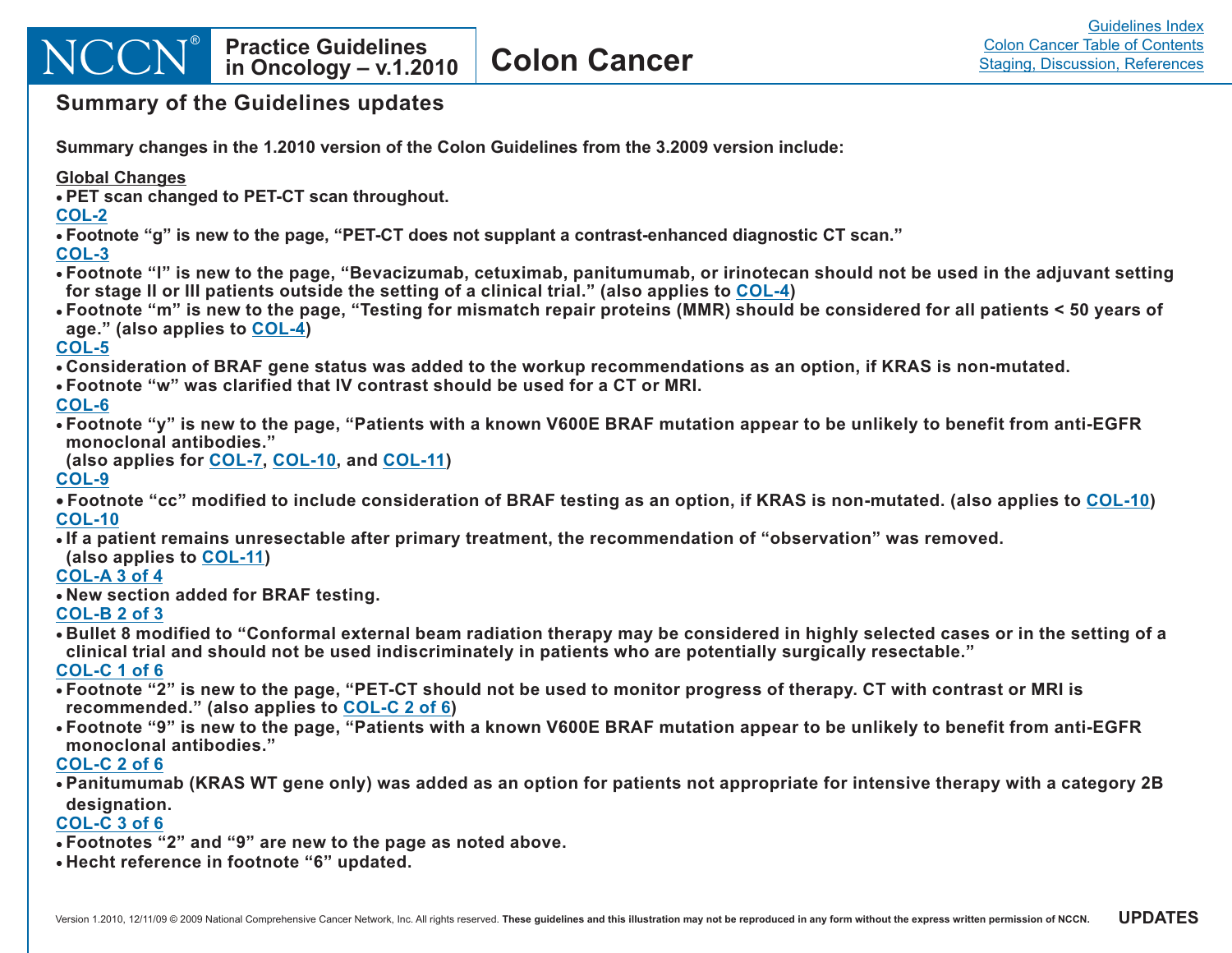# <span id="page-4-0"></span>**Summary of the Guidelines updates**

**Summary changes in the 1.2010 version of the Colon Guidelines from the 3.2009 version include:**

#### **[COL-C](#page-26-0) 4 of 6**

- Notation added "Bevacizumab may be safely given at a rate of 0.5 mg/kg/minute (5 mg/kg over 10 minutes and 7.5 mg/kg over 15 **minutes)"**
- ∙ FOLFOX 4 (Goldberg reference) and FOLFIRI (Douillard reference) regimens removed from the options for chemotherapy regimens.
- Footnote modified relating to levoleucovorin, "While used in Europe, levoleucovorin is not approved for colorectal cancer in the United States. Leucovorin 400 mg/m<sup>2</sup> is the equivalent of levoleucovorin 200 mg/m<sup>2</sup>."
- (also applies for <u>[COL-C](#page-27-0) 5 of 6</u>, and <u>[COL-E](#page-30-0) 1 of 3</u>)

# **[COL-C](#page-27-0) 5 of 6**

- ∙ Bolus 5-FU/leucovorin (de Gramont reference) regimen removed from the options for chemotherapy regimens.
- $\bullet$  Irinotecan dosing regimen changed from 4 weeks on and 2 weeks off, to 2 weeks on and 1 week off.

# **[COL-D](#page-29-0)**

**NCCN Colorectal Screening Guidelines recommended. See ."**∙ The following bullet was added to the Principles of Risk Assessment, "If considering only fluoropyrimidine therapy, MMR testing

# **[COL-E](#page-30-0) 1 of 3**

- FOLFOX 4 (Andre reference) and bolus 5-FU/leucovorin (IMPACT reference) regimens removed from the options for chemotherapy **regimens.**
- **Simplified LV5FU2 (Andre reference) added as <sup>a</sup> regimen option.**

# **[COL-E](#page-31-0) 2 of 3**

**Cassidy reference in footnote "5" added.**

# **[COL-E](#page-32-0) 3 of 3**

- ".Bullet 2 modified to note "FOLFOX is superior to fluoropyrimidine therapy alone for stage III patients •
- Bullet 4 added, "Bevacizumab, cetuximab, panitumumab, or irinotecan should not be used in the adjuvant setting for stage II or III **patients outside the setting of <sup>a</sup> clinical trial."**

# **[COL-F](#page-33-0)**

- •Bullet 3 modified to note that "conformal external beam radiation should be routinely used" and IMRT "reserved" only "for unique **clinical situations."**
- •Bullet 4 If IORT not available, "additional 10-20 Gy" replaced "Iow dose." Clarification added with the addition of "to a limited **volume."**

# **[COL-G](#page-35-0) 2 of 3**

**References 4-6 added.**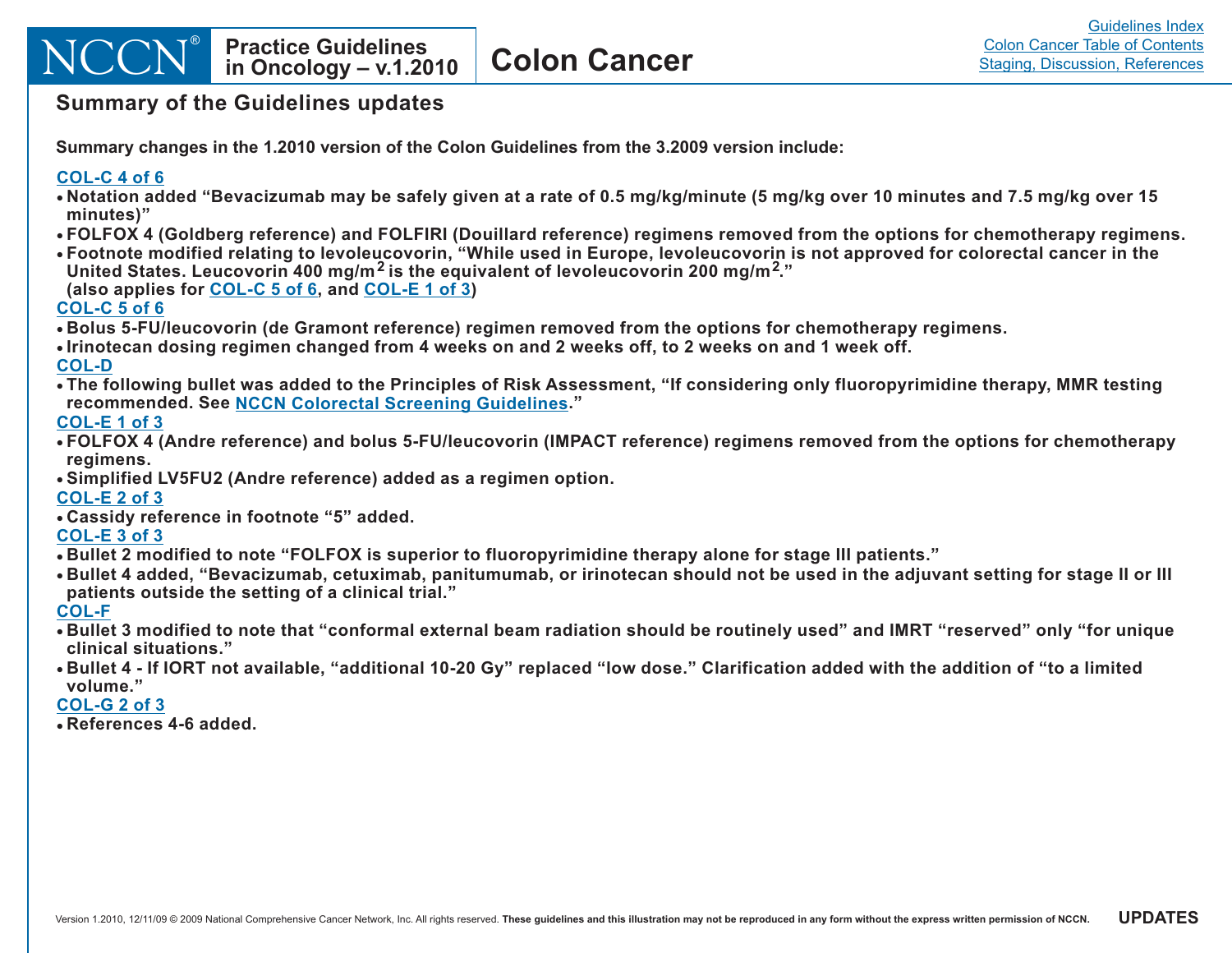| <b>Practice Guidelines</b><br>in Oncology $- v.1.2010$                                                                                                                                                       | <b>Colon Cancer</b>                                                                                                                                                                                                                                           | <b>Colon Cancer Table of Contents</b><br><b>Staging, Discussion, References</b>                                                                                                                                            |
|--------------------------------------------------------------------------------------------------------------------------------------------------------------------------------------------------------------|---------------------------------------------------------------------------------------------------------------------------------------------------------------------------------------------------------------------------------------------------------------|----------------------------------------------------------------------------------------------------------------------------------------------------------------------------------------------------------------------------|
| <b>CLINICAL</b><br><b>WORKUP</b><br><b>PRESENTATION<sup>a</sup></b>                                                                                                                                          | <b>FINDINGS</b>                                                                                                                                                                                                                                               | <b>SURGERY</b>                                                                                                                                                                                                             |
| • Pathology review <sup>b,c</sup><br><b>Pedunculated polyp</b><br>• Colonoscopy<br>(adenoma [tubular,<br>• Marking of<br>tubulovillous, or<br>cancerous polyp site<br>villous]) with invasive<br>(at time of | Single specimen,<br>completely removed with<br>favorable histological<br>features <sup>d</sup> and clear margins                                                                                                                                              | <b>Observe</b><br><b>See Pathologic</b><br><b>Stage, Adjuvant</b><br><b>Therapy, and</b>                                                                                                                                   |
| cancer<br>colonoscopy or<br>within 2 wks)                                                                                                                                                                    | Fragmented specimen or<br>margin cannot be<br>assessed or unfavorable<br>histological features <sup>d</sup>                                                                                                                                                   | <b>Surveillance</b><br>$(COL-3)$<br>Colectomy <sup>e</sup> with en<br>bloc removal of<br>regional lymph nodes                                                                                                              |
| • Pathology review <sup>b,c</sup><br><b>Sessile polyp</b><br>• Colonoscopy<br>(adenoma [tubular,<br>• Marking of<br>tubulovillous, or<br>cancerous polyp site<br>villous]) with invasive<br>(at time of      | Single specimen,<br>completely removed with<br>favorable histological<br>features <sup>d</sup> and clear margins                                                                                                                                              | Observe <sup>f.</sup><br>or<br>Colectomy <sup>e</sup> with en<br>bloc removal of<br><b>See Pathologic</b><br>regional lymph nodes<br><b>Stage, Adjuvant</b><br><b>Therapy, and</b><br>$\rightarrow$<br><b>Surveillance</b> |
| colonoscopy or<br>cancer<br>within 2 wks)                                                                                                                                                                    | Fragmented specimen or<br>margin cannot be<br>assessed or unfavorable<br>histological features <sup>d</sup><br>a All nationts with colon cancer should be counseled for family history. Patients with suspected bereditary non-polynosis colon cancer (HNPCC) | $(COL-3)$<br>Colectomy <sup>e</sup> with en<br>bloc removal of<br>regional lymph nodes                                                                                                                                     |

[Guidelines Index](#page-0-0)

**Back to Other Clinical**

<sup>a</sup>All patients with colon cancer should be counseled for family history. Patients with suspected hereditary non-polyposis colon cancer (HNPCC), familial adenomatous polyposis (FAP) and attenuated FAP, see the <u>[NCCN Colorectal Cancer Screening Guidelines](#page-0-2)</u>.

 $^{\rm b}$ Confirm the presence of invasive cancer (pT1). pTis has no biological potential to metastasize.

 $^{\rm c}$ lt has not been established if molecular markers are useful in treatment determination (predictive markers) and prognosis. College of American Pathologists Consensus Statement 1999. Prognostic factors in colorectal cancer. Arch Pathol Lab Med 2000;124:979-994.

<sup>d</sup>[See Principles of Pathologic Review \(COL-A\)](#page-16-0) - Endoscopically removed malignant polyp.

<sup>e</sup>[See Principles of Surgery \(COL-B 1 of 3\).](#page-20-0)

<sup>f</sup>Observation may be considered, with the understanding that there is an added 10-15% risk of lymph node metastases. Nivatvongs S, Rojanasakul A, Reiman HM, et al. The risk of lymph node metastasis in colorectal polyps with invasive adenocarcinoma. Dis Colon Rectum 1991;34(4):323-8. **Presentations[\(Table of Contents\)](#page-2-2)**

**Note: All recommendations are category 2A unless otherwise indicated.**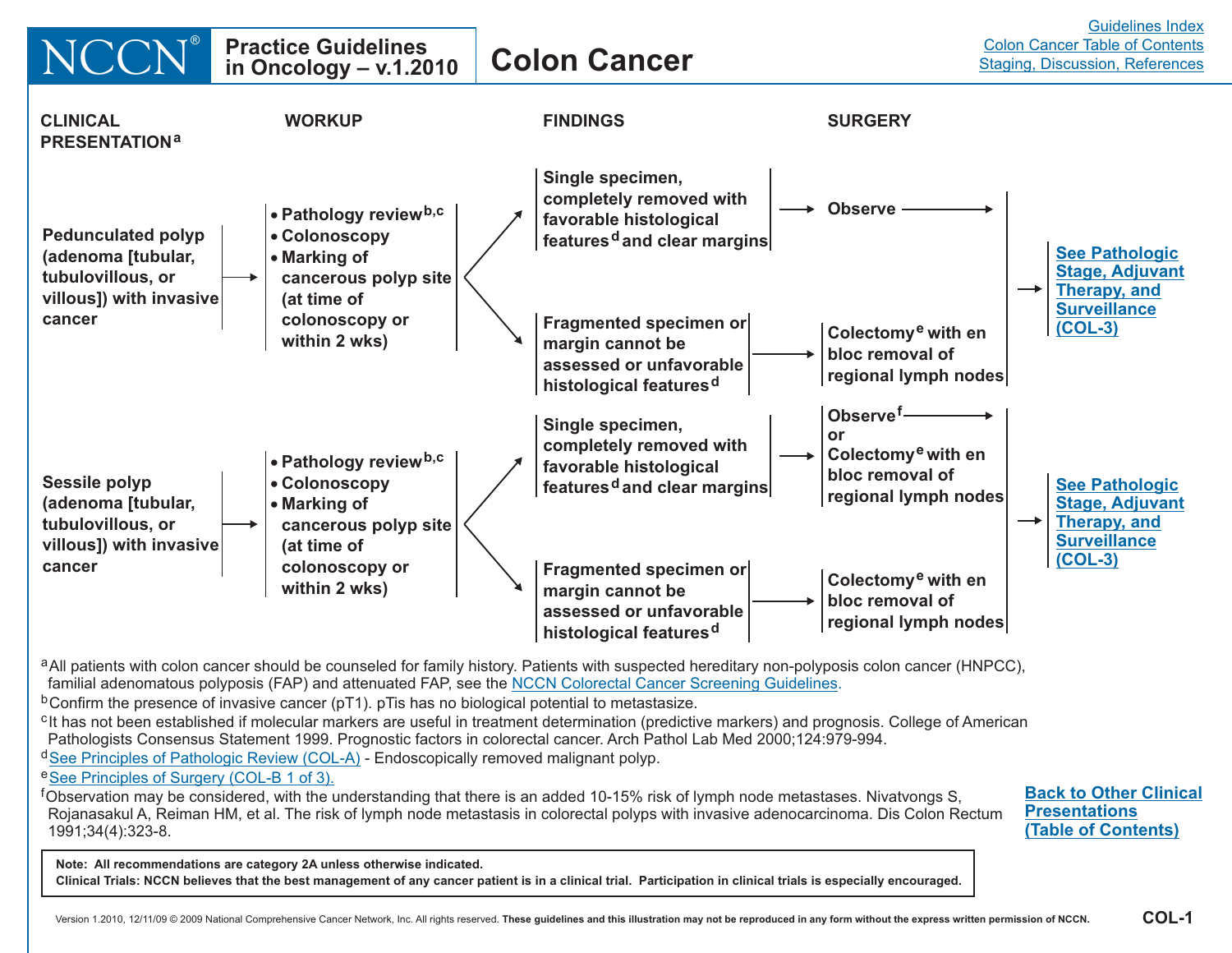<span id="page-6-1"></span><span id="page-6-0"></span>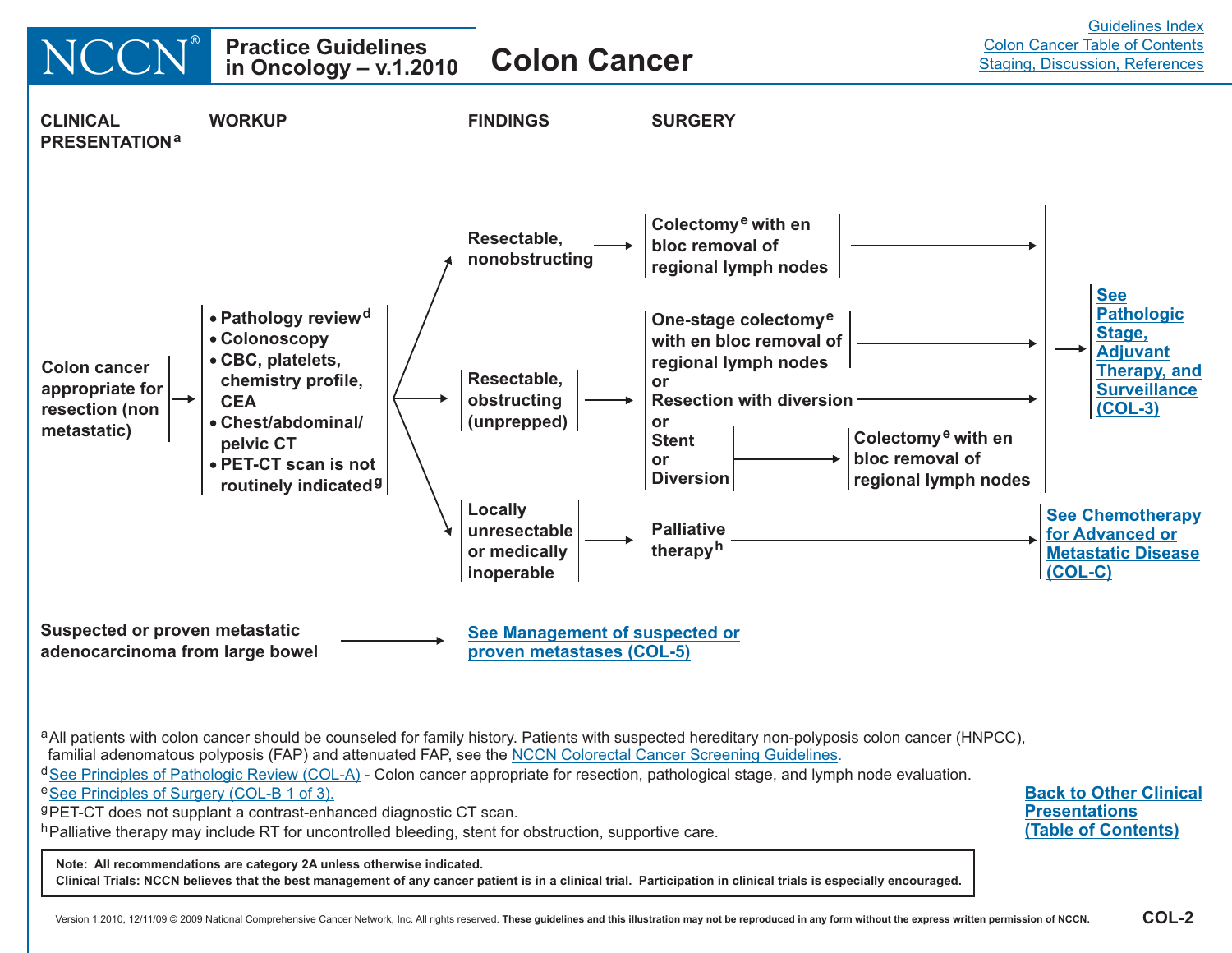# **Colon Cancer**

<span id="page-7-2"></span><span id="page-7-1"></span><span id="page-7-0"></span>

| PATHOLOGIC STAGE <sup>d</sup>                                                                                                                                                                                                                                                                                                                                                                                                                                                                                                                                | <b>ADJUVANT THERAPYi,k,l,m</b>                                                                                                                                      |   | <b>SURVEILLANCE<sup>r</sup></b>                                                                                                                                                                                                                                                                                                                                                                                                                                                                                                                                                                                                                                              |                                                            |
|--------------------------------------------------------------------------------------------------------------------------------------------------------------------------------------------------------------------------------------------------------------------------------------------------------------------------------------------------------------------------------------------------------------------------------------------------------------------------------------------------------------------------------------------------------------|---------------------------------------------------------------------------------------------------------------------------------------------------------------------|---|------------------------------------------------------------------------------------------------------------------------------------------------------------------------------------------------------------------------------------------------------------------------------------------------------------------------------------------------------------------------------------------------------------------------------------------------------------------------------------------------------------------------------------------------------------------------------------------------------------------------------------------------------------------------------|------------------------------------------------------------|
| Tis; T1, N0, M0;<br>▶ None<br><b>T2, N0, M0</b><br>or 5-FU/leucovorin <sup>n,o</sup><br>T3, N0, M0 <sup>j</sup><br>or<br>(no high risk features)<br><b>Clinical trial</b><br>or<br>Observation <sup>n</sup><br>T3, N0, M0 at high risk for<br>systemic recurrence (grade<br>3-4, lymphatic/vascular<br>invasion, bowel obstruction,<br>or<br>$\le$ 12 lymph nodes examined) $\rightarrow$<br><b>Clinical trial</b><br>or T4, N0, M0; or T3 with<br>or<br>localized perforation or<br>Observation <sup>n</sup><br>close, indeterminate or<br>positive margins | Consider capecitabine <sup>n,o</sup><br>5-FU/leucovorin/oxaliplatin <sup>n,o,p,q</sup> or<br>→<br>capecitabine <sup>n,o,q</sup> or 5-FU/leucovorin <sup>n,o,q</sup> | → | • History and physical every 3-6 mo for 2 y,<br>then every 6 mo for a total of 5 y<br>• CEA <sup>s</sup> every 3-6 mo for 2 y, then every 6 mo<br>for a total of 5 y for T2 or greater lesions<br>• Chest/abdominal/pelvic CT annually x 3 y<br>for patients at high risk for recurrence <sup>r,t</sup><br>• Colonoscopy <sup>a</sup> in 1 y except if no<br>preoperative colonoscopy due to<br>obstructing lesion, colonoscopy in<br>$3-6$ mo<br>$\triangleright$ If advanced adenoma, repeat in 1 y<br>If no advanced adenoma, $u$ repeat in 3 y,<br>then every $5y^{\gamma}$<br>• PET-CT scan is not routinely<br>recommended<br>• See Principles of Survivorship (COL-G) | <b>See</b><br><b>Recurrence</b><br>and Workup<br>$(COL-9)$ |

#### **[Node positive disease, see page COL-4](#page-8-0)**

- <sup>a</sup>All patients with colon cancer should be counseled for family history. Patients with suspected hereditary non-polyposis colon cancer (HNPCC), familial adenomatous polyposis (FAP) and attenuated FAP see the <u>[NCCN Colorectal Cancer Screening](#page-0-2)</u> .[Guidelines](#page-0-3)
- <sup>d</sup>[See Principles of Pathologic Review \(COL-A\)](#page-16-0) Pathological stage.
- 'There are no data to support adjuvant therapy in Stage I disease, however certain high risk Stage II patients (lymphovascular invasion, poorly differentiated histology, inadequate lymph node sampling) may be considered at higher risk and a discussion of chemotherapy may be warranted. i
- <sup>j</sup>Patients considered to be N0 but who have < 12 nodes examined are suboptimally staged and should be considered in the high risk group. <u>[See Principles of](#page-16-0)</u> <u>[Pathologic Review \(COL-A\)](#page-16-0)</u> - Lymph node evaluation.
- kThere are insufficient data to recommend the use of multi-gene assay panels to determine adjuvant therapy.
- 'Bevacizumab, cetuximab, panitumumab, or irinotecan should not be used in the adjuvant setting for stage II or III patients outside the setting of a clinical trial.
- $^{\rm m}$ Testing for mismatch repair proteins (MMR) should be considered for all patients < 50 years of age.

<sup>n</sup> See Principles of Risk [Assessment for Stage II Disease \(COL-D\)](#page-29-0). <sup>o</sup>See Principles of Adjuvant [Therapy \(COL-E\)](#page-30-0).

- <sup>p</sup>Treatment options include FOLFOX (infusional 5-FU, leucovorin, oxaliplatin) or FLOX (bolus 5-FU, leucovorin, oxaliplatin). Grade 3-4 diarrhea is considerably higher with FLOX than FOLFOX in cross study comparison.
- <sup>q</sup>Consider RT for T4 with penetration to a fixed structure. <u>[See Principles of](#page-33-0)</u> Radiation [Therapy COL-F](#page-33-0) .
- 「Desch CE, Benson III AB, Somerfield MR, et al. Colorectal cancer surveillance: 2005 update of the American Society of Clinical Oncology Practice Guideline. J Clin Oncol 2005;23:8512-8519.
- s If patient is a potential candidate for further intervention.
- <sup>t</sup>CT scan may be useful for patients at high risk for recurrence (eg, lymphatic or venous invasion by tumor, or poorly differentiated tumors).
- <sup>u</sup>Villous polyp, polyp > 1 cm, or high grade dysplasia.
- $^{\mathsf{v}}$ Rex DK, Kahi CJ, Levin B, et al. Guidelines for colonoscopy surveillance after cancer resection: a consensus update by the American Cancer Society and the US Multi-Society Task Force on Colorectal Cancer. Gastroenterology 2006;130:1865-71.

**Note: All recommendations are category 2A unless otherwise indicated.**

**Clinical Trials: NCCN believes that the best management of any cancer patient is in a clinical trial. Participation in clinical trials is especially encouraged.**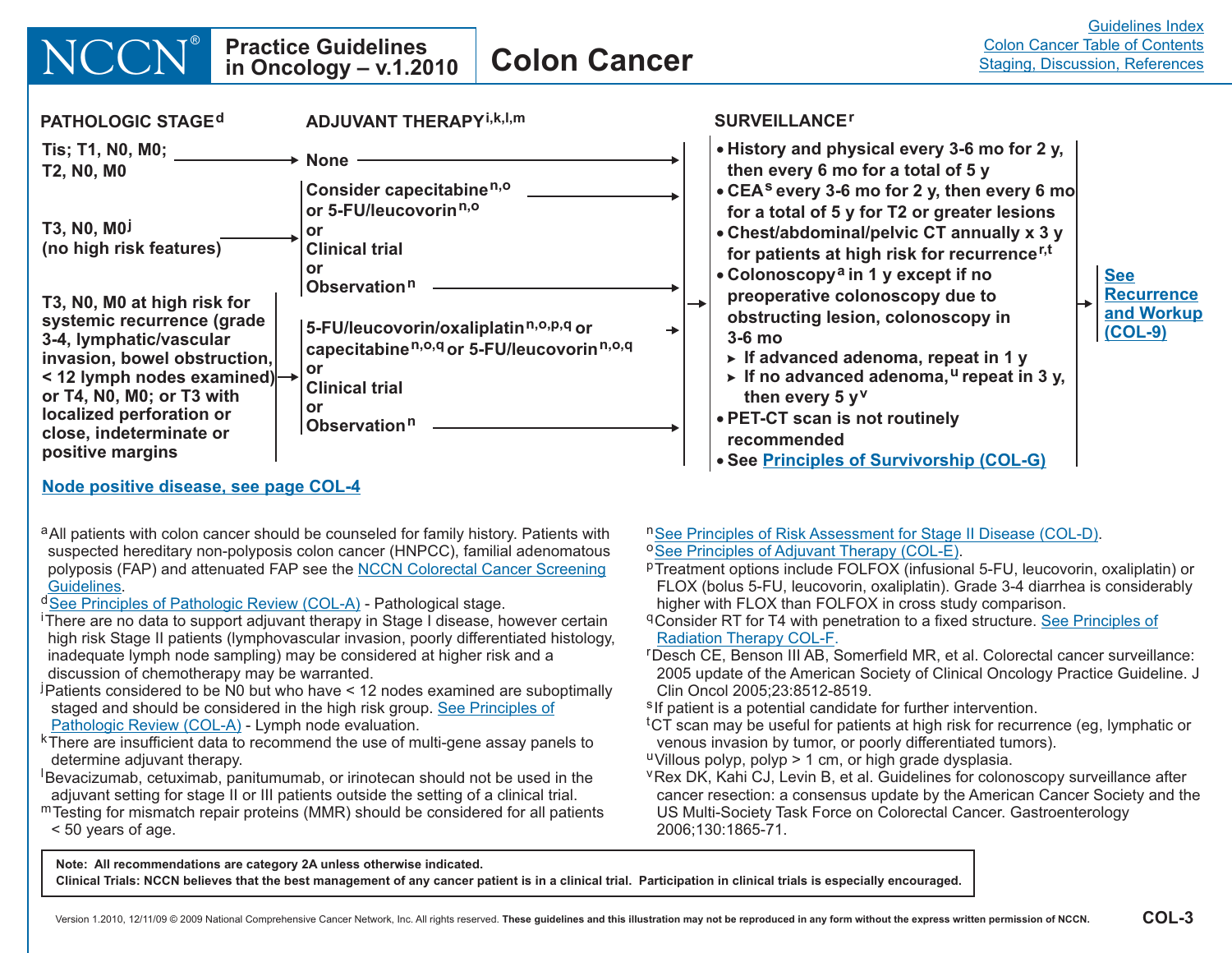<span id="page-8-0"></span>

<sup>a</sup>All patients with colon cancer should be counseled for family history. Patients with suspected hereditary non-polyposis colon cancer (HNPCC), familial adenomatous polyposis (FAP) and attenuated FAP see the <u>[NCCN Colorectal Cancer Screening](#page-0-4)</u> .[Guidelines](#page-0-3)

- <sup>d</sup>[See Principles of Pathologic Review \(COL-A\)](#page-16-0) Pathological stage.
- kThere are insufficient data to recommend the use of multi-gene assay panels to determine adjuvant therapy.
- 'Bevacizumab, cetuximab, panitumumab, or irinotecan should not be used in the adjuvant setting for stage II or III patients outside the setting of a clinical trial.
- m Testing for mismatch repair proteins (MMR) should be considered for all patients < 50 years of age.
- <sup>o</sup>See Principles of Adjuvant [Therapy \(COL-E\)](#page-30-0).
- PTreatment options include FOLFOX (infusional 5-FU, leucovorin, oxaliplatin) or FLOX (bolus 5-FU, leucovorin, oxaliplatin). Grade 3-4 diarrhea is considerably higher with FLOX than FOLFOX in cross study comparison.
- <sup>q</sup>Consider RT for T4 with penetration to a fixed structure. <u>[See Principles of](#page-33-0)</u> Radiation [Therapy COL-F](#page-33-0) .
- 「Desch CE, Benson III AB, Somerfield MR, et al. Colorectal cancer surveillance: 2005 update of the American Society of Clinical Oncology Practice Guideline. J Clin Oncol 2005;23:8512-8519.
- s If patient is a potential candidate for further intervention.
- <sup>t</sup>CT scan may be useful for patients at high risk for recurrence (eg, lymphatic or venous invasion by tumor, or poorly differentiated tumors).
- <sup>u</sup>Villous polyp, polyp > 1 cm, or high grade dysplasia.
- $^{\mathsf{v}}$ Rex DK, Kahi CJ, Levin B, et al. Guidelines for colonoscopy surveillance after cancer resection: a consensus update by the American Cancer Society and the US Multi-Society Task Force on Colorectal Cancer. Gastroenterology 2006;130:1865-71.

**Note: All recommendations are category 2A unless otherwise indicated.**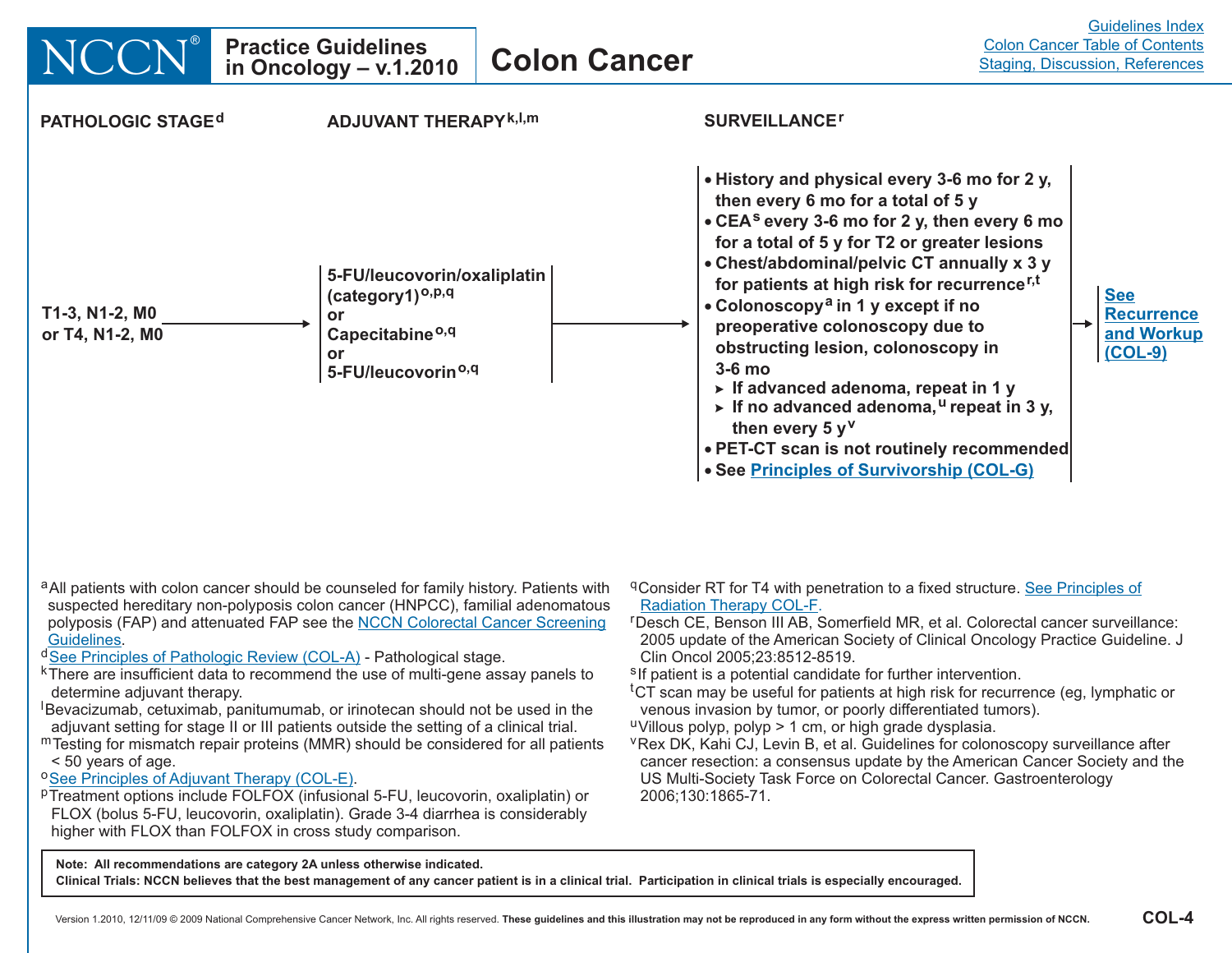<span id="page-9-1"></span><span id="page-9-0"></span>

<sup>d</sup>[See Principles of Pathologic Review \(COL-A](#page-18-0) 3 of 4) - KRAS and BRAF Mutation Testing.

<sup>e</sup>[See Principles of Surgery \(COL-B 2 of 3\).](#page-21-0)

w CT should be with IV contrast. Consider MRI with IV contrast if CT is inadequate.

**Note: All recommendations are category 2A unless otherwise indicated.**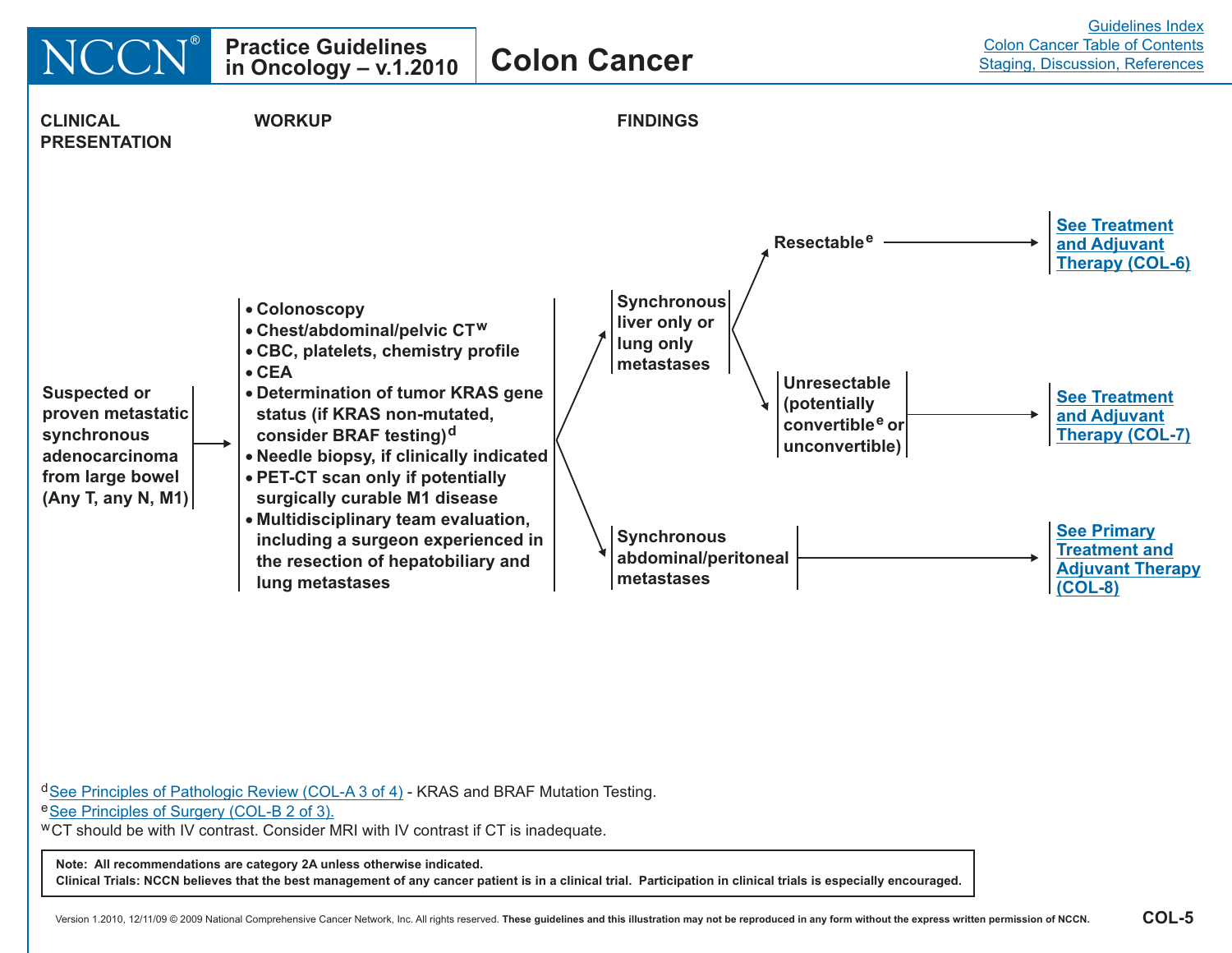<span id="page-10-0"></span>

| <b>TREATMENT</b><br>Resectable <sup>e</sup> synchronous liver<br>and/or lung metastases only                                                                                                                                                                                                                                                                                                                                                                                                                                                                                                                                                                                |               | <b>ADJUVANT THERAPY</b><br>(resected metastatic disease)                                                                                                                                                                                                                                  |  | <b>SURVEILLANCE</b>                                                                                                                                                                                                                                                                                                                                                                                                                                                                                                      |             |  |
|-----------------------------------------------------------------------------------------------------------------------------------------------------------------------------------------------------------------------------------------------------------------------------------------------------------------------------------------------------------------------------------------------------------------------------------------------------------------------------------------------------------------------------------------------------------------------------------------------------------------------------------------------------------------------------|---------------|-------------------------------------------------------------------------------------------------------------------------------------------------------------------------------------------------------------------------------------------------------------------------------------------|--|--------------------------------------------------------------------------------------------------------------------------------------------------------------------------------------------------------------------------------------------------------------------------------------------------------------------------------------------------------------------------------------------------------------------------------------------------------------------------------------------------------------------------|-------------|--|
|                                                                                                                                                                                                                                                                                                                                                                                                                                                                                                                                                                                                                                                                             |               | (6 mo perioperative treatment preferred)                                                                                                                                                                                                                                                  |  |                                                                                                                                                                                                                                                                                                                                                                                                                                                                                                                          |             |  |
| Colectomy, with synchronous or staged liver or lung<br>resection<br>or<br>Neoadjuvant therapy (for 2-3 months)<br>FOLFIRI or FOLFOX or CapeOX <sup>w</sup> ± bevacizumab <sup>x</sup> or<br>FOLFIRI or FOLFOX or CapeOX <sup>w</sup> ± cetuximab (KRAS<br>wild-type gene only) <sup>d,y</sup> followed by synchronous or<br>staged colectomy and resection of metastatic disease<br>or<br>Colectomy, followed by chemotherapy (for 2-3 months)<br>FOLFIRI or FOLFOX or CapeOX <sup>w</sup> ± bevacizumab <sup>x</sup> or<br>FOLFIRI or FOLFOX or CapeOX <sup>w</sup> ± cetuximab (KRAS<br>wild-type gene only) <sup>d,y</sup> and staged resection of<br>metastatic disease | $\rightarrow$ | Active chemotherapy regimen<br>for advanced disease (See<br><b>Chemotherapy for Advanced or</b><br>Metastatic Disease (COL-C) <sup>z,aa</sup><br>(category 2B)<br>or<br><b>Consider observation or</b><br>shortened course of<br>chemotherapy, if patient<br>received neoadjuvant therapy |  | <b>If patient stage IV, NED:</b><br>$\bullet$ CEA every 3 mo x 2 y, then every<br>6 mo x $3-5y$<br>• Chest/abdominal/pelvic CT scan<br>every 3-6 mo x 2 y, then every 6-<br>12 mo up to a total of 5 y<br>• Colonoscopy <sup>a</sup> in 1 y except if no <b>Recurrence</b><br>preoperative colonoscopy due<br>to obstructing lesion,<br>colonoscopy in 3-6 mo<br>$\triangleright$ If advanced adenoma, repeat<br>in 1 $v$<br>$\triangleright$ If no advanced adenoma, $^{\text{u}}$<br>repeat in 3 y, then every 5 $y^V$ | (See COL-9) |  |

<sup>a</sup>All patients with colon cancer should be counseled for family history. Patients with suspected hereditary non-polyposis colon cancer (HNPCC), familial adenomatous polyposis (FAP) and attenuated FAP see the <u>[NCCN Colorectal Cancer Screening Guidelines](#page-0-5)</u>.

<sup>d</sup>[See Principles of Pathologic Review \(COL-A](#page-18-0) 3 of 4) - KRAS and BRAF Mutation Testing.

<sup>e</sup>[See Principles of Surgery \(COL-B 2 of 3\).](#page-21-0)

<sup>u</sup>Villous polyp, polyp > 1 cm, or high grade dysplasia.

 $^{\mathsf{v}}$ Rex DK, Kahi CJ, Levin B, et al. Guidelines for colonoscopy surveillance after cancer resection: a consensus update by the American Cancer Society and the US Multi-Society Task Force on Colorectal Cancer. Gastroenterology 2006;130(6):1865-71.

- <sup>w</sup>The majority of safety and efficacy data for this regimen have been developed in Europe, where a capecitabine starting dose of 1000 mg/m<sup>2</sup> twice daily for 14 days, repeated every 21 days, is standard. Evidence suggests that North American patients may experience greater toxicity with capecitabine (as well as with other fluoropyrimidines) than European patients, and may require a lower dose of capecitabine. The relative efficacy of CapeOx with lower starting doses of capecitabine has not been addressed in large scale randomized trials.
- $^\text{x}$ The safety of administering bevacizumab pre or postoperatively, in combination with 5-FU-based regimens, has not been adequately evaluated. There should be at least a 6 wk interval between the last dose of bevacizumab and elective surgery and re-initiation of bevacizumab at least 6-8 weeks postoperatively. There is an increased risk of stroke and other arterial events especially in age ≥ 65. The use of bevacizumab may interfere with wound healing.

y Patients with a known V600E BRAF mutation appear to be unlikely to benefit from anti-EGFR monoclonal antibodies.

 $^{\text{z}}$ Hepatic artery infusion  $\pm$  systemic 5-FU/leucovorin (category 2B) is also an option at institutions with experience in both the surgical and medical oncologic aspects of this procedure.

<sup>aa</sup>FOLFOXIRI is not recommended in this setting.

**Note: All recommendations are category 2A unless otherwise indicated.**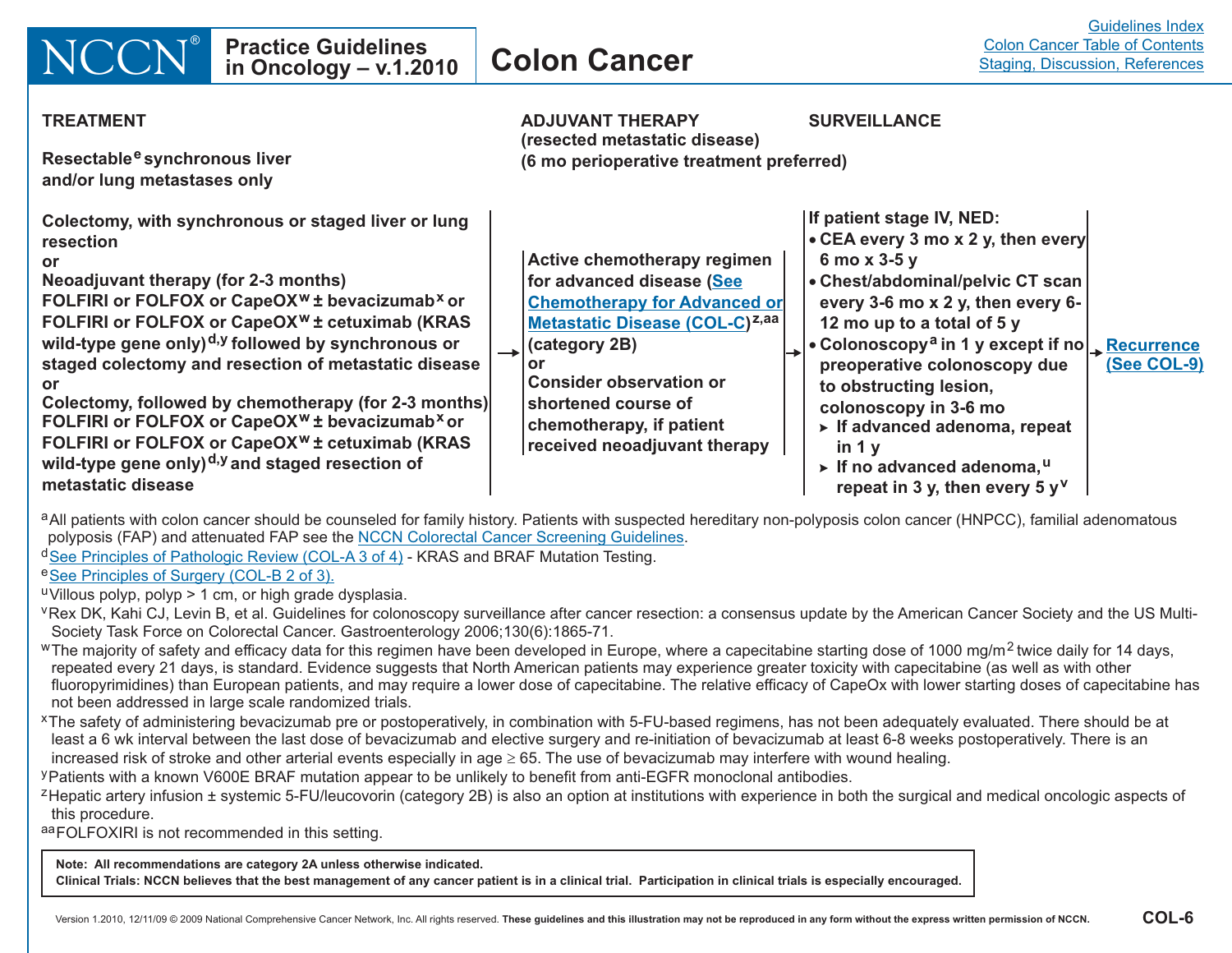<span id="page-11-0"></span>

| NCCN® |
|-------|
|-------|



#### **[Recurrence \(See COL-9\)](#page-13-0)**

<sup>a</sup>All patients with colon cancer should be counseled for family history. Patients with suspected hereditary non-polyposis colon cancer (HNPCC), familial adenomatous polyposis (FAP) and attenuated FAP see the <u>[NCCN Colorectal Cancer Screening Guidelines](#page-0-4)</u>.

<sup>d</sup>[See Principles of Pathologic Review \(COL-A](#page-18-0) 3 of 4) - KRAS and BRAF Mutation Testing.

e [See Principles of Surgery \(COL-B 2 of 3\).](#page-21-0)

<sup>u</sup>Villous polyp, polyp > 1 cm, or high grade dysplasia.

- $^{\vee}$ Rex DK, Kahi CJ, Levin B, et al. Guidelines for colonoscopy surveillance after cancer resection: a consensus update by the American Cancer Society and the US Multi-Society Task Force on Colorectal Cancer. Gastroenterology 2006;130(6):1865-71.
- <sup>w</sup>The majority of safety and efficacy data for this regimen have been developed in Europe, where a capecitabine starting dose of 1000 mg/m<sup>2</sup> twice daily for 14 days, repeated every 21 days, is standard. Evidence suggests that North American patients may experience greater toxicity with capecitabine (as well as with other fluoropyrimidines) than European patients, and may require a lower dose of capecitabine. The relative efficacy of CapeOx with lower starting doses of capecitabine has not been addressed in large scale randomized trials.
- $^\text{x}$ The safety of administering bevacizumab pre or postoperatively, in combination with 5-FU-based regimens, has not been adequately evaluated. There should be at least a 6 wk interval between the last dose of bevacizumab and elective surgery and re-initiation of bevacizumab at least 6-8 weeks postoperatively. There is an increased risk of stroke and other arterial events especially in age ≥ 65. The use of bevacizumab may interfere with wound healing.

<sup>y</sup>Patients with a known V600E BRAF mutation appear to be unlikely to benefit from anti-EGFR monoclonal antibodies.

 $^{\text{z}}$ Hepatic artery infusion  $\pm$  systemic 5-FU/leucovorin (category 2B) is also an option at institutions with experience in both the surgical and medical oncologic aspects of this procedure.

**Note: All recommendations are category 2A unless otherwise indicated.**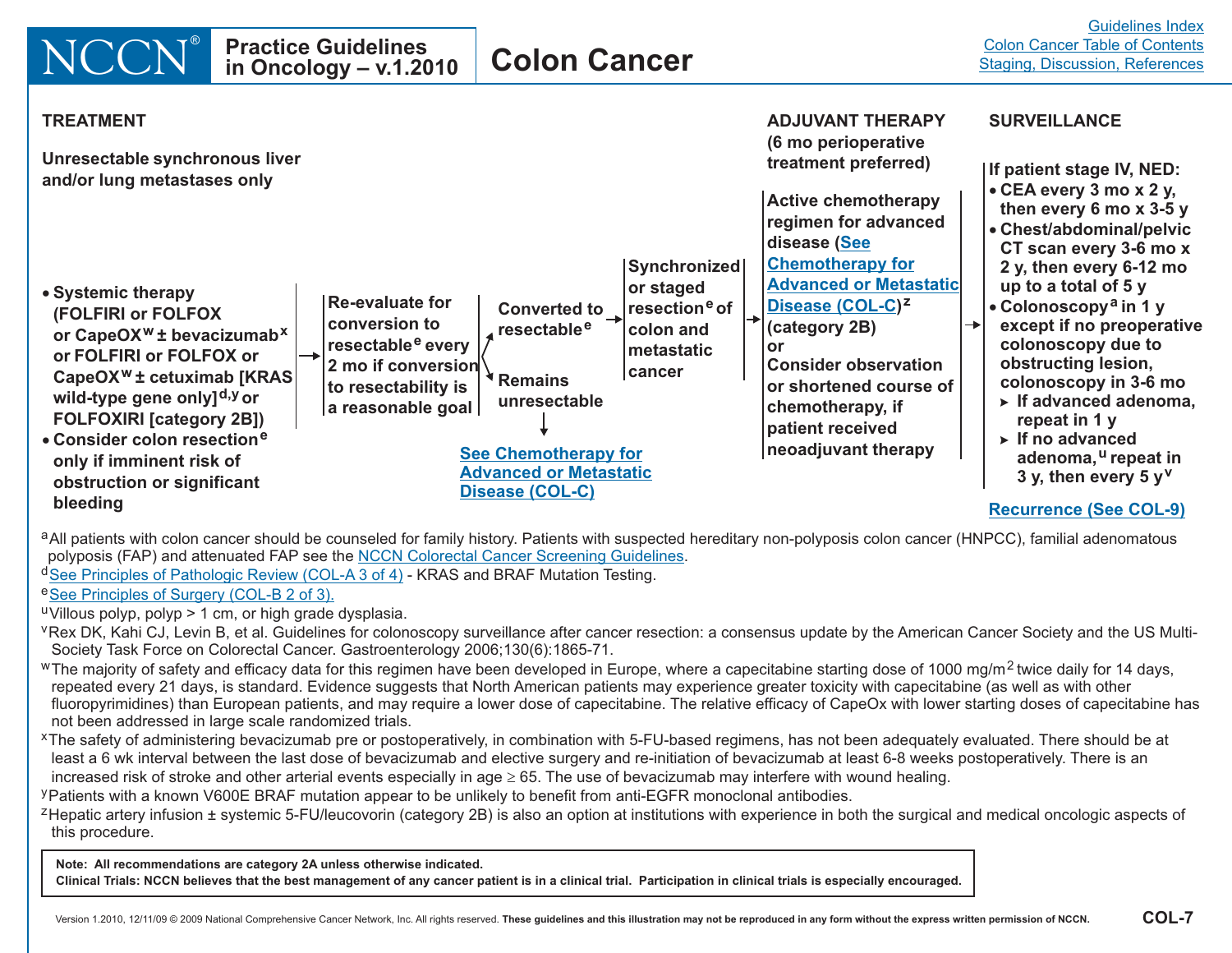<span id="page-12-0"></span>

<sup>e</sup> [See Principles of Surgery \(COL-B 2 of 3\).](#page-21-0)

bb<sub>Aggressive cytoreductive debulking and/or intraperitoneal chemotherapy are not recommended outside the setting of a clinical trial.</sub>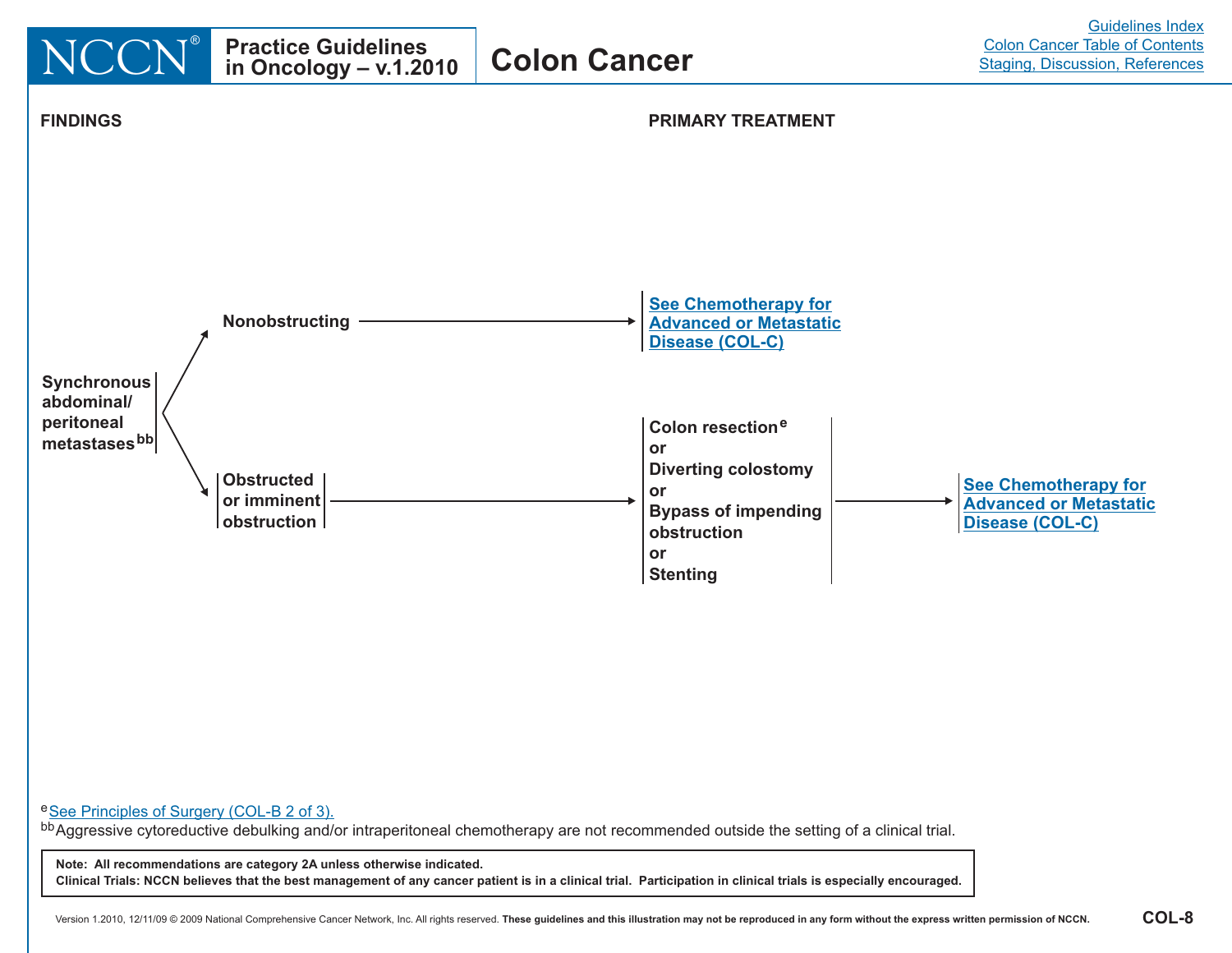<span id="page-13-0"></span>

<sup>cc</sup>Determination of tumor KRAS (if KRAS non-mutated, consider BRAF testing). <u>[See Principles of Pathologic Review \(COL-A](#page-18-0) 3 of 4)</u> - KRAS and BRAF Mutation Testing.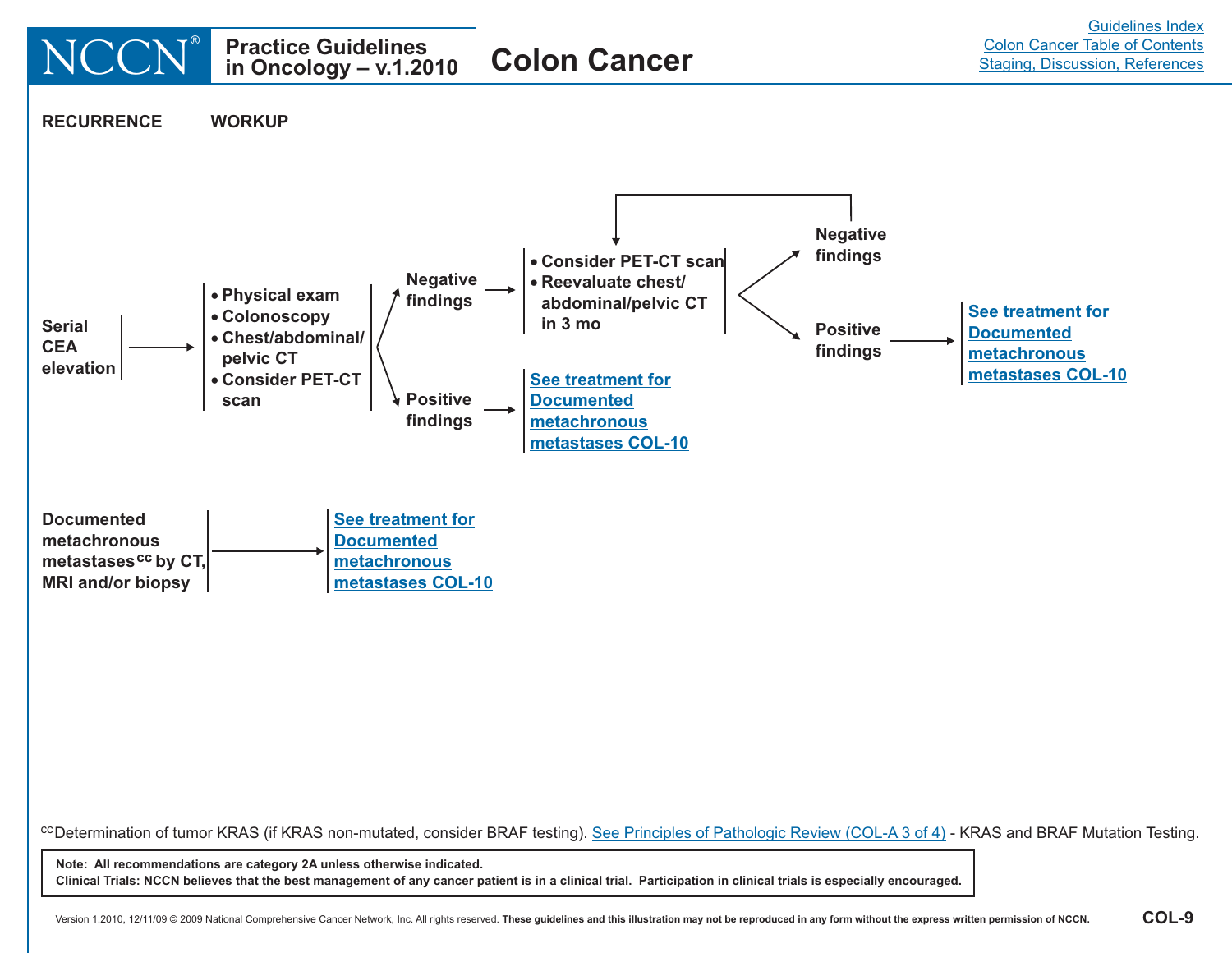<span id="page-14-0"></span>

<sup>d</sup>[See Principles of Pathologic Review \(COL-A](#page-18-0) 3 of 4) - KRAS and BRAF Mutation Testing.

<sup>e</sup> [See Principles of Surgery \(COL-B 2 of 3\).](#page-21-0)

y Patients with a known V600E BRAF mutation appear to be unlikely to benefit from anti-EGFR monoclonal antibodies.

 $^{\text{z}}$ Hepatic artery infusion  $\pm$  systemic 5-FU/leucovorin (category 2B) is also an option at institutions with experience in both the surgical and medical oncologic aspects of this procedure.

<sup>cc</sup>Determination of tumor KRAS (if KRAS non-mutated, consider BRAF testing). <u>[See Principles of Pathologic Review \(COL-A](#page-18-0) 3 of 4)</u> - KRAS and BRAF Mutation Testing.

<sup>dd</sup>Patients should be evaluated by a multidisciplinary team including surgical consultation for potentially resectable patients.

<sup>ee</sup>Total perioperative therapy should be considered for a maximum of 6 months.

**Note: All recommendations are category 2A unless otherwise indicated.**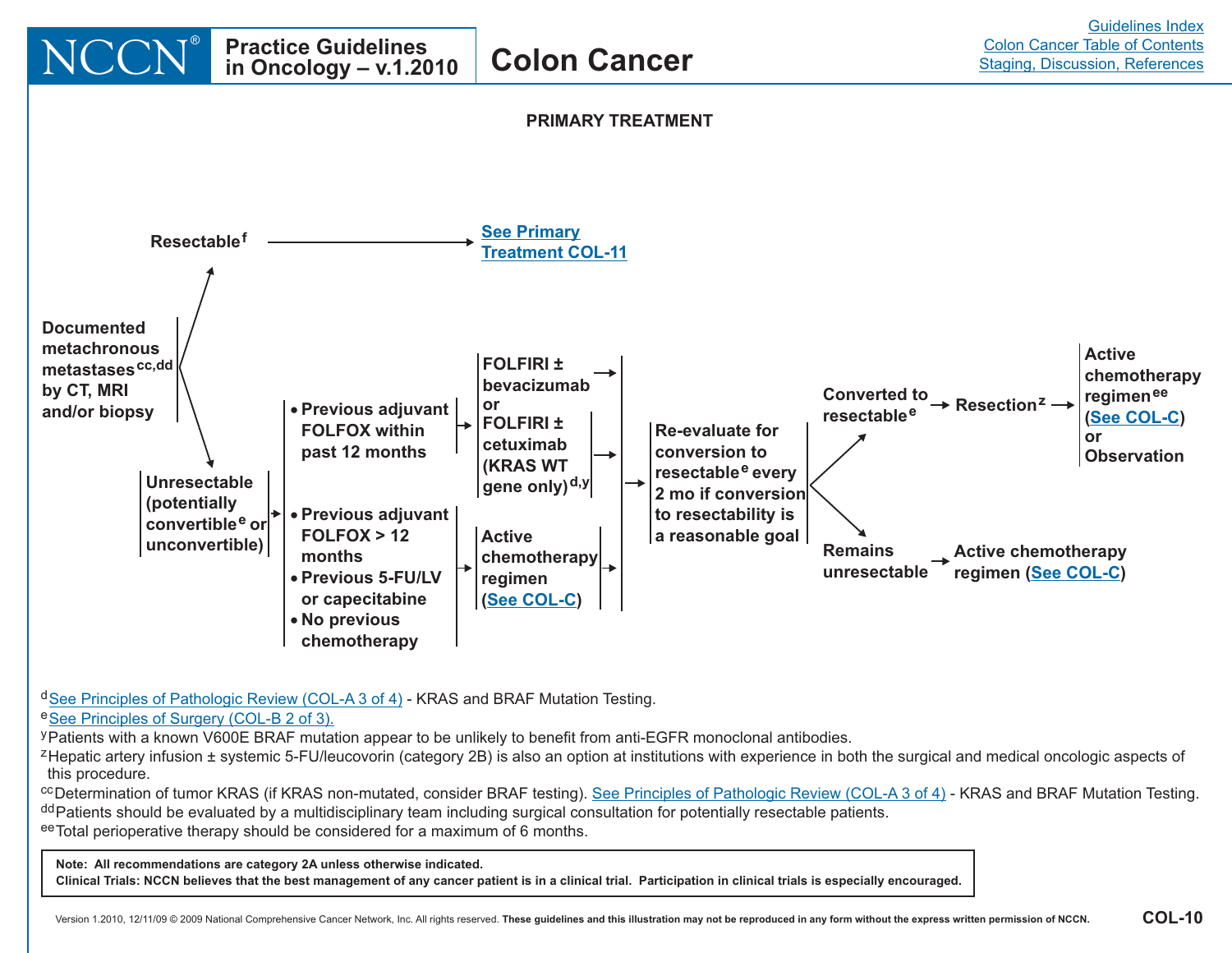<span id="page-15-0"></span>



<sup>d</sup>[See Principles of Pathologic Review \(COL-A](#page-18-0) 3 of 4) - KRAS and <sup>z</sup> BRAF Mutation Testing.

<sup>e</sup> [See Principles of Surgery \(COL-B 2 of 3\).](#page-21-0)

<sup>dd</sup>Patients should be evaluated by a multidisciplinary team including surgical consultation for  $Z$ Hepatic artery infusion  $\pm$  systemic 5-FU/leucovorin (category 2B) is also an option at institutions with experience in both the surgical and medical oncologic aspects of this procedure. potentially resectable patients.

y Patients with a known V600E BRAF mutation appear to be unlikely to benefit from anti-EGFR monoclonal antibodies.

<sup>ee</sup>Total perioperative therapy should be considered for a maximum of 6 months.

**Note: All recommendations are category 2A unless otherwise indicated.**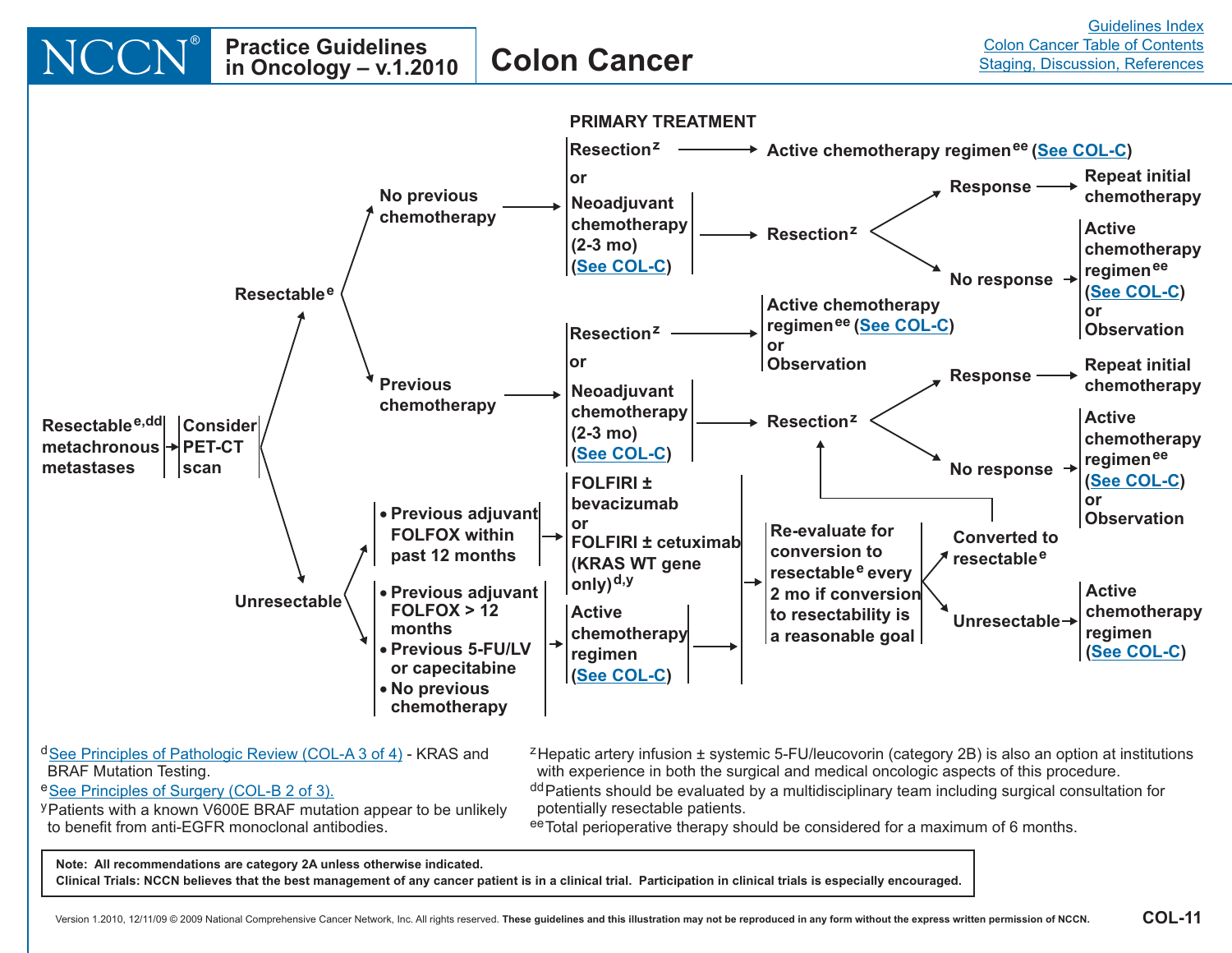# **PRINCIPLES OF PATHOLOGIC REVIEW (1 of 4)**

**Colon Cancer**

#### **Endoscopically removed malignant polyps**

<span id="page-16-0"></span> $\text{NCCN}^{\circ}$  **Practice Guidelines**<br>in Oncology – v.1.2010

- **A malignant polyp is defined as one with cancer invading through the muscularis mucosae and into the submucosa (pT1). pTIS is not considered a "malignant polyp."**
- **Favorable histological features: grade 1 or 2, no angiolymphatic invasion and negative margin of resection. There is no consensus as to the definition of what constitutes a positive margin of resection. A positive margin has been defined as 1) tumor < 1 mm from the transected margin, 2) tumor < 2 mm from the transected margin, 3) tumor cells present within the diathermy of the transected margin. 1-4**
- **Unfavorable histological features: grade 3 or 4, or angiolymphatic invasion, or a "positive margin." see positive margin definition above.**
- **There is controversy as to whether malignant colorectal polyps with a sessile configuration can be successfully treated by endoscopic removal. The literature seems to indicate that endoscopically removed sessile malignant polyps have a significantly greater incidence of adverse outcomes (residual disease, recurrent disease, mortality, hematogenous metastasis, but not lymph node metastasis) than do polypoid malignant polyps. However, when one closely looks at the data, configuration by itself is not a significant variable for adverse outcome and endoscopically removed malignant sessile polyps with grade I or II histology, negative margin, and no lymphovascular invasion can be successfully treated with endoscopic polypectomy. 3-7**

**Colon cancer appropriate for resection**

**Histological confirmation of primary colonic malignant neoplasm**

**Practice Guidelines**

**Pathological stage**

- **The following parameters should be reported.**
- **Grade of the cancer**-
- **Depth of penetration, (T)** -
- **Number of lymph nodes evaluated and number positive (N)** -
- **Status of proximal, distal, and radial margins 8-9** ► Status of proximal, distal, and radial margins<sup>8-9'</sup> [See Staging \(ST-1\)](#page-37-2)

#### **[See Lymph node evaluation and sentinel](#page-17-0) lymph node on page 2 of 4 COL-A [See footnotes on page 4 of 4 COL-A](#page-19-0)** See footnotes on page 4 of 4 COL-A

**See KRAS and BRAF Mutation[Testing page 3 of 4 COL-A](#page-18-0)**

**Note: All recommendations are category 2A unless otherwise indicated.**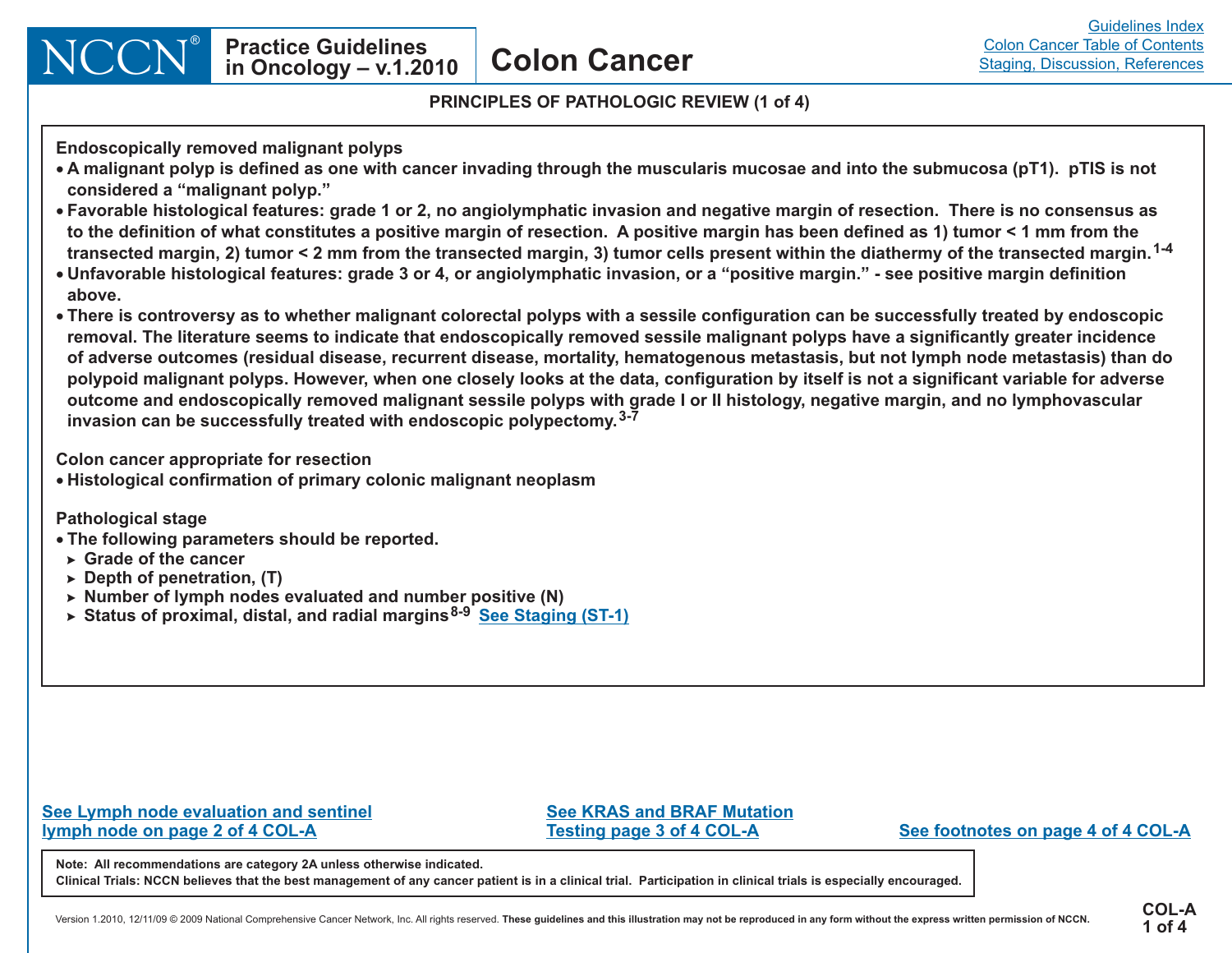#### **PRINCIPLES OF PATHOLOGIC REVIEW (2 of 4)**

#### <span id="page-17-0"></span>**Lymph node evaluation**

**The AJCC and College of American Pathologists recommend examination of a minimum of 12 lymph nodes to accurately identify stage II colorectal cancers. The literature lacks consensus as to what is the minimal number of lymph nodes to accurately identify stage II 8-10** cancer. The minimal number of nodes has been reported as >7, >9, >13, >20, >30.<sup>11-19</sup> The number of lymph nodes retrieved can vary with age of the patient, gender, tumor grade and tumor site.<sup>12</sup> For stage II (pN0) colon cancer, if less than 12 lymph nodes are initially identified, **it is recommended that the pathologist go back to the specimen and resubmit more tissue of potential lymph nodes. If 12 lymph nodes are still not identified, a comment in the report should indicate that an extensive search for lymph nodes was undertaken. The pathologist should attempt to retrieve as many lymph nodes as possible. It has been shown that the number of negative lymph nodes is an independent prognostic factor for patients with stage IIIB and IIIC colon cancer. 20**

**Sentinel lymph node and detection of micrometastasis by immunohistochemistry**

- **Examination of the sentinal lymph node allows an intense histological and/or immunohistochemical investigation to detect the presence of metastatic carcinoma. Studies in the literature have been reported using multiple H & E sections and/or immunohistochemistry (IHC) to detect cytokeratin positive cells. While studies to date seem promising, there is no uniformity in the definition of what constitutes "true metastatic carcinoma." Confusion arises when isolated tumors cells (ITC) have been considered micrometastatic disease in contraindication to true micrometastasis (tumor aggregates > 0.2 mm to < 2 mm in size). The significance of detection of single cells by IHC alone is controversial. Some studies have considered these to be micrometastasis, however, "consensus" recommends these to be considered ITC and not micrometastatic disease. While the 6th edition of the AJCC Cancer Staging manual considers "tumor 21-25 26 clusters" < 0.2 mm as isolated tumor cells (pN0) and not metastatic carcinoma, some have challenged this. Some investigators believe that size should not effect the diagnosis of metastatic cancer. They believe that tumor foci that show evidence of growth (eg, glandular** differentiation, distension of sinus, or stromal reaction) should be diagnosed as a lymph node metastasis regardless of size.<sup>27</sup> Hermanek **et al proposed isolated tumor cells to be defined as single tumor cells or small clusters (never more than a few cells clumped together) 28 without evidence of extrasinusoidal stromal proliferation or reaction and no contact with or invasion of the vessel (lymphatic) wall.**
- **Some studies have shown that the detection of IHC cytokeratin positive cells in stage II (N0) colon cancer (defined by H & E) has a worse prognosis while others have failed to show this survival difference. In these studies, ITC were considered micrometastasis. 29-33**
- **At the present time the use of sentinel lymph nodes and detection of cancer cells by IHC alone should be considered investigational and results used with caution in clinical management decisions. 21-25,29-33**

#### **See Malignant polyp, colon cancer appropriate for** [resection, and pathological stage on page 1 of 4 COL-A](#page-16-0) **Testing page 3 of 4 COL-A** [See footnotes on page 4 of 4 COL-A](#page-19-0)

**See KRAS and BRAF Mutation[Testing page 3 of 4 COL-A](#page-18-0)**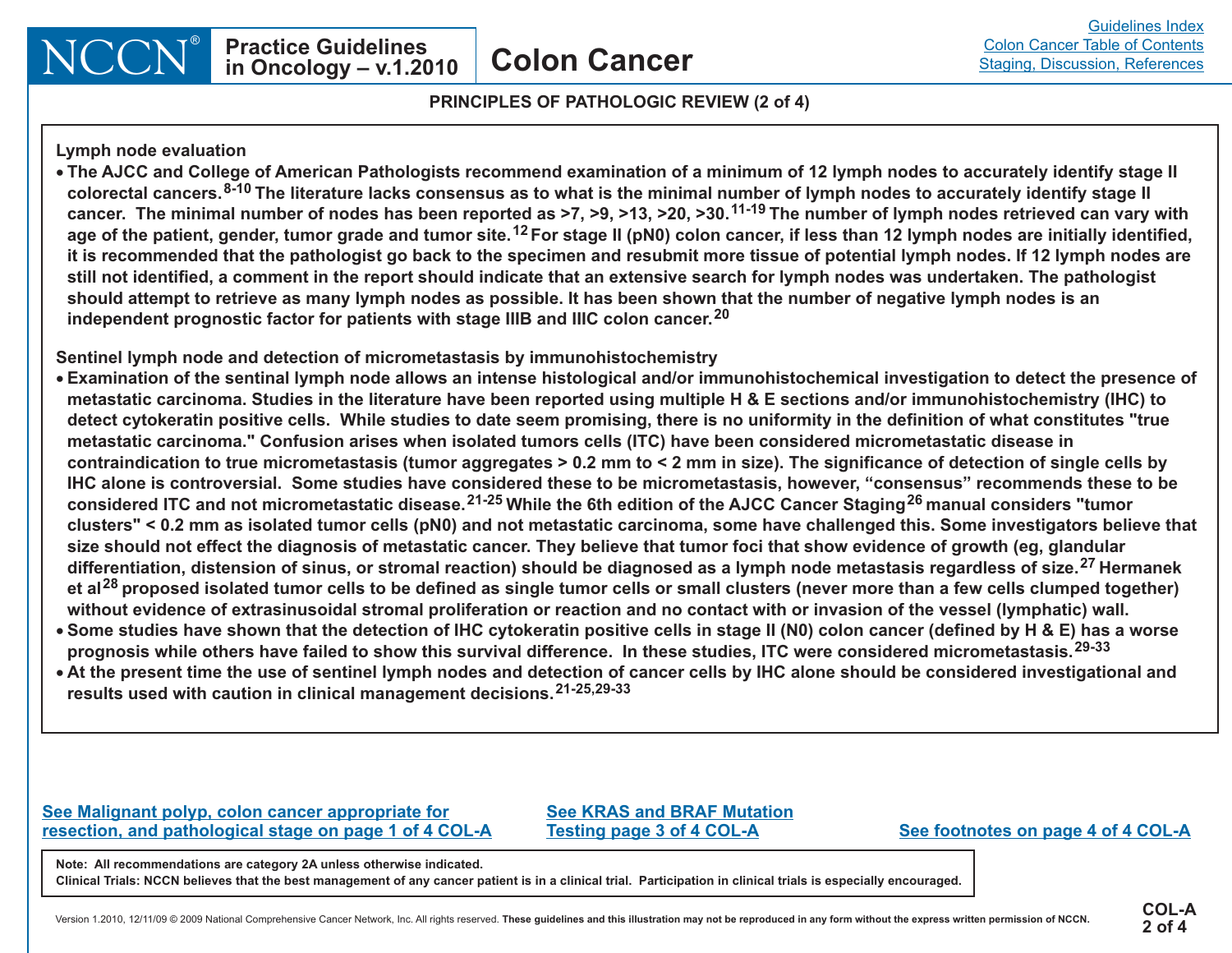#### **PRINCIPLES OF PATHOLOGIC REVIEW (3 of 4)**

#### **KRAS Mutation Testing**

**Practice Guidelines**

<span id="page-18-0"></span> $\text{NCCN}^{\circ}$  **Practice Guidelines**<br>in Oncology – v.1.2010

**Mutations in codons 12 and 13 in exon 2 of the coding region of the KRAS gene predict lack of response to therapy with antibodies targeted to the epidermal growth factor receptor. 34,35**

**Colon Cancer**

- **Testing for mutations in codons 12 and 13 should be performed only in laboratories that are certified under the clinical laboratory improvement amendments of 1988 (CLIA- 88) as qualified to perform high complex clinical laboratory (molecular pathology) testing. No specific methodology is recommended (sequencing, hybridization, etc.).**
- **The testing can be performed on formalin fixed paraffin embedded tissue. The testing can be performed on the primary colorectal cancers and/or the metastasis as literature has shown that the KRAS mutations are similar in both specimen types. 36**

**BRAF Mutation Testing**

- **Recent small studies suggest that patients with wt KRAS and a BRAF mutation are unlikely to respond to therapy with antibodies targeted to the epidermal growth factor receptor. 37,38**
- **Testing for the BRAF V600E mutation can be performed on formalin fixed paraffin embedded tissues. This is usually performed by PCR amplification and direct DNA sequence analysis. This testing should be performed only in laboratories that are certified under the clinical laboratory improvement amendments of 1988 (CLIA-88) and qualified to perform highly complex clinical laboratory (molecular pathology) testing.**

**[See footnotes on page 4 of 4 COL-A](#page-19-0)**

**Note: All recommendations are category 2A unless otherwise indicated.**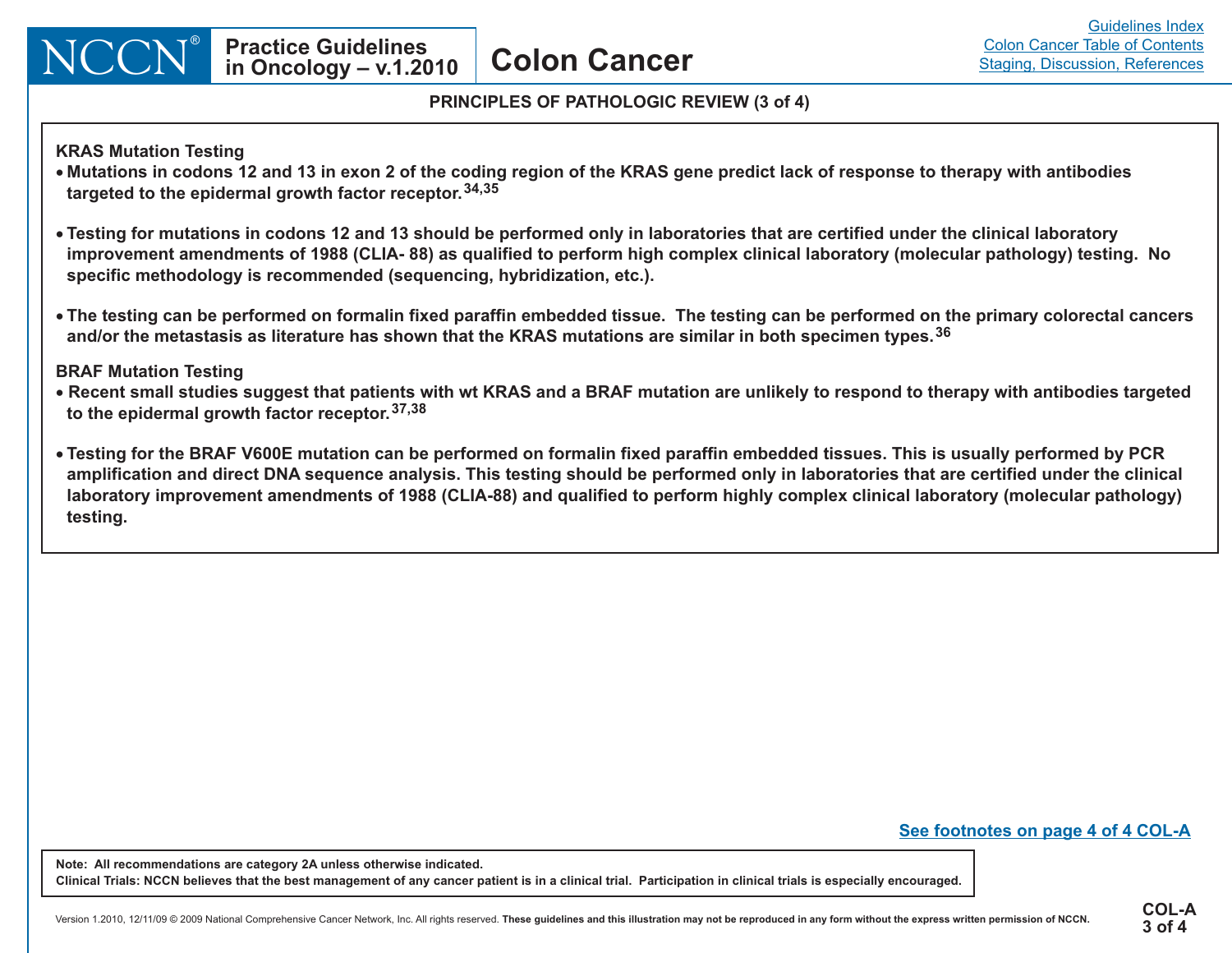## **PRINCIPLES OF PATHOLOGIC REVIEW (4 of 4)**

#### **References**

<span id="page-19-0"></span>1 Volk EE, Goldblum JR, Petras RE, et al. Management and outcome of patients with invasive carcinoma arising in colorectal polyps. Gastroenterology 1995;109:1801-1807.

**Practice Guidelines**

- $^2$ Cooper HS, Deppisch LM, Gourley WK, et al. Endoscopically removed malignant colorectal polyps: clinical pathological correlations. Gastroenterology 1995;108:1657-1665.
- $^3$ Ueno H, Mochizuki H, Hashiguchi Y, et al. Risk factors for an adverse outcome in early invasive colorectal carcinoma. Gastroenterology 2004;127:385-394.
- 4 Seitz U, Bohnacker S, Seewald S, et al. Is endoscopic polypectomy an adequate therapy for malignant colorectal polyps? Presentation of 114 patients and review of the literature. Dis Colon Rectum 2004;47:1789-1797.
- $^5$ Morson BC, Whiteway JE, Jones EA, et al. Histopathology and prognosis of malignant colorectal polyps treated by endoscopic polypectomy. Gut 1984;25:437-444.
- <sup>6</sup>Haggitt RC, Glotzbach RE, Soffer EE, Wruble LD. Prognostic factors in colorectal carcinomas arising in adenomas: implications for lesions removed by endoscopic polypectomy. Gastroenterology 1985;89:328- 336.
- 7 Netzer P, Binck J, Hammer B, et al. Significance of histological criteria for the management of patients with malignant colorectal polyps. Scand J Gastroenterol 1997;323:915-916.
- ${}^{8}$ Compton CC and Greene FL. The staging of colorectal cancer: 2004 and beyond. Ca Cancer J Clin 2004;54:295-308.
- <sup>9</sup>Compton CC, Fielding LP, Burgardt LJ, et al. Prognostic factors in colorectal cancer. College of American pathologists consensus statement. Arch Pathol Lab Med 2000;124:979-994.
- $^{10}$ Sobin HL, and Greene FL. TNM classification. Clarification of number of regional lymph node for pN0. Cancer 2001;92:452.
- 11 Le Voyer TE, Sigurdson ER, Hamlin AL, et al. Colon cancer survival is associated with increasing number of lymph nodes analyzed: a secondary survery of intergroup trial INT-0089. J Clin Oncol 2003;21:2912-2919.
- $^{12}$ Sarli L, Bader G, Lusco D, et al. Number of lymph nodes examined and prognosis of TNM stage II colorectal cancer. European Journal of Cancer 2005;41:272-279.
- $^{13}$ Swanson RS, Compton CC, Stewart AK, and Bland KI. The prognosis of T3N0 colon cancer is dependent on the number of lymph nodes examined. Ann Surg Oncol 2003;10:65-71.
- 14 Chaplin S, Scerottini G-P, Bosman FT, Konstanda MT, Givel J-C. For patients with Duke's B (TNM stage II) colorectal carcinoma, examination of six or fewer lymph nodes is related to poor prognosis. Cancer 1998;83:666-72.
- 15 Maurel J, Launoy G, Grosclaude P, et al. Lymph node harvest reporting in patients with carcinoma of the large bowel. A French population-based study. Cancer 1998;82:1482-6.
- <sup>16</sup>Procard M, Panis Y, Malassagane B, et al. Assessing the effectiveness of mesorectal excision in rectal cancer. Dis Colon Rectum 1998;41:839-845.
- <sup>17</sup>Joseph NE, Sigurdson ER, Hamlin AL, et al. Accuracy of determining nodal negativity in colorectal cancer on the basis of number of nodes retrieved on resection. Ann of Surg Oncol 2003;10:213-218.
- $^{18}$ Goldstein NS. Lymph node recurrences from 2427 pT3 colorectal resection specimens spanning 45 years. Recommendations for a minimum number of recovered lymph nodes based on predictive probabilities. Am J Surg Pathol 2002;26:179-189.
- <sup>19</sup>Scott KWM and Grace RH. Detection of lymph node metastasis and colorectal carcinoma before and after fat clearance. Br J Surg 1989;76: 1165-1167.
- <sup>20</sup>Johnson PM, Porter GA, Ricciardi R and Baxter NN. Increasing negative lymph node count is independently associated with improved long term survival in stage IIIB and IIIC colon cancer. J Clin Oncol 2006;24:3570-3575.
- <sup>21</sup>Turner RR, Nora DT, Trochas D, and Bilchik AJ. Colorectal carcinoma in nodal staging. Frequency and nature of cytokeratin positive cells in sentinal and nonsentinal lymph nodes. Arch Pathol Lab Med 2003;127:673-679.
- $^{22}$ Saha S, Van AG, Beutler T, et al. Sentinal lymph mapping techniques in colorectal cancer. Sem Oncol 2004;31:374-81.
- $^{23}$ Wood TF, Nora DT, Morton DL, et al. One hundred consecutive cases of sentinal node mapping in early colorectal carcinoma. Detection of missed micrometastasis. J Gastrointest Surg 2002;6:322- 330.
- <sup>24</sup>Wiese DA, Sha S, Badin J, et al. Pathological evaluation of sentinel lymph nodes in colorectal carcinoma. Arch Pathol Lab Med 2000;124:1759-1763.
- <sup>25</sup>Bertagnolli M, Miedema B, Redstone M, et al. Sentinal node staging of resectable colon cancer. Results of a multicenter study. Ann Surg 2004;240:624-630.
- <sup>26</sup>AJCC Cancer Staging Manual, 6th ed. Greene FL, Page D, Balch C, et al (editors) Springer, New York, 2002:227.
- <sup>27</sup> Jass JB, O'Brien MJ, Riddell RH, Snover DC, on behalf of the Association of Directors of Anatomic and Surgical Pathology. Recommendations for the reporting of surgically resected specimens of colorectal carcinoma. Hum Pathol 2007;38:537-545.
- <sup>28</sup> Hermanek P, Hutter RVP, Sobin LH, Wittekind CH. Classification of isolated tumor cells and micrometastasis. Cancer 1999;86:2668-73.
- <sup>29</sup>Noura S, Yamamoto H, Ohnishi T, et al. Comparative detection of lymph node micrometastasis of stage II colorectal cancer by reverse transcriptase polymerase chain reaction in immunohistochemistry. J Clin Oncol 2002;20:4232-4241.
- $\rm{^{30}Y}$ asuda K, Adachi Y, Shiraishi N, et al. Pattern of lymph node micrometastasis and prognosis of patients with colorectal cancer. Ann Surg Oncol 2001;8:300-304.
- <sup>31</sup> Noura S, Yamamoto H, Miyake Y, et al. Immunohistochemical assessment of localization of frequency of micrometastasis in lymph nodes of colorectal cancer. Clin Cancer Research 2002;8: 759-767.
- $32$ Oberg A, Stenling R, Tavelin B, Lindmark G. Are lymph node micrometastasis of any clinical significance in Duke stages A and B colorectal cancer? Dis Colon Rectum 1998;41:1244-1249.
- <sup>33</sup> Greenson JK, Isenhart TCE, Rice R, et al. Identification of occult micrometastasis in pericolonic lymph nodes of Duke's B colorectal cancer. Patient's using monoclonal antibodies against cytokeratin and CC49. Correlation with long term survival. Cancer 1994;73:563-9.
- $^{34}$ Lievre A, Bachatte J-B, Blige V, et al. KRAS mutations as an independent prognostic factor in patients with advanced colorectal cancer treated with Cetuximab. J Clin Oncol 2008;26:374-379.
- <sup>35</sup> Amado IG, Wolf M, Peters M, et al. Wild-type KRAS is required for panitunumab efficacy in patients with metastatic colorectal cancer. J Clin Oncol 2008;26:1626-1634.
- <sup>36</sup> Etienne-Gimeldi M-C, Formenta J-L, Francoual M, et al. KRAS mutations in treatment outcome in colorectal cancer in patients receiving exclusive fluoropyrimidine. Clin Cancer Research 2008;14:4830-4835.
- $\rm ^{37}$ Di Nicolantonio F, Martini M, Molinari F, et al. Wild-type BRAF is required for response to panitumumab or cetuximab in metastatic colorectal cancer. J Clin Oncol 2008;26:5705-5712.
- <sup>38</sup>Loupakis F, Ruzzo A, Cremolini C, et al. KRAS codon 61, 146 and BRAF mutations predict resistance to cetuximab plus irinotecan in KRAS codon 12 and 13 wild-type metastatic colorectal cancer. Br J Cancer 2009;101:715-721.

**Note: All recommendations are category 2A unless otherwise indicated.**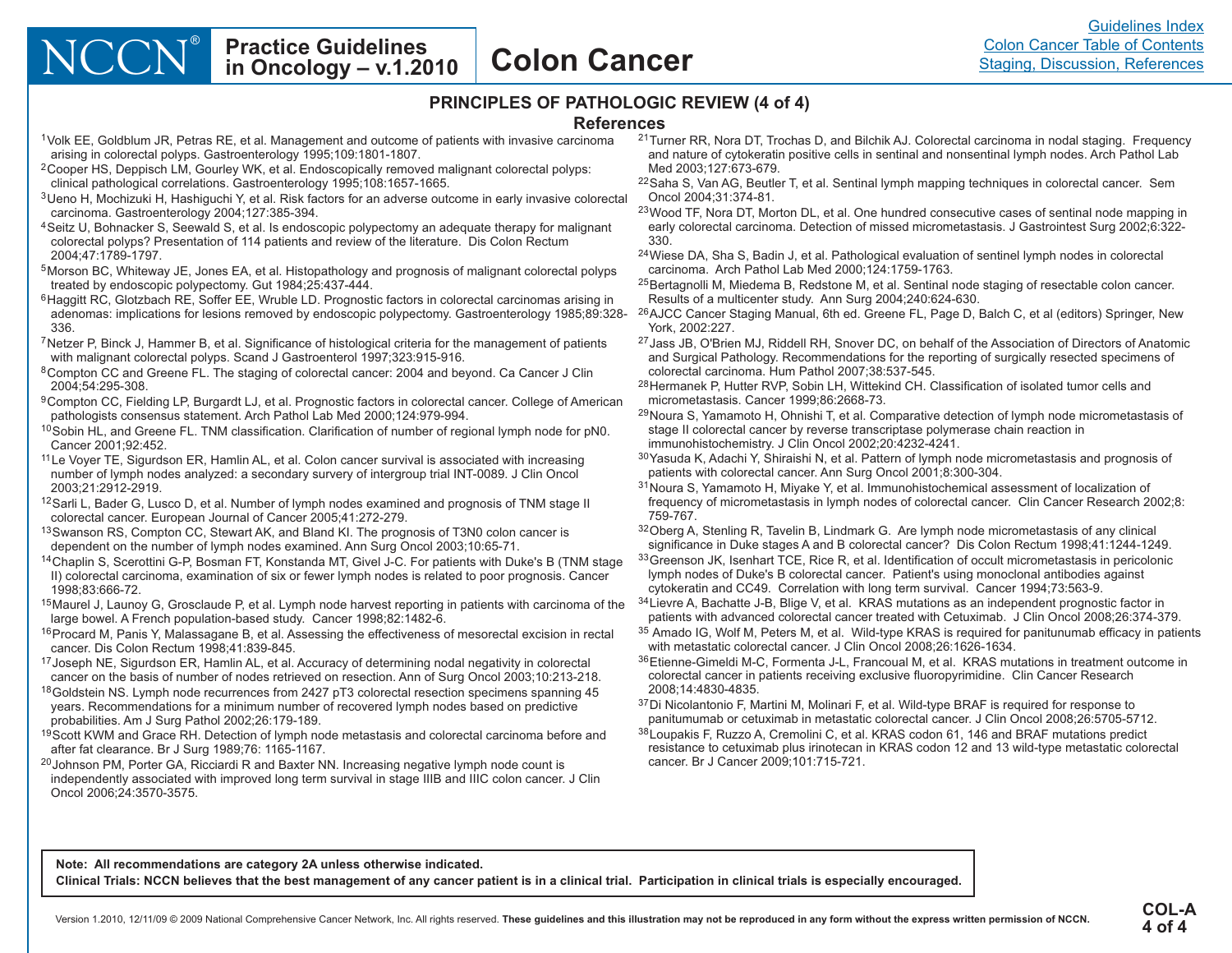<span id="page-20-0"></span>

# **PRINCIPLES OF SURGERY (1 of 3)**

#### **Colectomy**

- **Lymphadenectomy**
- **Lymph nodes at the origin of feeding vessel should be identified for pathologic exam.**
- -**Lymph nodes outside the field of resection considered suspicious should be biopsied or removed.**
- -**Positive nodes left behind indicate an incomplete (R2) resection.**
- **A minimum of 12 lymph nodes need to be examined to establish N stage.**
- **Even for Stage III disease, the lymph node ratio correlates with survival.<sup>1</sup>**
- **Laparoscopic-assisted colectomy may be considered based upon the following criteria: 2**
- $\blacktriangleright$  Surgeon with experience performing laparoscopically-assisted colorectal operations. $^{3,4}$
- **No disease in rectum or prohibitive abdominal adhesions.** -
- **No locally advanced disease.** -
- **Not indicated for acute bowel obstruction or perforation from cancer.** -
- $\blacktriangleright$  Thorough abdominal exploration is required $^5$
- -**Consider preoperative marking of small lesions.**
- **Management of patients with carrier status of known HNPCC**
- **Consider more extensive colectomy for patients with a strong family history of colon cancer or young age (< 50 y). [See NCCN Colorectal Cancer Screening Guidelines](#page-0-3)**
- **Resection needs to be complete to be considered curative.**

**See Criteria for Resectability of Metastases and [Locoregional Therapies within Surgery on page 2 of 3 COL-B](#page-21-0)**

#### **[See footnotes on page 3 of 3 COL-B](#page-22-0)**

**Note: All recommendations are category 2A unless otherwise indicated.**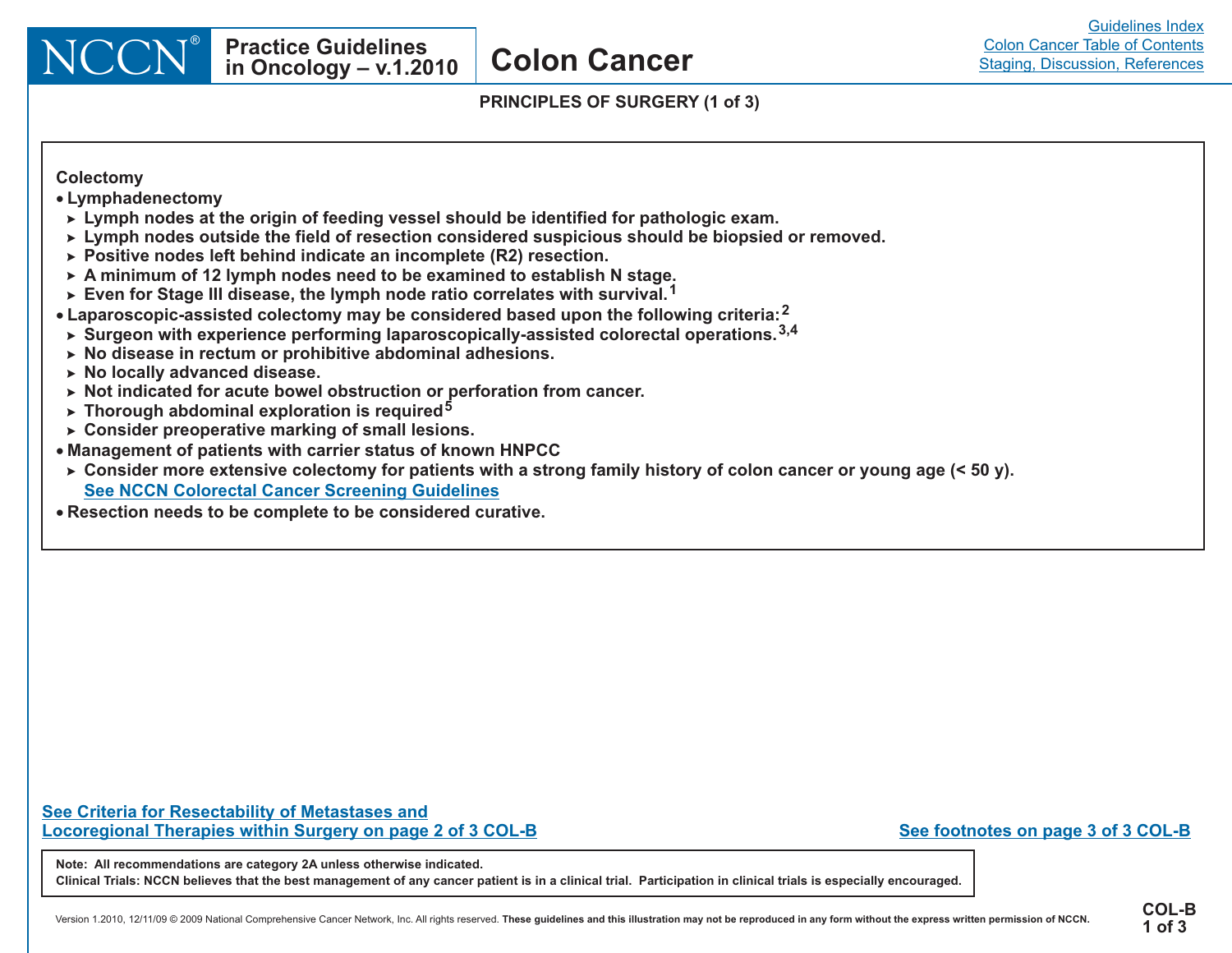#### **PRINCIPLES OF SURGERY (2 of 3)**

**Colon Cancer**

**CRITERIA FOR RESECTABILITY OF METASTASES AND LOCOREGIONAL THERAPIES WITHIN SURGERY**

#### **Liver**

- **Complete resection must be feasible based on anatomic grounds and the extent of disease, maintenance of adequate hepatic function is required. 6**
- **The primary tumor must have been resected for cure (R0). There** should be no unresectable extrahepatic sites of disease.<sup>7-10</sup> Plan **for a debulking resection (less than an R0 resection) is not recommended.6**

**Practice Guidelines**

<span id="page-21-0"></span> $\text{NCCN}^{\circ}$  **Practice Guidelines**<br>in Oncology – v.1.2010

- **Patients with resectable metastatic disease and primary tumor in place should have both sites resected with curative intent. These can be resected in one operation or as a staged approach, depending on the complexity of the hepatectomy or colectomy, comorbid diseases, surgical exposure, and surgeon expertise. 11**
- **When hepatic metastatic disease is not optimally resectable based on insufficient remnant liver volume, approaches utilizing preoperative portal vein embolization or staged liver 12 resection can be considered.13**
- **Hepatic resection is the treatment of choice for resectable liver metastases from colorectal cancer.14**
- **Ablative techniques may be considered alone or in conjunction with resection. All original sites of disease need to amenable 14 to ablation or resection.**
- **Some institutions use intra-arterial in selectembolizationpatients with chemotherapy resistant/refractory disease, without obvious systemic disease, with predominant hepatic metastases (category 3).**
- **Conformal external beam radiation therapy may be considered in highly selected cases or in the setting of a clinical trial and should not be used indiscriminately in patients who are potentially surgically resectable.**
- **Re-resection can be considered in selected patients. 15**

#### **Lung**

- **Complete resection based on the anatomic location and extent of disease with maintenance of adequate function is required. 16-19**
- **The primary tumor must have been resected for cure (R0).**
- **Resectable extrapulmonary metastases do not preclude resection.20-23**
- **Re-resection can be considered in selected patients. 24**
- **Ablative techniques can be considered when unresectable and amenable to complete ablation.**
- **Patients with resectable synchronous metastases can be resected synchronously or using a staged approach.**

#### **Evaluation for conversion to resectable disease**

- **Re-evaluation for resection should be considered in otherwiseunresectable patients after 2 months of preoperative chemotherapy and every 2 months thereafter. 25-28**
- **Disease with a higher likelihood of being converted to resectable are those with initially convertible disease distributed within limited sites.**
- **When considering whether disease has been converted to resectable, all original sites need to be amenable to resection. 29**
- **Preoperative chemotherapy regimens with high response rates should be considered for patients with potentially convertible disease.30**

#### **[See footnotes on page 3 of 3 COL-B](#page-22-0)**

**Note: All recommendations are category 2A unless otherwise indicated.**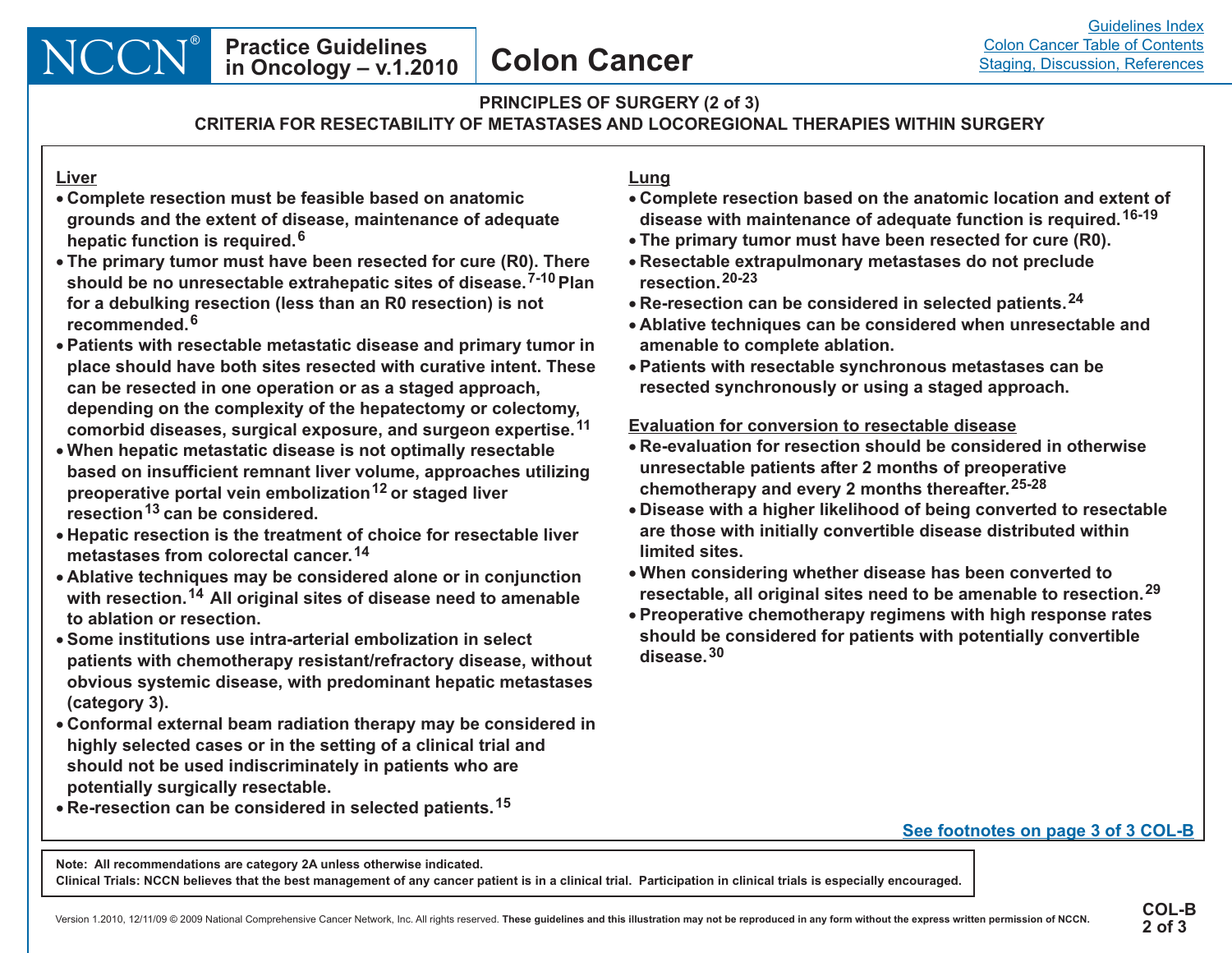# **PRINCIPLES OF SURGERY (3 of 3) REFERENCES**

**Colon Cancer**

<sup>1</sup> LeVoyer TE, Sigurdson ER, Hanlon AL, et al. Colon cancer survival is associated with increasing number of lymph nodes analyzed: a secondary survey of intergroup trial INT-0089. J Clin Oncol 2003;21:2912-2919.

**Practice Guidelines**

<span id="page-22-0"></span> $\text{NCCN}^{\circ}$  **Practice Guidelines**<br>in Oncology – v.1.2010

- <sup>2</sup> The Clinical Outcomes of Surgical therapy Study Group. A comparison of laparoscopically assisted and open colectomy for colon cancer. N Engl J Med 2004;350:2050-2059.
- <sup>3</sup>Wishner JD, Baker JW, Jr., Hoffman GC, et al. Laparoscopic-assisted colectomy. The learning curve. Surg Endosc 1995;9:1179-1183.
- <sup>4</sup>Nelson H, Weeks JC, Wieand HS. Proposed phase III trial comparing laparoscopicassisted colectomy versus open colectomy for colon cancer. J Natl Cancer Inst Monogr 1995:51-56.
- <sup>5</sup>Ota DM, Nelson H, Weeks JC. Controversies regarding laparoscopic colectomy for malignant diseases. Curr Opin Gen Surg 1994:208-213.
- $^6$ Charnsangavej C, Clary B, Fong Y, et al. Selection of patients for resection of hepatic colorectal metastases: expert consensus statement. Ann Surg Oncol. 2006;13:1261-8.
- <sup>7</sup> Fong Y, Cohen AM, Fortner JG, et al. Liver resection for colorectal metastases. J Clin Oncol 1997;15:938-946.
- <sup>8</sup>Nordlinger B, Quilichini MA, Parc R, Hannoun L, Delva E, Huguet C. Surgical resection of liver metastases from colo-rectal cancers. Int Surg 1987;72:70-72.
- <sup>9</sup> Fong Y, Fortner J, Sun RL, Brennan MF, Blumgart LH. Clinical score for predicting recurrence after hepatic resection for metastatic colorectal cancer: analysis of 1001 consecutive cases. Ann Surg 1999;230:309-318; discussion 318-321.
- <sup>10</sup>Choti MA, Sitzmann JV, Tiburi MF, et al. Trends in long-term survival following liver resection for hepatic colorectal metastases. Ann Surg. 2002 Jun;235(6):759-66.
- $^{11}$ Reddy SK, Pawlik TM, Zorzi D, et al. Simultaneous resections of colorectal cancer and synchronous liver metastases: a multi-institutional analysis. Ann Surg Oncol. 2007 Dec;14(12):3481-91.
- $^{12}$ Covey AM, Brown KT, Jarnagin WR, et al. Combined portal vein embolization and neoadjuvant chemotherapy as a treatment strategy for resectable hepatic colorectal metastases. Ann Surg. 2008 Mar;247(3):451-5.
- <sup>13</sup>Adam R, Miller R, Pitombo M, et al. Two-stage hepatectomy approach for initially unresectable colorectal hepatic metastases.Surg Oncol Clin N Am. 2007 Jul;16(3):525-36, viii.
- <sup>14</sup> Abdalla EK, Vauthey JN, Ellis LM, et al. Recurrence and outcomes following hepatic resection, radiofrequency ablation, and combined resection/ablation for colorectal liver metastases. Ann Surg 2004;239:818-825; discussion 825-7.
- <sup>15</sup> Adam R, Bismuth H, Castaing D, et al. Repeat hepatectomy for colorectal liver metastases. Ann Surg 1997;225:51-62.
- <sup>16</sup>McAfee MK, Allen MS, Trastek VF, Ilstrup DM, Deschamps C, Pairolero PC. Colorectal lung metastases: results of surgical excision. Ann Thorac Surg 1992;53:780-785; discussion 785-786.
- <sup>17</sup> Regnard JF, Grunenwald D, Spaggiari L, et al. Surgical treatment of hepatic and pulmonary metastases from colorectal cancers. Ann Thorac Surg 1998;66:214-218; discussion 218-219.
- <sup>18</sup>Inoue M, Kotake Y, Nakagawa K, Fujiwara K, Fukuhara K, Yasumitsu T. Surgery for pulmonary metastases from colorectal carcinoma. Ann Thorac Surg 2000;70:380-383.
- <sup>19</sup>Sakamoto T, Tsubota N, Iwanaga K, Yuki T, Matsuoka H, Yoshimura M. Pulmonary resection for metastases from colorectal cancer. Chest 2001;119:1069-1072.
- <sup>20</sup> Rena O, Casadio C, Viano F, et al. Pulmonary resection for metastases from colorectal cancer: factors influencing prognosis. Twenty-year experience. Eur J Cardiothorac Surg 2002;21:906-912.
- <sup>21</sup> Irshad K, Ahmad F, Morin JE, Mulder DS. Pulmonary metastases from colorectal cancer: 25 years of experience. Can J Surg 2001;44:217-221.
- <sup>22</sup> Ambiru S, Miyazaki M, Ito H, et al. Resection of hepatic and pulmonary metastases in patients with colorectal carcinoma. Cancer 1998;82:274-278.
- <sup>23</sup>Yano T, Hara N, Ichinose Y, Yokoyama H, Miura T, Ohta M. Results of pulmonary resection of metastatic colorectal cancer and its application. J Thorac Cardiovasc Surg 1993;106:875-879.
- <sup>24</sup> Hendriks JM, Romijn S, Van Putte B, et al. Long-term results of surgical resection of lung metastases. Acta Chir Belg 2001;101:267-272.
- <sup>25</sup>Adam R, Avisar E, Ariche A, et al. Five-year survival following hepatic resection after neoadjuvant therapy for nonresectable colorectal. Ann Surg Oncol 2001;8:347-353.
- <sup>26</sup>Rivoire M, De Cian F, Meeus P, Negrier S, Sebban H, Kaemmerlen P. Combination of neoadjuvant chemotherapy with cryotherapy and surgical resection for the treatment of unresectable liver metastases from colorectal carcinoma. Cancer 2002;95:2283-2292.
- <sup>27</sup> Vauthey JN, Pawlik TM, Ribero D, et al. Chemotherapy regimen predicts steatohepatitis and an increase in 90-day mortality after surgery for hepatic colorectal metastases. J Clin Oncol. 2006 May 1;24(13):2065-72.
- <sup>28</sup> Pawlik TM, Olino K, Gleisner AL, et al. Preoperative chemotherapy for colorectal liver metastases: impact on hepatic histology and postoperative outcome. J Gastrointest Surg. 2007 Jul;11(7):860-8.
- <sup>29</sup>Benoist S, Brouquet A, Penna C, et al. Complete response of colorectal liver metastases after chemotherapy: does it mean cure? J Clin Oncol. 2006 Aug 20;24(24):3939-45.
- $^{30}$ Bartlett DL, Berlin J, Lauwers GY, et al. Chemotherapy and regional therapy of hepatic colorectal metastases: expert consensus statement. Ann Surg Oncol. 2006;13:1284-92.

**Note: All recommendations are category 2A unless otherwise indicated.**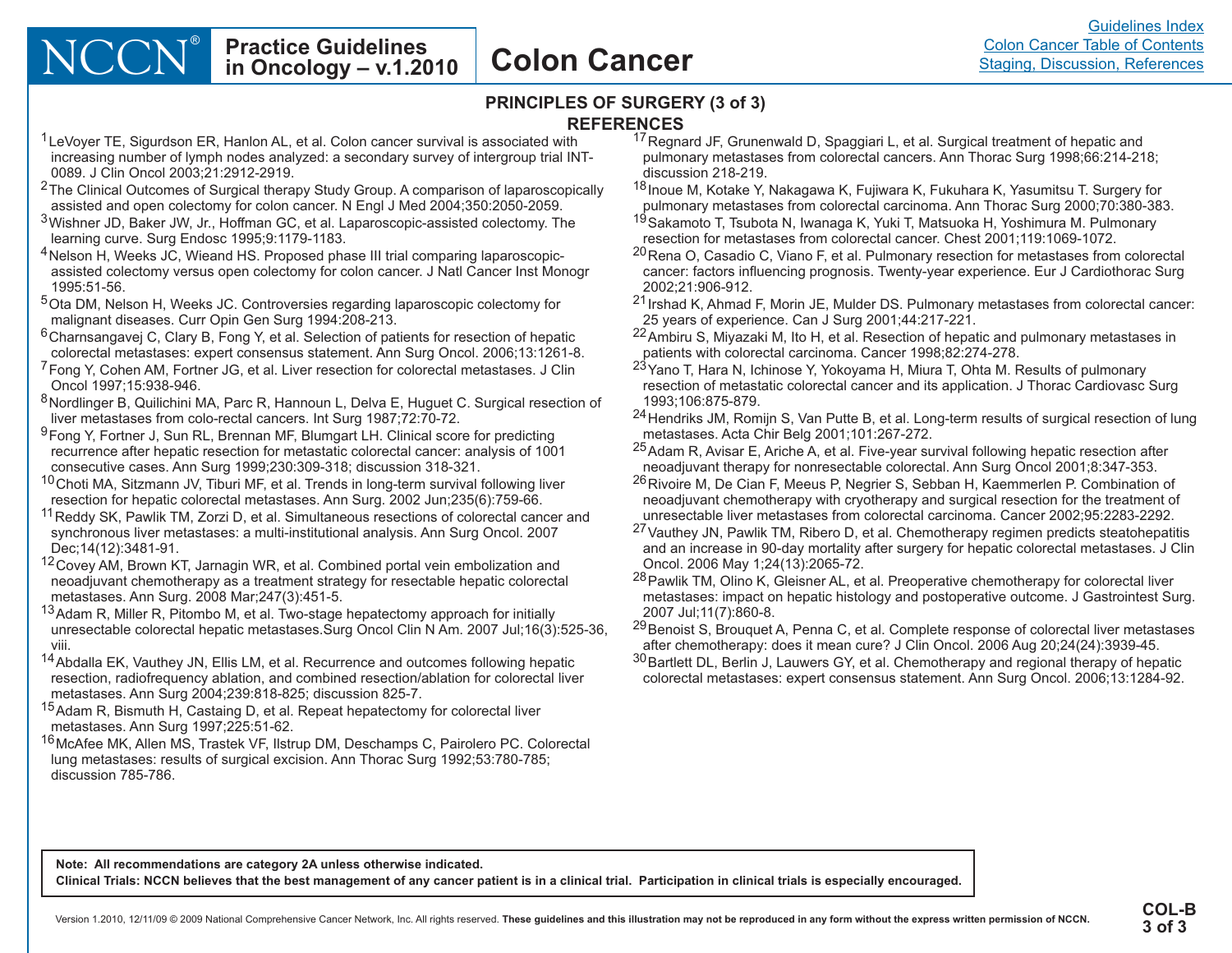®

#### **CONTINUUM OF CARE - CHEMOTHERAPY FOR ADVANCED OR METASTATIC DISEASE: (PAGE 1 of 6) <sup>1</sup>**

<span id="page-23-0"></span>

|                                                                                | <b>Initial therapy</b>                                                                                         | <b>Therapy after First Progression</b>                                                                                                                             | <b>Therapy after Second Progression</b>                                                                                                                                                                                                                                                           |                                                                                                                                                                                                              |  |  |
|--------------------------------------------------------------------------------|----------------------------------------------------------------------------------------------------------------|--------------------------------------------------------------------------------------------------------------------------------------------------------------------|---------------------------------------------------------------------------------------------------------------------------------------------------------------------------------------------------------------------------------------------------------------------------------------------------|--------------------------------------------------------------------------------------------------------------------------------------------------------------------------------------------------------------|--|--|
| <b>Patient</b><br>appropriate<br>for<br>→<br>intensive<br>therapy <sup>2</sup> | FOLFOX $3\pm$<br>bevacizumab or<br>CapeOX $4\pm$<br>bevacizumab <sup>5,6</sup><br>or<br>FOLFOX <sup>3</sup> or | FOLFIRI <sup>10</sup><br>or<br>Irinotecan <sup>10</sup><br>or<br>$\rightarrow$ FOLFIRI + cetuximab <sup>6,14-16</sup> (category 2B)<br>(KRAS WT gene only) $8,9$   | Cetuximab (KRAS WT gene only) <sup>6,8,9,14-16</sup> + irinotecan, <sup>10</sup><br>patients not able to tolerate combination, consider single<br>agent cetuximab <sup>6,8,9,13-15</sup> (KRAS WT gene only) or<br>panitumumab <sup>6,8,9,15-17</sup> (KRAS WT gene only) (not as<br>combination) |                                                                                                                                                                                                              |  |  |
|                                                                                | CapeOX <sup>4</sup><br>$±$ cetuximab <sup>6,7</sup><br>(KRAS wild-                                             | <b>or</b><br>Cetuximab <sup>6,14-16</sup> (KRAS WT gene only) <sup>8,9</sup><br>$+$ irinotecan10 (category 2B)                                                     |                                                                                                                                                                                                                                                                                                   | $\triangleright$ Clinical trial or best supportive care $^{18}$                                                                                                                                              |  |  |
|                                                                                | type [WT] gene<br>only) $8,9$<br><b>or</b>                                                                     | FOLFOX <sup>3</sup> or CapeOX <sup>4</sup>                                                                                                                         | Cetuximab (KRAS WT gene only) <sup>6,8,9,14-16</sup> + irinotecan, <sup>10</sup><br>patients not able to tolerate combination, consider single<br>agent cetuximab <sup>6,8,9,13-15</sup> (KRAS WT gene only) or<br>panitumumab <sup>6,8,9,15-17</sup> (KRAS WT gene only) (not as                 |                                                                                                                                                                                                              |  |  |
|                                                                                | FOLFIRI $10 +$<br>bevacizumab <sup>5,67</sup><br>  or                                                          | or<br><b>Cetuximab (KRAS WT gene</b><br>only) $6,8,9,14-16 +$ irinotecan, 10 patients<br>not able to tolerate combination,                                         | combination)                                                                                                                                                                                                                                                                                      |                                                                                                                                                                                                              |  |  |
|                                                                                | FOLFIRI $10\pm$<br>cetuximab <sup>6,7</sup><br><b>(KRAS WT</b><br>gene only) $8,9$                             | consider single agent<br>cetuximab <sup>6,8,9,13-15</sup> (KRAS WT gene<br>only) or panitumumab <sup>6,8,9,15-17</sup> (KRAS<br>WT gene only) (not as combination) | $\rightarrow$ FOLFOX <sup>2</sup> or CapeOX <sup>3</sup>                                                                                                                                                                                                                                          | Cetuximab (KRAS WT gene only) <sup>6,8,9,14-16</sup> +                                                                                                                                                       |  |  |
|                                                                                | or                                                                                                             | FOLFOX <sup>3</sup> or CapeOX <sup>4</sup> -                                                                                                                       | $\rightarrow$ Irinotecan <sup>10</sup> —                                                                                                                                                                                                                                                          | irinotecan, <sup>10</sup> patients not able to tolerate<br>combination, consider single agent<br>cetuximab <sup>6,8,9,13-15</sup> (KRAS WT gene only) or<br>panitumumab <sup>6,8,9,15-17</sup> (KRAS WT gene |  |  |
|                                                                                | 5-FU/leucovorin <sup>11</sup><br>bevacizumab <sup>5,6,12</sup>                                                 | or<br>Irinotecan <sup>10</sup>                                                                                                                                     |                                                                                                                                                                                                                                                                                                   | only) (not as combination)<br>Cetuximab (KRAS WT gene only) <sup>6,8,9,14-16</sup> + irinotecan, <sup>10</sup>                                                                                               |  |  |
|                                                                                | or<br>FOLFOXIRI <sup>13</sup>                                                                                  | or<br>FOLFIRI <sup>10</sup>                                                                                                                                        |                                                                                                                                                                                                                                                                                                   | patients not able to tolerate combination, consider single<br>agent cetuximab <sup>6,8,9,13-15</sup> (KRAS WT gene only) or<br>panitumumab <sup>6,8,9,15-17</sup> (KRAS WT gene only) (not as                |  |  |
|                                                                                | (category 2B)                                                                                                  |                                                                                                                                                                    | combination)                                                                                                                                                                                                                                                                                      |                                                                                                                                                                                                              |  |  |

#### [Patient not appropriate for intensive therapy, see COL-C 2 of 6](#page-24-0) **See Footnotes on page COL-C 3 of 6 [See footnotes on page COL-C 3 of 6](#page-25-0)**

**Note: All recommendations are category 2A unless otherwise indicated.**

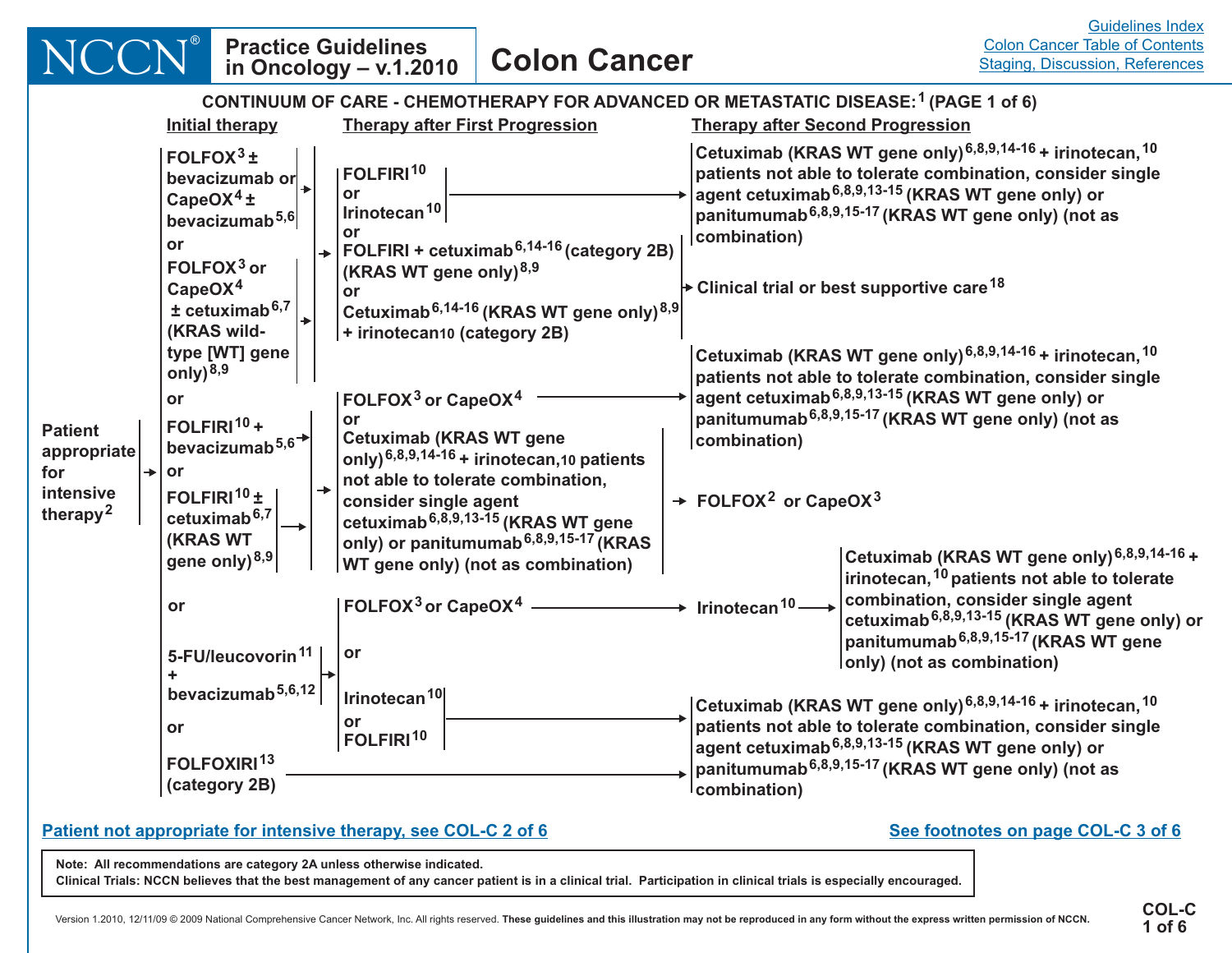<span id="page-24-0"></span>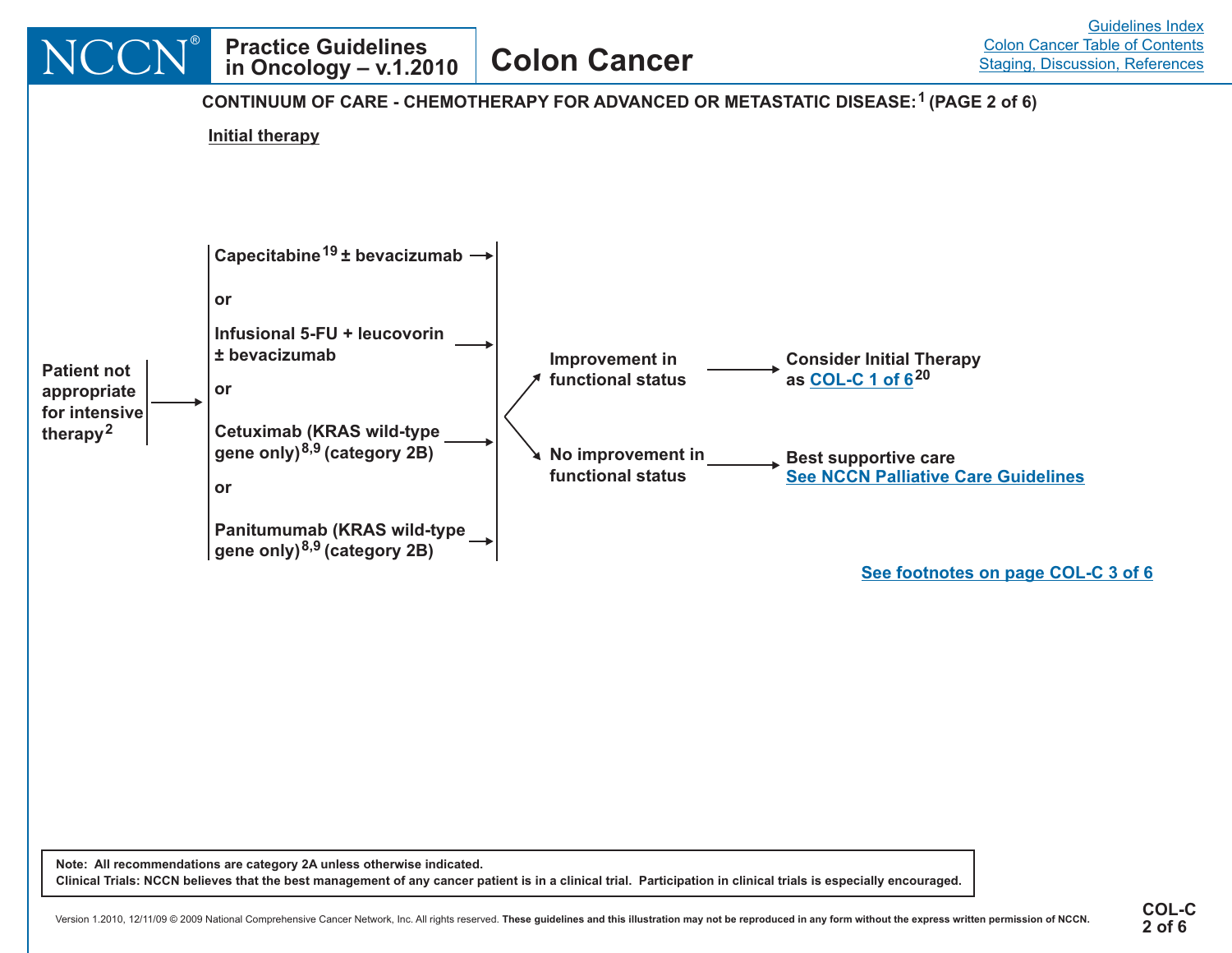<span id="page-25-0"></span>

#### **CHEMOTHERAPY FOR ADVANCED OR METASTATIC DISEASE (PAGE 3 of 6)**

- <sup>1</sup> For chemotherapy references, [see Chemotherapy Regimens and References](#page-26-0) [\(COL-C pages 4 - 6\).](#page-26-0)
- $2$ PET-CT should not be used to monitor progress of therapy. CT with contrast or MRI is recommended.
- <sup>3</sup>Discontinuation of oxaliplatin should be strongly considered from FOLFOX or CapeOX after 3-4 months of therapy (or sooner if significant neurotoxicity develops grade 2) with other drugs maintained (fluoropyrimidine + bevacizumab) until time of tumor progression. Oxaliplatin may be reintroduced if it was discontinued previously for neurotoxicity rather than disease progression. Tournigand C, Cervantes A, Figer A, et al. OPTIMOX1: A randomized study of FOLFOX4 or FOLFOX7 with oxaliplatin in a stop-and-go fashion in advanced colorectal cancer - A GERCOR Study. J Clin Oncol 2006;24:394-400.
- <sup>4</sup>The majority of safety and efficacy data for this regimen have been developed in Europe, where a capecitabine starting dose of 1000 mg/m<sup>2</sup> twice daily for 14 days, repeated every 21 days, is standard. Some data suggest that North American patients may experience greater toxicity with capecitabine (as well as with other fluoropyrimidines) than European patients, and may require a lower dose of capecitabine. The relative efficacy of CapeOx with lower starting doses of capecitabine has not been addressed in large scale randomized trials. For good performance status patients, the 1000 mg/m<sup>2</sup> twice daily dose is the recommended starting dose, with close monitoring in the first cycle for toxicity, and dose adjustments as indicated.
- 5 There are no prospective data to support continuation of bevacizumab with a second-line regimen after progression on a bevacizumab-containing first line regimen, and such continuation of bevacizumab beyond progression is not recommended. If bevacizumab is not used in initial therapy, it may be appropriate to consider, if there is no contraindication to therapy. There is an increased risk of stroke and other arterial events especially in age  $\geq 65.$  The use of bevacizumab may interfere with wound healing.
- $^6$ Combination therapy involving cytotoxics, anti-EGFRs and anti-VEGFs is not recommended. Hecht JR, Mitchell E, Chidiac T, et al. A randomized phase IIIB trial of chemotherapy, bevacizumab, and pnaitumumab compared with chemotherapy and bevacizumab alone for metastatic colorectal cancer. J Clin Oncol 2009;27:672-80. Tol J, Koopman M, Cats A, et al. Chemotherapy, bevacizumab, and cetuximab in metastatic colorectal cancer. N Engl J Med 2009;360(6):563-572.
- $7$ If cetuximab is used as initial therapy, then neither cetuximab nor panitumumab should be used in second or subsequent lines of therapy.
- <sup>8</sup>[See Principles of Pathologic Review \(COL-A](#page-18-0) 3 of 4) KRAS and BRAF Mutation Testing.
- $9$ Patients with a known V600E BRAF mutation appear to be unlikely to benefit from anti-EGFR monoclonal antibodies.
- <sup>10</sup> Irinotecan should be used with caution and with decreased doses in patients with Gilbert's disease or elevated serum bilirubin. There is a commercially available test for UGT1A1. Guidelines for use in clinical practice have not been established.
- <sup>11</sup> Infusional 5-FU is preferred.
- <sup>12</sup>A treatment option for patients not able to tolerate oxaliplatin or irinotecan.
- $^{13}$ Data are not mature for the addition of biologic agents to FOLFOXIRI.
- <sup>14</sup> Cetuximab is indicated in combination with irinotecan-based therapy or as single agent therapy for patients who cannot tolerate irinotecan.
- <sup>15</sup>EGFR testing has no demonstrated predictive value, and therefore routine EGFR testing is not recommended. No patient should be included or excluded from cetuximab or panitumumab therapy on the basis of EGFR test results.
- <sup>16</sup>There are no data, nor is there a compelling rationale, to support the use of panitumumab after clinical failure on cetuximab, or the use of cetuximab after clinical failure on panitumumab. As such, the use of one of these agents after therapeutic failure on the other is not recommended.
- <sup>17</sup> There are no data to support the combination of panitumumab with chemotherapy.
- <sup>18</sup>Single agent or combination therapy with capecitabine, mitomycin, or gemcitabine has not been shown to be effective in this setting.
- <sup>19</sup> Patients with diminished creatinine clearance may require dose modification of capecitabine.
- $^{20}\!$ The use of single agent capecitabine as a salvage therapy after failure on a fluoropyrimidine-containing regimen has been shown to be ineffective, and this is therefore not recommended.

**Note: All recommendations are category 2A unless otherwise indicated.**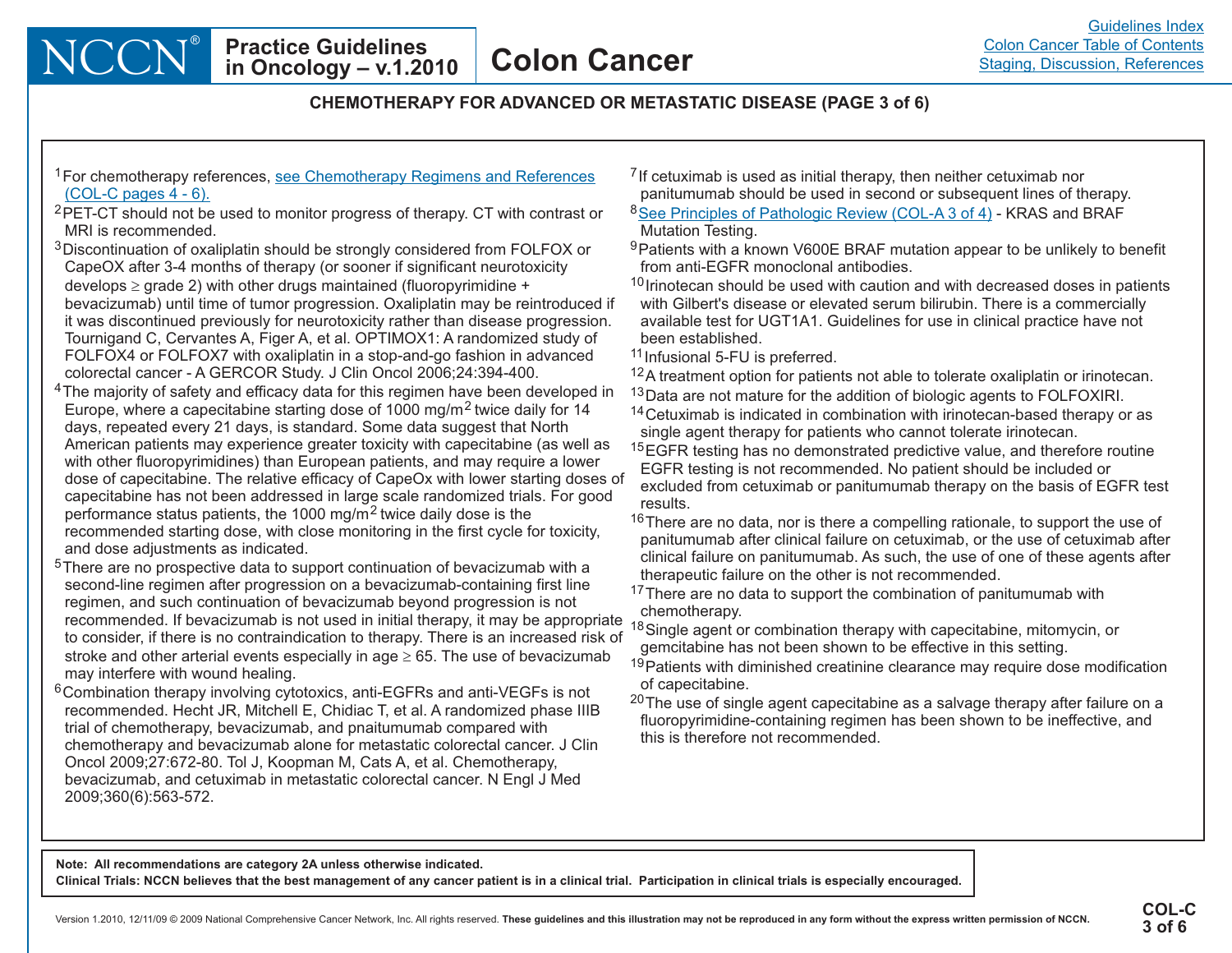#### **CHEMOTHERAPY FOR ADVANCED OR METASTATIC DISEASE (PAGE 4 of 6)**

#### **CHEMOTHERAPY REGIMENS**

<span id="page-26-0"></span>**FOLFOXmFOLFOX 6Oxaliplatin 85 mg/m IV over 2 hours, day 1 2** Leucovorin\* 400 mg/m<sup>2</sup> IV over 2 hours, day 1 **5-FU 400 mg/m IV bolus on day 1, then 1200 mg/m /day x 2 days (total 2400 mg/m over 46-48 hours) continuous infusion 2 2 2 † Repeat every 2 weeks 1**

**CapeOX 1,2**

**Oxaliplatin 130 mg/m day 1, Capecitabine 850-1000 mg/m twice daily for 14 days ‡ 2 2 Repeat every 3 weeks**

#### **FOLFIRI<sup>3</sup>**

**lrinotecan 180 mg/mz IV over 30-90 minutes, day 1** Leucovorin 400 mg/m<sup>2</sup> IV infusion to match duration of irinotecan infusion, day 1  $5$ -FU 400 mg/m<sup>2</sup> IV bolus day 1, then 1200 mg/m<sup>2</sup>/day x 2 days (total 2400 mg/m<sup>2</sup> over 46-48 hours)<sup>†</sup> continuous infusion **Repeat every 2 weeks**

**Bevacizumab + 5-FU containing regimens:4-6 Bevacizumab 5 mg/kg IV every 2 weeks + 5-FU and Leucovorinor FOLFOX7 or FOLFIRICapeOX Bevacizumab 7.5 mg/kg IV every 3 weeks + <sup>2</sup> Bevacizumab may be safely given at a rate of 0.5 mg/kg/minute (5 mg/kg over 10 minutes and 7.5 mg/kg over 15 minutes)**

\*While used in Europe, levoleucovorin is not approved for colorectal cancer in the United States. Leucovorin 400 mg/m<sup>2</sup> is the equivalent of levoleucovorin 200 mg/m<sup>2</sup>.

<sup>†</sup>NCCN recommends limiting chemotherapy orders to 24 h units (ie, 1200 mg/m<sup>2</sup>/day NOT 2400 mg/m<sup>2</sup> over 48 hours) to minimize medication errors.

 $\ddagger$ The majority of safety and efficacy data for this regimen have been developed in Europe, where a capecitabine starting dose of 1000 mg/m<sup>2</sup> twice daily for 14 days, repeated every 21 days, is standard. Evidence suggests that North American patients may experience greater toxicity with capecitabine (as well as with other fluoropyrimidines) than European patients, and may require a lower dose of capecitabine. The relative efficacy of CapeOx with lower starting doses of capecitabine has not been addressed in large scale randomized trials.

# **[See footnotes on page 6 of 6 COL-C](#page-28-0) See [Additional Chemotherapy Regimens 5 of 6 COL-C](#page-27-0)**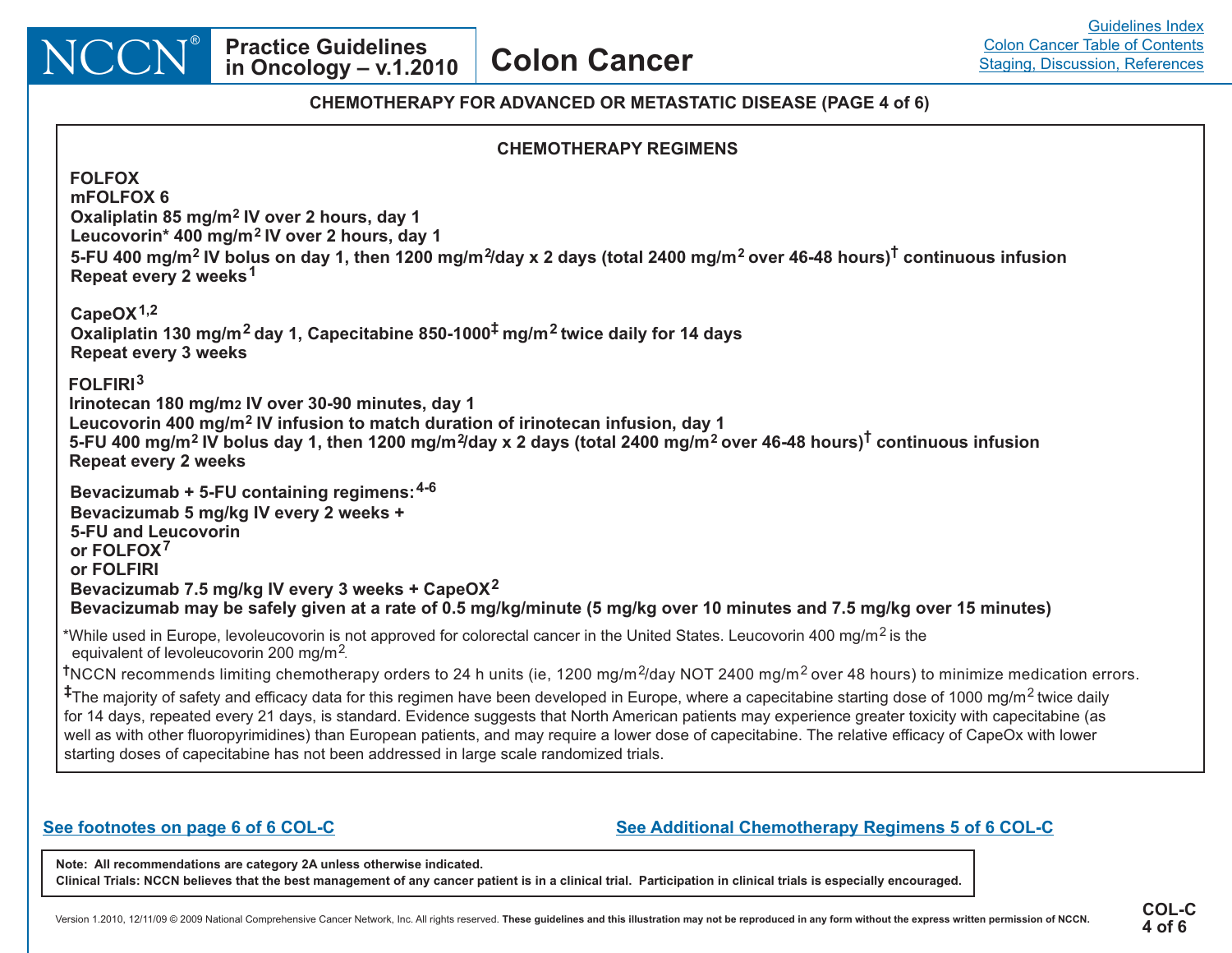#### **CHEMOTHERAPY FOR ADVANCED OR METASTATIC DISEASE (PAGE 5 of 6)**

#### **CHEMOTHERAPY REGIMENS**

<span id="page-27-0"></span>**Capecitabine<sup>8</sup> 2000-2500 mg/m /day PO in two divided doses, days 1-14, 2 followed by 7 days rest Repeat every 3 weeks**

**Bolus or infusional 5-FU/leucovorinRoswell-Park regimen 9 Leucovorin 500 mg/m IV over 2 hours, days 1, 8, 15, 22, 29, and 36 2 5-FU 500 mg/m IV bolus 1 hour after start of leucovorin, 2 days 1, 8, 15, 22, 29, 36 Repeat every 8 weeks**

**Repeat every 2 weeks 3 Simplified biweekly infusional 5-FU/LV (sLV5FU2) † 2 days (total 2400 mg/m over 46-48 hours) continuous infusion** Leucovorin 400 mg/m<sup>2</sup> IV over 2 hours on day 1, **followed by 5-FU bolus 400 mg/m and 2 2 then 1200 mg/m /day x 2**

#### **Weekly**

**Leucovorin 20 mg/m IV over 2 hours on day 1, 5-FU 500 mg/m IV 2 2 bolus injection 1h after the start of leucovorin. Repeat weekly. 10 2 2 5-FU 2600 mg/m by 24 h infusion plus leucovorin 500 mg/m 11 Repeat every week**

#### **FOLFOXIRI<sup>12</sup>**

Irinotecan 165 mg/m<sup>2</sup> IV day 1, oxaliplatin 85 mg/m<sup>2</sup> day 1, **leucovorin mg/m day 1, fluorouracil 3,200 mg/m over 48 h 2 2 400\* continuous infusion starting on day 1 Repeat every 2 weeks**

**Irinotecan Irinotecan 125 mg/m IV over 30-90 minutes, days 1, 8 2 Repeat every 3 weeks 13,14**

**Irinotecan 300-350 mg/m IV over 30-90 minutes, day 1 2 Repeat every 3 weeks**

**Cetuximab (KRAS wild-type gene only) ± irinotecan<sup>15</sup> Cetuximab 400 mg/m 1st infusion, then 250 mg/m IV weekly 2 2 orCetuximab 500 mg/m IV every 2 weeks 2 16**

**±**

**Irinotecan 300-350 mg/m IV every 3 weeks 2 or**

Irinotecan 180 mg/m<sup>2</sup> IV every 2 weeks

**2 or Irinotecan 125 mg/m every week for 4 weeks Every 6 weeks**

**Cetuximab (KRAS wild-type gene only) Cetuximab 400 mg/m 1st infusion, then 250 mg/m IV weekly <sup>2</sup> <sup>2</sup>**

**Panitumumab17 (KRAS wild-type gene only) Panitumumab 6 mg/kg IV over 60 minutes every 2 weeks**

\*While used in Europe, levoleucovorin is not approved for colorectal cancer in the United States. Leucovorin 400 mg/m<sup>2</sup> is the equivalent of levoleucovorin 200 mg/m<sup>2</sup>.

<sup>†</sup>NCCN recommends limiting chemotherapy orders to 24 h units (ie, 1200 mg/m<sup>2</sup>/day NOT 2400 mg/m<sup>2</sup> over 48 hours) to minimize medication errors.

#### **[See footnotes on page 6 of 6 COL-C](#page-28-0)**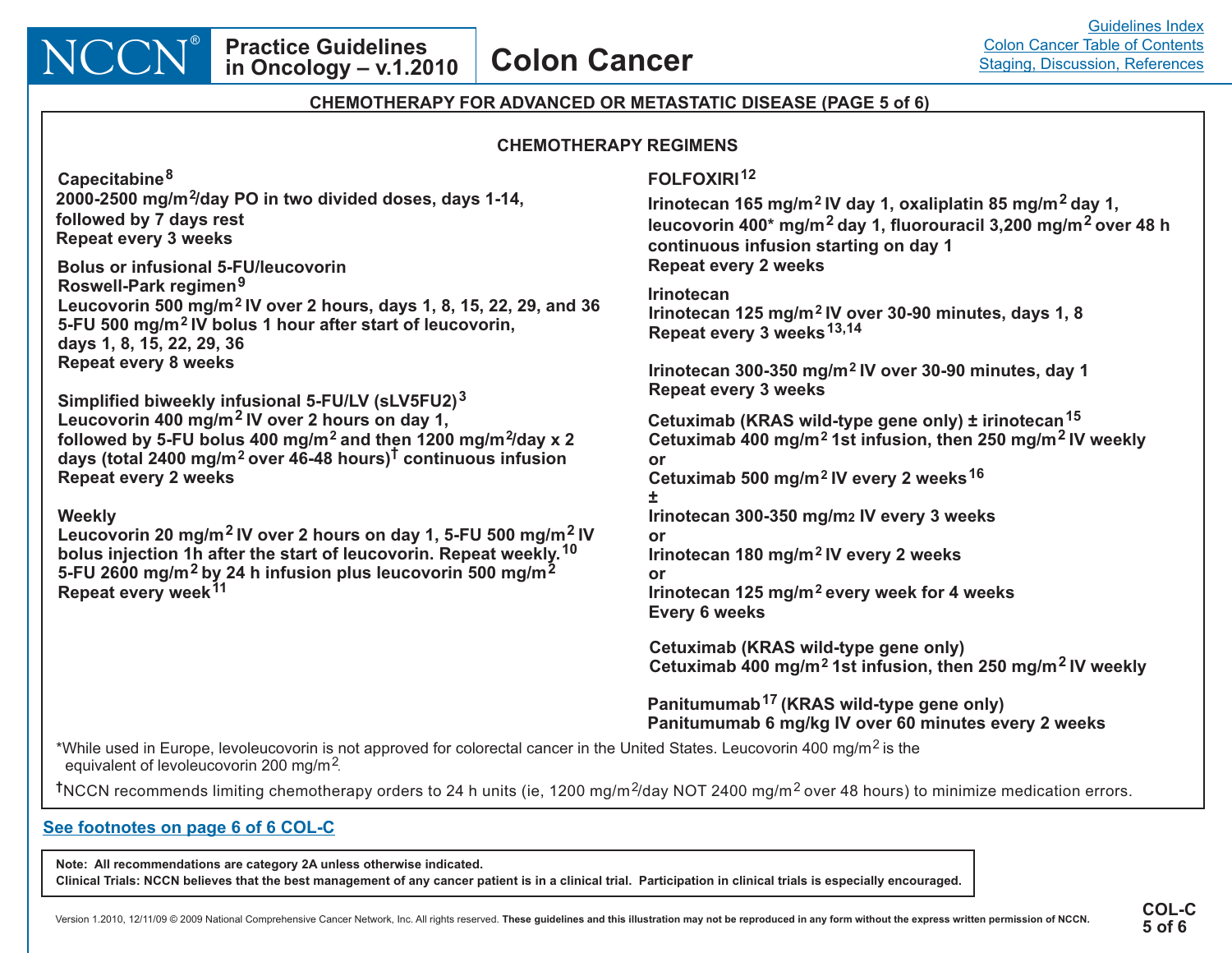#### **CHEMOTHERAPY FOR ADVANCED OR METASTATIC DISEASE (PAGE 6 of 6)**

**Colon Cancer**

#### **CHEMOTHERAPY REFERENCES**

<sup>1</sup> Cassidy J, Clarke S, Diaz Rubio E, et al. Randomized phase III study of capecitabine plus oxaliplatin compared with fluorouracil/folinic acid plus oxaliplatin as first-line therapy for metastatic colorectal cancer. J Clin Oncol 2008;26:2006-12.

**Practice Guidelines**

<span id="page-28-0"></span> $\text{NCCN}^{\circ}$  **Practice Guidelines**<br>in Oncology – v.1.2010

- <sup>2</sup> European studies showing equivalent efficacy for CapeOX used at a higher dose; however, European patients consistently tolerate capecitabine with less toxicity than American patients.
- <sup>3</sup> Andre T, Louvet C, Maindrault-Goebel F, et al. CPT-11 (irinotecan) addition to bimonthly, high-dose leucovorin and bolus and continous-infusion 5-fluorouracil (FOLFIRI) for pretreated metastatic colorectal cancer. Eur J Cancer 1999;35(9):1343-7.
- 4 Kabbinavar FF, Hambleton J, Mass RD, et al. Combined analysis of efficacy: the addition of bevacizumab to fluorouracil/leucovorin improves survival for patients with metastatic colorectal cancer. J Clin Oncol. 2005;23:3706-3712.
- 5 Hurwitz HI, Fehrenbacher L, Hainsworth JD, et al. Bevacizumab in combination with fluorouracil and leucovorin: an active regimen for first-line metastatic colorectal cancer. J Clin Oncol. 2005;23:3502-3508.
- <sup>6</sup>Reidy DL, Chung KY, Timoney JP, et al. Bevacizumab 5 mg/kg can be infused safely over 10 minutes. J Clin Oncol 2007;25:2691-2695.
- <sup>7</sup> Giantonio BJ, Catalano PJ, Meropol NJ, et al. Bevacizumab in combination with oxaliplatin, fluorouracil, and leucovorin (FOLFOX4) for previously treated metastatic colorectal cancer: results from the Eastern Cooperative Oncology Group Study E3200. J Clin Oncol 2007;25:1539-44.
- <sup>8</sup>VanCutsem E, Twelves C, Cassidy J, et al. Oral capecitabine compared with intravenous fluorouracil plus leucovorin in patients with metastatic colorectal cancer: results of a large phase III study. J Clin Oncol 2001;19:4097-4106.
- <sup>9</sup>Wolmark N, Rockette H, Fisher B, et al. The benefit of leucovorin-modulated fluorouracil as postoperative adjuvant therapy for primary colon cancer: results from National Surgical Adjuvant Breast and Bowel Protocol C-03. J Clin Oncol 1993;11:1879-1887.
- <sup>10</sup>Jäger E, Heike M, Bernhard H, et al. Weekly high-dose leucovorin versus lowdose leucovorin combined with fluorouracil in advanced colorectal cancer:results of a randomized multicenter trial. J Clin Oncol 1996;14:2274-2279.
- <sup>11</sup> Douillard JY, Cunningham D, Roth AD, et al. Irinotecan combined with fluorouracil compared with fluorouracil alone as first-line treatment for metastatic colorectal cancer:a multicentre randomised trial. The Lancet2000;355:1041-47.
- <sup>12</sup> Falcone A, Ricci S, Brunetti I, et al. Phase III trial of infusional fluorouracil, leucovorin, oxaliplatin, and irinotecan (FOLFOXIRI) compared with infusional fluorouracil, leucovorin, and irinotecan (FOLFIRI) as first-line treatment for metastatic colorectal cancer: The Gruppo Oncologico Nord Ovest. J Clin Oncol 2007;25(13):1670-1676.
- <sup>13</sup>Cunningham D, Pyrhonen S, James R, et al. Randomised trial of irinotecan plus supportive care versus supportive care alone after fluorouracil failure for patients with metastatic colorectal cancer. The Lancet 1998;352:1413-1418.
- <sup>14</sup> Fuchs CS, Moore MR, Harker G, et al. Phase III comparison of two irinotecan dosing regimens in second-line therapy of metastatic colorectal cancer. J Clin Oncol 2003;21:807-814.
- <sup>15</sup>Cunningham D, Humblet Y, Siena S, et al. Cetuximab monotherapy and cetuximab plus irinotecan in irinotecan-refractory metastatic colorectal cancer. N Engl J Med 2004;351:337-345.
- <sup>16</sup>Van Custem E, Humblet H, Gelderblom J, et al. Cetuximab dose-escalation in patients with metastatic colorectal cancer with no or slight skin reactions on cetuximab standard dose treatment (EVEREST): Pharmacokinetic and efficacy data of a randomized study. 2007 Gastrointestinal Cancers Symposium. Abstract 237.
- 17 Van Custem E, Peeters M, Siena S, et al. Open-label phase III trial of panitumumab plus best supportive care compared with best supportive care alone in patients with chemotherapy-refractory metastatic colorectal cancer. J Clin Oncol 2007;25:1658-1664.

**Note: All recommendations are category 2A unless otherwise indicated.**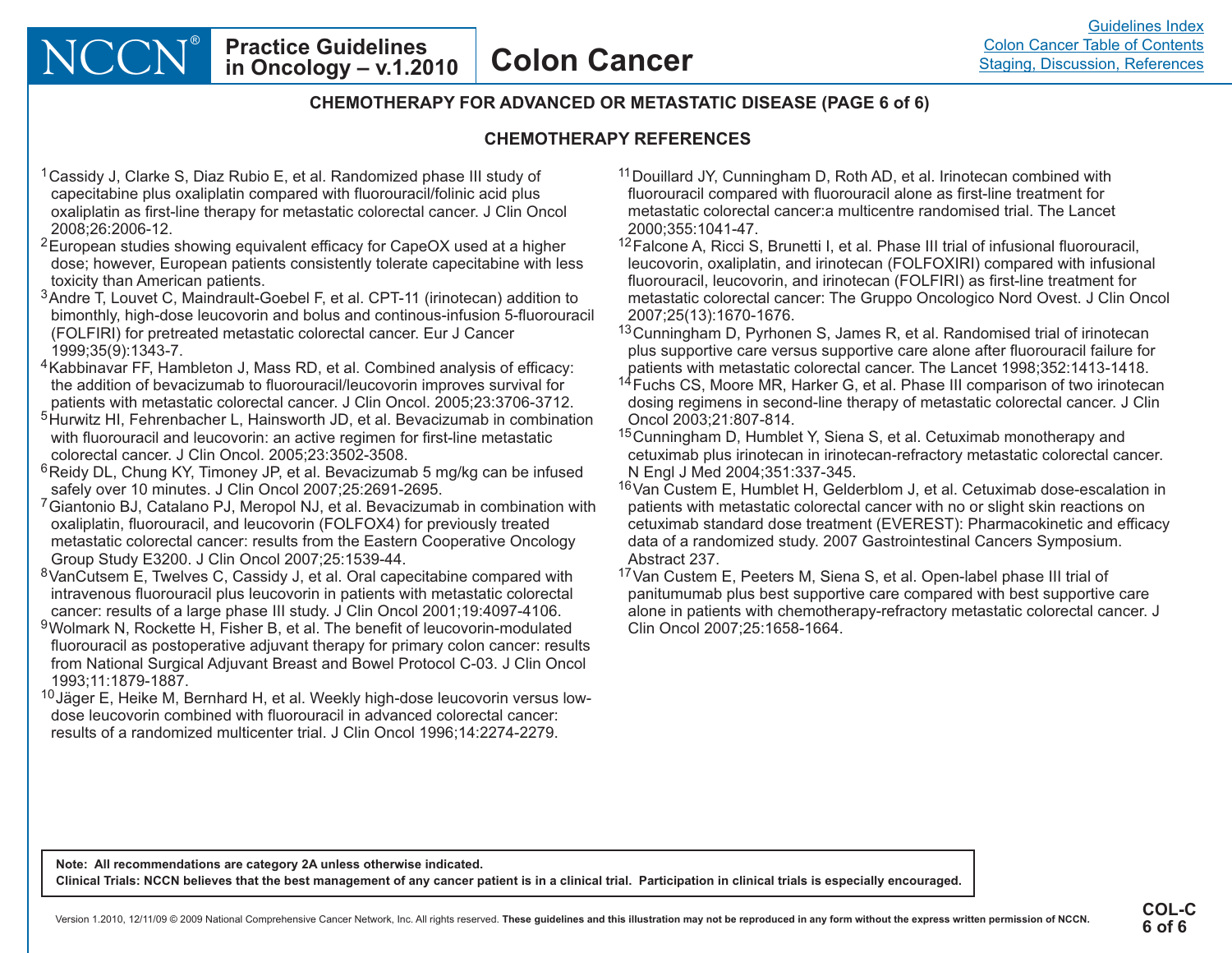<span id="page-29-0"></span>

#### **PRINCIPLES OF RISK ASSESSMENT FOR STAGE II DISEASE1,2,3**

- **Ask the patient how much information they would like to know regarding prognosis.**
- **Patient/physician discussion regarding the potential risks of therapy compared to potential benefits. This should include discussion of evidence supporting treatment, assumptions of benefit from indirect evidence, morbidity associated with treatment, high-risk prognostic characteristics and patient preferences.**
- **When determining if adjuvant therapy should be administered, the following should be taken into consideration:**
- **Number of lymph nodes analyzed after surgery** -
- **Poor prognostic features (eg, T4 lesion, perforation, peritumoral lymphovascular involvement, poorly differentiated histology)** -
- **Assessment of other comorbidities and anticipated life expectancy.** -
- **The benefit of adjuvant chemotherapy does not improve survival by more than 5 percent.**
- **If considering fluoropyrimidine therapy only, MMR testing recommended. See . NCCN Colorectal Screening Guidelines**

- <sup>1</sup> Benson III AB, Schrag D, Somerfield MR, et al. American Society of Clinical Oncology recommendations on adjuvant chemotherapy for stage II colon cancer. J Clin Oncol 2004;16:3408-3419.
- <sup>2</sup>Figueredo A, Charette ML, Maroun J, et al. Adjuvant therapy for stage II colon cancer: a systematic review from the cancer care ontario program in evidencebased care's gastrointestinal cancer disease site group. J Clin Oncol 2004;16:3395-3407.
- <sup>3</sup>Gill S, Loprinzi CL, Sargent DJ, et al. Pooled analysis of fluorouracil-based adjuvant therapy for stage II and III colon cancer: who benefits and by how much? J Clin Oncol 2004;22:1797-1806.

**Note: All recommendations are category 2A unless otherwise indicated.**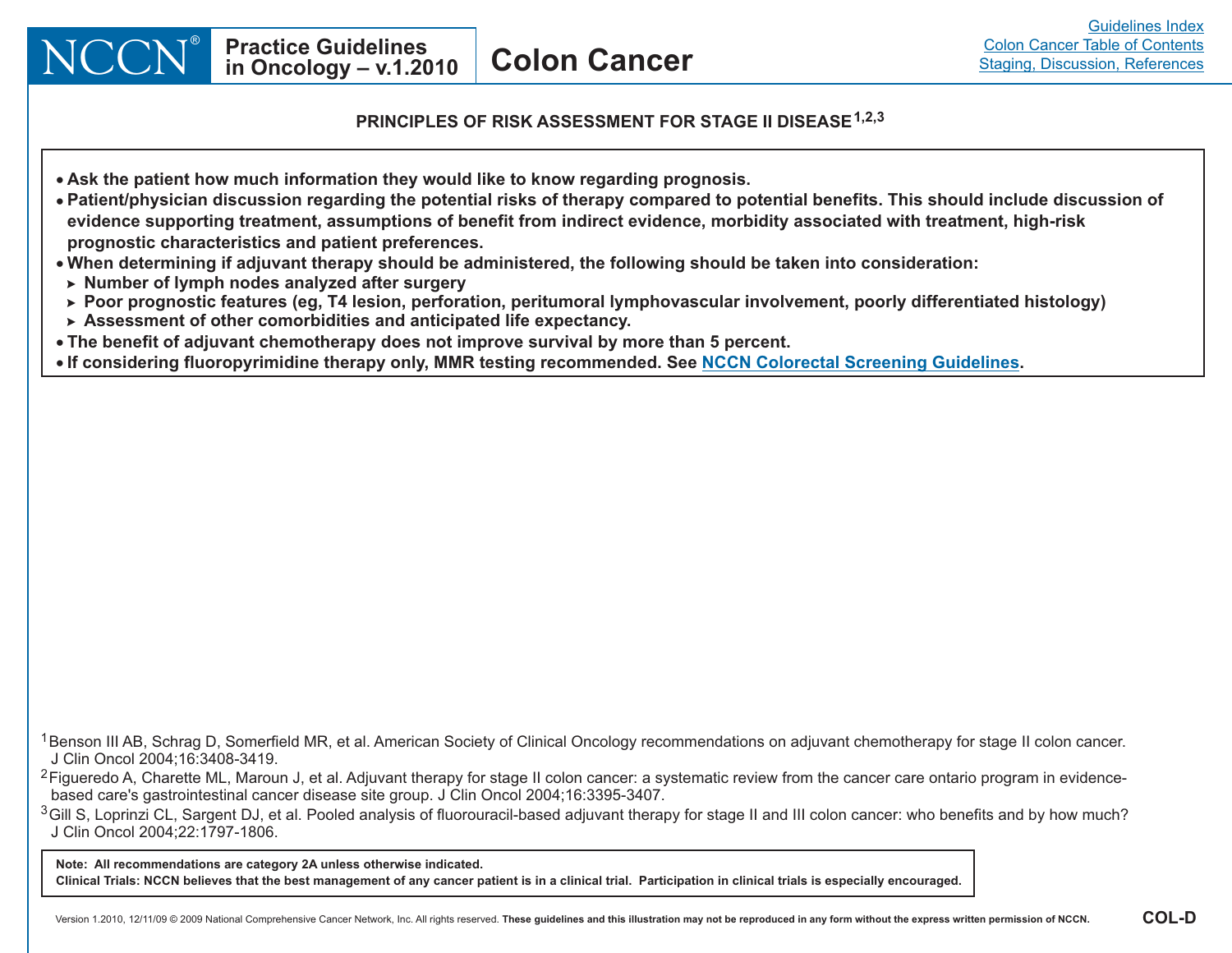<span id="page-30-0"></span>

#### **PRINCIPLES OF ADJUVANT THERAPY (1 of 3)**

**5-FU/leucovorinCapecitabine 3 Capecitabine 1250 mg/m twice daily days 1-14 every 3 wks x 24 wks 2 Leucovorin 500 mg/m given as a 2 h infusion and repeated weekly x 6 2 2 Simplified biweekly infusional 5-FU/LV (sLV5FU2) 5-FU 500 mg/m given bolus 1 h after the start of leucovorin and repeated 6 x weekly. 2 Every 8 weeks for 4 cycles 1 then 1200 mg/m /day x 2 days (total 2400 mg/m over 46-48 hours) continuous infusion 22 2 † followed by 5-FU bolus 400 mg/m and FLOX (category 2B) 4 5-FU 500 mg/m IV bolus weekly x 6 + leucovorin 500 mg/m IV weekly x 6, each 8 week cycle x 3 with oxaliplatin 85 mg/m IV 2 2 2 administered on weeks 1, 3, and 5 of each 8 week cycle x 3 mFOLFOX 6Oxaliplatin 85 mg/m IV over 2 hours, day 1 2 Leucovorin\* 400 mg/m IV over 2 hours, day 1 2 5-FU 400 mg/m IV bolus on day 1, then 1200 mg/m /day x 2 days (total 2400 mg/m over 46-48 hours) continuous infusion 2 22 † Repeat every 2 weeks 5 2 Leucovorin 400 mg/m IV over 2 hours on day 1, Repeat every 2 weeks** <sup>†</sup>NCCN recommends limiting chemotherapy orders to 24 h units (ie, 1200 mg/m2/day NOT 2400 mg/m2 over 48 hours) to minimize medication errors. \*While used in Europe, levoleucovorin is not approved for colorectal cancer in the United States. Leucovorin 400 mg/m<sup>2</sup> is the equivalent of levoleucovorin 200 mg/m<sup>2</sup>.

#### **[See footnotes on page 2 of 3 COL-E](#page-31-0)**

**See Additional Principles of Adjuvant [Therapy on page 3 of 3 COL-E](#page-32-0)**

**Note: All recommendations are category 2A unless otherwise indicated.**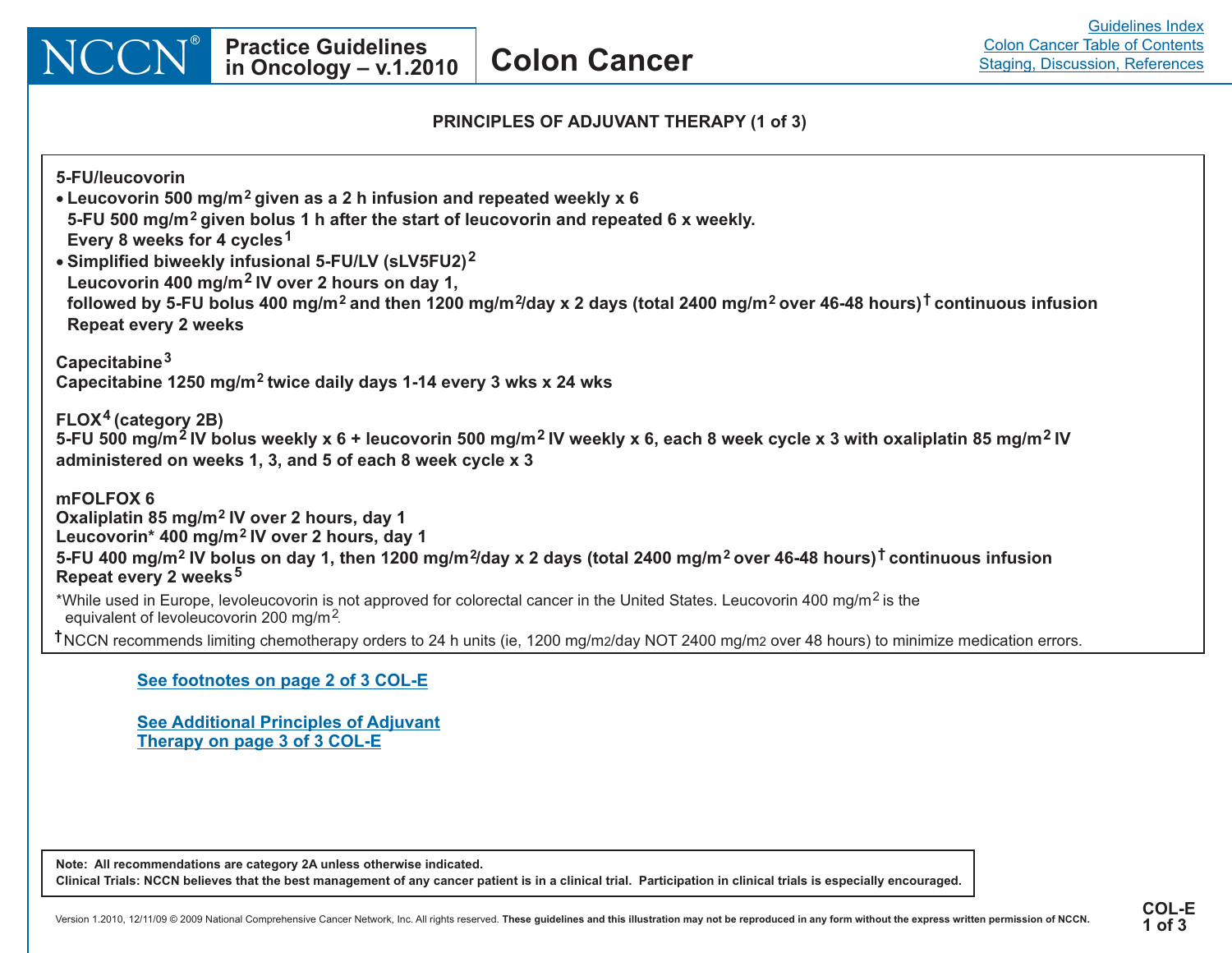#### **PRINCIPLES OF ADJUVANT THERAPY (2 of 3)**

<span id="page-31-0"></span><sup>1</sup> Haller DG, Catalano PJ, Macdonald JS Mayer RJ. Phase III study of fluorouracil, leucovorin and levamisole in high risk stage II and III colon cancer: final report of Intergroup 0089. J Clin Oncol 2005:23:8671-8678.

<sup>2</sup>Andre T, Louvet C, Maindrault-Goebel F, et al. CPT-11 (irinotecan) addition to bimonthly, high-dose leucovorin and bolus and continous-infusion 5fluorouracil (FOLFIRI) for pretreated metastatic colorectal cancer. Eur J Cancer 1999;35(9):1343-7.

 $3$ Twelves C, Wong A, Nowacki MP, et al. Capecitabine as adjuvant treatment for stage III colon cancer. N Engl J Med 2005;352:2696-2704.

<sup>4</sup> Kuebler JP, Wieand HS, O'Connell MJ, et al. Oxaliplatin combined with weekly bolus fluorouracil and leucovorin as surgical adjuvant chemotherapy for stage II and III colon cancer: results from NSABP C-07. J Clin Oncol 2007;25:2198-2204.

<sup>5</sup>Cassidy J, Clarke S, Diaz Rubio E, et al. Randomized phase III study of capecitabine plus oxaliplatin compared with fluorouracil/folinic acid plus oxaliplatin as first-line therapy for metastatic colorectal cancer. J Clin Oncol 2008;26:2006-12.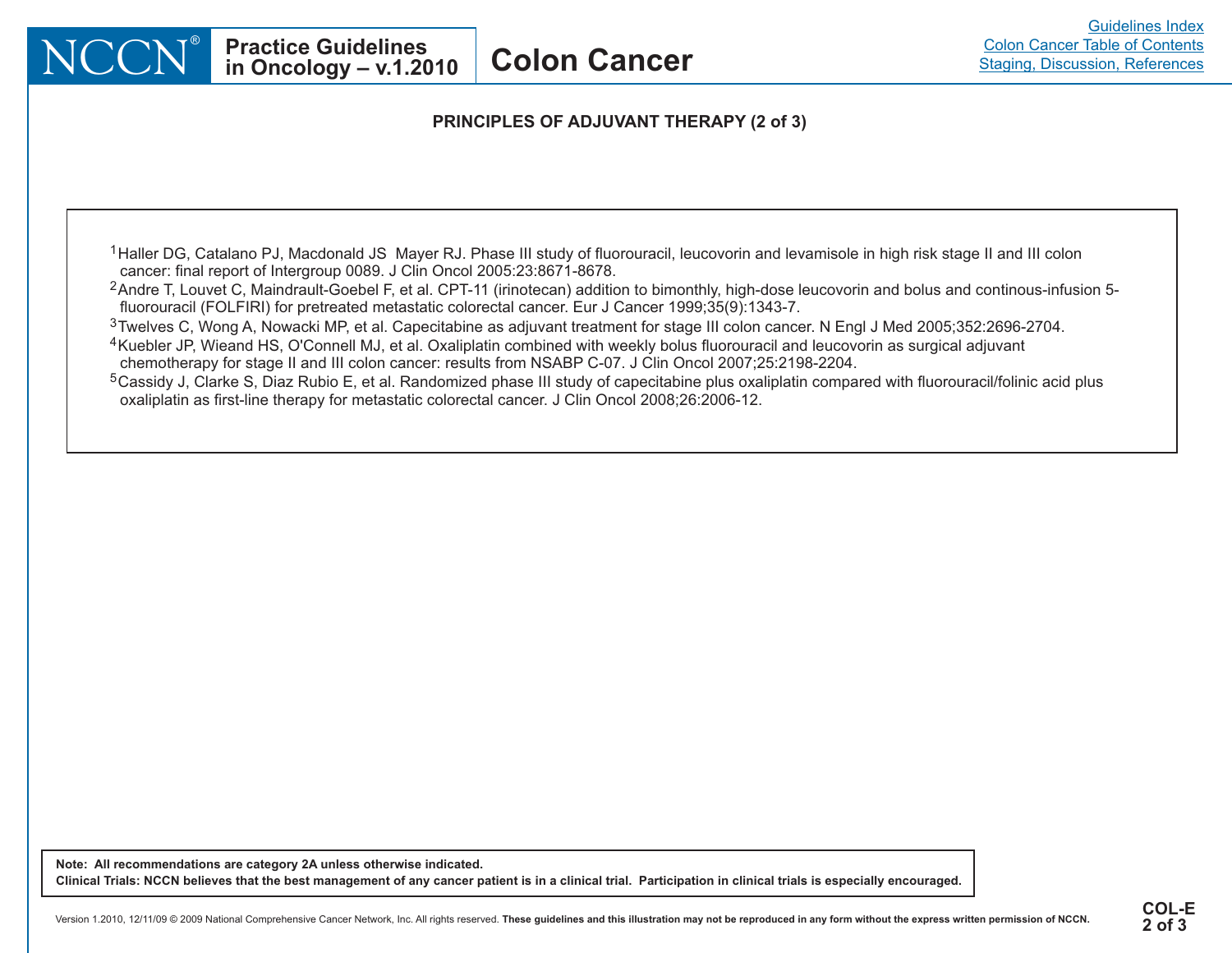# **PRINCIPLES OF ADJUVANT THERAPY (3 of 3)**

- <span id="page-32-0"></span> **Capecitabine appears to be equivalent to bolus 5-FU/leucovorin in Stage III patients. This is an 1 extrapolation from data available.**
- **FOLFOX is superior to fluoropyrimidine therapy alone for Stage III patients. FOLFOX is 2,3 reasonable for high risk or intermediate risk stage II patients and is not indicated for good or average risk stage II patients. FLOX is an alternative to FOLFOX. 4**
- **Bolus 5-FU/leucovorin/irinotecan should not be used in adjuvant therapy and infusional 5- 5**FU/leucovorin/irinotecan (FOLFIRI) has not been shown to be superior to 5-FU/LV.<sup>6,7</sup> Data are **not yet available for capecitabine combination regimens.**
- **Bevacizumab, cetuximab, panitumumab, or irinotecan should not be used in the adjuvant setting for stage II or III patients outside the setting of a clinical trial.**

<sup>1</sup>Twelves C, Wong A, Nowacki MP, et al. Capecitabine as adjuvant treatment for stage III colon cancer. N Engl J Med 2005;352(26):2696-704.

- <sup>2</sup>Andre T, Boni C, Mounedji-Boudiaf L, et al. Oxaliplatin, fluorouracil, and leucovorin as adjuvant treatment for colon cancer. N Engl J Med 2004;350:2343-51.
- <sup>3</sup>Andre T, Boni C, Navarro M, et al. Improved overall survival with oxaliplatin, fluorouracil, and leucovorin as adjuvant treatment in stage II or III colon cancer in the MOSAIC trail. J Clin Oncol 2009;27:3109-16. Epub 2009 May 18.
- <sup>4</sup>Kuebler JP, Wieand HS, O'Connell MJ, et al. Oxaliplatin combined with weekly bolus fluorouracil and leucovorin as surgical adjuvant chemotherapy for stage II and III colon cancer: results from NSABP C-07. J Clin Oncol 2007;25:2198-2204.
- <sup>5</sup>Saltz LB, Niedzwieecki D, Hollis D, et al. Irinotecan fluorouracil plus leucovorin is not superior to fluorouracil plus leucovorin alone as adjuvant treatment for atge (FL in stage III colon cancer: results of CALGB C89803. J Clin Oncol 2007;25:3546-61.
- <sup>6</sup>Van Custem E, Labianca R, Hossfield D, et al. Randomized phase III trial comparing infused irinotecan/5-fluorouracil (5-FU)/folinic acid (IF) versus 5-FU/FA in stage III colon cancer patients (PETACC3). J Clin Oncol 2005;23:No 16S(june 1 suppl). Abstract 8.
- <sup>7</sup>Ychou M, Raoul JL, Douillard JY, et al. A phase III randomized trial of LV5FU2 + irinotecan versus LV5FU2 alone in adjuvant high-risk colon cancer (FNCLCC Accord02/FFCD9802). Ann Oncol 2009;20:674-80. Epub 2009 Jan 29.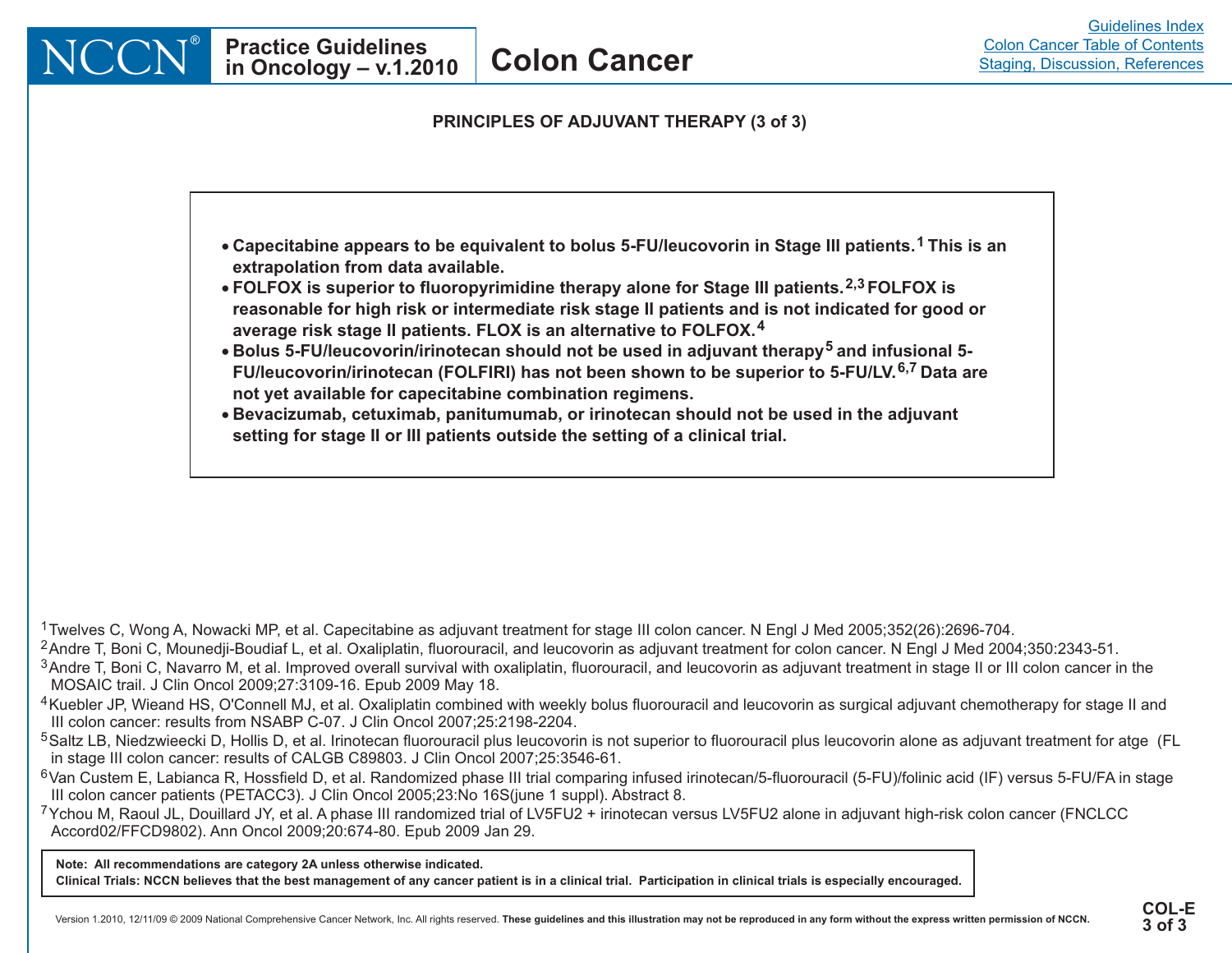#### **PRINCIPLES OF RADIATION THERAPY**

- <span id="page-33-0"></span> **Radiation therapy fields should include the tumor bed, which should be defined by preoperative radiological imaging and/or surgical clips.**
- **Radiation doses should be:**
- **45-50 Gy in 25-28 fractions.** -
- **Consider boost for close or positive margins.** -
- **Small bowel dose should be limited to 45 Gy.** -
- **5-fluorouracil based chemotherapy should be delivered concurrently with radiation.** -
- **Conformal external beam radiation should be routinely used and intensity modulated radiotherapy (IMRT) reserved only for unique clinical situations.**
- **Intraoperative radiotherapy (IORT), if available, should be considered for patients with T4 or recurrent cancers as an additional boost. Preoperative radiation therapy with concurrent 5-fluorouracil based chemotherapy is preferred for these patients to aid resectability. If IORT is not available, additional 10-20 Gy external beam radiation could be considered to a limited volume, prior to adjuvant chemotherapy.**
- Some institutions use intra-arterial embolization using Yttrium-90 microspheres in select patients with chemotherapy **resistant/refractory disease, without obvious systemic disease, and with predominant hepatic metastases (category 3).**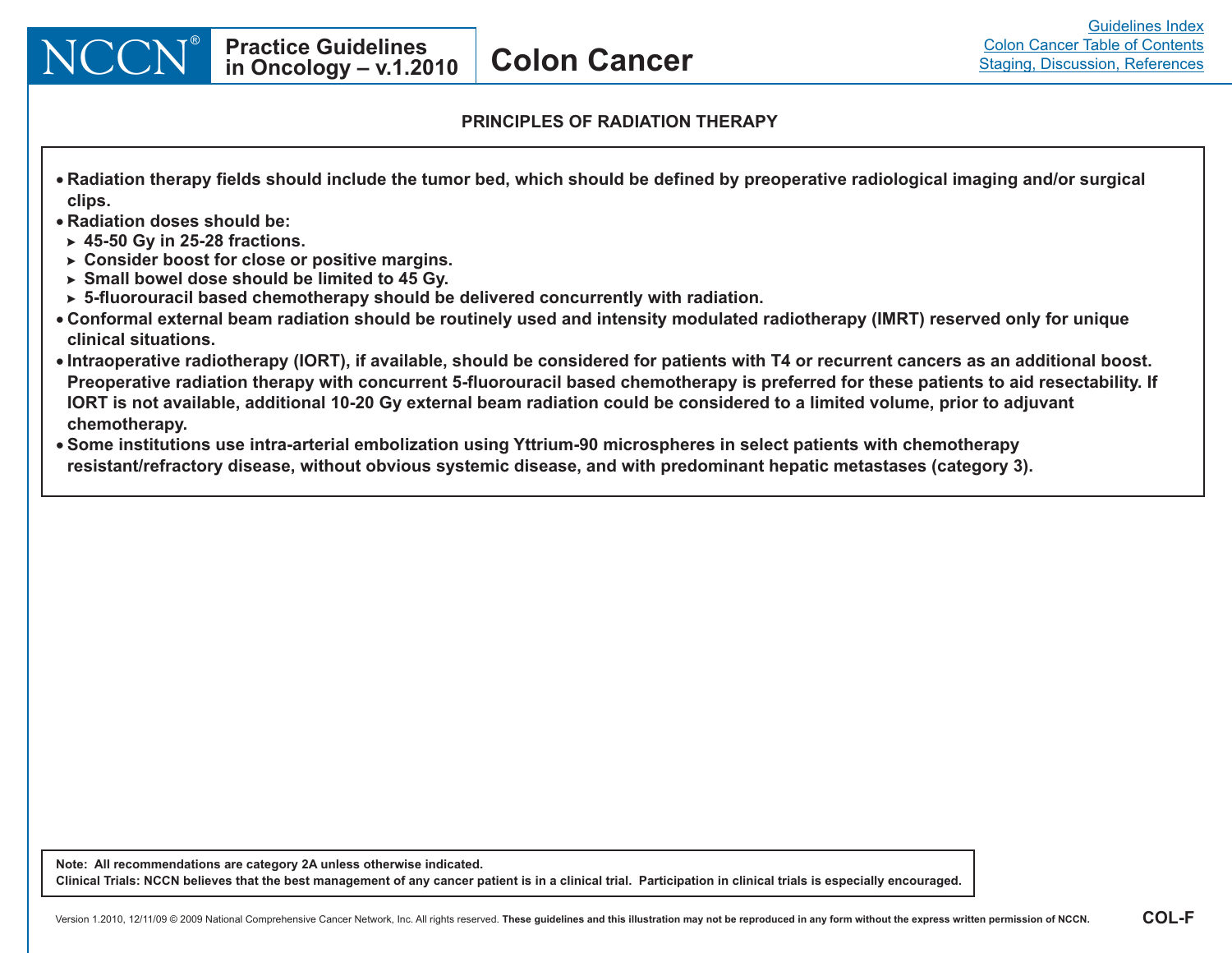# **PRINCIPLES OF SURVIVORSHIP**

**Colon Cancer**

**Colorectal Long-term Follow-up Care (1 of 3)**

**CRC Cancer Surveillance:**

- **History and Physical every 3-6 months for 2 years, then every 6 months for a total of 5 years.**
- $\bullet$  CEA every 3-6 months for 2 years, then every 6 months for a total of 5 years.
- **CT scan of abdomen and pelvis annually for 3 years.**
- **Colonoscopy at 1 year, then as clinically indicated.**

<span id="page-34-0"></span> $\text{NCCN}^{\circ}$  **Practice Guidelines**<br>in Oncology – v.1.2010

**Cancer Screening Recommendations: 1**

- **Breast Cancer:**
- **Periodic self breast exam (SBE) encouraged (optional)** -
- **Clinical breast exam (CBE) every 1-3 years between ages 20 and 40** -
- **Annual mammogram with clinical breast exam beginning at age 40.** -
- **Women at high risk (greater than 20% lifetime risk) should get breast MRI and mammogram annually.** -
- **See**-**NCCN Breast Cancer Screening and Diagnosis Guidelines**

**Practice Guidelines**

- **Cervical Cancer:**
- **Annual cervical cytology testing with conventional smears or every 2 years with liquid-based cytology for women up to age 30.** -
- **After age 30, screening may be every 2-3 years if 3 negative/satisfactory annually cervical cytology tests documented.** -
- **Alternatively, human papilloma virus (HPV) DNA testing for women age 30 and over, combined with cervical cytology.** -
- ► If cervical cytology and HPV DNA testing both negative, testing may be performed every 3 years.
- **Counseling regarding HPV infection.** -
- **Women over age 70 with no abnormal testing in last 10 years and 3 normal tests in a row may discontinue screening.** -
- **Women without a cervix from a total abdominal hysterectomy do not need to be screened.** -
- **See NCCN Cervical Cancer Screening Guidelines**
- **Prostate Cancer:**
- **Annual prostate specific antigen (PSA) testing and digital rectal exam (DRE) beginning at age 50** -
- ► For high risk men (African-American males and those with a family history of prostate cancer): PSA testing and DRE beginning at age **40.**
- **See NCCN Prostate Cancer Early Detection Guidelines**

**[Continued](#page-35-0)**

<sup>1</sup> American Cancer Society Guidelines for Early Detection of Cancer: [http://www.cancer.org/docroot/PED/content/PED\\_2\\_3X\\_ACS\\_Cancer\\_Detection\\_Guidelines\\_36.asp,](http://www.cancer.org/docroot/PED/content/PED_2_3X_ACS_Cancer_Detection_Guidelines_36.asp) Accessed September 21, 2008.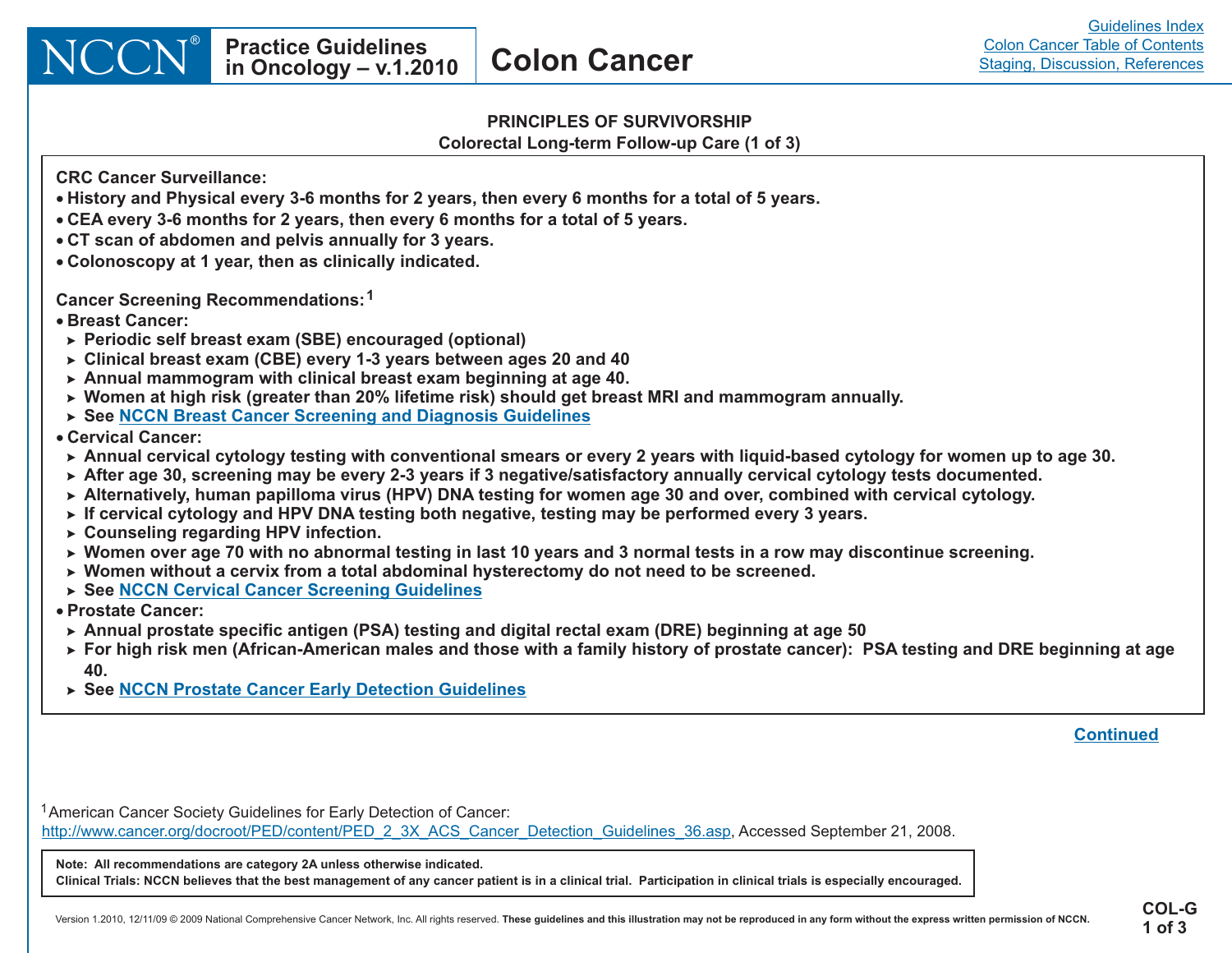#### **PRINCIPLES OF SURVIVORSHIPColorectal Long-term Follow-up Care (2 of 3)**

**Colon Cancer**

**Management of Late Sequelae of Disease or Treatment: 2-6**

<span id="page-35-0"></span> $\text{NCCN}^{\circ}$  **Practice Guidelines**<br>in Oncology – v.1.2010

**Practice Guidelines**

- **Chronic Diarrhea or Incontinence**
- **Consider anti-diarrheal agents, bulk-forming agents, diet manipulation, and protective undergarments.** -
- **Oxaliplatin-Induced Neuropathy**
- **Consider the use of analgesics or referral to a pain specialist for painful, persistent neuropathy.** -
- $\bullet$

**Immunizations:7**

- **Annual trivalent inactivated influenza vaccination**
- **Pneumococcal vaccination with revaccination as appropriate**

**Routine Health Monitoring and Screening:**

- **Cholesterol, blood pressure, and glucose monitoring**
- **Bone density testing as appropriate**
- **Routine dental examinations**
- **Routine sun protection**
- **Screening for depression as appropriate**

#### **[Continued](#page-36-0)**

<sup>2</sup>Schneider EC, Malin JL, Kahn KL, et al. Surviving colorectal cancer. Cancer 2007;110: 2075-82.

- <sup>3</sup>Sprangers MAG, Taal BG, Aaronson NK, et al. Quality of life in colorectal cancer: stoma vs. nonstoma patients. Dis Colon Rectum 1995;38:361-9.
- <sup>4</sup>Gami B, Harrington K, Blake P, et al. How patients manage gastrointestinal symptoms after pelvic radiotherapy. Alimentary Pharmacology and Therapeutics 2003;18:987-94.
- <sup>5</sup>DeSnoo L, Faithfull S. A qualitative study of anterior resection syndrome: the experiences of cancer survivors who have undergone resection surgery. European Journal of Cancer Care 2006;15) 244-51.
- 6McGough C, Baldwin C, Frost C, Andreyev HJN. Role of nutritional intervention in patients treated with radiotherapy for pelvic malignancy. British Journal of Cancer 2004;90:2278-87.
- <sup>7</sup> Advisory Committee on Immunization Practices. Recommended adult immunization schedule: United States, October 2007–September 2008. Ann Intern Med. 2007;147:725-9.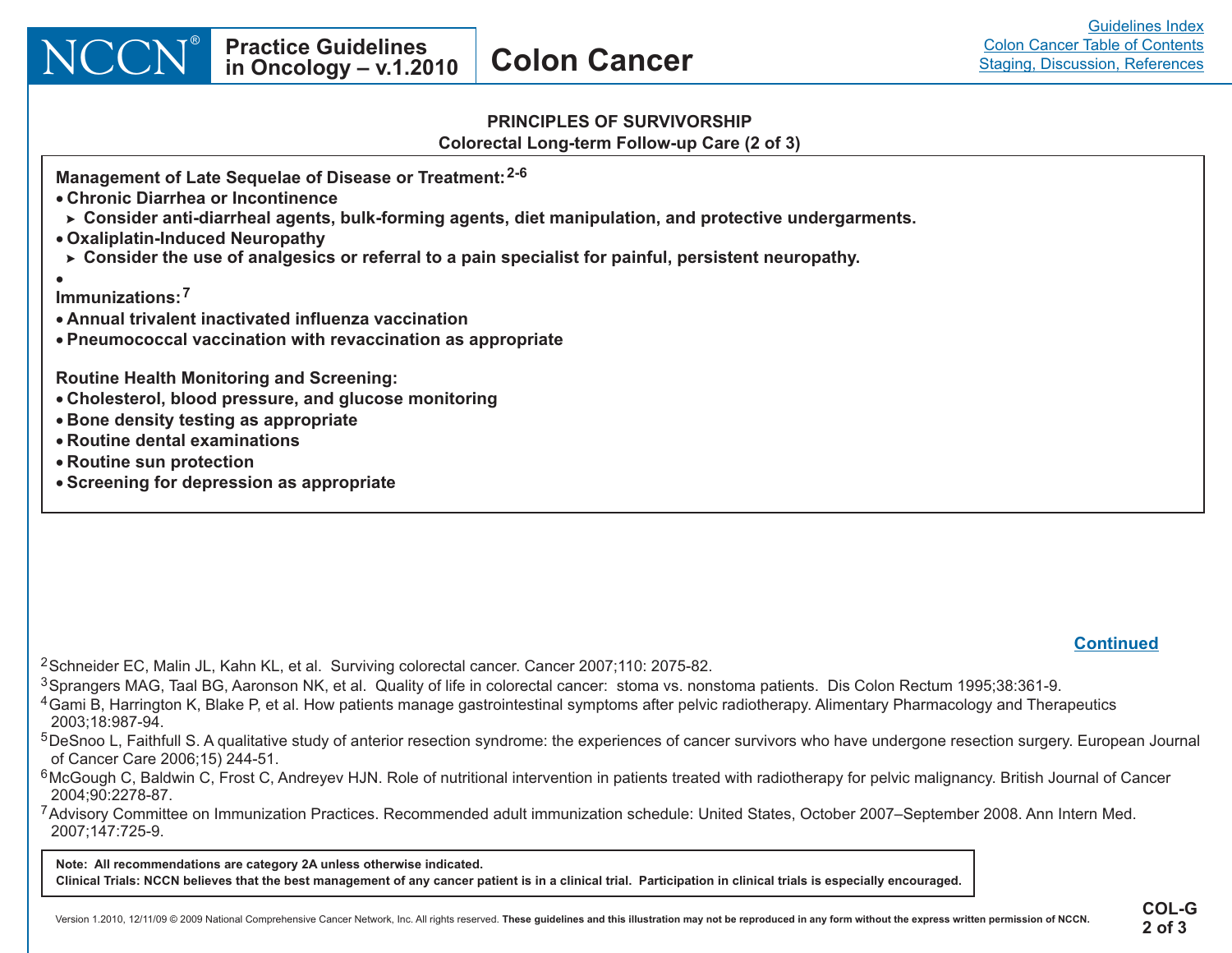# **PRINCIPLES OF SURVIVORSHIP**

**Colon Cancer**

**Colorectal Long-term Follow-up Care (3 of 3)**

**Counseling Regarding Healthy Lifestyle and Wellness: 5-8**

**Practice Guidelines**

- **Screening and counseling to maintain a healthy weight.**
- **Screening for physical activity and counseling to adopt a physically active lifestyle (Recommended activity: at least 30 minutes or more of moderate to vigorous physical activity at least 5 days of the week).**
- **Screening and counseling for alcohol use.**

 $\text{NCCN}^{\circ}$  **Practice Guidelines**<br>in Oncology – v.1.2010

- **Screening and counseling for tobacco use with emphasis on smoking cessation.**
- **Counseling regarding healthy diet adoption, with emphasis on plant sources.**

**Prescription for Survivorship and Transfer of Care to Primary Care Physician: 9**

**(If primary physician will be assuming cancer surveillance responsibilities)**

- **Include overall summary of treatment, including all surgeries, radiation treatments, and chemotherapy received**
- **Describe possible clinical course, including expected time to resolution of acute toxicities, long-term effects of treatment, and possible late sequelae of treatment**
- **Include surveillance recommendations**
- **Delineate appropriate timing of transfer of care with specific responsibilities identified for PCP and Oncologist.**

<sup>5</sup> American Cancer Society Guidelines on Nutrition and Physical Activity for Cancer Prevention,

<u>[http://www.cancer.org/docroot/PED/content/PED\\_3\\_2X\\_Diet\\_and\\_Activity\\_Factors\\_That\\_Affect\\_Risks.asp?sitearea=PED](http://www.cancer.org/docroot/PED/content/PED_3_2X_Diet_and_Activity_Factors_That_Affect_Risks.asp?sitearea=PED),</u> Accessed September 21, 2008.

<sup>6</sup>Meyerhardt JA, Heseltine D, Niedzwiecki D, et al. Impact of physical activity on cancer recurrence and survival in patients with stage III colon cancer: findings from CALGB 89803. J Clin Oncol 2006;24:3535-3541.

<sup>7</sup>Meyerhardt JA, Niedzwiecki D, Hollis D, et al. Association of dietary patterns with cancer recurrence and survival in patients with stage III colon cancer. JAMA 2007;298:754-764.

<sup>8</sup>Dignam JL, Polite BN, Yothers G, et al. Body Mass Index and outcomes in patients who receive adjuvant chemotherapy for colon cancer. J Natl Cancer Inst 2006;98:1647-54.

9Hewitt M, Greenfield S, Stovall E. From Cancer Patient to Cancer Survivor: Lost in Transition. Washington, D.C.:The National Academies Press;2006.

**Note: All recommendations are category 2A unless otherwise indicated. Clinical Trials: NCCN believes that the best management of any cancer patient is in a clinical trial. Participation in clinical trials is especially encouraged.**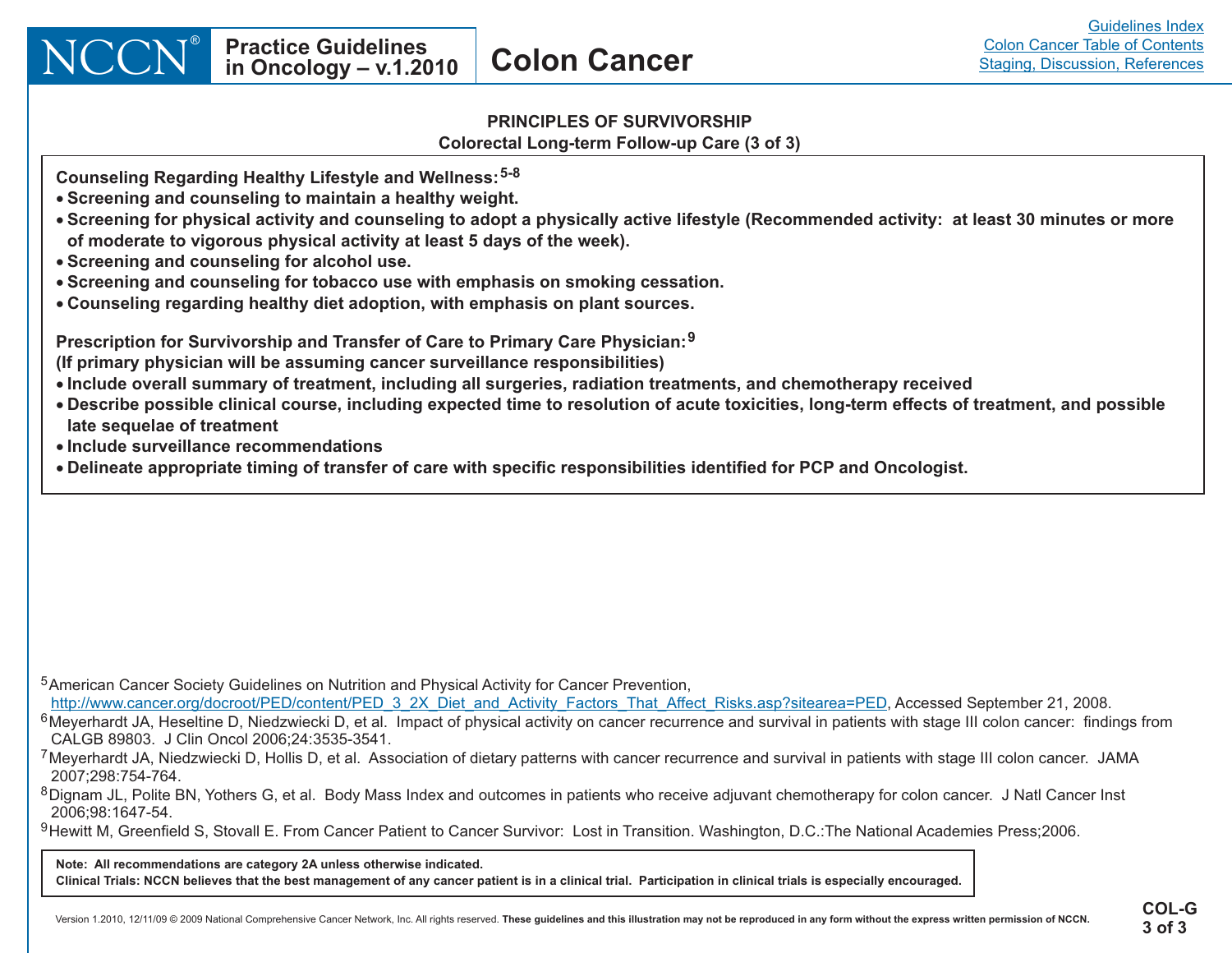# <span id="page-37-0"></span>**Staging**

### *Table 1*

**American Joint Committee on Cancer (AJCC) TNM Staging**

**System for Colorectal Cancer\***

### **Primary Tumor (T)**

- TX Primary tumor cannot be assessed
- T0 No evidence of primary tumor
- Tis Carcinoma *in situ*: intraepithelial or invasion of lamina propria<sup>†</sup>
- T1 Tumor invades submucosa
- T2 Tumor invades muscularis propria
- T3 Tumor invades through the muscularis propria into the subserosa, or into non-peritonealized pericolic or perirectal tissues
- T4 Tumor directly invades other organs or structures, and/or perforates visceral peritoneum ‡

### **Regional Lymph Nodes (N) §**

- NX Regional lymph nodes cannot be assessed
- N0 No regional lymph node metastasis
- N1 Metastasis in 1 to 3 regional lymph nodes
- N2 Metastasis in 4 or more regional lymph nodes

### **Distant Metastasis (M)**

- MX Distant metastasis cannot be assessed
- M0 No distant metastasis
- M1 Distant metastasis

### **Stage Grouping**

| - -- - - -<br><b>Stage</b> | -----          | N              | M              | Dukes <sup>¶</sup> | <b>MAC<sup>¶</sup></b> |
|----------------------------|----------------|----------------|----------------|--------------------|------------------------|
| 0                          | Tis            | N <sub>0</sub> | M <sub>0</sub> | -                  |                        |
|                            | Τ1             | N <sub>0</sub> | M <sub>0</sub> | A                  | A                      |
|                            | T <sub>2</sub> | N <sub>0</sub> | M <sub>0</sub> | A                  | B1                     |
| <b>IIA</b>                 | T3             | N <sub>0</sub> | M <sub>0</sub> | в                  | B <sub>2</sub>         |
| <b>IIB</b>                 | T4             | N <sub>0</sub> | M <sub>0</sub> | B                  | B <sub>3</sub>         |
| <b>IIIA</b>                | $T1-T2$        | N <sub>1</sub> | M <sub>0</sub> | С                  | C1                     |
| <b>IIIB</b>                | $T3-T4$        | N <sub>1</sub> | M <sub>0</sub> | С                  | C2/C3                  |
| <b>IIIC</b>                | Any T          | N <sub>2</sub> | M0             | С                  | C1/C2/C3               |
| IV                         | Any T          | Any N          | M1             |                    |                        |

### **Histologic Grade (G)**

- GX Grade cannot be assessed
- G1 Well differentiated
- G2 Moderately differentiated
- G3 Poorly differentiatied
- G4 Undifferentiated

\*Used with the permission of the American Joint Committee on Cancer (AJCC), Chicago, Illinois. The original and primary source for this information is the , (2002) *AJCC Cancer Staging Manual Sixth Edition* published by Springer-Verlag New York. (For more information, visit <u>[www.cancerstaging.net](http://www.cancerstaging.net)</u>.) Any citation or quotation of this material must be credited to the AJCC as its primary source. The inclusion of this information herein does not authorize any reuse or further distribution without the expressed, written permission of Springer-Verlag New York, Inc., on behalf of the AJCC.

† Tis includes cancer cells confined within the glandular basement membrane (intraepithelial) or lamina propria (intramucosal) with no extension through the muscularis mucosae into the submucosa.

‡ Direct invasion in T4 includes invasion of other segments of the colorectum by way of the serosa; for example, invasion of the sigmoid colon by <sup>a</sup> carcinoma of the cecum. Tumor that is adherent to other organs or structures macroscopically is classified T4. However, if no tumor is present in the adhesion microscopically the classification should be pT3. The V and L substaging should be used to identify the presence or absence of vascular or lymphatic invasion.

A tumor nodule in the pericolorectal adipose tissue of <sup>a</sup> primary *§* carcinoma without histologic evidence of residual lymph node in the nodule is classified in the pN category as <sup>a</sup> regional lymph node metastasis if the nodule has the form and smooth contour of <sup>a</sup> lymph node. If the nodule has an irregular contour, it should be classified in the T category and also coded as V1 (microscopic venous invasion) or as V2 (if it was grossly evident), because there is <sup>a</sup> strong likelihood that it represents venous invasion.

 $^\P$ Dukes B is a composite of better (T3 N0 M0) and worse (T4 N0 M0) prognostic groups, as is Dukes C (Any TN1 M0 and Any T N2 M0). MAC is the modified Astler-Coller classification.

*Note:* The y prefix is to be used for those cancers that are classified after pretreatment, whereas the <sup>r</sup> prefix is to be used for those cancers that have recurred.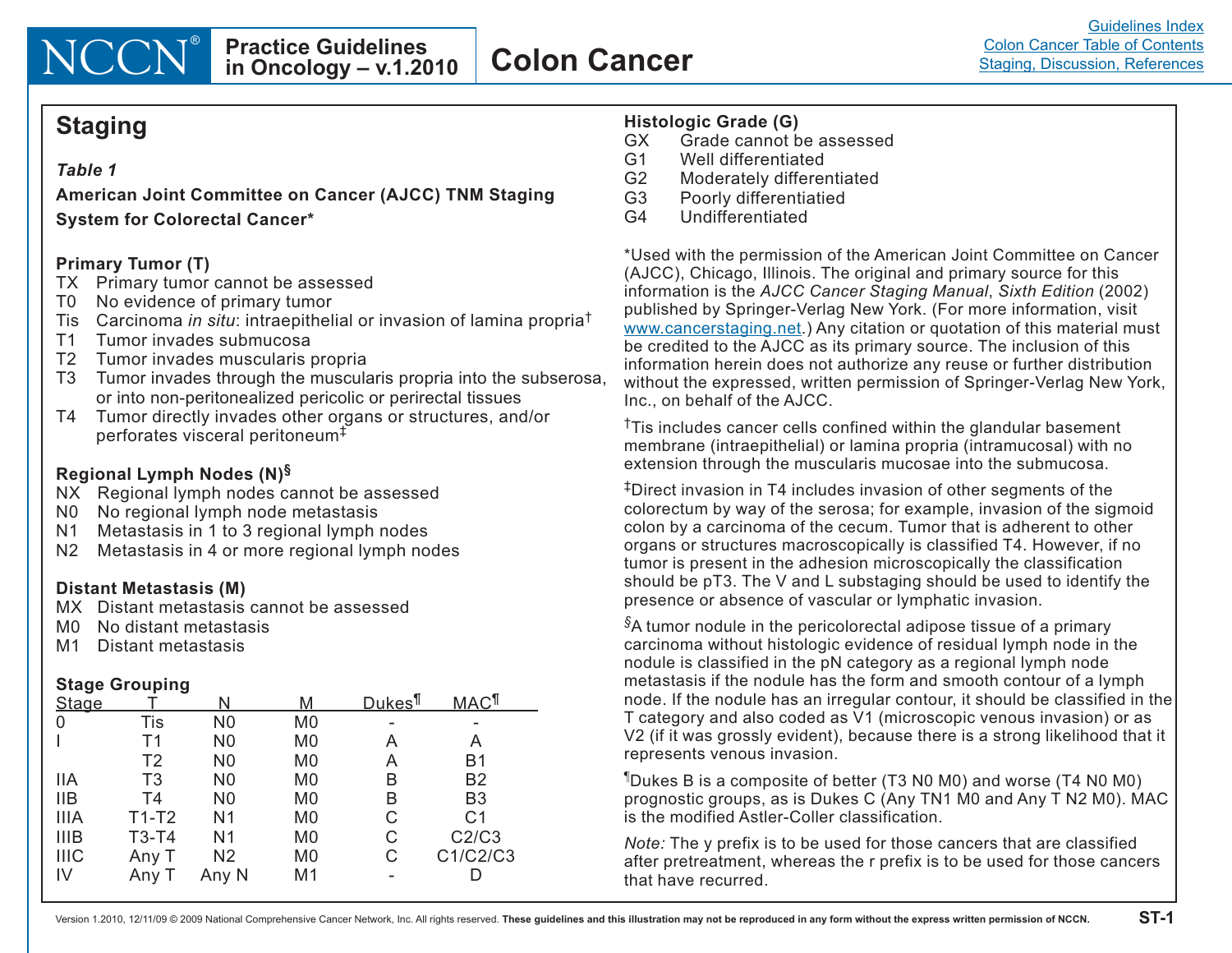# **Discussion**

NCCN<sup>®</sup>

This discussion is being updated to correspond with the newly updated algorithm. Last updated 08/12/09

### **NCCN Categories of Evidence and Consensus**

**Category 1:** The recommendation is based on high-level evidence (e.g. randomized controlled trials) and there is uniform NCCN consensus.

**Category 2A:** The recommendation is based on lower-level evidence and there is uniform NCCN consensus.

**Category 2B:** The recommendation is based on lower-level evidence and there is nonuniform NCCN consensus (but no major disagreement).

**Category 3:** The recommendation is based on any level of evidence but reflects major disagreement.

**All recommendations are category 2A unless otherwise noted.** 

### **Overview**

Colorectal cancer is the fourth most frequently diagnosed cancer and the second leading cause of cancer death in the United States. In 2009, an estimated 106,100 new cases of colon cancer and approximately 40,870 cases of rectal cancer will occur. During the same year, it is estimated that 49,920 people will die from colon and rectal cancer.<sup>1</sup> Despite these statistics, mortality from colon cancer has decreased slightly over the past 30 years, possibly because of earlier diagnosis through screening and better treatment modalities.

This manuscript summarizes the NCCN clinical practice guidelines for managing colon cancer. The guidelines begin with the clinical presentation of the patient to the primary care physician or gastroenterologist and address diagnosis, pathologic staging, surgical management, adjuvant treatment, management of recurrent and metastatic disease, and patient surveillance. When reviewing these guidelines, clinicians should be aware of several things. First, these

guidelines adhere to the TNM (tumor/node/metastasis) staging system [\(Table 1\).](#page-37-0) $^2$  Furthermore, all recommendations are classified as category 2A except where noted in the text or on the algorithm (see Categories of Evidence and Consensus, above). The panel unanimously endorses giving priority to treating patients in a clinical trial over standard or accepted therapy. This is especially true for cases of advanced disease and for patients with locally aggressive colorectal cancer who are receiving combined modality treatment.

## **Risk Assessment**

Nearly one-third of cases of colon cancer in the US are associated with familial clustering, $3$  and first-degree relatives of patients with newly diagnosed colorectal adenomas $4$  or invasive colorectal cancer $5$  are at increased risk for colorectal cancer. Therefore, it is recommended that all colon cancer patients be counseled regarding their family history, as detailed in the [NCCN Colorectal Cancer Screening Clinical Practice](#page-0-1)  [Guidelines.](#page-0-1)

# **Staging**

The 6th edition of the American Joint Committee on Cancer's AJCC Cancer Staging Manual<sup>2,6</sup> includes several modifications to the colon and rectum staging system (see  $ST-1$ ). In this version of the staging system, smooth metastatic nodules in the pericolic or perirectal fat are considered lymph node metastases and should be included in N staging. Irregularly contoured metastatic nodules in the peritumoral fat are considered vascular invasion.

Stage II is subdivided into IIA (if the primary tumor is T3) and IIB (for T4 lesions). Stage III is subdivided into IIIA (T1 to T2, N1, M0), IIIB (T3 to T4, N1, M0), and IIIC (any T, N2, M0). The difference between N1 and N2 disease is in the number of nodes involved: N1 lesions have 1 to 3 positive regional lymph nodes, whereas N2 tumors have four or more positive regional nodes.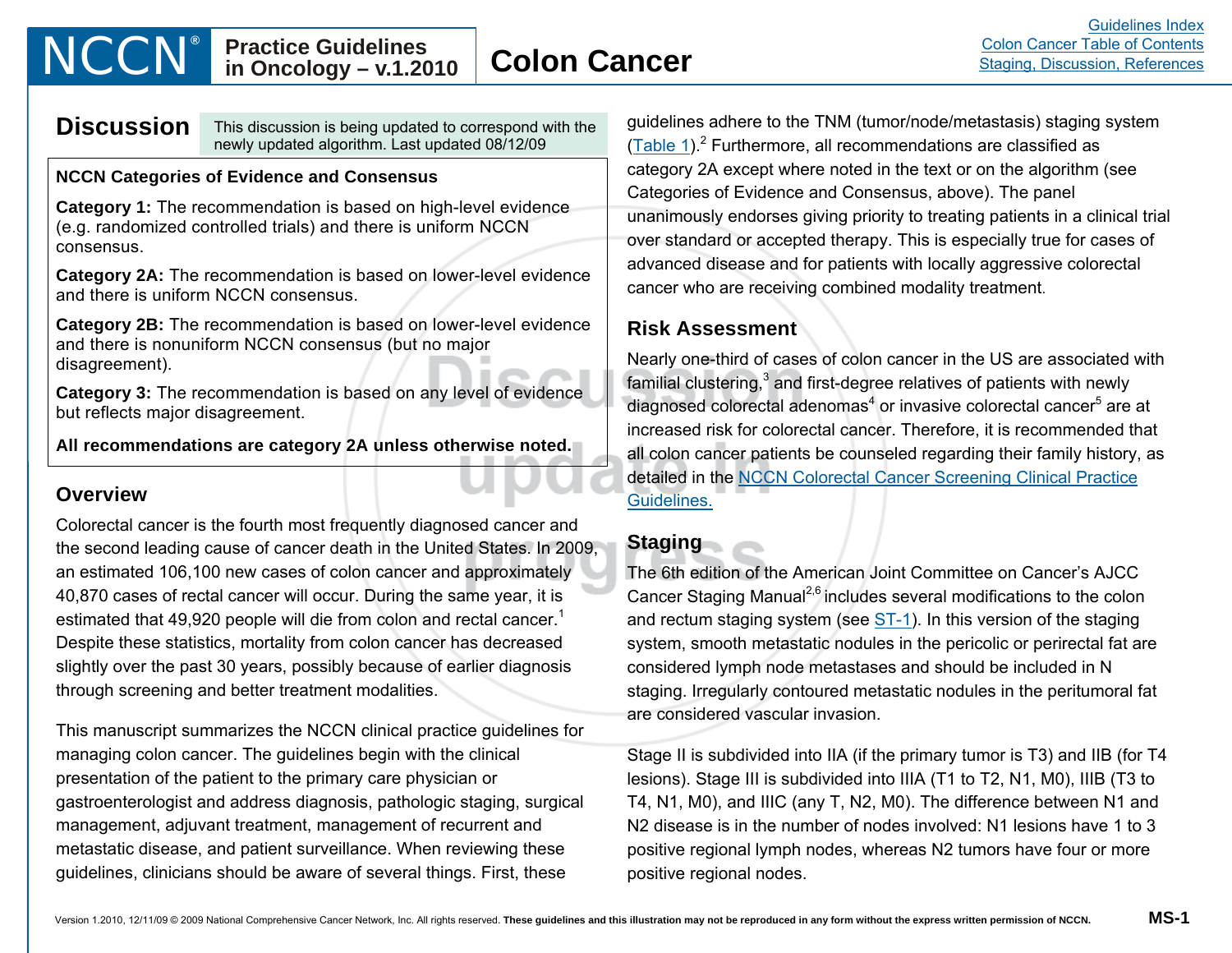<span id="page-39-0"></span>An analysis of Surveillance, Epidemiology, and End Results (SEER) data of 119,363 patients with colon cancer from 1991-2000 allowed determination of the following 5-year survival rates by stage: 93.2% (Stage I); 84.7% (Stage IIA); 72.2% (Stage IIB); 83.4% (Stage IIIA); 64.1% (Stage IIIB); 44.3% (Stage IIIC); and 8.1% (Stage IV).<sup>7</sup> It has been proposed that the lack of correlation between stage and prognosis in this study (ie, increased survival rates for patients with Stage IIIA disease relative to those with disease classified as Stage IIB) may be associated with a number of factors including more common use of adjuvant therapy in the former population of patients.<sup>8</sup>

Staging of colon cancer also includes an assessment of the presence or absence of distant metastases (M) with Stage IV disease characterized by the presence of one or more distant metastases and designated as M1.<sup>6</sup>

The  $6<sup>th</sup>$  edition of the AJCC staging system includes the suggestion that the surgeon mark the area of the specimen with the deepest tumor penetration so that the pathologist can directly evaluate the radial margin. The surgeon is encouraged to score the completeness of the resection as (1) R0 for complete tumor resection with all margins negative; (2) R1 for incomplete tumor resection with microscopic involvement of a margin; and (3) R2 for incomplete tumor resection with gross residual tumor not resected.

# **Pathology**

Colorectal cancers are usually staged after surgical exploration of the abdomen and pathologic examination of the surgical specimen. Some of the criteria which should be included in the report of the pathologic evaluation include the following: grade of the cancer; depth of penetration and extension to adjacent structures (T); number of regional lymph nodes evaluated; number of positive regional lymph nodes (N); an assessment of the presence of distant metastases to

other organs, the peritoneum of an abdominal structure, or in nonregional lymph nodes  $(M)$ ,  $6.9$  and the status of proximal, distal, and peritoneal margins. 6,10

The AJCC and CAP recommend evaluation of a minimum of 12 lymph nodes to accurately identify Stage II colorectal cancers.<sup>6, 11,12</sup> The number of lymph nodes retrieved can vary with age of the patient, gender, and tumor grade or site.<sup>13-15</sup> The extent and quality of surgical resection and pathologic review of the specimen can also have an impact on the node harvest.  $16-18$ 

The potential benefit of sentinel lymph node evaluation for colon cancer has mostly been associated with providing more accurate staging of nodal pathology through detection of micrometastatic disease in the sentinel node(s).<sup>19</sup> Results of studies evaluating the sentinel node for micrometastatic disease through use of hematoxylin and eosin (H&E) staining to identify small foci of tumor cells, or identification of particular tumor antigens through immunohistochemical (IHC) analysis have been reported.<sup>19-23</sup> While results of some of these studies seem promising, there is no uniformity in the definition of "true" clinically relevant metastatic carcinoma. Some studies have considered detection of single cells by IHC as well as isolated tumor cells (ITC) to be micrometastasis. Presently, the use of sentinel lymph nodes and detection of cancer cells by IHC alone should be considered investigational and the results should be used with caution in clinical management decisions.

A sizable body of literature has demonstrated that mutations in codons 12 and 13 in exon 2 of the coding region of the KRAS gene predict lack of response to cetuximab or panitumumab therapy. $24-34$  Therefore, the panel strongly recommends genotyping of tumor tissue (either primary tumor or metastasis) in all patients with metastatic colorectal cancer *at the time of diagnosis of stage IV disease.* The recommendation for KRAS testing at this point is not meant to indicate a preference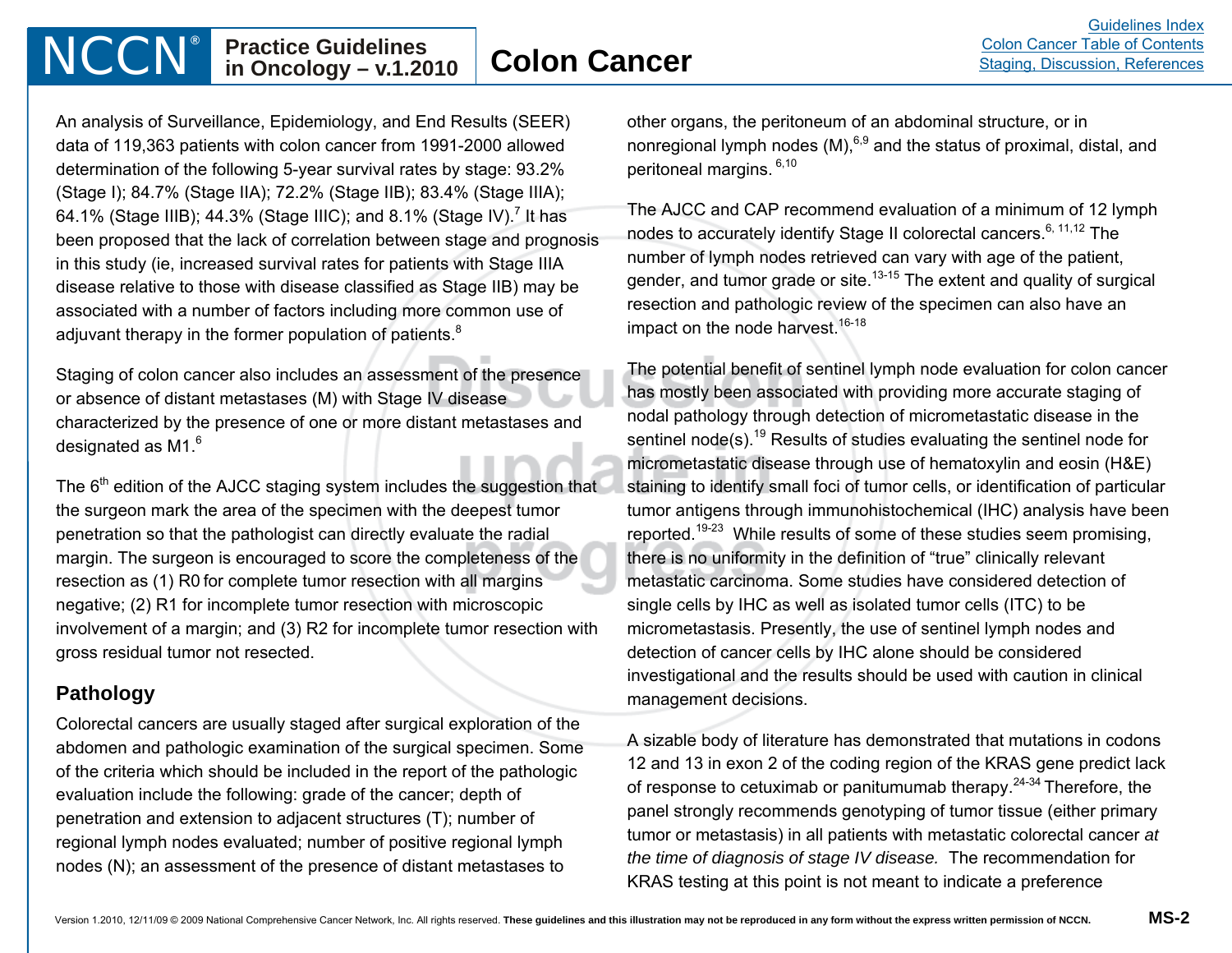#### <span id="page-40-0"></span>**Practice GuidelinesNCCN in Oncology – v.1.2010**

regarding regimen selection in the first-line setting, but rather, this early establishment of KRAS status is appropriate in order to plan for the treatment continuum, so that the information may be obtained in a nontime-sensitive manner, and the patient and provider can discuss the implications of a KRAS mutation, if present, while other treatment options still exist. KRAS mutations are early events in colorectal cancer formation, and therefore there is a very tight correlation between mutation status in the primary tumor and the metastases.<sup>35,36</sup> For this reason, KRAS genotyping can be done on archived specimens of either the primary tumor or a metastasis. Fresh biopsies should not be obtained solely for the purpose of KRAS genotyping unless an archived specimen from either the primary tumor or a metastasis is unavailable. The panel recommends that KRAS gene testing be performed only in laboratories that are certified under the clinical laboratory improvement amendments of 1988 (CLIA-88) as qualified to perform highly complex molecular pathology testing.

## **Clinical Presentation and Treatment**

### **Workup and Management of the Malignant Polyp**

Before making a decision about surgical resection for an endoscopically resected adenomatous polyp or villous adenoma, physicians should review pathology and consult with the patient. $37$  A malignant polyp is defined as one with cancer invading through the muscularis mucosae and into the submucosa (pT1). Conversely, polyps classified as carcinoma in situ (pTis) have not penetrated into the submucosa and are therefore not considered to be capable of regional nodal metastasis.<sup>6</sup> The panel recommends marking the polyp site at the time of colonoscopy if cancer is suspected or within 2 weeks of the polypectomy when the pathology is known. In patients with invasive cancer and adenoma (tubular, tubulovillous or villous), no additional surgery is required for pedunculated or sessile polyps, if the polyp has been completely resected with favorable histological features.<sup>38</sup> Favorable histological features include lesions of grade 1 or 2, no

angiolymphatic invasion and a negative resection margin. However, in addition to the option of observation, the panel includes the option of colectomy in patients with a completely-removed, single-specimen, sessile polyp with favorable histological features and clear margins because it has been reported that patients with sessile polyps have a 10% risk of lymph node metastases. $39$  For pedunculated and sessile polyps, unfavorable histopathological features are: grade 3 or 4, angiolymphatic invasion, or a positive margin of resection. It should be noted that there is currently no consensus as to the definition of what constitutes a positive margin of resection. A positive margin has been defined as the presence of tumor within 1-2 mm from the transected margin and the presence of tumor cells within the diathermy of the transected margin. $37,40-42$  For a pedunculated or sessile polyp with fragmented specimen or margins that cannot be assessed, or with unfavorable pathology, colectomy with en bloc removal of lymph nodes is recommended. $37, 43, 44$  Laparoscopic surgery is an option (see section on Workup and Management of Invasive Nonmetastatic Colon Cancer, below). All patients who have resected polyps should undergo total colonoscopy to rule out other synchronous polyps, as well as appropriate follow-up surveillance endoscopy.<sup>45</sup> Adjuvant chemotherapy is not recommended for patients with Stage I lesions.

### **Workup and Management of Invasive Nonmetastatic Colon Cancer**

Patients who present with invasive colon cancer require a complete staging workup, including pathologic tissue review, total colonoscopy, a complete blood count, platelets, chemistry profile, carcinoembryonic antigen (CEA) determination, and baseline computed tomographic (CT) scans of the chest, abdomen and pelvis.<sup>46</sup> The consensus of the panel is that a positron emission tomography (PET) scan is not routinely indicated at baseline in the absence of evidence of synchronous metastatic disease, and should not be done as a matter of general surveillance. If suspicious abnormalities are seen on CT or MRI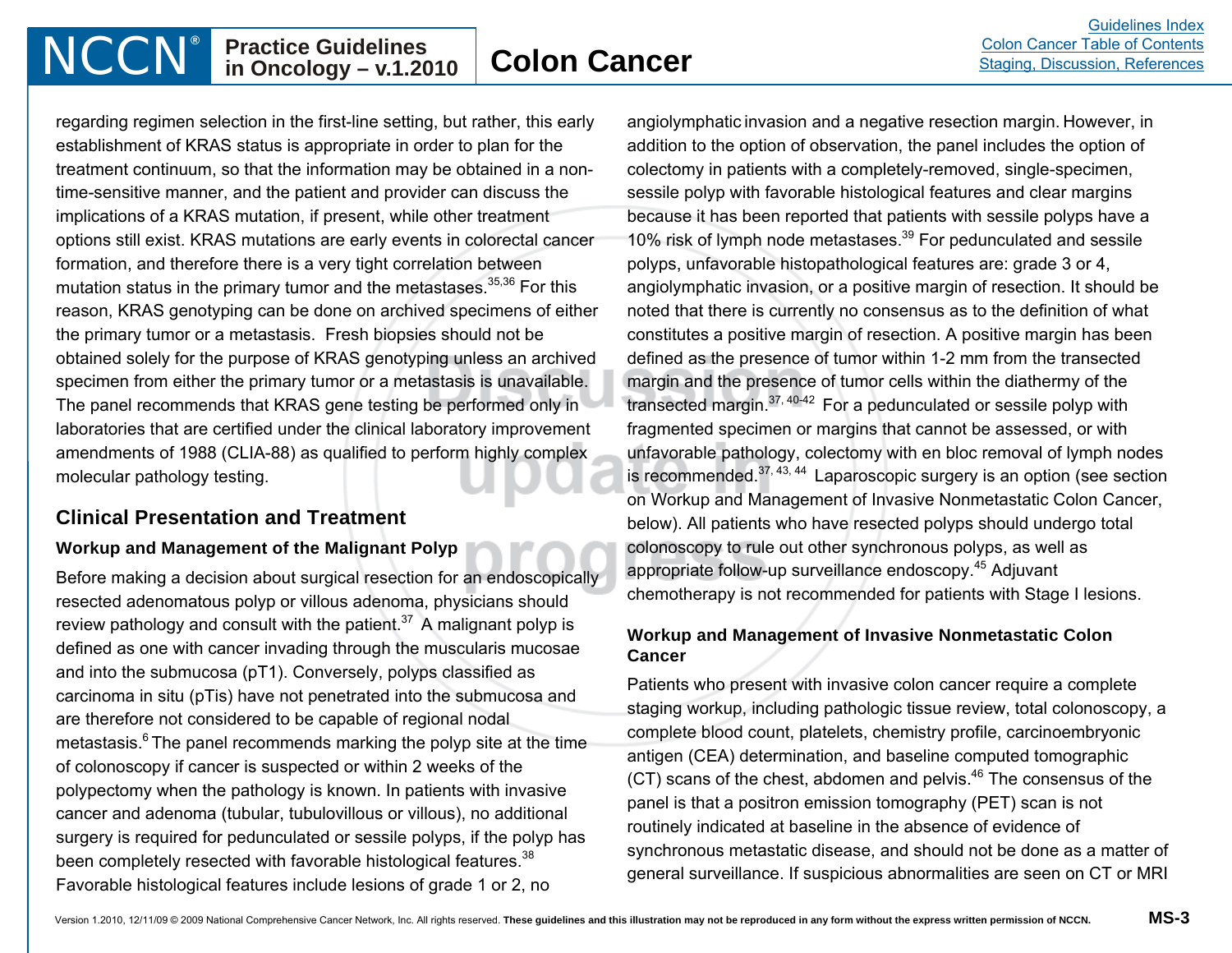scan, then a PET scan may be appropriate for further delineation of that abnormality. A PET scan is not indicated for assessment of subcentimeter lesions, as these are routinely below the level of PET detection. For resectable colon cancer, the surgical procedure of choice is colectomy with en bloc removal of the regional lymph nodes.  $47$  The extent of colectomy should be based on the tumor location, resecting the portion of the bowel and arterial arcade containing the regional lymph nodes. Examination of a minimum of 12 lymph nodes is necessary to establish Stage II colon cancer.<sup>6</sup> Other nodes, such as those at the origin of the vessel feeding the tumor (ie, apical lymph node) as well as suspicious lymph nodes outside the field of resection, should also be biopsied or removed.

Secondary analyses from the Intergroup INT-0089 trial of patients with high-risk Stage II/III colon cancer receiving adjuvant chemotherapy demonstrated that the accuracy of staging colorectal cancer was associated the number of nodes removed.<sup>48</sup> Furthermore, these analyses also showed that an increase in the number of lymph nodes examined was associated with increased survival for patients with both -node-negative and node-positive disease.<sup>14</sup> In addition, the ratio of metastatic to examined lymph nodes (LNR) was a significant prognostic factor for both disease recurrence and overall survival,<sup>49</sup> although LNR was not shown to be prognostic for patients for whom fewer than 10 lymph nodes were evaluated.<sup>49</sup> The panel does not consider determination of LNR to be a substitute for an adequate lymph node evaluation. In addition, results from several population-based studies have demonstrated an association between improvement in survival and examination of 12 (or 13) or more lymph nodes.<sup>15,18,50</sup> Resection needs to be complete to be considered curative, and positive lymph nodes left behind indicate an incomplete (R2) resection. Patients considered to have N0 disease but for whom <12 nodes have been examined are suboptimally staged and should be considered at higher risk.

Laparoscopic colectomy has been advanced as an approach to the surgical management of colon cancer. Although a small European trial (Barcelona) showed some modest survival advantage to the laparoscopic approach,  $51$  more recently, for patients randomly assigned to either curative surgery with either a conventional open approach or laparoscopically-assisted surgery, an absolute difference of 2.0% (P=NS) in 3-year disease-free survival in favor of open colectomy was observed in a study of 1248 patients with colon cancer (COLOR trial). Although this difference was not statistically significant, noninferiority of the laparoscopic approach could not be established due to study limitations.<sup>52</sup> In the CLASSIC study of 794 patients with colorectal cancer, no statistically significant differences in 3-year rates of overall survival, DFS and local recurrence were observed when the 2 surgical approaches were compared.<sup>53</sup> Also reported have been results from another trial of 872 patients with colon cancer (COST study) randomly assigned to undergo open or laparoscopically-assisted colectomy for curable colon cancer. $54,55$  After a median of 7 years follow-up, similar 5-year cancer recurrence and 5-year overall survival rates were observed in the two groups. In addition, several recent meta-analyses have provided support for the conclusion that the 2 surgical approaches provide similar long-term outcomes with respect to local recurrence and survival of patients with colon cancer. 56-58 However, a subanalysis of results from the COLOR trial evaluating short-term outcomes (eg, conversion rate to open colectomy, number of lymph nodes collected, number of complications) based on hospital case volume indicated that these outcomes were statistically significantly more favorable when laparoscopic surgery was performed at hospitals with high case volumes.<sup>59</sup> Other factors which may confound conclusions drawn from randomized studies comparing open colectomy to laparoscopically-assisted surgery for colon cancer have also been described. $60,61$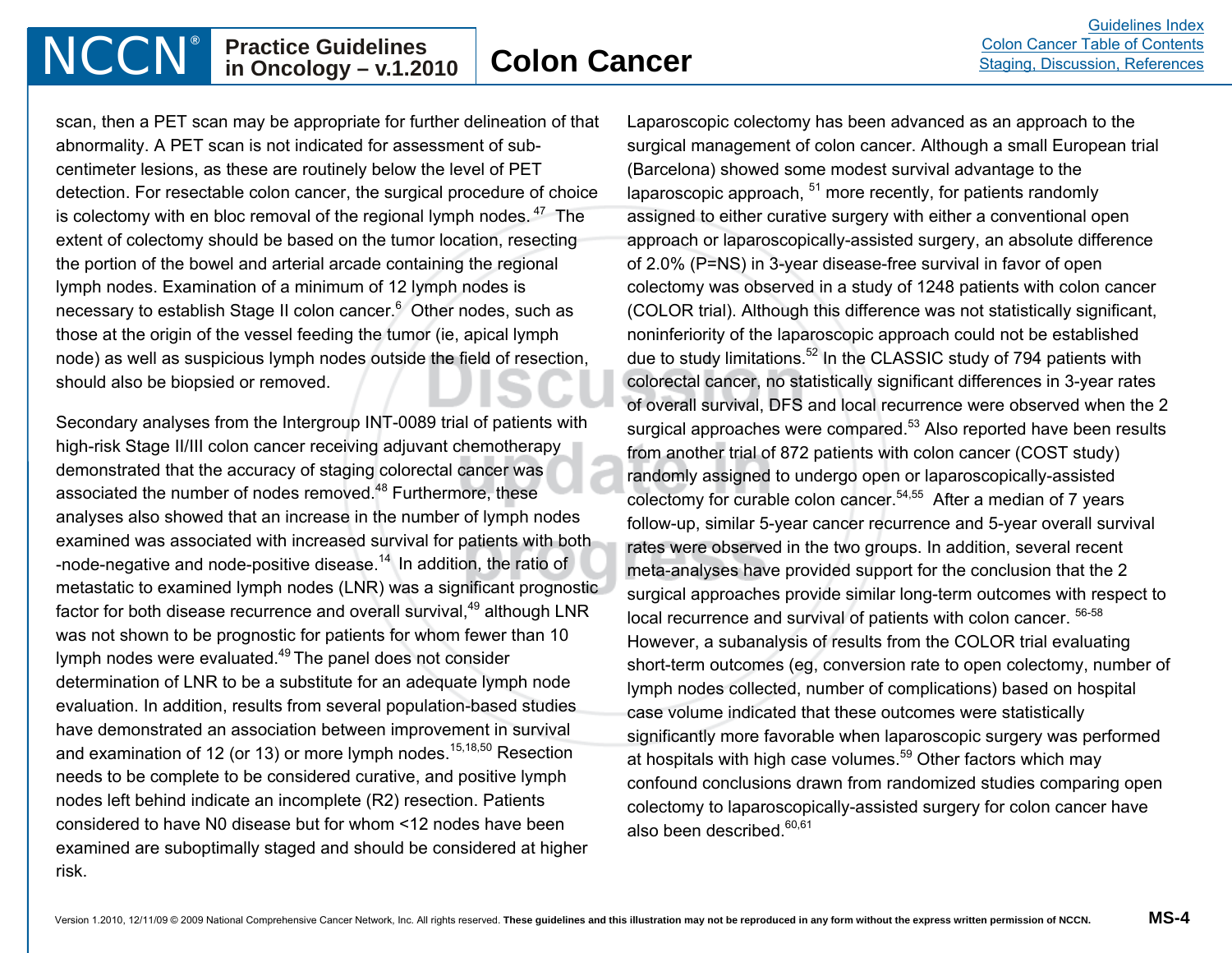The panel recommends that laparoscopically-assisted colectomy be considered only by surgeons experienced in the technique. A thorough abdominal exploration is a required part of the procedure. Routine use of laparoscopic-assisted resection is not, at this time, recommended for tumors in the lower and mid rectum, or for tumors that are acutely obstructed or perforated, or clearly locally invasive into surrounding structures (ie, T4). Patients at high risk for prohibitive abdominal adhesions should not be approached laparoscopically, and patients who are found to have prohibitive adhesions during laparoscopic exploration should be converted to an open procedure $62-64$ 

For resectable colon cancer that is causing obstruction, resection with diversion followed by colectomy or stent insertion followed by colectomy is also recommended. If the cancer is locally unresectable or medically inoperable, palliative therapy should be considered and may include chemotherapy and/or radiation therapy for uncontrolled bleeding, stent for obstruction, or supportive care.

#### *Adjuvant Chemotherapy for Resectable Colon Cancer*

Adjuvant therapy for patients with resected colon cancer has aroused considerable interest.<sup>65-67</sup> The European MOSAIC trial has evaluated the efficacy of FOLFOX4 (infusional 5-fluorouracil (5-FU), leucovorin (LV), oxaliplatin) compared to 5-FU/LV in the adjuvant setting in 2246 patients with completely resected stage II and stage III colon cancer. Results of this study have been reported with median follow-up of 3 years,  $68$  4 years,  $69$  and 6 years.<sup>70</sup> For Stage III patients, disease-free survival (DFS) at 5 years was 58.9%% in the 5-FU/LV arm and 66.4%% in the FOLFOX4 arm (P=0.005). For Stage II patients, 5-year DFS differences were not statistically significantly different between the FOLFOX and 5FU/LV arms. Based on these results, FOLFOX4, or modified FOLFOX 6 is recommended as treatment for stage III colon cancer (category 1). Although the initial trials were done with FOLFOX 4, modified FOLFOX 6 is the control arm for all current NCI adjuvant

studies. The recommendation for use of FOLFOX is strengthened by results of a recent analysis of individual patient data from 20,898 patients on 18 randomized colon adjuvant clinical trials which suggested that DFS after 2 and 3 years follow-up is an appropriate endpoint for clinical trials involving treatment of colon cancer with 5-FUbased chemotherapy in the adjuvant setting.<sup>71,72</sup> A recent update of this analysis showed that most relapses occur within 2 years following surgery, and that recurrence rates were < 1.5%/year and <0.5%/year after 5 years and 8 years, respectively.<sup>73</sup> Furthermore, overall survival of patients with stage III disease receiving FOLFOX was statistically significantly increased at 6-year follow up (78.5% vs. 76%) hazard ratio=0.80; 95% CI, 0.65-0.97; P=0.023) when compared with those receiving 5-FU/LV.<sup>74</sup> While the incidence of grade 3 peripheral sensory neuropathy was 12.4% for patients receiving FOLFOX, long-term safety results demonstrated a gradual recovery for most of these patients. However, neuropathy was present in 15.5% of this group at 4 years, suggesting that oxaliplatin-induced neuropathy may not be completely reversible in some patients.<sup>74</sup>

Other adjuvant regimens studied for the treatment of early-stage colon cancer include 5-FU-based therapies incorporating irinotecan, 5-FU regimens other than FOLFOX which include oxaliplatin, and single agent capecitabine. The US Intergroup trial CALGB C89803 evaluated irinotecan plus bolus 5-FU/LV (IFL regimen) versus 5-FU/LV alone in Stage III colon cancer.<sup>75</sup> No improvement in either overall survival (P=0.74) or disease-free survival (P=0.85) was observed for patients in the IFL arm compared with those receiving 5-FU/LV. However, IFL was associated with a greater degree of neutropenia, neutropenic fever, and death.76 In addition, FOLFIRI (infusional 5-fluorouracil, leucovorin, irinotecan), has not been shown to be superior to 5-FU/LV in the adjuvant setting.  $77,78$  Thus, data do not support the use of irinotecancontaining regimens in the treatment of stage II or III colon cancer. A randomized phase III trial (NSABP Protocol C-07) compared the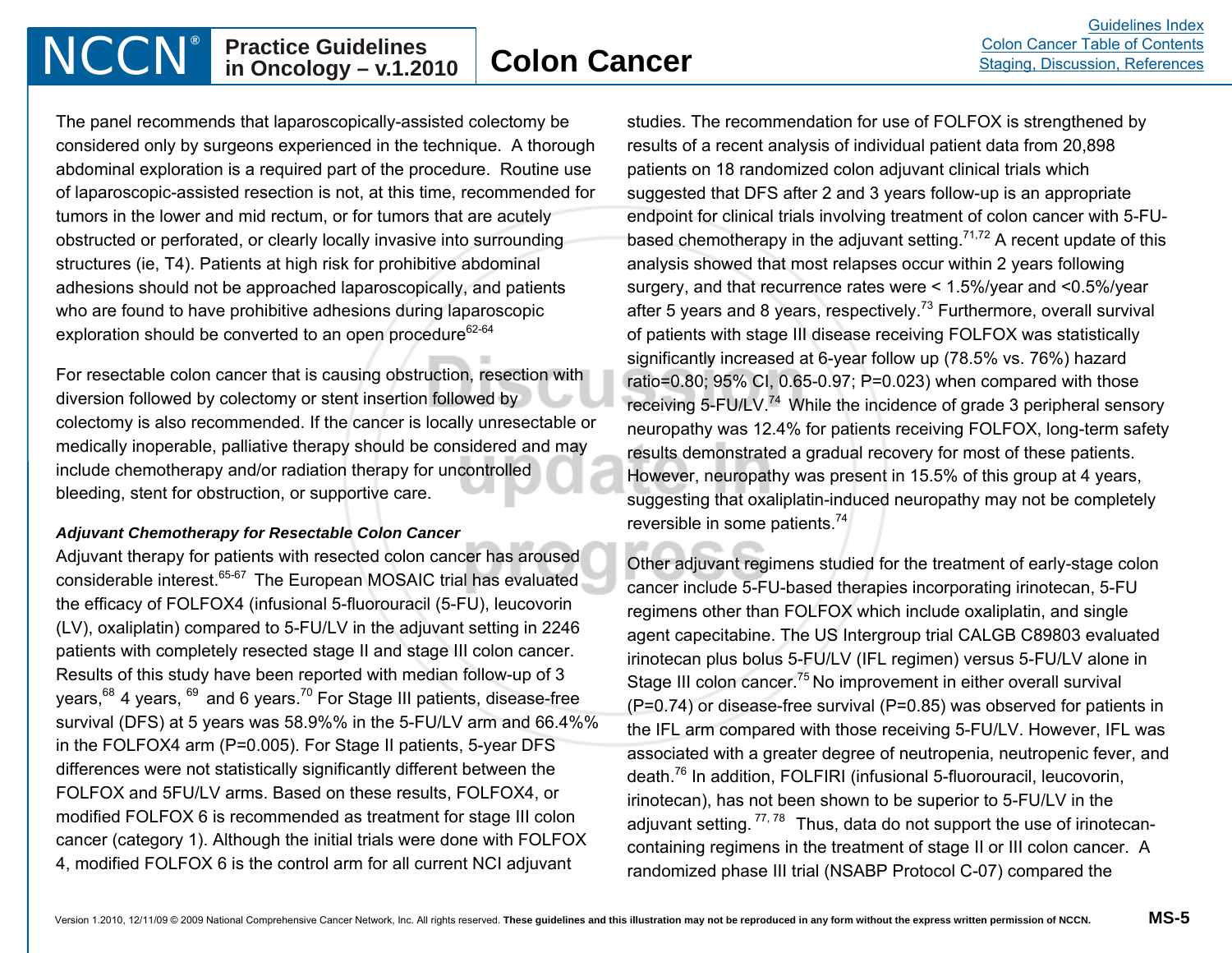efficacy of FLOX (bolus 5-FU/LV/oxaliplatin) with that of FULV (bolus 5- FU/LV) in prolonging DFS in 2407 patients with Stage II or Stage III colon cancer.79,80 Four-year DFS rates were 73.6% for FLOX and 67.0% for FULV, respectively, indicating that the addition of oxaliplatin to weekly FULV statistically significantly improved 4-year DFS in patients with Stage II/Stage III colon cancer (P=0.0034). Grade 3 NCI-Sanofi neurosensory toxicity, diarrhea or dehydration associated with bowel wall thickening was higher with FLOX than with FULV, and, when cross-study comparisons are made, the incidence of grade 3/4 diarrhea appears to be considerably higher with FLOX than FOLFOX. For example, rates of grade 3/4 diarrhea were 10.8% and 6.7% for patients receiving FOLFOX and infusional 5-FU/LV, respectively, in the MOSAIC trial,<sup>70</sup> whereas 38% and 32.2% of patients were reported to have grade 3/4 diarrhea in the NSABP C-07 trial when receiving FLOX and bolus 5-FU/LV, respectively.<sup>80</sup> Single agent oral capecitabine as adjuvant therapy for patients with Stage III colon cancer was shown to be at least equivalent to bolus IV 5-FU/LV (Mayo clinic regimen) with respect to DFS and overall survival with respective hazard ratios of 0.87 (95% CI, 0.75-1.00) and 0.84 (95% CI, 0.69-1.01) when the capecitabine arm was compared to the 5-FU/LV arm. $81$ 

The impact of adjuvant chemotherapy for patients with Stage II colon cancer has been addressed in several clinical trials and practice-based studies. Results from a meta-analysis of 5 trials in which patients with Stage II and III colon cancer were randomly assigned to receive surgery alone or surgery followed by adjuvant 5-FU/LV demonstrated that most of the benefit of adjuvant therapy was seen in the patients with Stage III disease. $82,83$  Similarly, an analysis of pooled data from 7 randomized trials indicated that overall survival of patients with resected early-stage colon cancer treated with 5-FU based adjuvant therapy was statistically significantly increased in the subset of patients with positive regional lymph nodes but not in patients with N0 disease when compared to patients not receiving chemotherapy, suggesting

that the benefit of adjuvant therapy is greater in patients at higher risk due to nodal status.<sup>84</sup> These clinical trial results are supported by data from the community setting. Using the SEER databases, an analysis of outcomes of patients with Stage II disease based on whether patients had or had not received adjuvant chemotherapy showed that there was no statistically significant difference between these 2 groups with respect to 5-year overall survival (eg, 78% vs. 75% respectively), with a hazard ratio for survival of 0.91 (95% CI, 0.77-1.09) when patients receiving adjuvant treatment were compared with untreated patients.<sup>85</sup>

Following primary surgical treatment, the panel recommends 6 months of adjuvant chemotherapy for patients with Stage III (T1-4, N1-2, M0) resected colon cancer. The treatment options are: 5 fluorouracil/leucovorin/oxaliplatin as the standard of care (category 1),  $68-70,79,80$  or either single agent capecitabine (category 2A),  $81$  or 5-FU/LV (category 2A) in patients felt to be inappropriate for oxaliplatin therapy. $82,86,87$  The panel concluded that irinotecan-containing regimens should not be used as adjuvant therapy in colon cancer. In contrast to other previously published trials, the QUASAR trial indicates a small but statistically significant survival benefit for stage II patients treated with 5-FU/LV.<sup>88</sup> High-risk stage II (T3-T4, N0, M0) patients, defined as those with poor prognostic features including T4 tumors (stage IIB), poor histologic grade (grade 3 or 4 lesions), lymphovascular invasion, bowel obstruction at presentation, lesions with localized perforation or close, indeterminate, or positive margins, and inadequately sampled nodes (less than 12 lymph nodes), should be considered for adjuvant chemotherapy<sup>10, 89</sup> with 5-FU/LV/oxaliplatin, single agent 5-FU/LV, or capecitabine (category 2A for all three regimens). Results of subset analyses of data from the MOSAIC trial did not show a significant DFS benefit of FOLFOX over 5-FU/LV for patients with stage II disease at a follow-up of 6 years (hazard ratio=0.84; 95% CI, 0.62-1.14; P=0.258). Nevertheless, subset analyses showed a trend for improved DFS in high-risk stage II patients receiving FOLFOX4 compared to infusional 5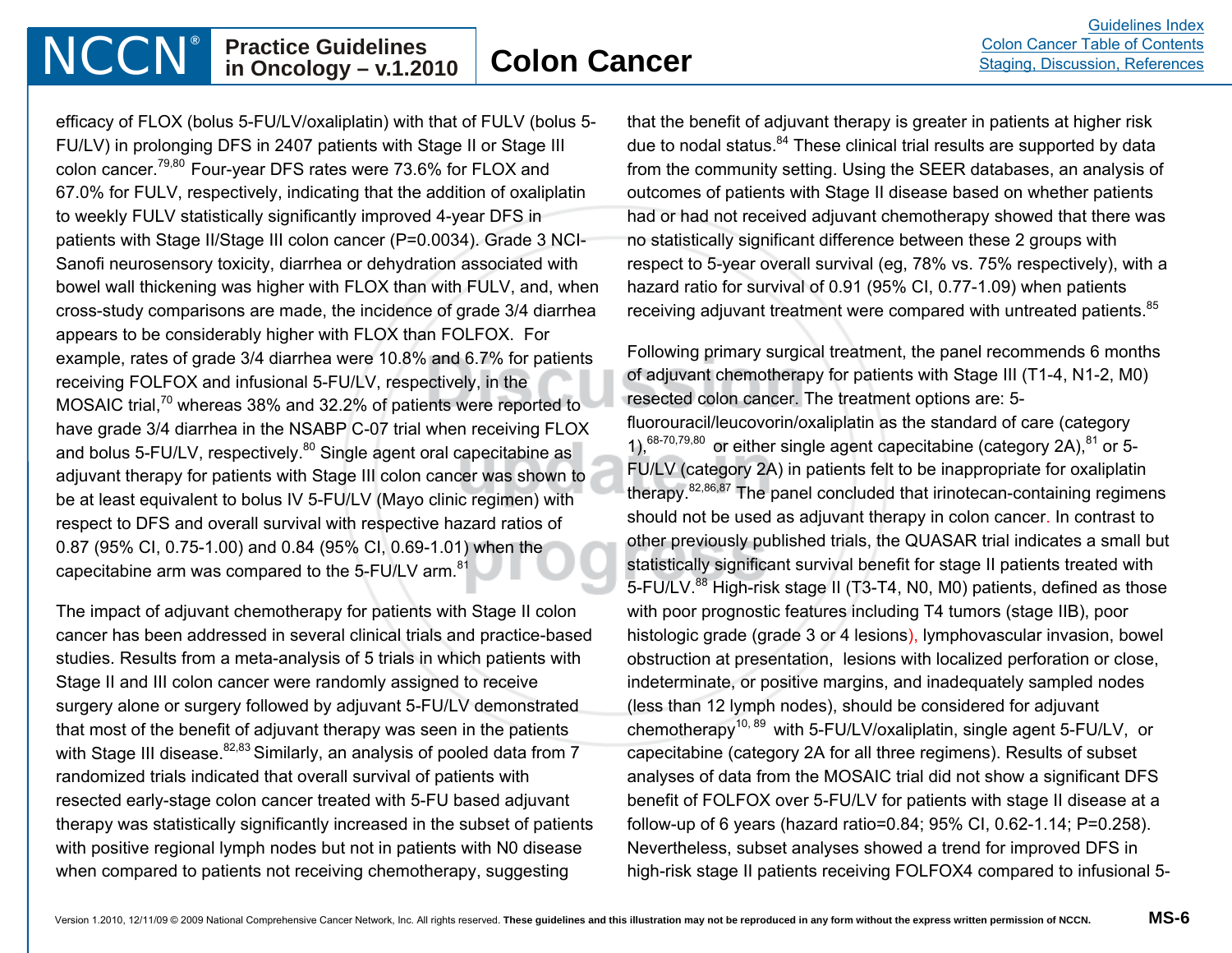<span id="page-44-0"></span>FU/LV (hazard ratio=0.74, 95% CI, 0.52-1.06), suggesting that this patient population may benefit from treatment with FOLFOX.<sup>70</sup> However, no benefit of FOLFOX over 5-FU/LV was seen for patients with low-risk stage II disease in the MOSAIC trial.<sup>70</sup> Based on these results as well as the possible long-term sequelae of oxaliplatin-based chemotherapy, the panel does not consider FOLFOX to be an appropriate adjuvant therapy option for patients with stage II disease without high-risk features. Decision-making regarding the use of adjuvant therapy for patients with stage II disease should incorporate patient/physician discussions individualized for the patient, and include explanations of the specific characteristics of the disease and the evidence related to the efficacy and possible toxicities associated with treatment, centering on patient choice. $89,90$ 

Radiation therapy delivered concurrently with 5-FU-based chemotherapy may be considered for patients with disease characterized as T4 tumors penetrating to a fixed structure, and locally recurrent disease. Radiation therapy fields should be defined by preoperative radiological imaging and/or surgical clips. Intraoperative radiotherapy, if available, should be considered for patients with T4 or recurrent cancers as an additional boost. Intensity-modulated radiotherapy (IMRT) which uses computer-imaging to focus radiation to the tumor site and potentially decrease toxicity to normal tissue.<sup>91</sup> should only be used in the context of a clinical trial.

A summary of ongoing clinical trials in early-stage colon cancer has been presented.<sup>92</sup>

### **Principles of the Management of Metastatic Disease**

Approximately 50%-60% of patients diagnosed with colorectal cancer will develop colorectal metastases. $93, 94$  Patients with stage IV (any T, any N, M1) colon cancer or recurrent disease can present with synchronous liver or lung metastases or abdominal peritoneal

metastases. Approximately 15%-25% of patients with colorectal cancer present with synchronous liver metastases, although 80%-90% of these patients are initially evaluated to have unresectable metastatic liver disease.<sup>93, 95-97</sup> Metastatic disease more frequently develops metachronously following treatment for colorectal cancer, with the liver as a common site of involvement.<sup>98</sup> There is some evidence to indicate that synchronous metastatic colorectal liver disease is associated with a more disseminated disease state and a worse prognosis than metastatic colorectal liver disease that develops metachronously. In one retrospective study of 155 patients who underwent hepatic resection for colorectal liver metastases, patients with synchronous liver metastases had more sites of liver involvement (P=0.008) and more bilobar metastases (P=0.016) when compared with patients diagnosed with metachronous liver metastases.<sup>99</sup> For patients presenting with synchronous metastases and intact primary that is not acutely obstructed, palliative resection of the primary is rarely indicated, and systemic chemotherapy is the preferred initial maneuver.<sup>100</sup>

It has been estimated that over one-half of patients who die of colorectal cancer have liver metastases at autopsy, and that metastatic liver disease is the cause of death in the majority of these patients.<sup>101</sup> Results from reviews of autopsy reports of patients dying from colorectal cancer showed that the liver was the only site of metastatic disease in one-third of patients.<sup>95</sup> Furthermore, rates of 5-year survival for patients with metastatic liver disease not undergoing surgery have been shown to be quite low in a number of studies.<sup>93,102</sup> However, studies of selected patients undergoing surgery to remove colorectal liver metastases have demonstrated that cure is possible in this population and should be the goal for many patients with colorectal metastatic liver disease.<sup>93, 103</sup> Recent reports have shown 5-year survival rates following resection of liver metastases exceeding 50%.<sup>104,</sup>  $105$  Therefore, decisions relating to patient suitability, or potential suitability, and subsequent selection for metastatic colorectal surgery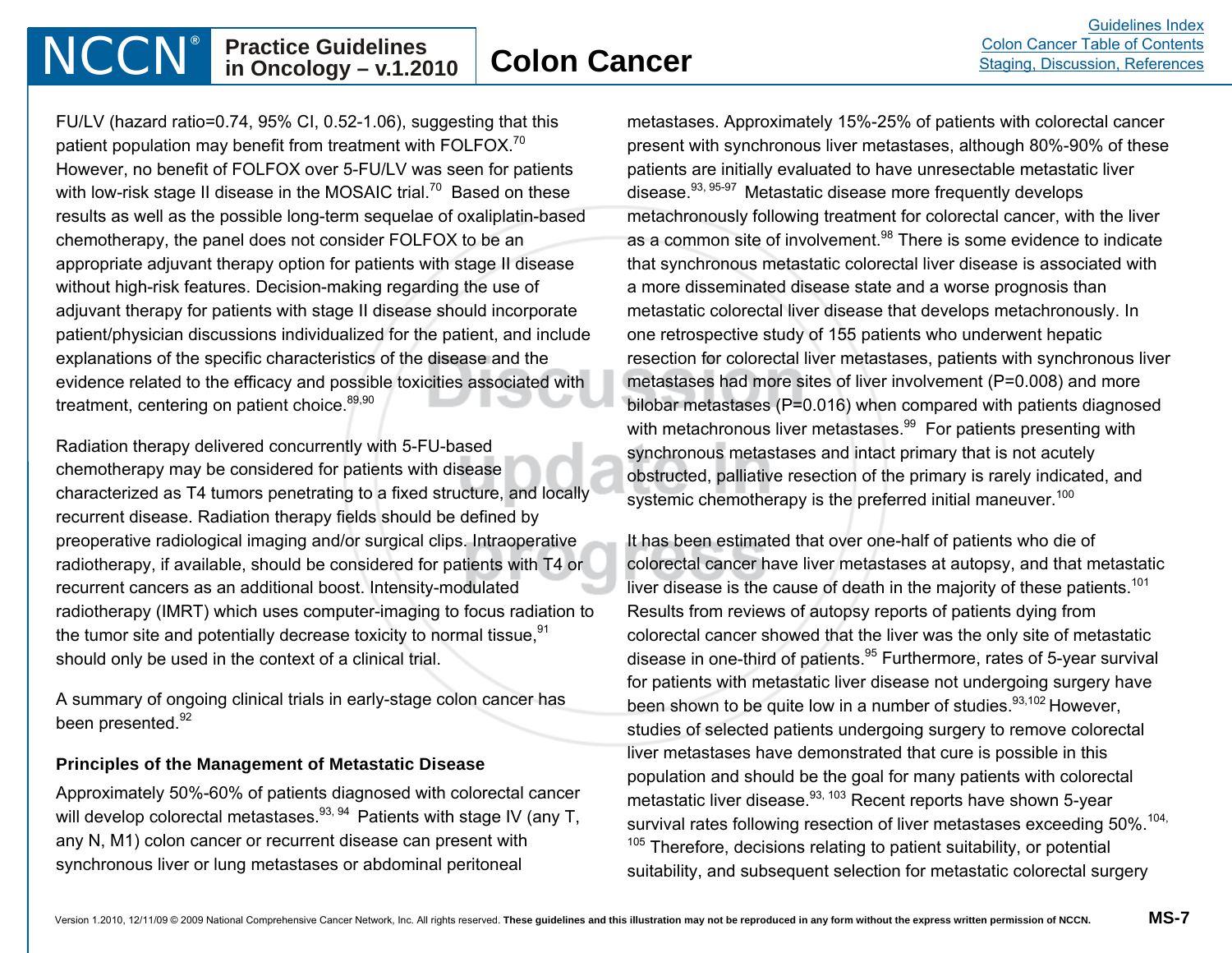are critical junctures in the management of metastatic colorectal liver disease.<sup>106</sup>

The criteria for determining patient suitability for resection, or surgical cure, of metastatic disease are evolving, with the emphasis being increasingly placed on the likelihood of achieving negative surgical margins while maintaining adequate liver reserve, as opposed to other criteria, such as the number of liver metastases present.<sup>107-110</sup> Resectability differs fundamentally from endpoints which focus more on palliative measures of treatment, such as response and DFS. Instead, the resectability endpoint is focused on the potential of surgery to cure the disease; $111$  resection should not be undertaken unless complete removal of all known tumor is realistically possible (R0 resection), since partial liver resection or debulking has not been shown to be beneficial.<sup>94,109</sup> Approaches used in the surgical treatment of liver metastases include simultaneous resections of colorectal cancer and synchronous liver metastases,<sup>112</sup> preoperative portal vein embolization for the purpose of increasing the volume and function of the portion of the liver which will remain postsurgically,  $113$  and hepatic resection performed in 2 stages for bilobular disease.<sup>114</sup>

Resection is the standard of care for the local treatment of metastatic disease that is initially resectable or converted to a potentially curable status following chemotherapy.<sup>115</sup> However, some patients in this group who cannot undergo resection due to comorbidity, location of the metastatic lesion(s) (ie, adjacent to a major hepatic vein or the vena cava) or an estimate of inadequate liver volume following resection may be candidates for ablation therapy.<sup>116</sup> A number of retrospective studies have compared radiofrequency ablation (RFA) and liver resection in the treatment of liver metastases, $117-119$  although RFA has not been well studied in this setting. Most of these studies have shown RFA to be inferior to resection with respect to rates of local recurrence and 5-year overall survival.<sup>115</sup> It is presently unclear whether the differences in

outcome observed for patients with liver metastases treated with RFA versus resection alone are due to patient selection bias, technological limitations of RFA or a combination of these two factors.<sup>118</sup> Nevertheless, the panel does not consider RFA to be a substitute for resection in patients with completely resectable disease. In addition, resection or RFA (either alone or in combination with resection) should be reserved for patients with disease that is completely amenable to local therapy. Use of either surgery, RFA, or the combination of the two "debulking procedures", with a goal of less than complete resection/ablation of all known sites of disease, is not recommended.

The consensus of the panel is that patients diagnosed with potentially resectable metastatic colorectal cancer should undergo an upfront evaluation by a multidisciplinary team, including surgical consultation (ie, with an experienced hepatic surgeon in cases involving liver metastases) to assess resectability status.

The majority of patients diagnosed with metastatic colorectal disease are initially classified as having unresectable disease. For those with liver-limited unresectable disease, however, preoperative chemotherapy is being increasingly employed to downsize colorectal metastases in order to convert these lesions to a resectable status (ie, conversion chemotherapy); it has also been administered to patients with metastatic disease determined to be resectable (ie, neoadjuvant therapy).120 Potential advantages of this approach include: earlier treatment of micrometastatic disease, determination of responsiveness to chemotherapy (which can be prognostic and help in the planning of postoperative therapy), and avoidance of local therapy for those patients with early disease progression. Potential disadvantages include: chemotherapy-induced liver injury; and missing the "window of opportunity" for resection through the possibility of either disease progression or achievement of a complete response, thereby making it difficult to identify areas for resection.<sup>95, 121</sup> Furthermore, results from a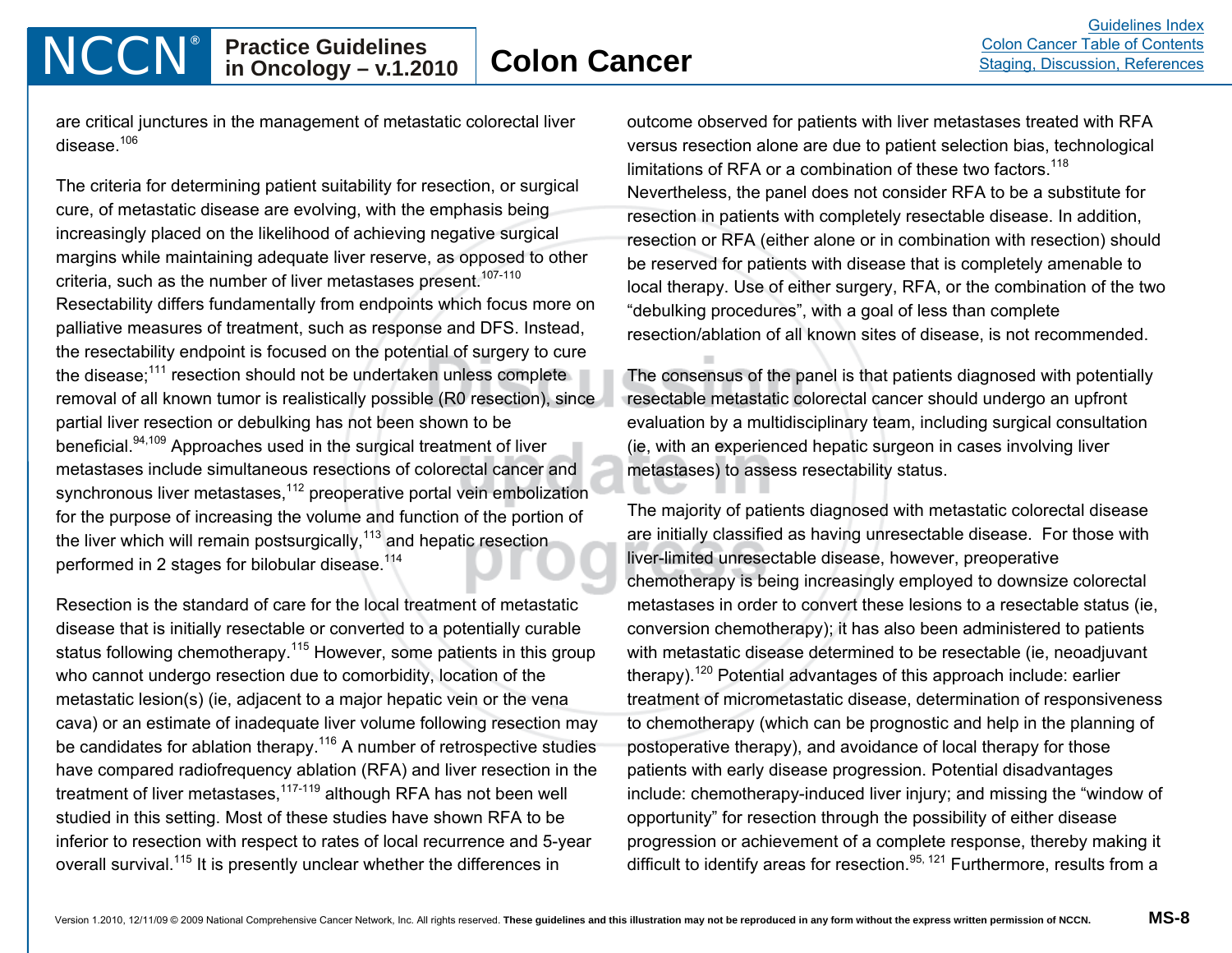recent study of colorectal cancer patients receiving preoperative chemotherapy indicated that cancer cells were still present in most of the original sites of metastases when these sites were examined pathologically despite achievement of a complete response as evaluated on CT scan.<sup>122</sup> It is therefore essential that during treatment with preoperative chemotherapy, frequent evaluations are undertaken and close communication is maintained between medical oncologists, radiologists, surgeons, and patients so that a treatment strategy can be developed which optimizes exposure to the preoperative chemotherapy regimen and facilitates an appropriately-timed surgical intervention.<sup>123</sup> When preoperative chemotherapy is planned for patients with initially unresectable disease, the panel recommends that a surgical reevaluation should be planned 2 months after initiation of preoperative chemotherapy, and that those patients who continue to receive preoperative chemotherapy undergo surgical re-evaluation approximately every 2 months thereafter.<sup>124-127</sup>

Certain clinicopathologic factors, such as the presence of extrahepatic metastases and a disease-free interval of <12 months, have been associated with a poor prognosis in patients with colorectal cancer, 104, <sup>105, 128- 130</sup> although the ability of these factors to predict outcome following resection may be limited. $93$  However, decision-making relating to whether to offer preoperative therapy begins with an initial evaluation of the degree of resectability of metastatic disease. Benefits of initial surgery in patients with clearly resectable disease characterized by generally favorable prognostic characteristics may outweigh the benefits of downsizing the disease with neoadjuvant chemotherapy. Alternatively, preoperative chemotherapy would be more appropriate in patients with borderline resectable disease or disease that is initially unresectable but potentially convertible following response to chemotherapy. In addition, preoperative chemotherapy may be more beneficial in patients who have not been exposed to prior

chemotherapy or who have not received prior chemotherapy in the previous 12 months.

The most important benefit of the preoperative approach is the potential to convert patients with initially unresectable metastatic disease to a resectable state. In the study of Pozzo et al, it was reported that preoperative chemotherapy therapy with irinotecan combined with 5- FU/LV enabled a significant portion (32.5%) of the patients with initially unresectable liver metastases to undergo liver resection.<sup>108</sup> The median time to progression was 14.3 months, with all of these patients alive at a median follow-up of 19 months. In a phase II study conducted by the North Central Cancer Treatment Group (NCCTG),<sup>97</sup> 44 patients with unresectable liver metastases were treated with FOLFOX4. Twenty five patients (60%) had tumor reduction and 17 patients (40%; 68% of the responders) were able to undergo resection after a median period of 6 months of chemotherapy. In another study of 1439 initially unresectable patients with colorectal liver disease, 1104 patients were treated with chemotherapy and 335 patients (23%) were able to undergo primary hepatic resection. Of the 1104 patients receiving chemotherapy, 138 patients (12.5%) classified as "good responders" underwent secondary hepatic resection following preoperative chemotherapy which included oxaliplatin in the majority of cases.<sup>131</sup> The 5-year overall survival rate for [these 13](#page-23-0)8 patients was 33%. In addition, results from a retrospective analysis of 795 previously untreated patients with metastatic colorectal cancer enrolled in the Intergroup N9741 randomized phase III trial evaluating the efficacy of mostly oxaliplatin-containing chemotherapy regimens indicated that 24 patients (3.3%) were able to undergo curative liver resection following treatment.<sup>132</sup> The median overall survival time in this group was 42.4 months.

The choice of chemotherapy regimen in the preoperative setting is dependent on a number of factors including whether the patient has resectable or potentially convertible metastatic disease, and the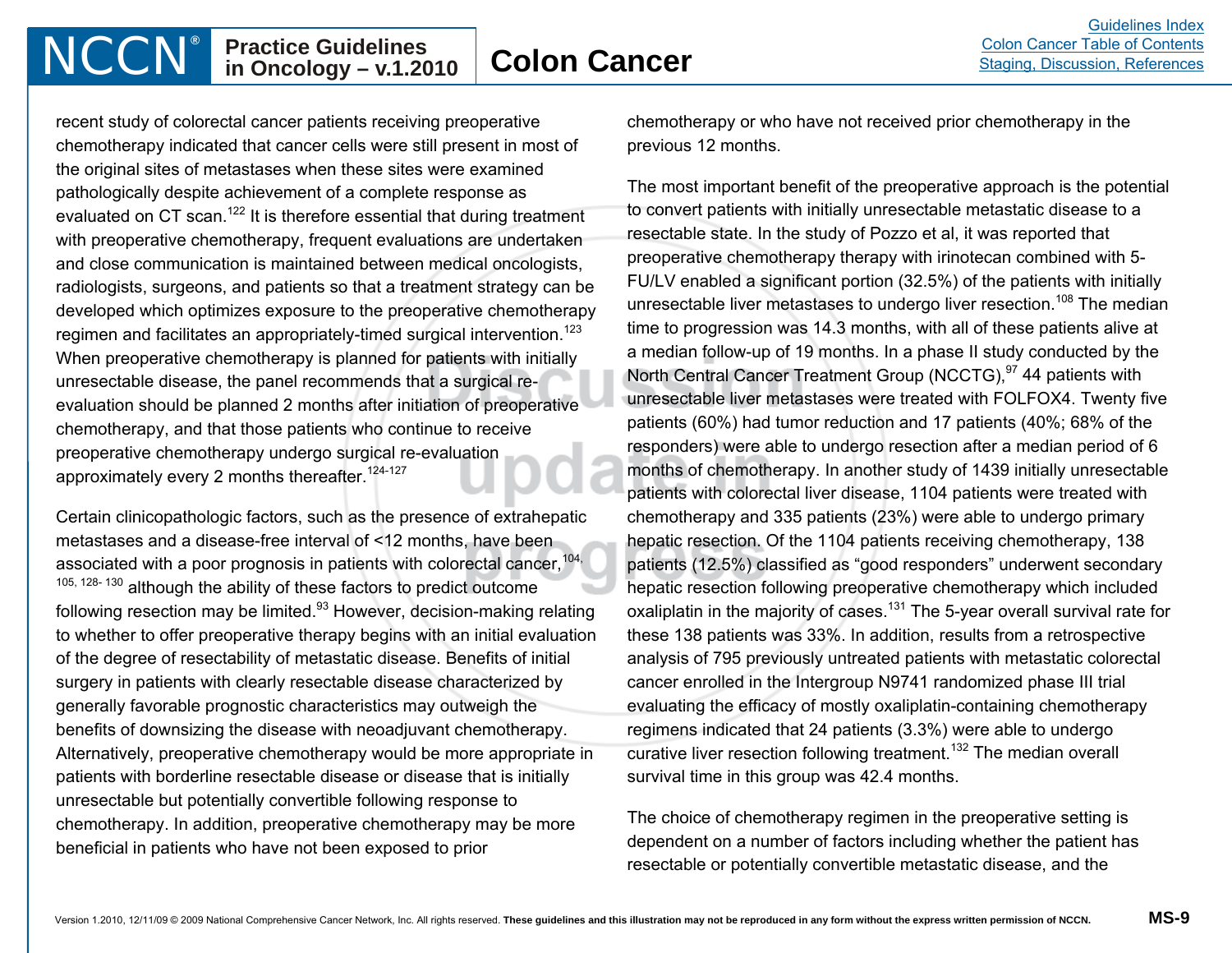response rates and safety/toxicity issues associated with the regimens. A recent European Organization for Research and Treatment of Cancer (EORTC) phase III study evaluating use of perioperative FOLFOX4 (6 cycles before and 6 cycles after surgery) for patients with initially resectable liver metastases demonstrated absolute improvements in 3 year progression-free survival (PFS) of 8.1% (P=0.041) and 9.2% (P=0.025) for all eligible patients and all resected patients, respectively, when chemotherapy in conjunction with surgery was compared with surgery alone.<sup>133</sup> The partial response rate after preoperative FOLFOX was 40% and operative mortality was <1% in both treatment groups.

There have been recent reports of randomized clinical trials evaluating preoperative FOLFIRI or FOLFOX as conversion therapies in combination with anti-EGFR inhibitors.134,135 However, a number of randomized studies have investigated the efficacy and safety of FOLFOX, CapeOX, or FOLFIRI with and without bevacizumab or cetuximab in the first-line treatment of patients with metastatic colorectal cancer (see section on [Chemotherapy for Advanced or](#page-52-0)  [Metastatic Disease\). I](#page-52-0)n addition, first-line FOLFOXIRI (infusional 5-FU, LV, oxaliplatin, irinotecan) has been compared with FOLFIRI in 2 randomized clinical trials.<sup>136,137</sup> Significantly improved rates of response and overall survival were reported for patients in the FOLFOXIRI arm of one of the studies,  $137$  but not in the other.  $136$ 

The efficacy of bevacizumab in combination with FOLFOX and FOLFIRI in the treatment of unresectable metastatic disease (see [section o](#page-23-0)n Chemother[apy for Advanced or Metastatic Disease\) has](#page-52-0) led [to its use](#page-52-0) in combination with these regimens in the preoperative setting, although the safety of administering bevacizumab pre- or postoperatively, in combination with 5-fluorouracil-based regimens has not been adequately evaluated. A retrospective evaluation of data from 2 randomized trials of 1132 patients receiving chemotherapy with or without bevacizumab as initial therapy for metastatic colorectal cancer

indicated that the incidence of wound healing complications was increased for the group of patients undergoing a major surgical procedure while receiving a bevacizumab-containing regimen when this population was compared to the group receiving chemotherapy alone while undergoing major surgery (13% vs 3.4%, respectively; P=0.28).<sup>138</sup> However, when chemotherapy plus bevacizumab or chemotherapy alone was administered prior to surgery, the incidence of wound healing complications in either group of patients was low (1.3% vs 0.5%; P=0.63). The panel recommends at least a 6 week interval (which corresponds to 2 half-lives of the drug<sup>139</sup>) between the last dose of bevacizumab and elective surgery. Further support for this recommendation comes from results of a single center, nonrandomized phase II trial of patients with potentially resectable liver metastases which showed no increase in bleeding or wound complications when the bevacizumab component of CapeOX plus bevacizumab therapy was stopped 5 weeks prior to surgery (ie, bevacizumab excluded from the  $6<sup>th</sup>$  cycle of therapy).<sup>140</sup> In addition, no significant differences in bleeding, wound, or hepatic complications were observed in a retrospective trial evaluating effects of preoperative bevacizumab stopped  $\leq 8$  weeks vs.  $> 8$  weeks prior to resection of liver colorectal metastases for patients receiving oxaliplatin- or irinotecan-containing regimens.<sup>141</sup>

Other reported risks associated with the preoperative approach include the potential for development of liver steatohepatitis and sinusoidal liver injury when irinotecan- and oxaliplatin-based chemotherapeutic regimens are administered, respectively.<sup>123,126,142,143</sup> To limit the development of hepatotoxicity, it is therefore recommended that surgery should be performed as soon as possible after the patient becomes resectable.

As mentioned above, colorectal metastatic disease can also occur in the lung.144 Most of the treatment recommendations discussed for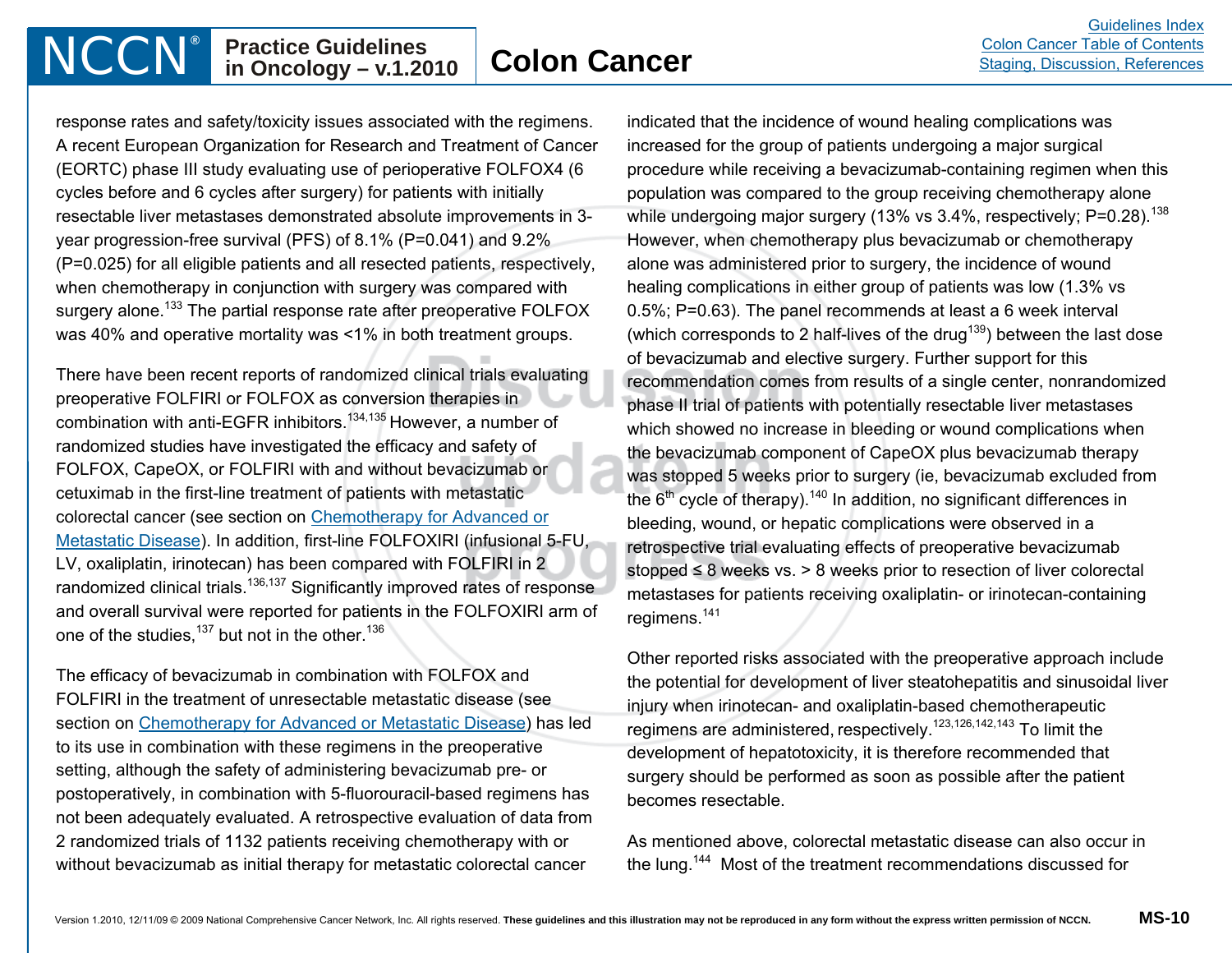#### **Practice Guidelines**NCCN<sup>®</sup> **in Oncology – v.1.2010**

metastatic colorectal liver disease also apply to the treatment of colorectal pulmonary metastases. Combined pulmonary and hepatic resections of resectable metastatic disease have been performed in highly selected cases.<sup>145</sup> The goal of treatment of most abdominal/peritoneal metastases is palliative, rather than curative.

Only limited data exist regarding the efficacy of adjuvant chemotherapy following resection for metastatic colorectal liver or lung disease. In a pooled analysis of results from 2 randomized clinical trials which closely prematurely involving patients with a potentially curative resection randomly assigned to either systemic chemotherapy with 5-FU/LV or observation, the median PFS was 27.9 months in the chemotherapy arm and 18.8 months for those undergoing surgery alone (hazard ratio=1.32; 95% CI, 1.00-1.76; P=0.058) with no difference in overall survival.<sup>146</sup> Nevertheless, the panel recommends administration of a course of an active systemic chemotherapy regimen for metastatic disease, for a total perioperative treatment time of approximately 6 months, for most patients following liver or lung resection to increase the likelihood that residual microscopic disease will be eradicated.

Placement of a hepatic arterial port or implantable pump during surgical intervention for liver resection with subsequent administration of chemotherapy directed to the liver metastases through the hepatic artery (i.e. HAI) remains an option (category 2B). In a randomized study of patients who had undergone hepatic resection, administration of floxuridine (with dexamethasone and with or without LV) by HAI in addition to systemic chemotherapy was shown to be superior to systemic chemotherapy alone with respect to 2-year survival and time to progression of hepatic disease. $95,147$  However, the difference in survival between the 2 arms of the study was not significant at later follow-up periods.<sup>95,148</sup> A number of other clinical trials have shown significant improvement in response or time to hepatic disease progression when HAI therapy was compared with systemic

chemotherapy, although most have not shown a survival benefit of HAI therapy.95 Some of the uncertainties regarding patient selection for preoperative chemotherapy are also relevant to the application of HAI.<sup>103</sup> However, limitations on the use of HAI therapy include the potential for biliary toxicity, $95$  and the requirement for specific technical expertise. The consensus of the panel is that HAI therapy should be considered only at institutions with extensive experience in both the surgical and medical oncologic aspects of the procedure.

Finally, a number of liver-directed therapies exist, although their role in the treatment of colorectal metastases is controversial. These therapies include arterial radioembolization with yttrium-90 microspheres .<sup>149,150</sup> arterial chemoembolization,<sup>150</sup> and conformal radiation therapy<sup>151</sup> Use of intra-arterial embolization is a category 3 recommendation for select patients with predominant hepatic metastases, and conformal external beam radiation therapy should not be used unless the patient is symptomatic or it is used in the setting of a clinical trial. (See sections on Workup and Management of Synchronous Metastatic Disease, below, and [Workup and Management of Metachronous Metastatic](#page-51-0)  [Disease\).](#page-51-0) 

#### *Workup and Management of Synchronous Metastatic Disease*

The workup for patients in whom metastatic synchronous adenocarcinoma from large bowel (e.g. colorectal liver metastases) is suspected should include a total colonoscopy, a complete blood count, platelets, chemistry profile, carcinoembryonic antigen (CEA) determination, a CT scan of the chest, abdomen and pelvis.<sup>46</sup> The panel also recommends tumor KRAS gene status testing for all patients with metastatic colon cancer at the time of diagnosis of metastatic disease (see discussion of KRAS testing o[n MS-2 –](#page-39-0) [MS-3.](#page-40-0) The panel strongly discourages the routine use of PET scanning for staging, baseline imaging, or routine follow up, and recommends consideration of a preoperative PET scan at baseline only if prior anatomic imaging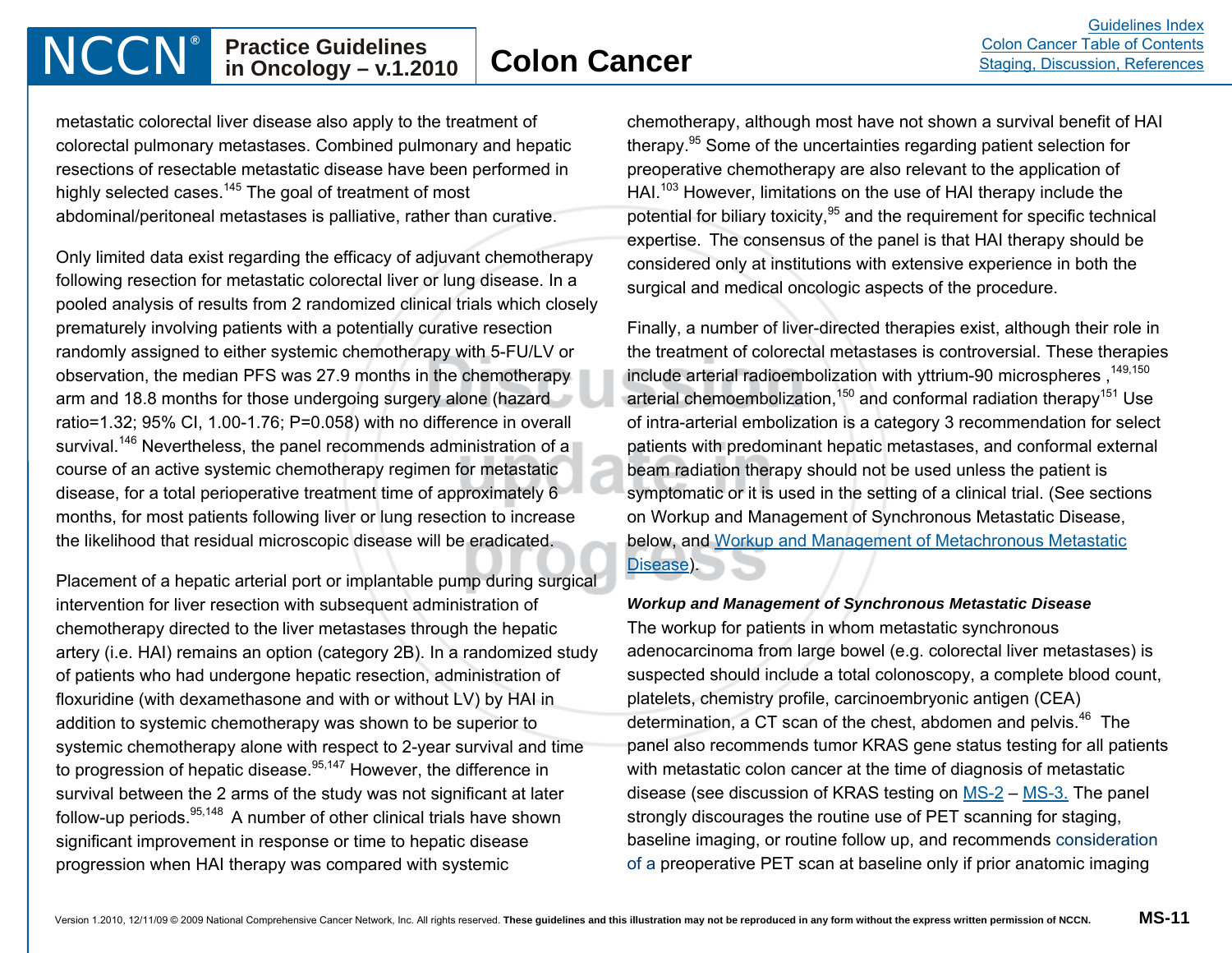#### **Practice Guidelines**NCCN<sup>®</sup> **in Oncology – v.1.2010**

indicates the presence of potentially surgically curable M1 disease, and the purpose of this PET scan is to evaluate for unrecognized metastatic disease that would preclude the possibility of surgical management. Patients with clearly unresectable metastatic disease should not have baseline PET scans, nor should PET scans be used to assess response to chemotherapy. The criterion of potential surgical cure includes patients with metastatic disease that is not initially resectable but for whom a surgical cure may become possible following preoperative chemotherapy. It should be noted that in the overwhelming majority of cases, the presence of extrahepatic disease will preclude the possibility of resection for cure; "conversion to resectability" for the most part refers to a patient with liver-only disease that, due to involvement of critical structures, cannot be resected unless regression is accomplished with chemotherapy. It should be noted that a PET scan can become transiently negative following chemotherapy (eq. in the presence of necrotic lesions)<sup>152</sup> and the panel recommends against using PET scan to evaluate response to chemotherapy. False positive PET scan results can occur in the presence of tissue inflammation following surgery or infection.<sup>152</sup> An MRI with IV contrast can be considered as part of the preoperative evaluation of patients with potentially surgically resectable M1 liver disease. For example, an MRI with contrast may be of use in situations where the PET and CT scan results are inconsistent with respect to the extent of disease in the liver. Close communication between members of the multidisciplinary treatment team is recommended, including an upfront evaluation by a surgeon experienced in the resection of hepatobiliary and lung metastases.

#### *Resectable synchronous liver or lung metastases*

If a patient is a candidate for surgery and the liver or lung metastases are deemed resectable, the panel recommends the following options: colectomy and synchronous or subsequent liver (or lung) resection, <sup>98,</sup>  $130$  neoadjuvant chemotherapy for 2-3 month duration (eg, choice of

FOLFIRI, FOLFOX,<sup>96</sup> or CapeOX [capecitabine, oxaliplatin] chemotherapy with or without bevacizumab or the same chemotherapy regimens with or without cetuximab (consider in KRAS wild type tumors only) followed by synchronous or staged colectomy with liver or lung resection, or colectomy followed by neoadjuvant chemotherapy (see above) and a staged resection of metastatic disease. Patients with a solitary lesion in their lungs who can undergo resection should be considered for colectomy followed by staged thoracotomy and pulmonary nodule resection. Resection of primary colon cancer prior to initiation of chemotherapy is rarely necessary, and should only be done in patients with severe symptoms (eg, complete intestinal obstruction) related to the primary cancer. Advantages to a neoadjuvant chemotherapy approach include the possibility of downsizing both the primary tumor and metastatic lesions prior to surgery, and a very low rate of complications related to the unresected primary cancer.<sup>96</sup> In addition, administration of neoadjuvant chemotherapy for a period of up to 2-3 months may help distinguish patients who would be more likely to benefit from metastasectomy because of indolent disease. If bevacizumab is included in the neoadjuvant regimen, there should be at least a 6 week interval between the last does of bevacizumab and surgery, with a 6-8 week postoperative period before re-initiation of bevacizumab. Patients who have completely resected liver or lung metastases should be offered adjuvant chemotherapy. The panel recommends approximately 6 months total duration of pre- and postoperative chemotherapy. Recommended options for adjuvant therapy include active chemotherapy regimens for advanced or metastatic disease (category 2B) wit[h the exce](#page-23-0)ption of FOLFOXIRI. In the case of liver metastases only, HAI therapy with or without systemic 5-FU/LV (category 2B) or continuous IV 5-FU infusion remains at option at centers with experience with the surgical and medical oncologic aspects of this procedure. Observation or a shortened course of chemotherapy can be considered for patients who have completed neoadjuvant chemotherapy. Post-treatment follow-up for patients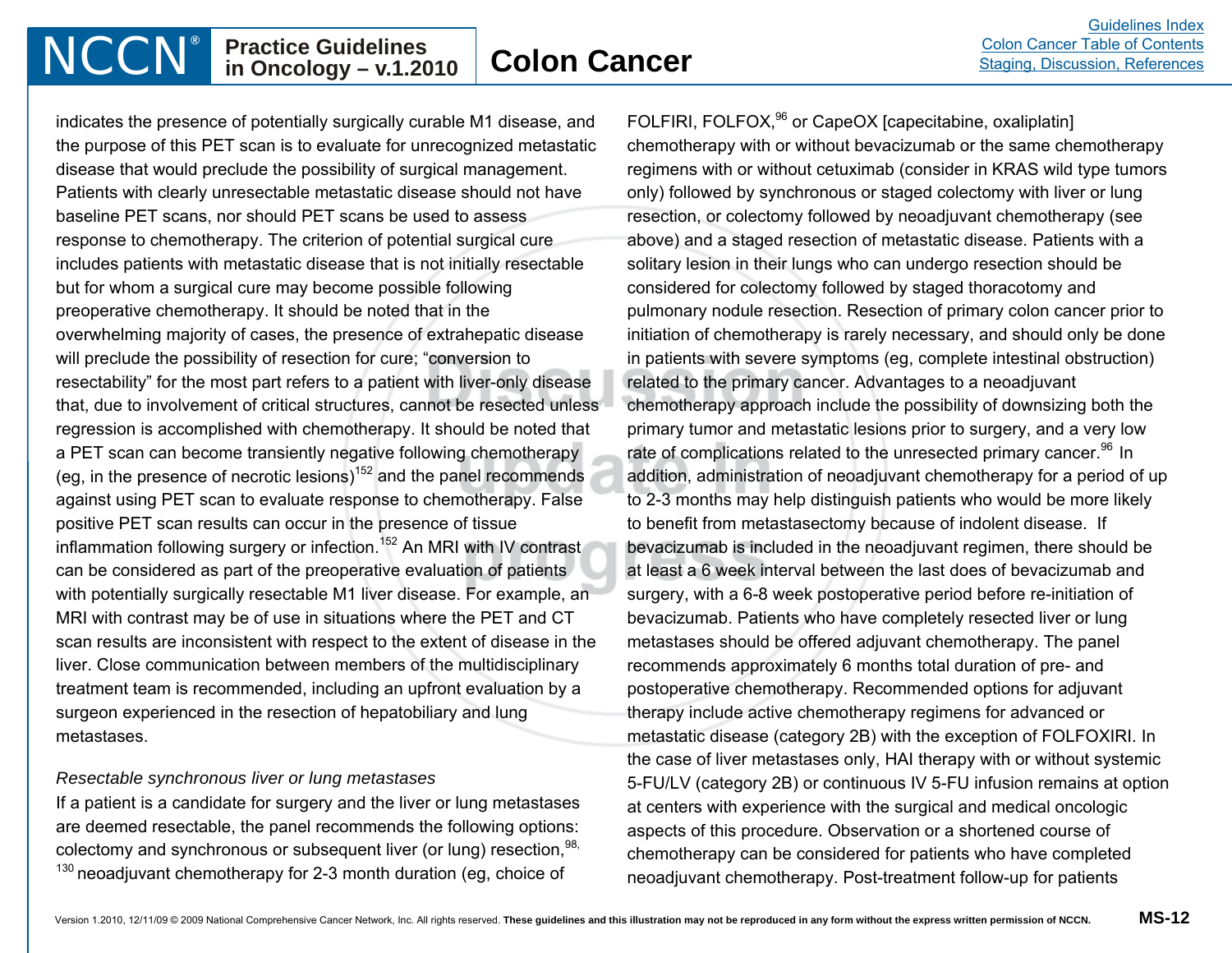#### **Practice Guidelines** $\mathbf{NCCN}^\circ$  Practice Guideline **in Oncology – v.1.2010**

classified as stage IV and no evidence of disease (NED) is described in the section o[n Post-Treatment Surveillance.](#page-59-0) Overall, combined neoadjuvant and adjuvant treatments should not exceed 6 months.

#### *Unresectable synchronous liver or lung metastases*

For patients with liver or lung disease that is deemed to be unresectable, the panel recommends chemotherapy corresponding to initial therapy for metastatic disease (eg, choice of FOLFIRI, FOLFOX, or CapeOX chemotherapy with or without bevacizumab or the same chemotherapy regimens with or without cetuximab (consider in KRAS wild type tumors only) to attempt to render these patients candidates for resection. Preoperative chemotherapy regimens with high response rates should be considered for patients with potentially convertible disease,153 and these patients should be re-evaluated for resection after 2 months of preoperative chemotherapy and every 2 months thereafter while undergoing such therapy. If bevacizumab is included as a component of the conversion therapy, there should be at least a 6 week interval between the last dose of bevacizumab and surgery, with a 6-8 week postoperative period before re-initiation of bevacizumab. Patients with disease converted to a resectable state should undergo synchronized or staged resection of colon and metastatic cancer including treatment with pre- and postoperative chemotherapy for a preferred total duration of 6 months. Recommended options for adjuvant therapy include active chemotherapy regimens for advanced or metastatic disease (category 2B). In the case of liver metastases only, HAI therapy with or without systemic 5-FU/LV (category 2B) or continuous IV 5-FU infusion remains at option at centers with experience with the surgical and medical oncologic aspects of this procedure. Observation or shortened course of chemotherapy can be considered for patients who have completed preoperative chemotherapy. Primary treatment of unresectable synchronous liver or lung metastases by palliative colon resection should be considered only if the patient has an unequivocal imminent risk of obstruction or acute

significant bleeding.<sup>100</sup> It should be noted that symptomatic improvement in the primary is often seen with first-line systemic chemotherapy, even within the first one to two weeks, and routine palliative resection of a synchronous primary lesion should not be routinely done in the absence of overt obstruction, . Complications from the intact primary lesion are uncommon in these circumstances, and its removal delays initiation of systemic chemotherapy. An intact primary is not a contraindication to bevacizumab use. The risk of gastrointestinal perforation in the setting of bevacizumab is not decreased by removal of the primary tumor, as large bowel perforations, in general, and perforation of the primary lesion, in particular, are rare (se[e MS-17 –](#page-54-0)  [MS-18\)](#page-55-0).

Ablative therapy of metastatic disease, either alone or in combination with resection, can also be considered when all measurable metastatic disease can be treated (se[e Principles of the Management of](#page-44-0)  [Metastatic Disease\).](#page-44-0) Post-treatment follow-up for patients classified as stage IV and no evidence of disease (NED) is described in the section o[n Post-Treatment Surveillance.](#page-59-0)

Patients with unresectable metastatic disease not responding to preoperative therapy should receive chemotherapy for advanced or metastatic disease with treatment selection based, in part, on whether the patient is or is not an appropriate candidate for intensive therapy. Debulking surgery or ablation without curative intent is not recommended.

There was no consensus of the panel regarding the use of liverdirected therapies such as arterial radioembolization therapy and arterial chemoembolization therapy. For select patients, with chemotherapy resistant/refractory disease characterized by predominant liver metastases and no obvious systemic disease, use of these interventions was supported by some panel members but not others (category 3).The consensus of the panel is that conformal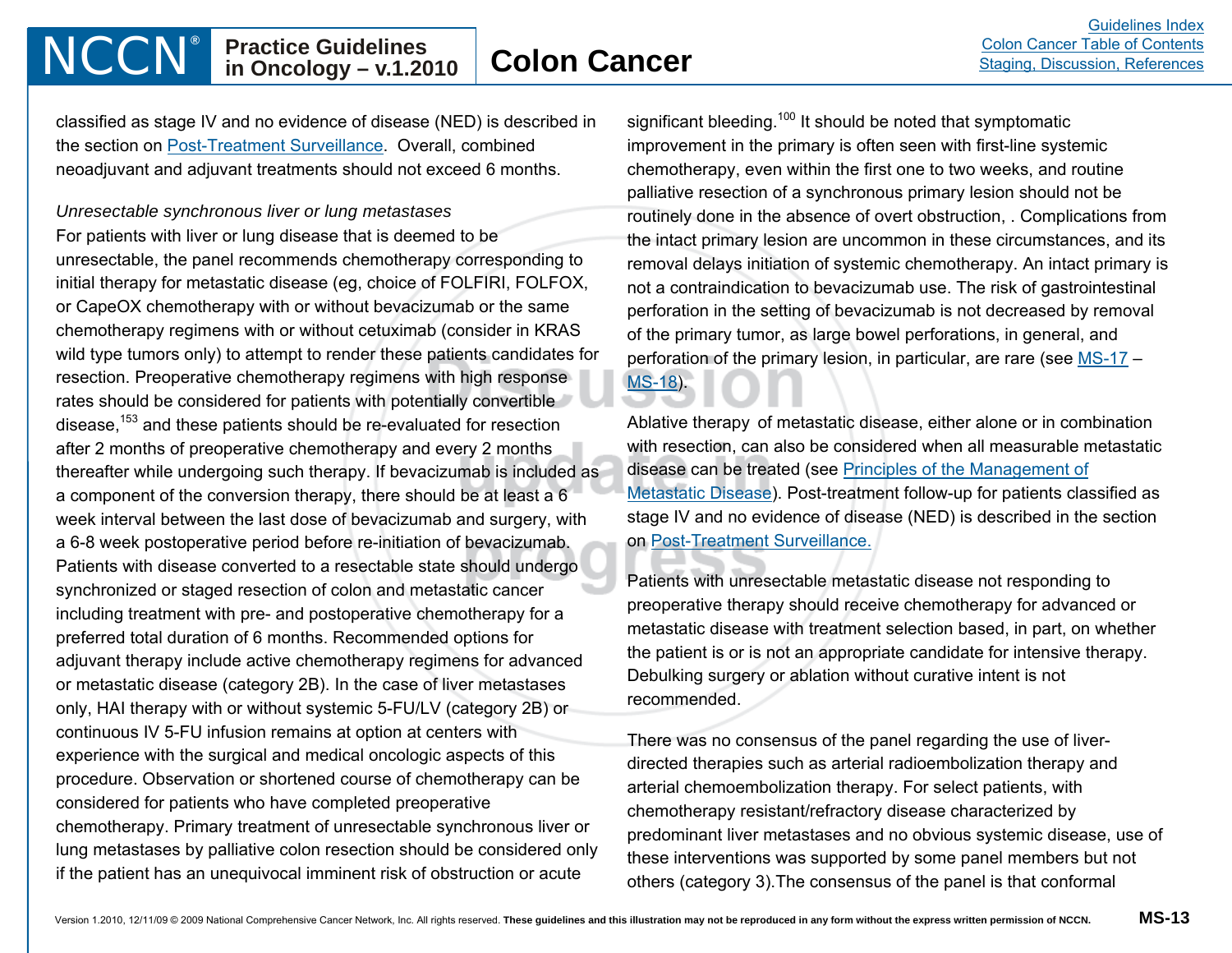<span id="page-51-0"></span>external radiation therapy should not be used unless the patient is symptomatic or it is used in the setting of a clinical trial.

#### *Synchronous abdominal/peritoneal metastases*

For patients with peritoneal metastases and obstruction, surgical options include colon resection, diverting colostomy, or a bypass of impending obstruction or stenting, followed by chemotherapy for advanced or metastatic disease. The primary treatment of patients with non-obstructing metastases is chemotherapy for advanced or metastatic disease. The panel currently considers the treatment of disseminated carcinomatosis with cytoreductive surgery (ie, peritoneal stripping surgery) and perioperative hyperthermic intraperitoneal chemotherapy<sup>154,155</sup> to be investigational and does not endorse such therapy outside of a clinical trial. However, the panel recognizes the need for randomized clinical trials that will address the risks and benefits associated with each of these modalities.

#### *Workup and Management of Metachronous Metastatic Disease*

Routine use of PET to monitor for disease recurrence is not recommended. It should be noted that the CT that accompanies a "PET/CT" is a non-contrast CT, and thus not of ideal quality for routine surveillance. Upon documentation on dedicated contrast-enhanced CT or MRI of metachronous metastases in which disease either is or may become resectable, characterization of the extent of disease by PET scan is recommended. PET is used at this juncture to promptly characterize the extent of metastatic disease, and to identify possible sites of extrahepatic disease which could preclude surgery.<sup>156</sup> As with other first identifications of metastatic disease, a tumor sample (metastases or original primary) should be sent for KRAS genotyping in order to define whether anti-EGFR agents can be considered in the list of potential options for this patient (see discussion of KRAS testing on [MS-2 –](#page-39-0) [MS-3\).](#page-40-0) Close communication between members of the multidisciplinary treatment team is recommended, including upfront

evaluation by a surgeon experienced in the resection of hepatobiliary and lung metastases.

The management of metachronous metastatic disease is further distinguished from that of synchronous disease by also including an evaluation of the chemotherapy history of the patient, and by the absence of colectomy. Resectable patients are classified according to whether they have received no previous chemotherapy or prior chemotherapy. For patients who have resectable metastatic disease, primary treatment options include initial resection followed by chemotherapy with an active chemotherapy regimen for 6 months or neoadjuvant chemotherapy for 2-3 months followed by resection and additional postoperative chemotherapy for a total duration of pre- plus postoperative chemotherapy of up to 6 months based on response to the neoadjuvant regimen; observation is also an option for patients without a response to neoadjuvant therapy. For example, the same chemotherapy regimen used in the neoadjuvant setting should be repeated postoperatively for patients with a preoperative disease response to such therapy. However, either an alternative active chemotherapy regimen or observation is an option in the postoperative setting for patients not responding to neoadjuvant therapy.

Patients determined by cross-sectional imaging or PET scan to have unresectable (including those considered to potentially convertible or unconvertible) disease should receive an active chemotherapy regimen based on prior chemotherapy history. Specifically, patients exhibiting disease progression on FOLFOX administered within the previous 12 months should be switched to a FOLFIRI regimen with the option of inclusion of bevacizumab or cetuximab (KRAS wild type only). Patients potentially convertible to resectability should be re-evaluated for disease conversion to a resectable status every 2 months; those with chemotherapy-responsive disease who are converted to a resectable state should undergo resection followed by postoperative therapy as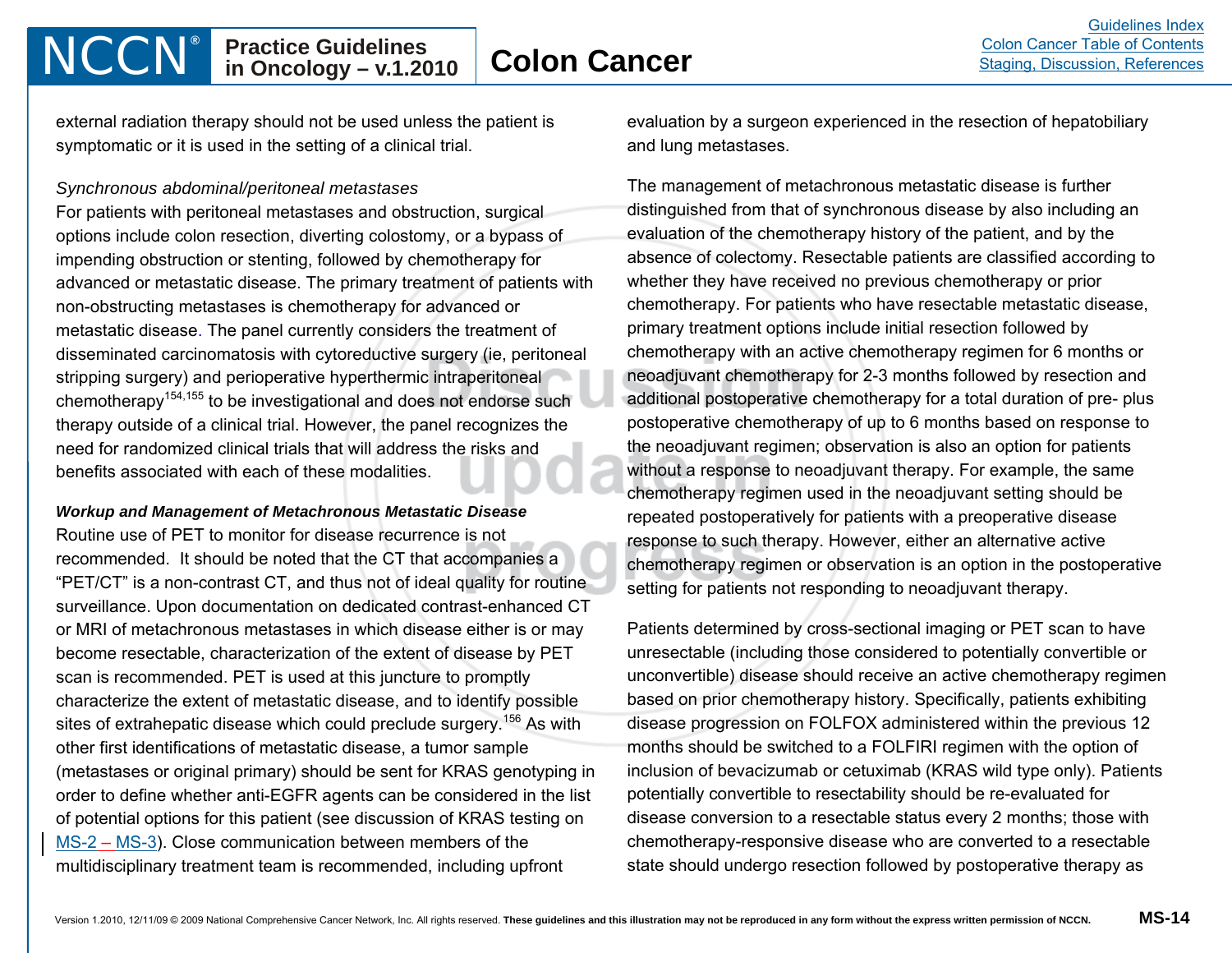#### <span id="page-52-0"></span>**Practice Guidelines** $\mathbf{NCCN}^\circ$  Practice Guideline **in Oncology – v.1.2010**

described above for patients with resectable disease and a history of previous chemotherapy. In the case of liver metastases only, HAI therapy with or without systemic 5-FU/LV (category 2B) or continuous IV 5-FU infusion remains at option at centers with experience with the surgical and medical oncologic aspects of this procedure.

Patients with unresectable metastatic disease not responding to preoperative therapy should receive chemotherapy for advanced or metastatic disease, with treatment selection based, in part, on whether the patient is or is not an appropriate candidate for intensive therapy. Patients receiving palliative chemotherapy should be monitored with CT or MRI scans approximately every 2-3 months. PET scans are not recommended for routine monitoring of the progression of metastatic disease.

#### *Chemotherapy for Advanced or Metastatic Disease*

The current management of disseminated metastatic colon cancer uses various active drugs, either in combination or as single agents: 5-FU/ LV, capecitabine; irinotecan, oxaliplatin, bevacizumab, cetuximab, and panitumumab.25,29,31,136,137,153,157-171 The putative mechanisms of action of these agents are varied and include interference with DNA replication, and inhibition of the activities of vascular endothelial growth factor (VEGF) and epidermal growth factor (EGF) receptors.<sup>172-175</sup> The choice of therapy is based on consideration of the type and timing of the prior therapy that has been administered and the differing toxicity profiles of the constituent drugs. Although the specific chemotherapy regimens listed in the guideline are designated according to whether they pertain to initial therapy, therapy after first progression, or therapy after second progression, it is important to clarify that these recommendations represent a continuum of care and that these lines of treatment are blurred rather than discrete.<sup>159</sup> For example, if oxaliplatin, administered as a part of an initial treatment regimen, is discontinued after 12 weeks or earlier for escalating neurotoxicity, continuation of the

rest of the treatment regimen would still be considered initial therapy. Principles to consider at the start of therapy include pre-planned strategies for altering therapy for patients in both the presence and absence of disease progression, as well as plans for adjusting therapy for patients who experience certain toxicities. For example, decisions related to therapeutic choices following first progression of disease should be based, in part, on the prior therapies received by the patient (ie, exposing patient to a range of cytotoxic agents). Further, an evaluation of the efficacy and safety of these regimens for an individual patient must take into account not only the component drugs, but also the doses, schedules, and methods of administration of these agents, as well as the potential for surgical cure and the performance status of the patient.

As initial therapy for metastatic disease in a patient appropriate for intensive therapy (ie, one with a good tolerance for such therapy for whom a high tumor response rate would be potentially beneficial), the panel recommends a choice of 5 chemotherapy regimens: FOLFOX (eg, mFOLFOX6 or FOLFOX4 or),160,168,176-182 CapeOX, 182-184 FOLFIRI161,177,181,185 5-FU/LV163,167,185-187 or FOLFOXIRI. 136,137 Although use of FOLFOXIRI as initial therapy is a category 2B recommendation, the panel does not consider one of the other regimens (ie, FOLFOX, CapeOX, and FOLFIRI) to be preferable over the others as initial therapy for metastatic disease . The addition of either bevacizumab or cetuximab (cetuximab only for those with disease characterized by the KRAS wild-type gene only) is an option if FOLFIRI, FOLFOX or CapeOX is administered.<sup>29,188</sup> With respect to the treatment of metastatic disease, the consensus of the panel was that FOLFOX and CapeOX can be used interchangeably.182 Both the FOLFIRI and infusional 5-FU/LV regimens are recommended in combination with bevacizumab,  $189-191$  whereas the option of cetuximab (for KRAS wildtype tumor only) in combination with FOLFIRI is also included.<sup>31</sup> If FOLFOXIRI is used (category 2B), it is recommended without the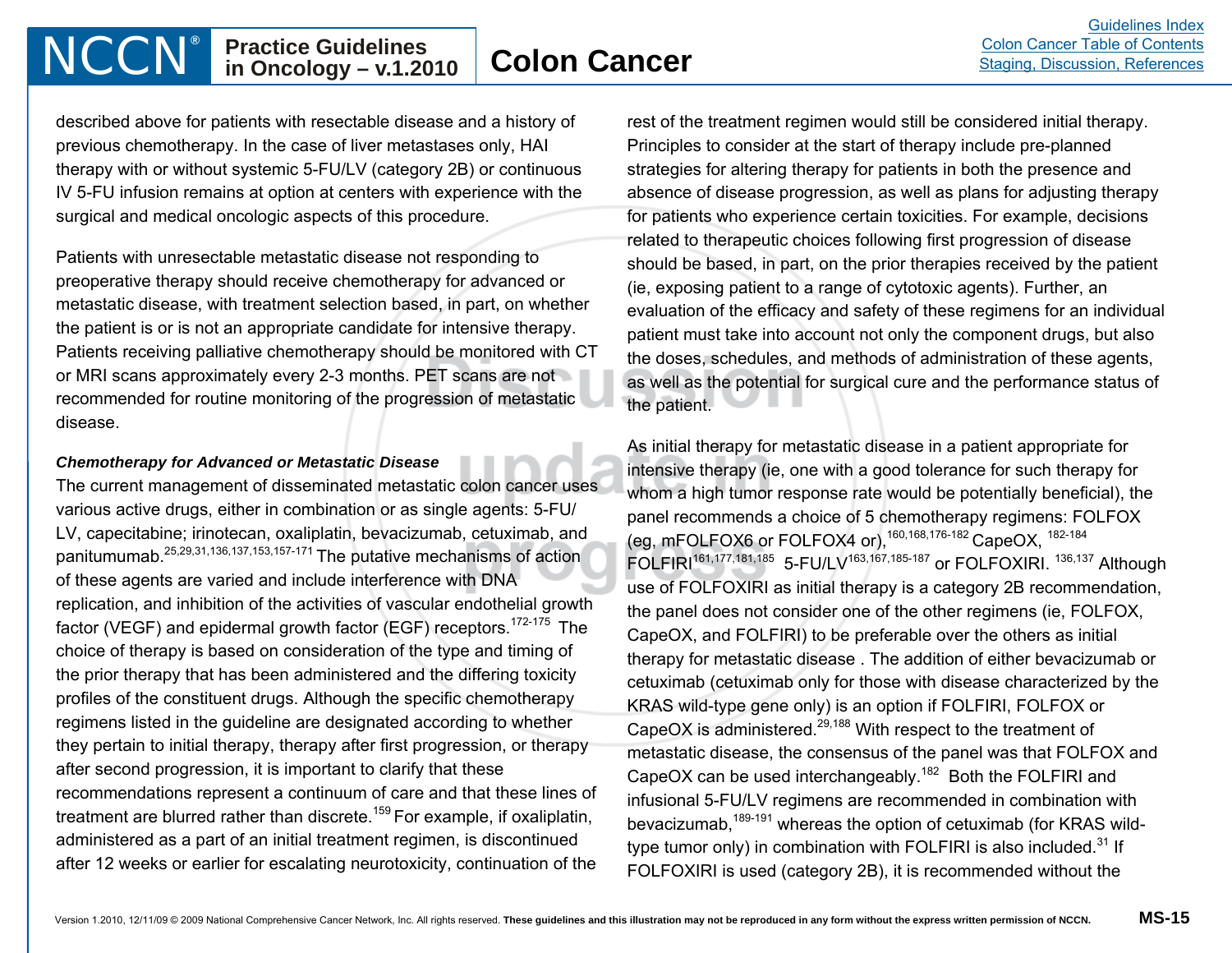addition of a biologic agent since data regarding the efficacy and safety of such a combination are not yet mature. For those patients not appropriate for intensive therapy (ie, either due to comorbidity or absence of the need for a therapy associated with a high tumor response rate), initial therapy options include either capecitabine $81$  or infusional 5FU/LV with or without the addition of bevacizumab<sup>190-192</sup> or cetuximab alone (for those with disease characterized by the KRAS wild-type gene only).  $33$ 

Pooled results from several randomized phase II studies have demonstrated that addition of bevacizumab to first-line 5-FU/LV improved overall survival in patients with metastatic colorectal cancer when compared to survival results for patients receiving these regimens without bevacizumab.<sup>191,193</sup> A combined analysis of the results of several of these trials showed that addition of bevacizumab to 5-FU/LV was associated with a median survival of 17.9 months versus 14.6 months for regimens consisting of 5-FU/LV or 5-FU/LV plus irinotecan without bevacizumab.<sup>193</sup> A study of previously untreated patients receiving bevacizumab and irinotecan-5-FU chemotherapy (IFL) also provided support for the inclusion of bevacizumab in initial therapy.<sup>194</sup> In that pivotal trial a longer survival time was observed with the use of bevacizumab: 20.3 months versus 15.6 months (hazard ratio = 0.66; P<0.001). Results from a recent head-to-head randomized, doubleblind, placebo-controlled phase III study (N016966) comparing CapeOX (capecitabine dose 1000 mg/m2 twice daily for 14 days) with FOLFOX have been reported. With a median follow-up period of over 30 months, results from this study support the conclusion that CapeOx is noninferior to FOLFOX when used in the initial treatment of metastatic colorectal cancer.182,188 However in this large trial of 1400 patients, the addition of bevacizumab to oxaliplatin-based regimens was associated with a more modest increase of 1.4 months in PFS compared to these regimens without bevacizumab (hazard ratio=0.83; 97.5% CI, 0.72- 0.95; P=0.0023), and the difference in overall survival, which was also

a modest 1.4 months, did not reach statistical significance (hazard ratio=0.89; 97.5% CI, 0.76-1.03; P=0.077). It has been suggested that differences observed in cross-study comparisons of NO16966 with other trials might be related to differences in the discontinuation rates and durations of treatment between trials, although such hypotheses are only conjectural.<sup>189</sup> Furthermore, in this 1400 patient randomized study, absolutely no difference in response rates was seen with and without bevacizumab (see below), and this finding would not be potentially influenced by the early withdrawal rates, which occurred after the responses would have occurred. Results of subset analyses evaluating the benefit of adding bevacizumab to either FOLFOX or CapeOX indicated that bevacizumab was associated with improvements in PFS when added to CapeOX but not FOLFOX, although the PFS curves observed for patients receiving either CapeOX plus bevacizumab or FOLFOX plus bevacizumab were nearly identical).<sup>188</sup>

The results of the phase III BICC-C study evaluating the effectiveness of 3 irinotecan-containing regimens with and without bevacizumab demonstrated that, for first-line treatment of advanced colorectal cancer, FOLFIRI is superior to a modified IFL regimen or CapeIRI (capecitabine plus irinotecan) in terms of efficacy and safety.195, 196 Although this trial was closed early and did not meet projected enrollment, a statistically significant increase in PFS was observed for patients receiving first-line FOLFIRI (7.6 months) when compared to PFS results for patients receiving either a modified IFL regimen (5.9 months; P=0.004) or CapeIRI (5.8 months; P=0.015) at a median follow-up of 22.6 months, although no significant differences in median overall survival were observed for the modified IFL or CapeIRI regimens compared with the FOLFIRI regimen. When FOLFIRI or modified IFL was combined with bevacizumab, PFS was shown to increase to 11.2 and 8.3 months, respectively, although this difference was not statistically significant (P=0.28). However, at a median follow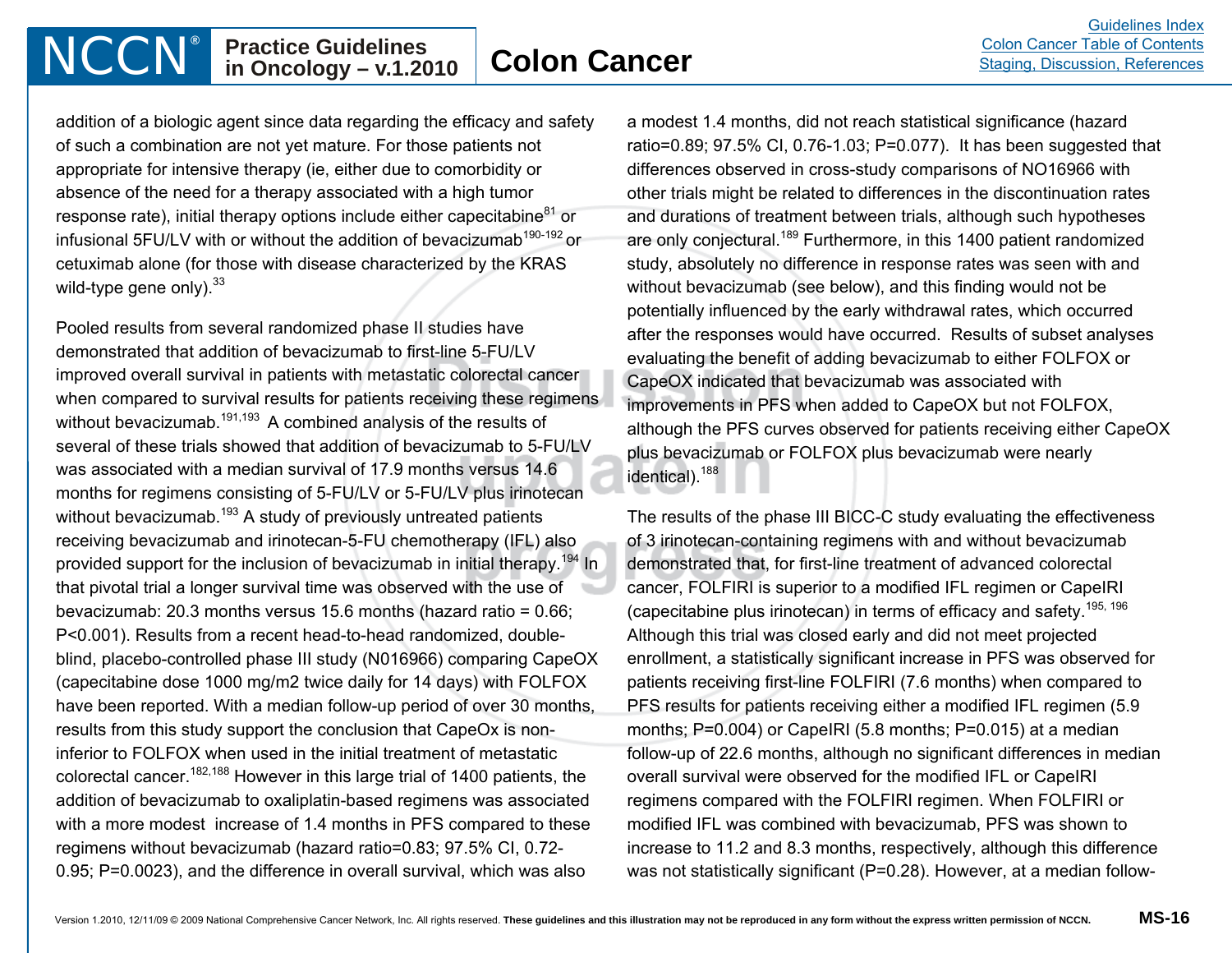<span id="page-54-0"></span>up of 34.4 months, overall survival was statistically significantly higher for patients receiving FOLFIRI plus bevacizumab (28.0 months) compared with modified IFL plus bevacizumab (19.2 months; P=0.037).<sup>196</sup> Evidence for the comparable efficacy for FOLFOX and FOLFIRI comes from a crossover study in which patients received either FOLFOX or FOLFIRI as initial therapy and were then switched to the other regimen at the time of disease progression.<sup>177</sup> Similar response rates and PFS times were obtained when these 2 regimens were used as first-line therapy. Further support for this conclusion has come from results of a phase III trial comparing the efficacy and toxicity of FOLFOX4 and FOLFIRI regimens in previously untreated patients with metastatic colorectal cancer.<sup>181</sup> No differences were observed in response rate, PFS times, and overall survival in the 2 treatment arms. The results of an ongoing phase III study evaluating the effectiveness of FOLFIRI in combination with bevacizumab in the initial treatment of patients with metastatic disease have not yet been reported.<sup>197</sup>

Use of FOLFOXIRI compared with FOLFIRI as initial therapy for the treatment of metastatic disease has been investigated in 2 randomized phase III trials. In one study, statistically significant improvements in PFS survival (9.8 months vs. 6.9 months; hazard ratio=0.63; P=0.0006) and median overall survival (22.6 months vs. 16.7 months; hazard ratio=0.70; P=0.032) were observed in the FOLFOXIRI arm,<sup>137</sup> although there was no overall survival difference between the 2 treatment arms in the other study (median overall survival: 19.5 and 21.5 months, for FOLFIRI and FOLFOXIRI, respectively; P=0.337).<sup>136</sup> Both studies showed some increased toxicity in the FOLFOXIRI arm (eg, significant increases in neurotoxicity and neutropenia, $137$  diarrhea, alopecia and neurotoxicity136 but no differences in the rate of toxic death were reported.136 FOLFOXIRI as initial therapy for patients with metastatic colorectal disease has been added to the guidelines as a category 2B option.

The randomized phase III study E3200, conducted by Eastern Cooperative Oncology Group (ECOG) in patients who had progressed through a first line non-bevacizumab-containing regimen, demonstrated that the addition of bevacizumab to second-line FOLFOX4 modestly improved survival in these bevacizumab-naïve patients with previouslytreated advanced colorectal cancer. Median overall survival was 12.9 months for patients receiving FOLFOX4 plus bevacizumab compared to 10.8 months for patients receiving FOLFOX4 alone (P=0.0011).<sup>198</sup> Use of single agent bevacizumab is not recommended since it was shown to have inferior efficacy compared with the FOLFOX alone or FOLFOX plus bevacizumab treatment arms.198 Although this study involved patients with previously-treated disease, the results cannot be used to support use of bevacizumab in patients after first or second progression if they have progressed on a bevacizumab-containing regimen.

The risk of stroke and other arterial events is increased in elderly patients receiving bevacizumab.<sup>139</sup> In addition, use of bevacizumab may interfere with wound healing<sup>138,139,192</sup> (see Principles of [Management of Metastatic Disease\),](#page-44-0) and gastrointestinal perforation is a rare, but important, side effect of bevacizumab therapy in patients with colorectal cancer.<sup>138, 192</sup> Extensive prior intra-abdominal surgery, such as peritoneal stripping, may predispose patients to gastrointestinal perforation. A small cohort of patients with advanced ovarian cancer had an unacceptably high rate of gastrointestinal perforation when treated with bevacizumab<sup>199</sup>; this illustrates that peritoneal debulking surgery may be a risk factor for gastrointestinal perforation whereas the presence of an intact primary tumor does not appear to increase risk for gastrointestinal perforation.

With respect to the toxicities associated with capecitabine use, the panel noted that patients with diminished creatinine clearance may accumulate levels of the drug, $200$  that the incidence of hand-foot syndrome was increased for patients receiving capecitabine-containing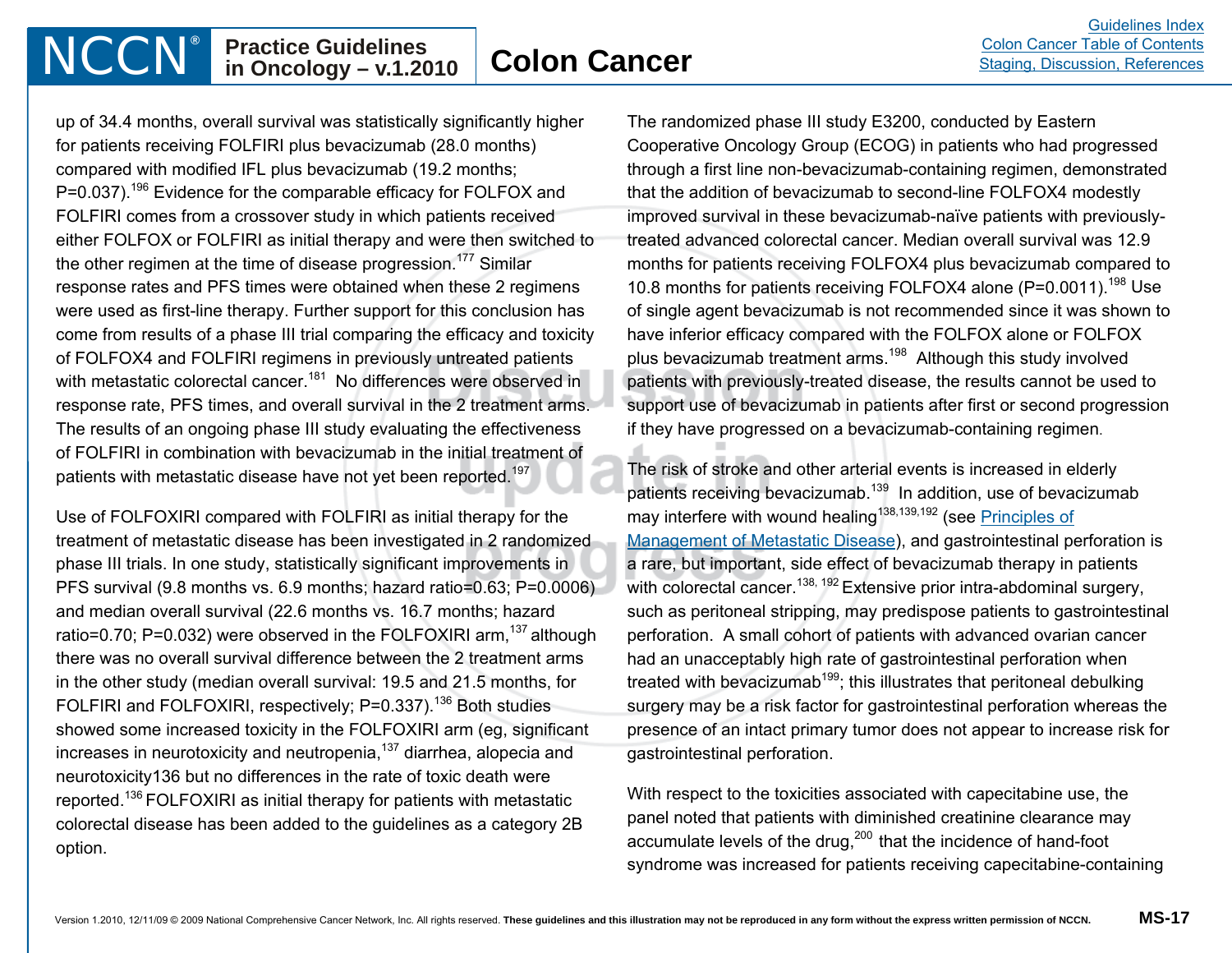<span id="page-55-0"></span>regimens versus either bolus or infusional regimens of 5-FU/LV<sup>200,192</sup> and that North American patients may experience a higher incidence of adverse events with certain doses of capecitabine compared with patients from other countries.<sup>201</sup> Such toxicities may necessitate modifications in the dosing of capecitabine, 192,200,202 and patients on capecitabine should be monitored closely so that dose adjustments can be made at the earliest signs of certain side effects such as hand-foot syndrome. It is currently not known whether the efficacy of CapeOX plus bevacizumab and FOLFOX plus bevacizumab remain comparable when capecitabine doses are lower than the 1000 mg/m2 twice daily dose used in the study of Saltz et al.<sup>188</sup>

Toxicities associated with irinotecan include both early and late forms of diarrhea, dehydration, and severe neutropenia.<sup>203,204</sup> Irinotecan is metabolized by the enzyme uridine diphosphate-glucuronyl transferase 1A1 (UGT1A1) which is also involved in converting substrates, such as bilirubin, into more soluble forms through conjugation with certain glycosyl groups. Deficiencies in UGT1A1 can be caused by certain genetic polymorphisms, and can result in conditions associated with accumulation of unconjugated hyperbilirubinemias, such as types I and II of Crigler-Najjar syndrome and Gilbert syndrome. Thus, irinotecan should be used with caution and at decreased dose in patients with Gilbert's disease or elevated serum bilirubin.<sup>205</sup> Similarly, certain genetic polymorphisms in the gene encoding for UGT1A1 can result in a decreased level of glucuronidation of the active metabolite of irinotecan, resulting in an accumulation of the drug,  $204,206$  although severe irinotecan-related toxicity is not experienced by all patients with these polymorphisms.206 A commercial test is available to detect the UGT1A1\*28 allele which is associated with decreased gene expression and, hence, reduced levels of UGT1A1 expression,<sup>205</sup> and a warning has been added to the label for Camptosar which indicates that a reduced starting dose of the drug should be used in patients known to be homozygous for UGT1A1\*28.<sup>203</sup> A practical approach to the use of

UGT1A1\*28 allele testing with respect to patients receiving irinotecan has been presented,<sup>206</sup> although guidelines for the use of this test in clinical practice have not been established. Furthermore, UGT1A1 testing on a patient who has experienced irinotecan toxicity is not recommended since that patient will require a dose reduction regardless of the UGT1A1 test result.

Use of oxaliplatin has been associated with an increased incidence of peripheral sensory neuropathy.<sup>207</sup> Results of the OPTIMOX1 study demonstrated that a "stop-and-go" approach employing oxaliplatin-free intervals resulted in decreased neurotoxicity but did not affect overall survival in patients receiving FOLFOX as initial therapy for metastatic disease. <sup>208</sup> Therefore, the panel recommends adjustments in the schedule/timing of the administration of this drug as a means of limiting this adverse effect. Discontinuation of oxaliplatin from FOLFOX or CapeOX should be strongly considered after 3 months of therapy, or sooner for unacceptable neurotoxicity, with other drugs in the regimen maintained until time of tumor progression. Patients experiencing neurotoxicity on oxaliplatin should not receive subsequent oxaliplatin therapy until and unless there is near-total resolution of that neurotoxicity, but oxaliplatin can be reintroduced if stopped to prevent development of neurotoxicity. In the phase II OPTIMOX2 trial, patients were randomized to receive an induction FOLFOX regimen (6 cycles) followed by discontinuation of all chemotherapy until tumor progression reached baseline followed by reintroduction of FOLFOX or an OPTIMOX1 approach (discontinuation of oxaliplatin after 6 cycles of FOLFOX [to prevent or reduce neurotoxicity] with continuance of 5- FU/LV followed by reintroduction of oxaliplatin upon disease progression).<sup>209</sup> Results of the study demonstrated a strong trend for improved overall survival for patients receiving the OPTIMOX1 approach compared with patients undergoing an early, pre-planned chemotherapy-free interval (median overall survival 26 vs. 19 months; P=0.0549).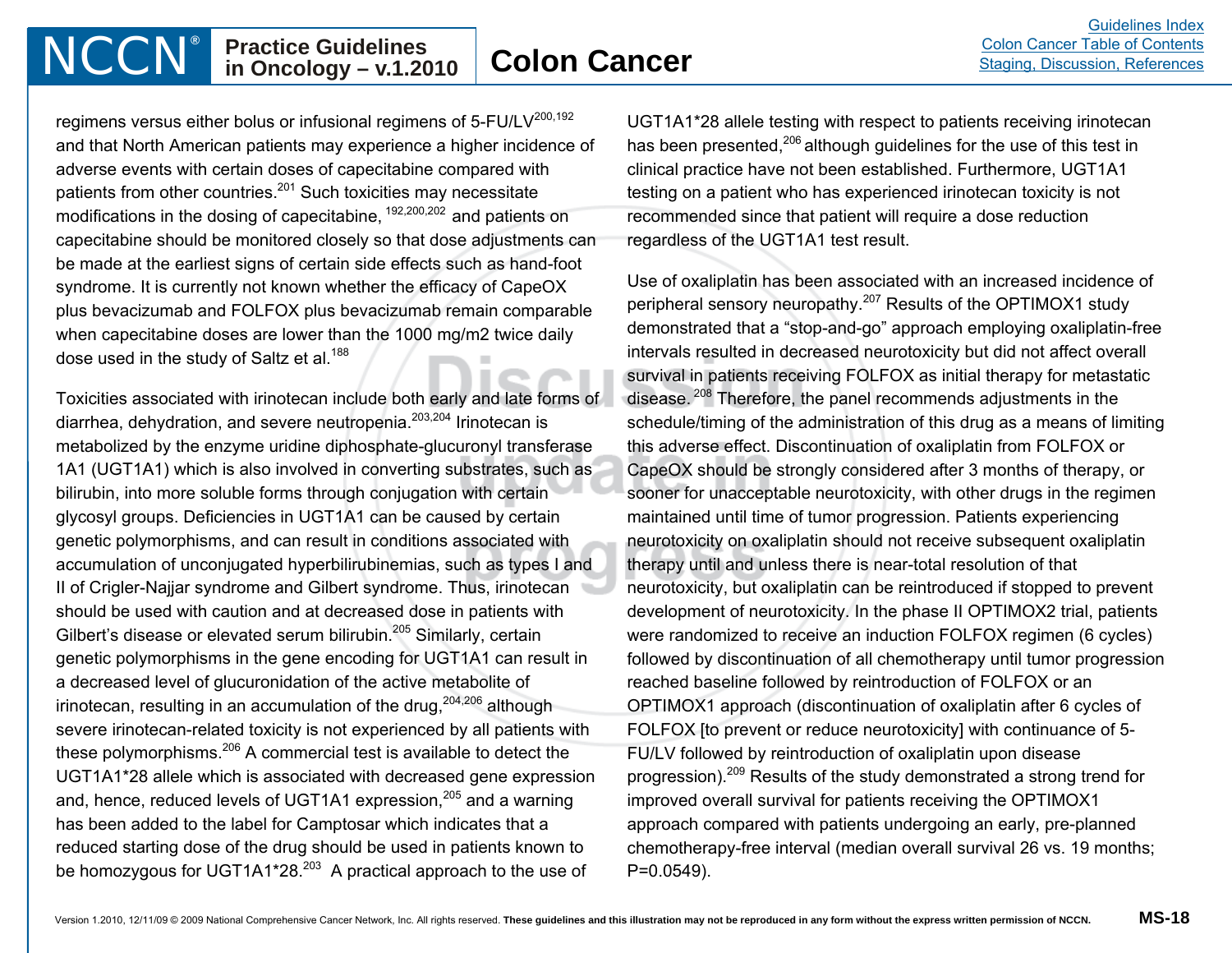The consensus of the panel is that infusional 5-FU regimens appear to be less toxic than bolus regimens and that any bolus regimen of 5-FU is inappropriate when administered with either irinotecan or oxaliplatin. Therefore, the panel no longer recommends using the IFL (irinotecan, bolus 5-FU/LV) regimen (which was shown to be associated with increased mortality and decreased efficacy relative to FOLFIRI in the BICC-C trial<sup>195</sup> and inferior to FOLFOX in the Intergroup trial<sup>160</sup>) at any point in the therapy continuum and it has been removed from the guidelines. 5-FU in combination with irinotecan or oxaliplatin should be administered via an infusional biweekly regimen,<sup>167,185</sup> or capecitabine should be used.<sup>164</sup>

Recently, cetuximab has been studied in combination with FOLFIRI<sup>31</sup> and FOLFO $X^{29}$  as initial therapy options for treatment of metastatic colorectal cancer. A sizable body of recent literature has demonstrated that tumors that have a mutation in codon 12 or codon 13 of the KRAS gene are essentially insensitive to EGFR inhibitors such as cetuximab or panitumumab.<sup>24-32</sup> The panel therefore strongly recommends KRAS genotyping of tumor tissue (either primary tumor or metastasis) in all patients with metastatic colorectal cancer. Patients with known codon 12 or 13 KRAS mutations should not be treated with either cetuximab or panitumumab, either alone or in combination with other anticancer agents, as there is virtually no chance of benefit and the exposure to toxicity and expense cannot be justified. It is implied throughout the guidelines that NCCN recommendations involving cetuximab or panitumumab relate only to patients with disease characterized by the KRAS wild type gene.

Use of cetuximab as initial therapy for metastatic disease was investigated in the CRYSTAL trial where patients were randomly assigned to receive FOLFIRI with or without cetuximab.<sup>31</sup> Retrospective analyses of the subset of patients with known KRAS tumor status showed a statistically significant improvement in median

PFS with the addition of cetuximab in the group with disease characterized by the KRAS wild-type gene (9.9 months vs. 8.7 months; hazard ratio=0.68; 95% CI, 0.50-0.94; P=0.02). In a retrospective evaluation of the subset of patients with known tumor KRAS status enrolled in the randomized phase II OPUS trial, addition of cetuximab to FOLFOX was associated with an increased objective response rate (61% vs. 37%; odds ratio=2.54; P=0.011) and a very slightly lower risk of disease progression by 15 days (7.7 months vs. 7.2 months; hazard ratio=0.57; 95% CI, 0.358-0.907; P=0.0163) compared with FOLFOX alone in the subset of patients with KRAS wild-type tumors.<sup>29</sup>

The recommended therapy options after first progression for patients who have received prior 5-FU/LV-based therapy are dependent on the initial treatment regimen and include  $FOLFIR1<sup>185</sup>$  with or without cetuximab, $31$  and irinotecan in combination with cetuximab<sup>170</sup> or as a single agent, $162$  for patients who had received a FOLFOX or CapeOXbased regimen for initial therapy. FOLFOX or CapeOX alone is an option for patients who received a FOLFIRI-based regimen as initial treatment. If cetuximab is used as part of an initial therapy regimen, then neither cetuximab nor panitumumab should be used in second or subsequent lines of therapy. The recommendations regarding use of CapeOX in lieu of FOLFOX after first progression are supported by the results of studies demonstrating comparable efficacy of these 2 agents in initial therapy.<sup>182</sup> Other options for patients initially treated with a FOLFIRI-based regimen include cetuximab plus irinotecan, or single agent cetuximab or panitumumab for those not appropriate for the combination with irinotecan. For patients receiving 5-FU/LV without oxaliplatin or irinotecan as initial therapy, options after first progression include: FOLFOX, CapeOX, FOLFIRI or single agent irinotecan. The recommended option for patients experiencing disease progression on initial therapy with FOLFOXIRI is cetuximab plus irinotecan (for patients with tumors characterized by the wild-type KRAS gene only) or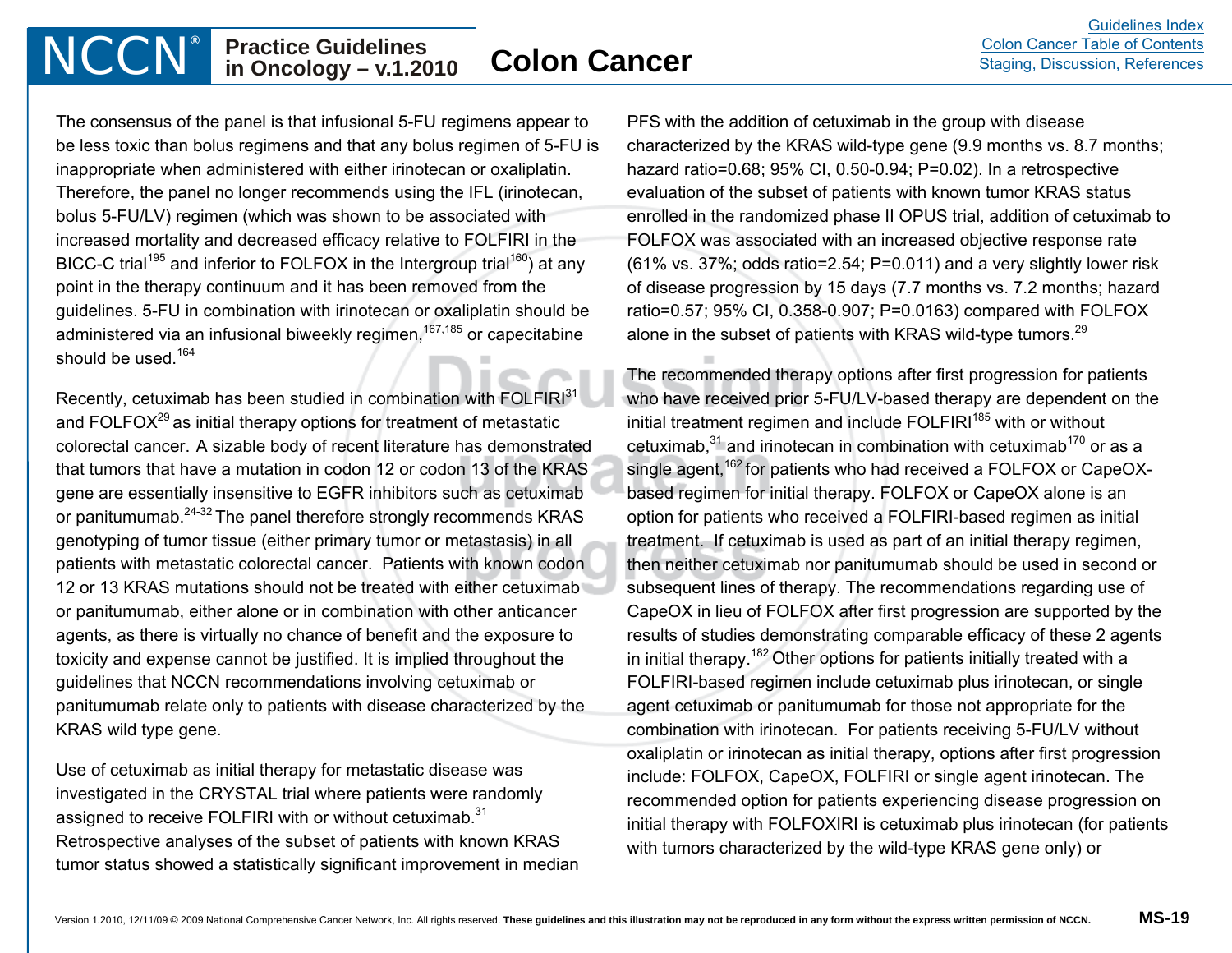cetuximab or panitumumab alone for those with wild-type KRAS gene only who are not able to tolerate the combination.

Results from a randomized study to evaluate the efficacy of FOLFIRI and FOLFOX6 regimens as initial therapy and to determine the effect of using sequential therapy with the alternate regimen following first progression showed neither sequence to be significantly superior with respect to PFS or median overall survival.<sup>177</sup> A combined analysis of data from 7 recent phase III clinical trials in advanced colorectal cancer provided support for a correlation between an increase in median survival and administration of all of the 3 cytotoxic agents (ie, 5-FU/LV, oxaliplatin, and irinotecan) at some point in the continuum of care. $210$ Furthermore, overall survival was not found to be associated with the order in which these drugs were received. Single agent irinotecan administered after first progression has been shown to significantly improve overall survival relative to best supportive care $211$  or infusional 5-FU/LV.<sup>212</sup> In the study of Rougier et al.,  $2^{12}$  median overall survival was 4.2 months for irinotecan versus 2.9 months for 5-FU (P=0.030) whereas Cunningham et al. $^{211}$  reported a survival rate at 1 year of 36.2% in the group receiving irinotecan versus 13.8% in the supportivecare group (P-0.001). Furthermore, no significant differences in overall survival were observed in the Intergroup N9841 trial when FOLFOX was compared to irinotecan monotherapy following first progression of metastatic colorectal cancer.<sup>213</sup> Infusion of calcium and magnesium salts has been suggested as a potential means of limiting the neurotoxic effects of oxaliplatin. Data are limited on this topic but such an approach may be considered.

Cetuximab has been studied both a single agent,  $33,170,214$  and in combination with irinotecan,  $170,215$  for patients with disease progression on initial therapy for metastatic disease. However, it is important to note that KRAS testing was not done in the earlier studies; and unless otherwise specified in the text, it was not performed. A partial response rate of 9% was observed when single agent cetuximab was administered in an open-label phase II trial to 57 patients with colorectal cancer refractory to prior irinotecan-containing therapy.<sup>214</sup> In addition, cetuximab monotherapy was reported to significantly increase both PFS (hazard ratio=0.68; 95% CI, 0.57-0.80; P<0.001) and overall survival (hazard ratio=0.77; 95% CI, 0.64-0.92; P=0.005) for patients with refractory metastatic colorectal cancer when compared with best supportive care alone.<sup>216</sup> In a retrospective analysis of the subset of patients in this trial with known KRAS tumor status, the benefit of cetuximab vs. best supportive care was shown to be enhanced to patients with KRAS wild-type tumors.<sup>33</sup> For those patients, median PFS was 3.7 months vs. 1.9 months (hazard ratio=0.40; 95% CI, 0.30-0.54; P<0.001) and median overall survival was 9.5 months vs. 4.8 months (hazard ratio=0.55; 96% CI, 0.41-0.74; P<0.001) in favor of the cetuximab arm. Results from a direct comparison of cetuximab monotherapy and the combination regimen of cetuximab and irinotecan in patients who had progressed following initial therapy with an irinotecan-based regimen indicated that response rates were doubled in the group receiving the combination of cetuximab plus irinotecan when compared with patients receiving cetuximab monotherapy (22.9% versus 10.8% [P-0.007]).<sup>170</sup> Results of a large phase III study of similar design did not demonstrate a difference in overall survival between the 2 treatment arms but also showed significant improvement in response rate, and in median PFS, with the combination of irinotecan and cetuximab compared with irinotecan alone. Toxicity was higher in the cetuximab-containing arm.217 Therefore it is acceptable to use either irinotecan alone or cetuximab plus irinotecan. For patients receiving irinotecan alone, the combination of cetuximab and irinotecan is preferable to cetuximab alone as therapy after progression on irinotecan for those who can tolerate this combination. For patients not able to tolerate cetuximab plus irinotecan, either single agent cetuximab or single agent panitumumab can be considered.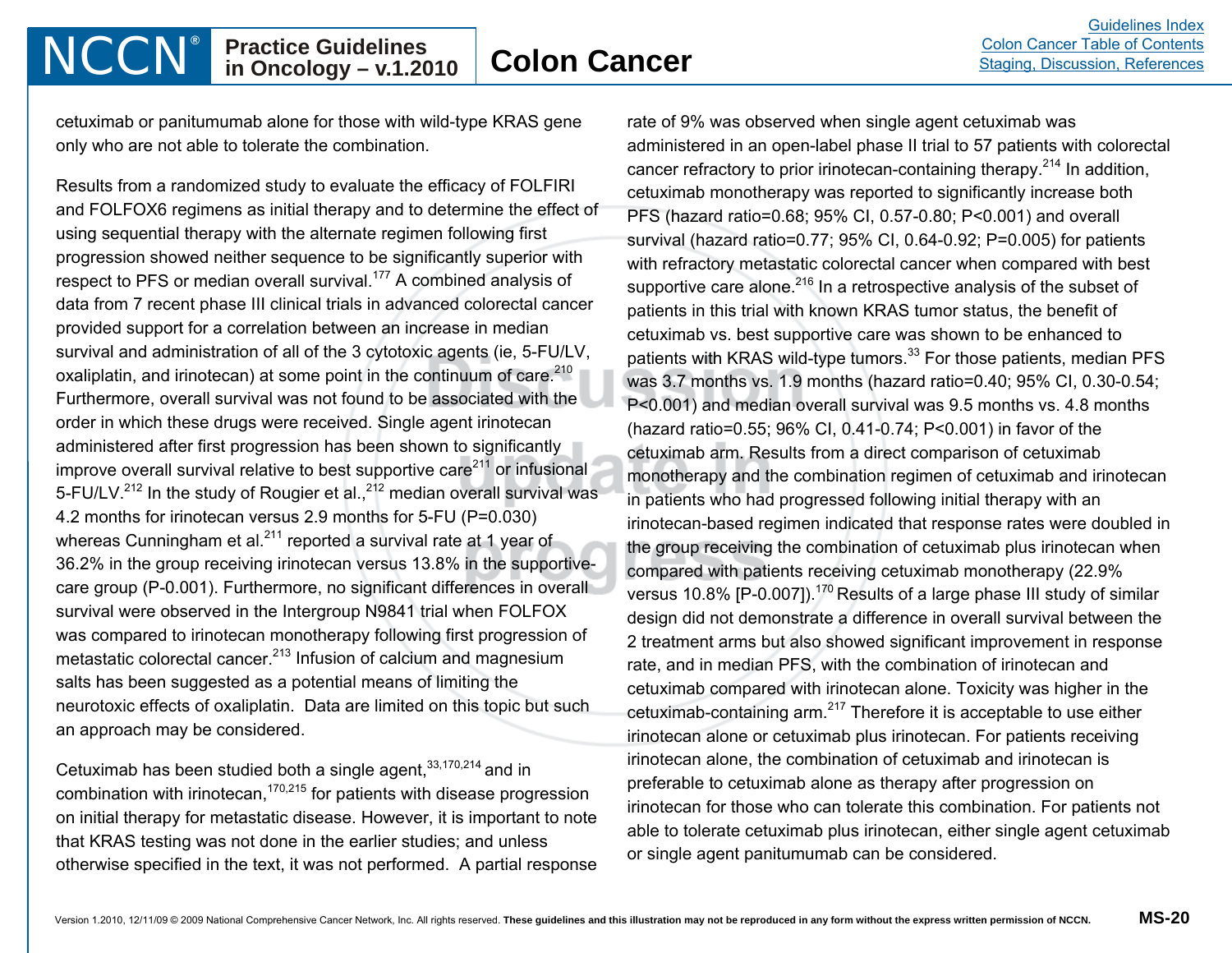Panitumumab has been studied as a single agent in the setting of metastatic colorectal cancer for patients with disease progression on both oxaliplatin and irinotecan-based chemotherapy<sup>169</sup>; respective response rates of 10% versus 0% (P<0.0001) for panitumumab plus best supportive care versus best supportive care alone were observed, as well as a significant increase in PFS with panitumumab (hazard ratio=0.54; 95% CI, 0.44-0.66). In a retrospective analysis of the subset of patients in this trial with known KRAS tumor status, the benefit of panitumumab vs. best supportive care was shown to be enhanced in patients with KRAS wild-type tumors.<sup>25</sup> PFS was 12.3 weeks vs. 7.3 weeks in favor of the panitumumab arm. Response rates to panitumumb were 17% vs. 0% in the wild-type and mutant arms, respectively.

Results of the PACCE trial showed decreased PFS and increased toxicity of chemotherapy/bevacizumab/panitumumab over chemotherapy/bevacizumab.218 Thus, recommendations for the use of panitumumab in the guidelines are currently restricted to single agent use only. The panel allows that panitumumab can be substituted for cetuximab when either drug is used as a single agent following first or second progression. Although no head-to-head studies comparing cetuximab and panitumumab have been undertaken, this recommendation is supported by the similar response rates observed when each agent was studied as monotherapy. One difference between these 2 agents is that panitumumab is a fully human monoclonal antibody whereas cetuximab is a chimeric monoclonal antibody.219,220 There are no data to support use of either cetuximab or panitumumab after failure of the other drug and the panel recommends against this practice. Cetuximab in combination with irinotecan is also indicated following progression for patients refractory to irinotecanbased chemotherapy since it has shown activity in this setting.<sup>170</sup> Administration of either cetuximab or panitumumab has been associated with severe infusion reactions, including anaphylaxis, in 3%

and 1% of patients, respectively.<sup>219, 220</sup> Based on case reports, for those patients experiencing severe infusion reactions to cetuximab, administration of panitumumab appears to be feasible.<sup>221,222</sup> Skin toxicity is a side effect of both of these agents and is *not* considered to be part of the infusion reactions. The incidence and severity of skin reactions with cetuximab and panitumumab appears to be very similar; however, the presence and severity of skin rash in patients receiving either of these drugs has been shown to be predictive of increased response and survival.<sup>31,32,216,223</sup>

Results from 2 randomized phase III trials have demonstrated that combination therapy with more than one biologic agent is not associated with improved outcomes and can cause increased toxicity. In the PACCE trial, addition of panitumumab to a regimen containing oxaliplatin- or irinotecan-based chemotherapy plus bevacizumab was associated with significantly shorter PFS and higher toxicity in both KRAS wild-type and mutant groups.<sup>224</sup> Similar results were observed in the CAIRO2 trial with the addition of cetuximab to a regimen containing capecitabine, oxaliplatin, and bevacizumab. $225$  Therefore, the panel strongly recommends against the use of therapy involving the combination of an anti-EGFR agent and an anti-VEGF agent.

EGFR testing of colorectal tumor cells has no demonstrated predictive value in determining likelihood of response to either cetuximab or panitumumab. Data from the BOND study indicated that the intensity of immunohistochemical staining of colorectal tumor cells did not correlate with the response rate to cetuximab.<sup>170</sup>A similar conclusion was drawn with respect to panitumumab.<sup>226</sup> Therefore, routine EGFR testing is not recommended, and no patient should be either considered for or excluded from cetuximab or panitumumab therapy on the basis of EGFR test results.

With respect to the treatment continuum for metastatic colorectal cancer, there are no prospective data to support the addition of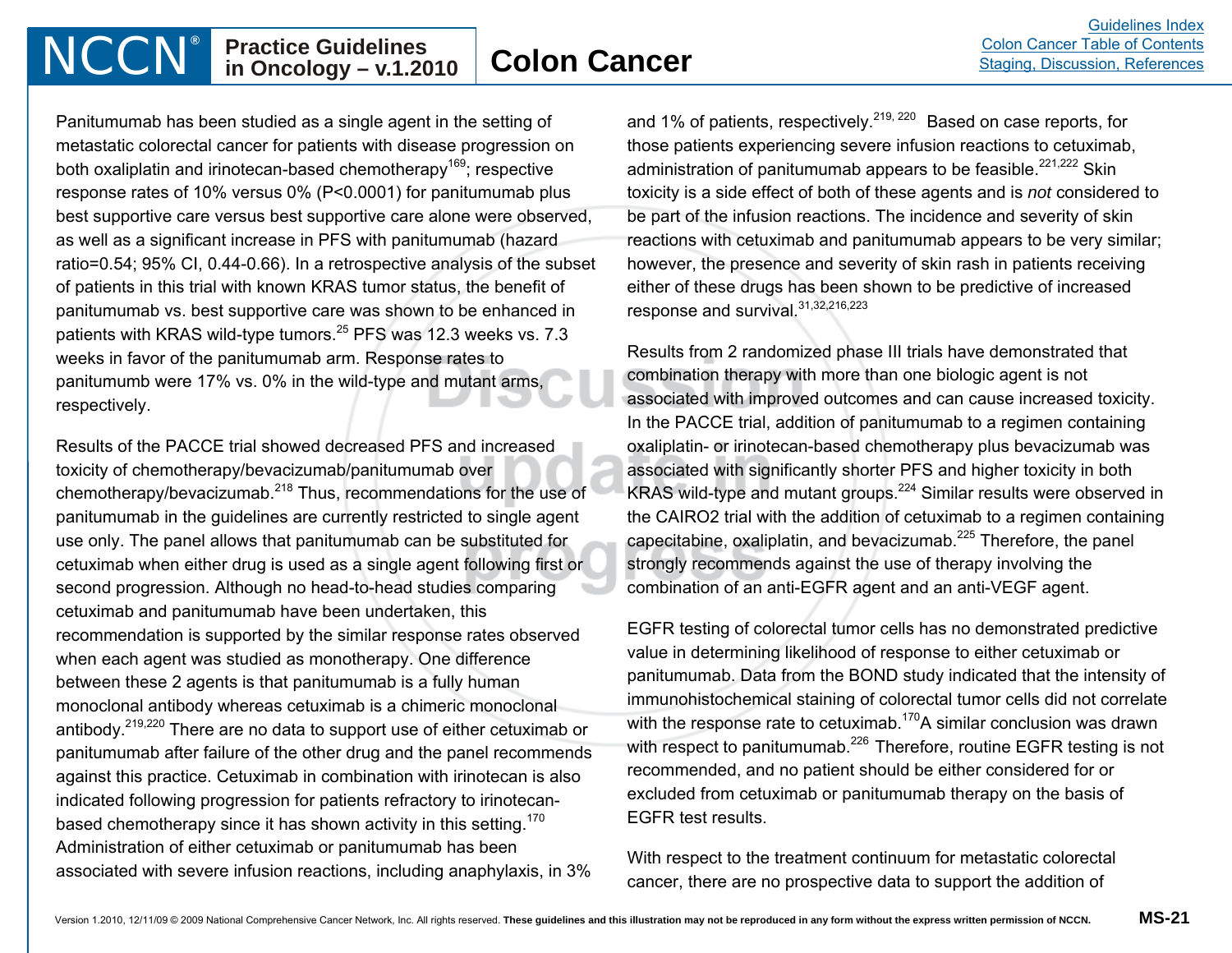#### <span id="page-59-0"></span>**Practice Guidelines** $\mathbf{NCCN}^\circ$  Practice Guideline **in Oncology – v.1.2010**

bevacizumab to a regimen following clinical failure of a previous bevacizumab-containing regimen, and continuation of bevacizumab beyond disease progression is not recommended. If bevacizumab is not used in initial therapy, it may be appropriate to consider adding it to chemotherapy following progression of metastatic disease.<sup>198</sup>

A study of 6,286 patients from 9 trials which evaluated the benefits and risks associated with intensive first-line treatment in the setting of metastatic colorectal cancer treatment according to patient performance status showed similar therapeutic efficacy for patients with performance status=2 or <sup>≤</sup> 1 as compared with control groups, although the risks of certain gastrointestinal toxicities were significantly increased for patients with performance status= $2.227$  For patients with impaired tolerance to aggressive initial therapy, the guideline includes recommendations for single-agent capecitabine,  $164,165$  infusional 5-FU/leucovorin,<sup>166,167</sup> with or without bevacizumab, or single agent cetuximab for patients with KRAS wild-type tumors only (category 2B).. Although a comparison of capecitabine plus bevacizumab versus capecitabine alone as initial therapy for metastatic cancer has not been done, CapeOX plus bevacizumab has been shown to be superior to CapeOX alone in this setting.<sup>182,188.189,192</sup> Metastatic cancer patients with no improvement in functional status should receive best supportive care. Patients showing improvement in functional status should be treated with one of the options specified for therapy after first progression as described above. The panel recommends that progression of disease following treatment with an EGFR inhibitor alone or a regimen including cetuximab and irinotecan should be followed by either best supportive care or enrollment in a clinical trial. The panel recommends against the use of capecitabine, mitomycin, alfainterferon, taxanes, methotrexate, pemetrexed, sunitinib, sorafinib, erlotinib, or gemcitabine, either as single agents or in combination, as salvage therapy in patients exhibiting disease progression following treatment with standard therapies. These agents have not been shown

to be effective in this setting. No objective responses were observed when single agent capecitabine was administered in a phase II study of patients with colorectal cancer resistant to 5-FU.<sup>228</sup>

### **Post-Treatment Surveillance**

Following curative-intent surgery and adjuvant chemotherapy, if administered, post-treatment surveillance of patients with colorectal cancer is performed to evaluate for possible therapeutic complications, discover a recurrence that is potentially resectable for cure, and to identify new metachronous neoplasms at a preinvasive stage. Advantages of more intensive follow-up of Stage II and/or Stage III patients have been demonstrated prospectively in several studies<sup>229-231</sup> and in three recent meta-analyses of randomized controlled trials designed to compare low-intensity and high-intensity programs of surveillance.<sup>232-235</sup> Other recent studies impacting on the issue of posttreatment surveillance of colorectal cancer include results from an analysis of data from 20,898 patients enrolled in 18 large adjuvant colon cancer randomized trials which demonstrated that 80% of recurrences were in the first 3 years after surgical resection of the primary tumor, $71$  and a population-based report indicating increased rates of resectability and survival in patients treated for local recurrence and distant metastases of colorectal cancer, thereby providing support for more intensive post-treatment follow-up in these patients.<sup>236</sup> Nevertheless, controversies remain regarding selection of optimal strategies for following up patients after potentially curative colorectal cancer surgery.<sup>237,238</sup>

The following panel recommendations for post-treatment surveillance pertain to patients with Stage I-Stage III disease who have undergone successful treatment (i.e. no known residual disease): history and physical examination every 3-6 months for 2 years, and then every 6 months for a total of 5 years; a carcinoembryonic antigen (CEA) test at baseline and every 3-6 months for 2 years, $^{239}$  then every 6 months for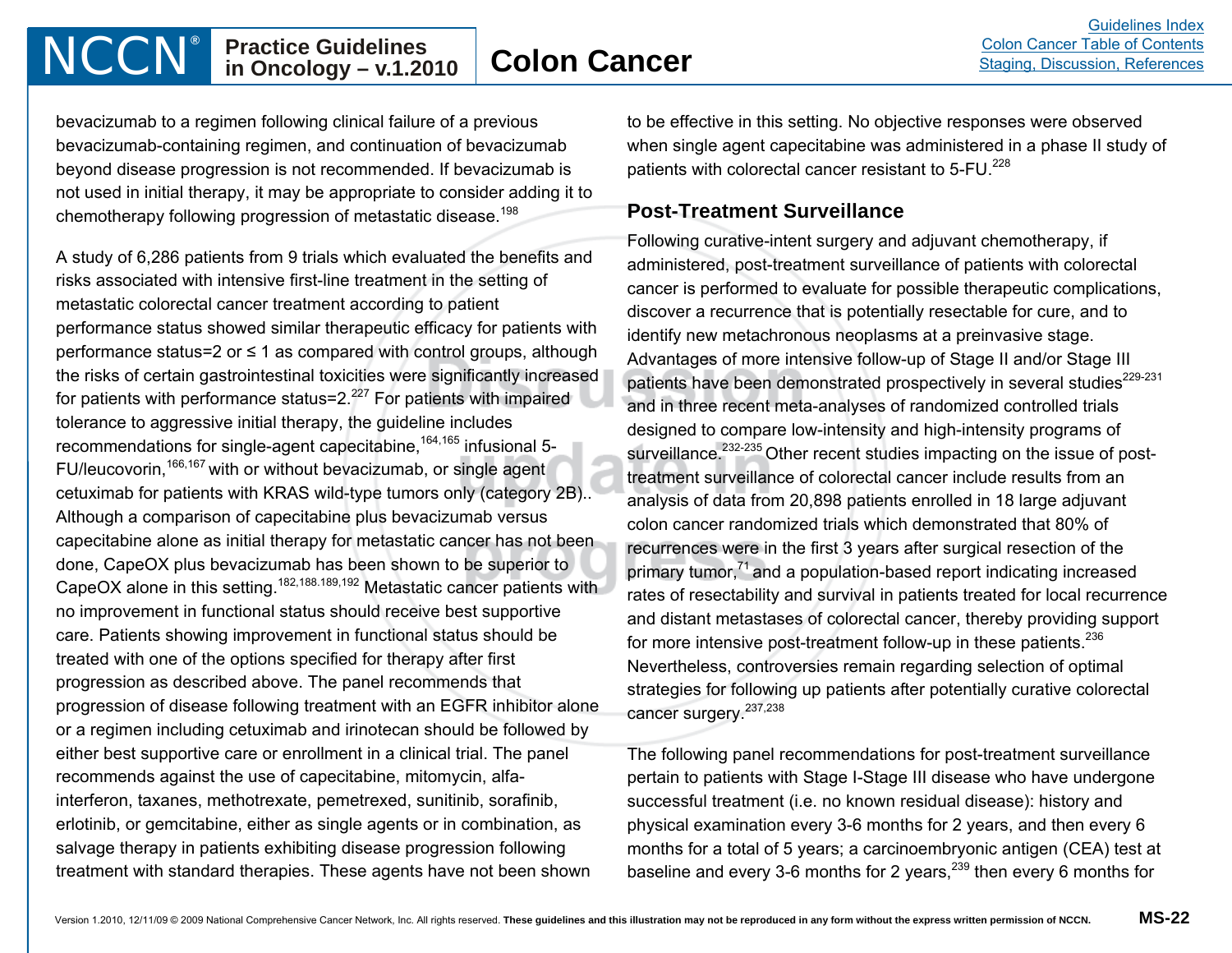the next 5 years if the clinician determines that the patient is a potential candidate for aggressive curative surgery.<sup>235,239,240</sup> Colonoscopy is recommended at approximately 1 year following resection (or at approximately 3-6 months post resection if not performed preoperatively due to obstructing lesion). Repeat colonoscopy is typically recommended at 3 years, and then every 5 years thereafter, unless follow-up colonoscopy indicates advanced adenoma (villous polyp, polyp > 1 cm or high grade dysplasia) in which case colonoscopy should be repeated in 1 year. <sup>240</sup> More frequent colonoscopies may be indicated in patients who present with colon cancer before age 50. Chest, abdominal and pelvic CT scan are recommended annually for the first 3 to 5 years in Stage II and III patients  $^{235,238}$ ; Routine PET scanning is not recommended and should not be obtained either as a routine pre-operative baseline study or for routine surveillance.

Initial follow-up office visits at 3 month intervals for history and physical examination may be more useful for patients diagnosed with Stage III disease, whereas patients with a diagnosis of Stage I disease may not need to be seen as frequently (ie, can be seen once every 6 months). This principle also applies to CEA testing, which is used primarily to monitor for indication of recurrence of disease (see section on [Managing an Increasing CEA Level,](#page-61-0) below), although post-treatment CEA testing is recommended only if the patient is a potential candidate for further intervention.<sup>239</sup> Surveillance colonoscopies are primarily aimed at identifying and removing metachronous polyps.<sup>240</sup> since data show that patients with a history of colorectal cancer have an increased risk of developing second cancers,  $241$  particularly in the first 2 years following resection.<sup>240</sup> Furthermore, use of post-treatment surveillance colonoscopy has not been shown to improve survival through the early detection of recurrence of the original colorectal cancer. $240$  The recommended frequency of post-treatment surveillance colonoscopies is higher (ie, annually) for patients with  $HNPCC<sup>240</sup>  $CT$  scan is$ recommended to monitor for the presence of potentially resectable

metastatic lesions, primarily in the lung and the liver.<sup>235</sup> Hence, CT scan is not routinely recommended in asymptomatic patients who are not candidates for potentially curative resection of liver or lung metastases.235,238 Post-treatment PET scan is not routinely recommended for surveillance of patients with resected early-stage colorectal cancer.<sup>238</sup> Furthermore, PET scan is not routinely recommended to detect metastatic disease in the absence of other evidence of such disease.

Post-treatment surveillance also includes a survivorship care plan involving disease preventive measures such as immunizations against influenza and pneumococcal infections at prescribed intervals and regular dental care, and early disease detection through periodic screening for second primary cancers (eg, breast, cervical, or prostrate cancers) and routine health monitoring to screen for comorbid conditions including psychosocial distress associated with colon cancer and its treatment.

Other recommendations include monitoring for late sequelae of colon cancer or the treatment of colon cancer, such as: chronic diarrhea or incontinence (eq. patients with stoma)<sup>242</sup>; persistent neuropathy - a well known side effect of oxaliplatin treatment.<sup>74</sup> Specific management interventions to address these side effects are described in a recent review.<sup>243</sup>

There is also evidence to indicate that certain lifestyle characteristics, such as smoking cessation, maintaining a healthy body mass index (BMI), engaging in regular exercise, and making certain dietary choices are associated with improved outcomes following treatment for colon cancer. For example, a retrospective study of patients with stage II and III colon cancer enrolled in NSABP trials from 1989 to 1994 showed that patients with a BMI <sup>≥</sup>35 kg/m2 had an increased risk of disease recurrence and death.<sup>244</sup> In a prospective observational study of patients with stage III colon cancer enrolled in the CALGB 89803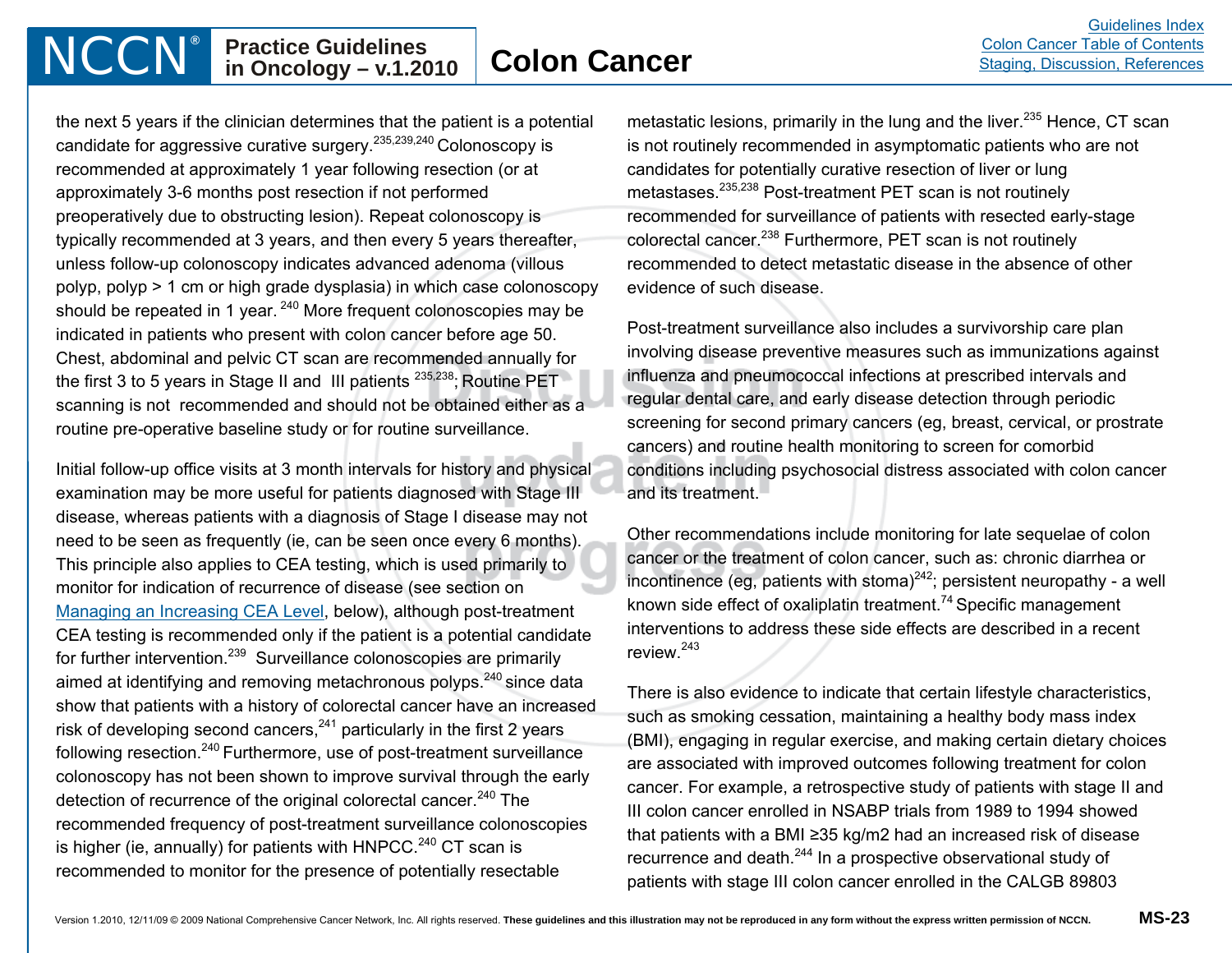<span id="page-61-0"></span>adjuvant chemotherapy trial, disease-free survival was found to be directly correlated with how much exercise these patients received.<sup>245</sup> Furthermore, a diet consisting of more fruits, vegetables, poultry and fish, and less red meat, as well as diets higher in whole grains and lower in refined grains and concentrated sweets, was found to be associated with an improved outcome in terms of cancer recurrence or death.246 A discussion of lifestyle characteristics which may be associated with a decreased risk of colon cancer recurrence also provides "a teachable moment" for the promotion of overall health, and an opportunity to encourage patients to make choices and changes compatible with a healthy lifestyle.

Panel recommendations for surveillance of patients with Stage IV NED disease following curative-intent surgery and subsequent adjuvant treatment are similar to those listed for patients with early-stage disease with one exception being that certain evaluations are performed more frequently. Specifically, the panel recommends that these patients undergo contrast-enhanced CT scan of the chest, abdomen, and pelvis every 3-6 months in the first 2 years following adjuvant treatment and then every 6-12 months for up to a total of 5-7 years, and CEA testing is recommended every 3 months for the first 2 years and then every 6 months in the following 3-5 years. Again, routine use of PET scans for surveillance is not recommended.

### **Managing an Increasing Carcinoembryonic Antigen Level**

Managing patients with an elevated CEA level after resection should include colonoscopy, chest, abdominal, and pelvic CT scans, physical examination, and consideration of PET scan. If imaging study results are normal in the face of a rising CEA, repeat CT scans recommended every 3 months until either disease is identified or CEA level stabilizes or declines. The opinion of the panel on the usefulness of PET scan in the scenario of an elevated CEA with negative, good-quality CT scans was divided (ie, some panel members favored use of PET in this

scenario while others noted that the likelihood of PET identifying surgically curable disease in the setting of negative good-quality CT scans is vanishingly small). Use of PET scans in this scenario is permissible within these guidelines. The panel does not recommend a so-called "blind" or "CEA-directed" laparotomy or laparoscopy for patients whose workup for an increased CEA level is negative, $247$  nor is the use of anti-CEA-radiolabeled scintigraphy

### **Summary**

The NCCN Colon/Rectal/Anal Cancer Guidelines panel believes that a multidisciplinary approach is necessary for managing colorectal cancer. The panel endorses the concept that treating patients in a clinical trial has priority over standard or accepted therapy.

The recommended surgical procedure for resectable colon cancer is an en bloc resection and adequate lymphadenectomy. Adequate pathologic assessment of the resected lymph nodes is important with a goal of evaluating at least 12 nodes. Adjuvant therapy with FOLFOX (category 1), 5-FU/LV (category 2A), or capecitabine (category 2A) is recommended by the panel for patients with Stage III disease, and as an option for patients with high-risk Stage II disease (category 2A for all three treatment options). A patient with metastatic disease in the liver or lung should be considered for surgical resection if he or she is a candidate for surgery and if all original sites of disease are amenable to resection (R0) and/or ablation. Preoperative chemotherapy can be considered as initial therapy in patients with synchronous or metachronous resectable metastatic disease or when a response to chemotherapy may convert a patient from an unresectable to a resectable state (ie, conversion therapy). Adjuvant chemotherapy should be considered following resection of liver or lung metastases. The recommended post-treatment surveillance program for colon cancer patients includes serial CEA determinations, as well as periodic chest, abdominal and pelvic CT scans, and colonoscopic evaluations,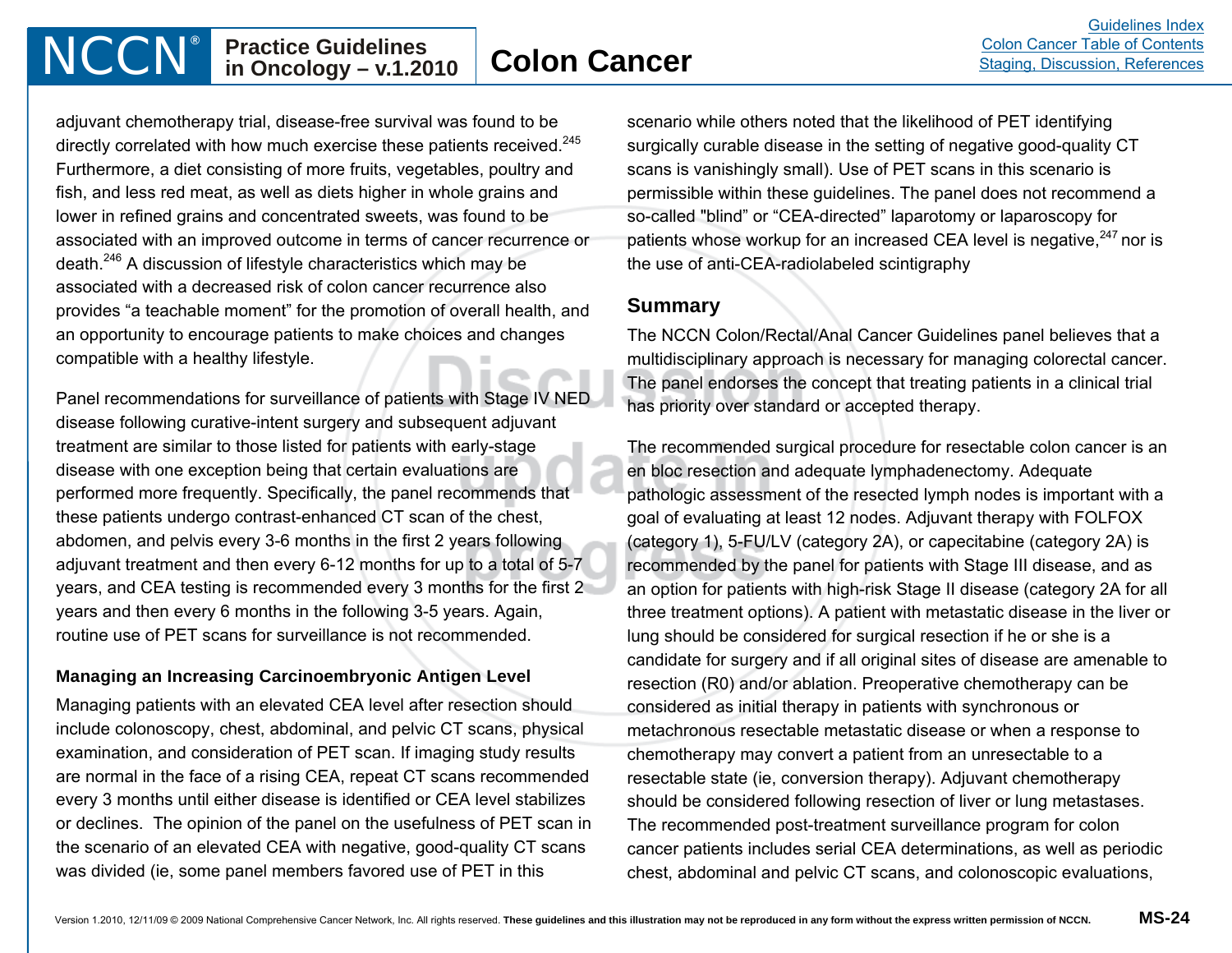# **Practice Guidelines** NCCN**in Oncology – v.1.2010 ®**

as well as a survivorship plan to manage long-term side effects of treatment, facilitate disease prevention, and promote a healthy lifestyle. Recommendations for patients with previously untreated disseminated metastatic disease represent a continuum of care in which lines of treatment are blurred rather than discrete. Principles to consider at the start of therapy include pre-planned strategies for altering therapy for patients in both the presence and absence of disease progression, including plans for adjusting therapy for patients who experience certain toxicities. Recommended initial therapy options for advanced or metastatic disease depend on whether or not the patient is appropriate for intensive therapy. The more intensive initial therapy options include FOLFOX, FOLFIRI, CapeOX, and FOLFOXIRI (category 2B). Addition of a biologic agent (eg, bevacizumab or cetuximab) is either recommended, or listed as an option, in combination with some of these regimens, depending on available data. Chemotherapy options for patients with progressive disease are dependent on the choice of initial therapy.

ogress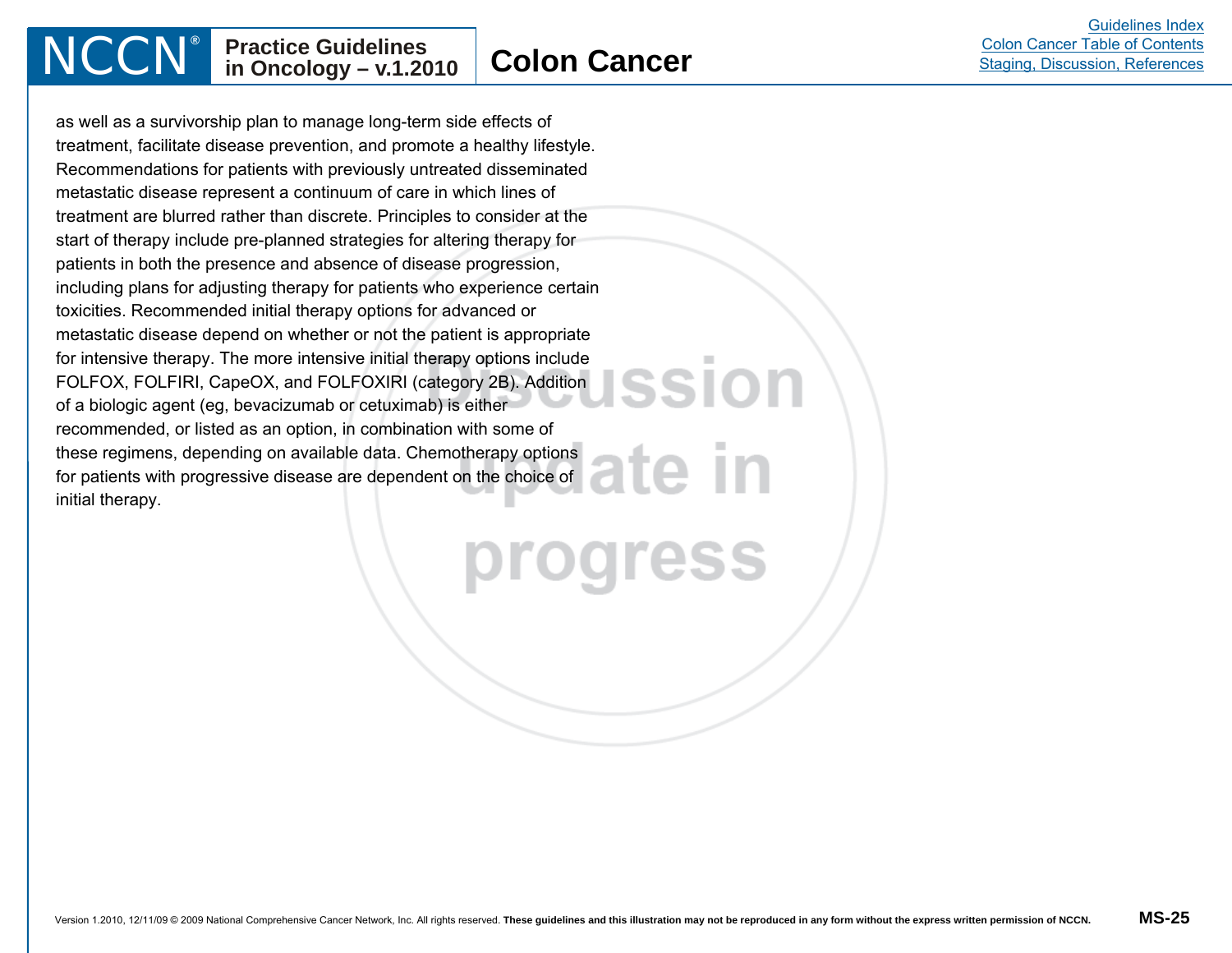# **References**

1.Jemal A, Siegel R, Ward E, et al. Cancer statistics, 2009. CA Cancer J Clin. 2009;59:225-229.

2. Greene F, Page D, Fleming I, Fritz A. AJCC Cancer Staging Manual. New York: Springer-Verlag; 2002.

3. Hemminki K, Eng C. Clinical genetic counselling for familial cancers requires reliable data on familial cancer risks and general action plans. J Med Genet. 2004;41:801-807.

4. Ahsan H, Neugut AI, Garbowski GC, et al. Family history of colorectal adenomatous polyps and increased risk for colorectal cancer. Ann Intern Med. 1998;128:900-905.

5. Bonelli L, Martines H, Conio M, et al. Family history of colorectal cancer as a risk factor for benign and malignant tumours of the large bowel. A case-control study. Int J Cancer. 1988;41:513-517.

6. Compton CC, Greene FL. The staging of colorectal cancer: 2004 and beyond. CA Cancer J Clin. 2004;54:295-308.

7. O'Connell JB, Maggard MA, Ko CY. Colon cancer survival rates with the new American Joint Committee on Cancer sixth edition staging. J Natl Cancer Inst. 2004;96:1420-1425.

8. Burke HB. Outcome prediction and the future of the TNM staging system. J Natl Cancer Inst. 2004;96:1408-1409.

9. Compton CC. Updated protocol for the examination of specimens from patients with carcinomas of the colon and rectum, excluding carcinoid tumors, lymphomas, sarcomas, and tumors of the vermiform appendix: a basis for checklists. Cancer Committee. Arch Pathol Lab Med. 2000;124:1016-1025.

10. Compton CC, Fielding LP, Burgart LJ, et al. Prognostic factors in colorectal cancer. College of American Pathologists Consensus Statement 1999. Arch Pathol Lab Med. 2000;124:979-994.

11. Greene FL, Stewart AK, Norton HJ. A new TNM staging strategy for node-positive (stage III) colon cancer: an analysis of 50,042 patients. Ann Surg. 2002;236:416-421; discussion 421.

12. Sobin LH, Greene FL. TNM classification. Clarification of number of regional lymph nodes for pN0. Cancer. 2001;92:452.

13. Sarli L, Bader G, Iusco D, et al. Number of lymph nodes examined and prognosis of TNM stage II colorectal cancer. Eur J Cancer. 2005;41:272-279.

14. Le Voyer T, Sigurdson E, Hamlin A, et al. Colon cancer survival is associated with increasing number of lymph nodes analyzed: a secondary survey of intergroup trial INT-0089. J Clin Oncol. 2003;21:2912-2919.

15. Bilimoria K, Palis B, Stewart AK, et al. Impact of tumor location on nodal evaluation for colon cancer. Dis Colon Rectum. 2008;51:154-161.

16. Newland RC, Dent OF, Lyttle MN, et al. Pathologic determinants of survival associated with colorectal cancer with lymph node metastases. A multivariate analysis of 579 patients. Cancer. 1994;73:2076-2082.

17. Chapuis PH, Dent OF, Bokey EL, et al. Adverse histopathological findings as a guide to patient management after curative resection of node-positive colonic cancer. Br J Surg. 2004;91:349-354.

18. Wong SL, Hong J, Hollenbeck BK, et al. Hospital lymph node examination rates and survival after resection for colon cancer. JAMA. 2007;298:2149-2154.

19. Redston M, Compton CC, Miedema BW, et al. Analysis of micrometastatic disease in sentinel lymph nodes from resectable colon cancer: results of Cancer and Leukemia Group B Trial 80001. J Clin Oncol. 2006;24:878-883.

20. Saha S, Van A, Beutler T, et al. Sentinel lymph mapping techniques in colorectal cancer. Sem Oncol. 2004;31:374-381.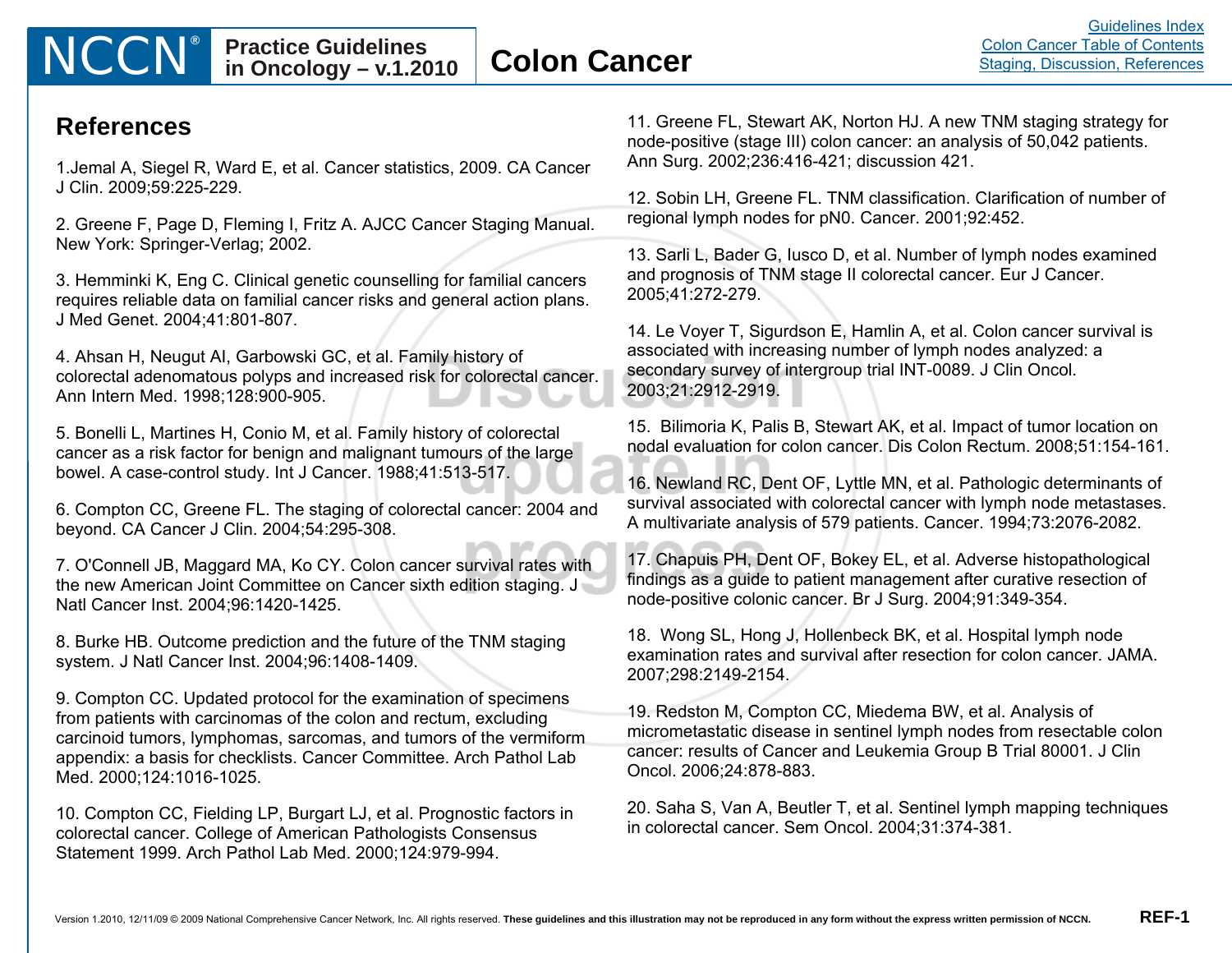21. Wiese DA, Saha S, Badin J, et al. Pathologic evaluation of sentinel lymph nodes in colorectal carcinoma. Arch Pathol Lab Med. 2000;124:1759-1763.

**Practice Guidelines**

**in Oncology – v.1.2010** 

NCCN<sup>®</sup>

22. Bertagnolli M, Miedema B, Redston M, et al. Sentinel node staging of resectable colon cancer: results of a multicenter study. Ann Surg. 2004;240:624-628; discussion 628-630.

23. Noura S, Yamamoto H, Miyake Y, et al. Immunohistochemical assessment of localization and frequency of micrometastases in lymph nodes of colorectal cancer. Clin Cancer Res. 2002;8:759-767.

24. Baselga J, Rosen N. Determinants of RASistance to anti-epidermal growth factor receptor agents. J Clin Oncol. 2008;26:1582-1584.

25. Amado RG, Wolf M, Peeters M, et al. Wild-type KRAS is required for panitumumab efficacy in patients with metastatic colorectal cancer. J Clin Oncol. 2008;26:1626-1634.

26. Khambata-Ford S, Garrett CR, Meropol NJ, et al. Expression of epiregulin and amphiregulin and K-ras mutation status predict disease control in metastatic colorectal cancer patients treated with cetuximab. J Clin Oncol. 2007;25:3230-3237.

27. De Roock W, Piessevaux H, De Schutter J, et al. KRAS wild-type state predicts survival and is associated to early radiological response in metastatic colorectal cancer treated with cetuximab. Ann Oncol. 2008;19:508-515.

28. Punt CJ, Tol J, Rodenburg CJ, et al. Randomized phase III study of capecitabine, oxaliplatin, and bevacizumab with or without cetuximab in advanced colorectal cancer, the CAIRO2 study of the Dutch Colorectal Cancer Group. J Clin Oncol. 2008;26 (May 20 suppl): Abstract LBA 4011.

29. Bokemeyer C, Bondarenko I, Makhson A, et al. Fluorouracil, leucovorin, and oxaliplatin with and without cetuximab in the first-line treatment of metastatic colorectal cancer. J Clin Oncol. 2009;27:663- 771.

30. Tejpar S, Peeters M, Humblet Y, et al. Relationship of efficacy with KRAS status (wild type versus mutant) in patients with irinotecanrefractory metastatic colorectal cancer, treated with irinotecan and escalating doses of cetuximab: The EVEREST experience (preliminary data). J Clin Oncol. 2008;26 (May 20 suppl): Abstract 4001.

31. Van Cutsem E, Henning-Kohne C, Hitre E, et al. Cetuximab and chemotherapy as initial treatment for metastatic colorectal cancer. N Engl J Med. 2009; 36014:1408-1417.

32. Lièvre A, Bachet JB, Boige V, et al. KRAS mutations as an independent prognostic factor in patients with advanced colorectal cancer treated with cetuximab. J Clin Oncol. 2008;26:374-379.

33. Karapetis CS, Khambata-Ford S, Jonker DJ, et al. K-ras mutations and benefit from cetuximab in advanced colorectal cancer. N Engl J Med. 2008;359:1757-1765.

34. Lievre A, Bachet J-B, Boige V, et al. KRAS mutations as an independent prognostic factor in patients with advanced colorectal cancer treatment with cetuximab. J Clin Oncol. 2008;26:374-379.

35. Artale S, Sartore-Bianchi A, Veronese SM, et al. Mutations in KRAS and BRAF in primary and matched metastatic sites of colorectal cancer. J Clin Oncol. 2008;26:4217-4219.

36. Etienne-Grimaldi M-C, Formento J-L, Francoual M, et al. KRAS mutations in treatment outcome in colorectal cancer in patients receiving exclusive fluoropyrimidine. Clin Cancer Res. 2008;14:4830- 4835.

37. Cooper HS, Deppisch LM, Gourley WK, et al. Endoscopically removed malignant colorectal polyps: clinicopathologic correlations. Gastroenterology. 1995;108:1657-1665.

38. Markowitz AJ, Winawer SJ. Management of colorectal polyps. CA Cancer J Clin. 1997;47:93-112.

39. Nivatvongs S, Rojanasakul A, Reiman HM, et al. The risk of lymph node metastasis in colorectal polyps with invasive adenocarcinoma. Dis Colon Rectum. 1991;34:323-328.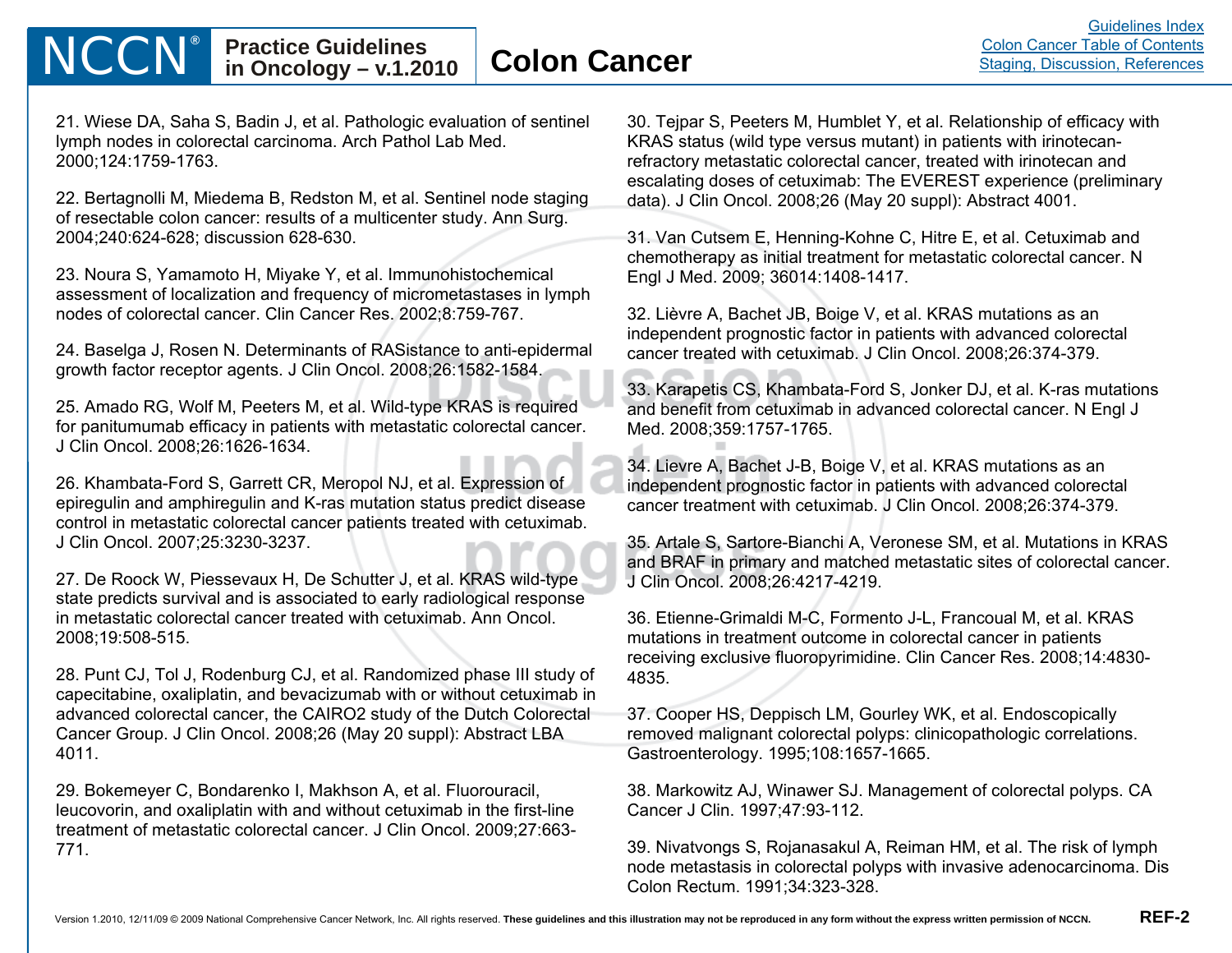## **Practice Guidelines** NCCN**in Oncology – v.1.2010**

40. Volk EE, Goldblum JR, Petras RE, et al. Management and outcome of patients with invasive carcinoma arising in colorectal polyps. Gastroenterology. 1995;109:1801-1807.

41. Ueno H, Mochizuki H, Hashiguchi Y, et al. Risk factors for an adverse outcome in early invasive colorectal carcinoma. Gastroenterology. 2004;127:385-394.

42. Seitz U, Bohnacker S, Seewald S, et al. Is endoscopic polypectomy an adequate therapy for malignant colorectal adenomas? Presentation of 114 patients and review of the literature. Dis Colon Rectum. 2004;47:1789-1796; discussion 1796-1787.

43. Haggitt RC, Glotzbach RE, Soffer EE, Wruble LD. Prognostic factors in colorectal carcinomas arising in adenomas: implications for lesions removed by endoscopic polypectomy. Gastroenterology. 1985;89:328-336.

44. Crawley J, Petras R, Carey W, et al. When is endoscopic polypectomy adequate therapy for colonic polyps containing invasive cancer? Gastroenterology. 1986;91:419-427.

45. Winawer SJ, Fletcher RH, Miller L, et al. Colorectal cancer screening: clinical guidelines and rationale. Gastroenterology. 1997;112:594-642.

46. Balthazar EJ, Megibow AJ, Hulnick D, Naidich DP. Carcinoma of the colon: detection and preoperative staging by CT. AJR Am J Roentgenol. 1988;150:301-306.

47. Cohen AM. Surgical considerations in patients with cancer of the colon and rectum. Semin Oncol. 1991;18:381-387.

48. Joseph NE, Sigurdson ER, Hanlon AL, et al. Accuracy of determining nodal negativity in colorectal cancer on the basis of the number of nodes retrieved on resection. Ann Surg Oncol. 2003;10:213- 218.

49. Berger AC, Sigurdson ER, LeVoyer T, et al. Colon cancer survival is associated with decreasing ratio of metastatic to examined lymph nodes. J Clin Oncol. 2005;23:8706-8712.

50. Johnson PM, Porter GA, Ricciardi R, Baxter NN. Increasing negative lymph node count is independently associated with improved long-term survival in stage IIIB and IIIC colon cancer.;J Clin Oncol. 2006;24:3570-3575.

51. Lacy AM, Garcia-Valdecasas JC, Delgado S, et al. Laparoscopyassisted colectomy versus open colectomy for treatment of nonmetastatic colon cancer: a randomised trial. Lancet. 2002;359:2224- 2229.

52. Buunen M, Veldkamp R, Hop WC, et al. Survival after laparoscopic surgery versus open surgery for colon cancer: long-term outcome of a randomised clinical trial. Lancet Oncol. 2009;10:44-52.

53. Jayne DG, Guillou, Thorpe H, et al. Randomized trial of laparoscopic-assisted resection of colorectal carcinoma: 3-year results of the UK MRC CLASICC trial group. J Clin Oncol. 2007;25:3061-3068.

54. Clinical Outcomes of Surgical Therapy Study Group. A comparison of laparoscopically assisted and open colectomy for colon cancer. N Engl J Med. 2004;350:2050-2059.

55. Fleshman J, Sargent DJ, Green E, et al. Laparoscopic colectomy for cancer is not inferior to open surgery based on 5-year data from the COST study group trial. Ann Surg. 2007;246:655-664.

56. Kuhry E, Schwenk W, Gaupset R, et al. Long-term results of laparoscopic colorectal cancer resection. Cochrane Database Syst Rev. 2008;Apr 16;(2):CD003432.

57. Bonjer HJ, Hop WC, Nelson H, et al. Laparoscopically assisted vs open coloectomy for colon cancer: a meta-analysis. Arch Surg. 2007;142:298-303.

58. Jackson TD Kaplan GG, Arena G, Page JH, Rogers SO Jr. Laparoscopic versus open resection for colorectal cancer: a metaanalysis of oncologic outcomes. J Am Coll Surg. 2007;204:439- 446.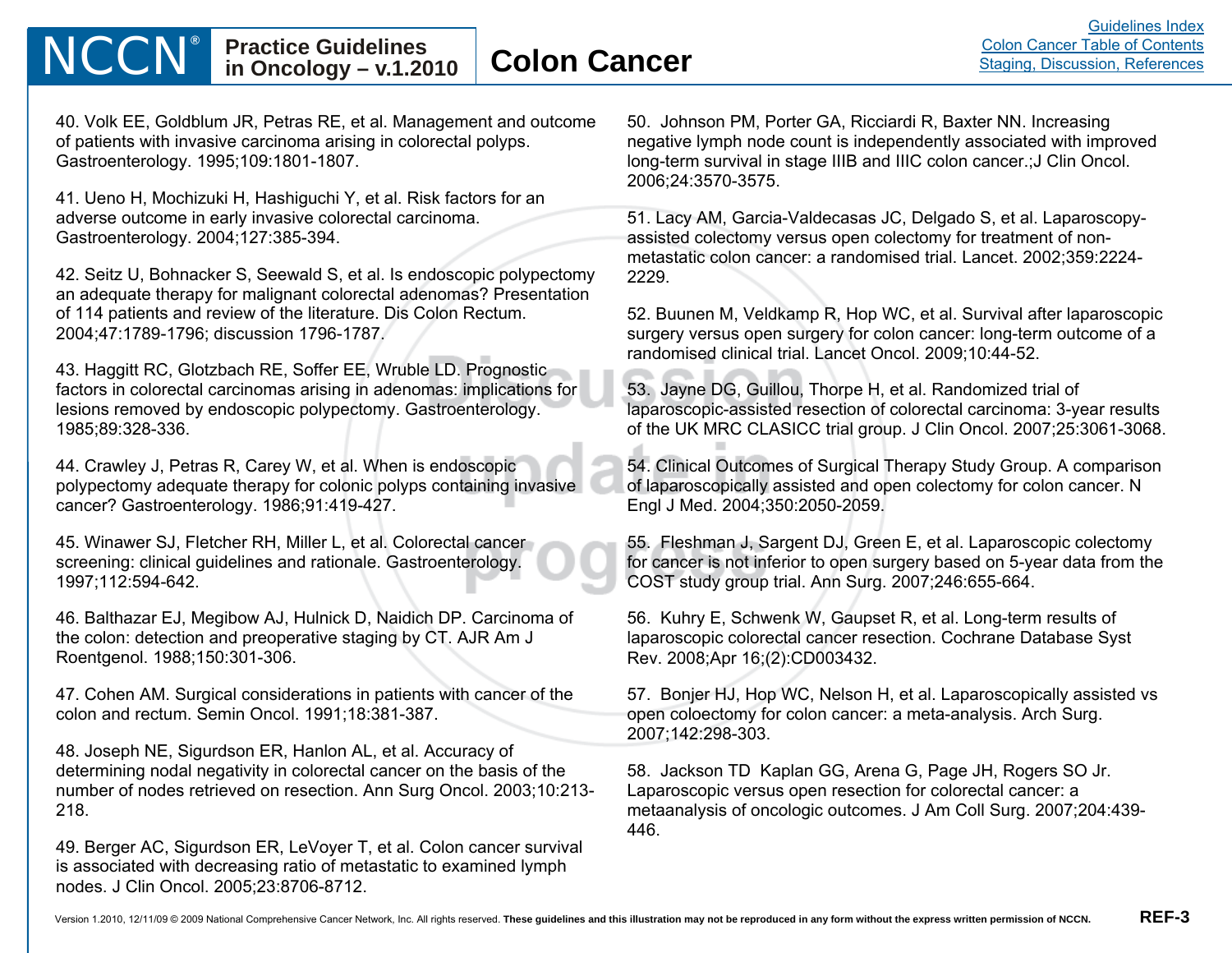59. Kuhry E, Bonjer HJ, Haglind E, et al. Impact of hospital case volume on short-term outcome after laparoscopic operation for colonic cancer. Surg Endosc. 2005;19:687-692.

60. Kienle P, Weitz J, Koch M, Buchler MW. Laparoscopic surgery for colorectal cancer. Colorectal Dis. 2006;8 Suppl 3:33-36.

61. Wagman LJ. Laparoscopic and open surgery for colorectal cancer: reaching equipoise? J Clin Oncol. 2007;25:2996-2998.

62. Wishner JD, Baker JW, Jr., Hoffman GC, et al. Laparoscopicassisted colectomy. The learning curve. Surg Endosc. 1995;9:1179- 1183.

63. Nelson H, Weeks JC, Wieand HS. Proposed phase III trial comparing laparoscopic-assisted colectomy versus open colectomy for colon cancer. J Natl Cancer Inst Monogr. 1995;19:51-56.

64. Ota D, Nelson H, Weeks J, et al. Controversies regarding laparoscopic colectomy for malignant diseases. Curr Opin Gen Surg. 1994:208-213.

65. Sun W, Haller DG. Adjuvant therapy of colon cancer. Semin Oncol. 2005;32:95-102.

66. Baddi L, Benson A, 3rd. Adjuvant therapy in stage II colon cancer: current approaches. Oncologist. 2005;10:325-331.

67. Benson III AB. New approaches to the adjuvant therapy of colon cancer. Oncologist. 2006;11:973-980.

68. Andre T, Boni C, Mounedji-Boudiaf L, et al. Oxaliplatin, fluorouracil, and leucovorin as adjuvant treatment for colon cancer. N Engl J Med. 2004;350:2343-2351.

69. de Gramont A, Boni C, Navarro M, et al. Oxaliplatin/5FU/LV in the adjuvant treatment of stage II and stage III colon cancer: efficacy results with a median follow-up of 4 years. J Clin Oncol. 2005;23:16S (June 1 suppl). Abstract 3501.

70. de Gramont A, Boni C, Navarro M, et al. Oxaliplatin/5-FU/LV in adjuvant colon cancer: updated efficacy results of the MOSAIC trial, including survival, with a median follow-up of 6 years. J Clin Oncol. 2007;25:18S (June 20 suppl). Abstract 4007.

71. Sargent DJ, Wieand HS, Haller DG, et al. Disease-free survival versus overall survival as a primary end point for adjuvant colon cancer studies: individual patient data from 20,898 patients on 18 randomized trials. J Clin Oncol. 2005;23:8664-8670.

72. Sargent DJ, (ACCENT). Time-dependent patterns of failure and treatment benefit from adjuvant therapy for resectable colon cancer: lessons from the 20,800-patient ACCENT dataset. J Clin Oncol. J Clin Oncol. 2007;25:No. 18S (June 20 suppl). Abstract 4008.

73. Sargent D, Sobrero A, Grothey A, et al. Evidence for cure by adjuvant therapy in colon cancer: observations based on individual patient data from 20,898 patients on 18 randomized trials.J Clin Oncol. 2009;27:872-877.

74. Andre T, Boni C, Navarro M, et al. Improved overall survival with oxaliplatin, fluorouracil, and leucovorin as adjuvant treatment in stage II or III colon cancer in the MOSAIC trial. J Clin Oncol. 2009;27:3109- 3116.

75. Saltz L, Niedzwiecki D, Hollis D, et al. Irinotecan fluorouracil plus leucovorin alone as adjuvant treatment for stage III colon cancer: results of CALGB 89803. J Clin Oncol. 2007;25:3456-3461.

76. Rothenberg ML, Meropol NJ, Poplin EA, et al. Mortality associated with irinotecan plus bolus fluorouracil/leucovorin: summary findings of an independent panel. J Clin Oncol. 2001;19:3801-3807.

77. Van Cutsem E, Labianca R, Bodoky G, et al. Randomized phase III trial comparing biweekly infusional fluorouracil/leucovorin alone or with irinotecan in the adjuvant treatment of stage III colon cancer: PETACC-3. J Clin Oncol. 2009;27:3117-3125.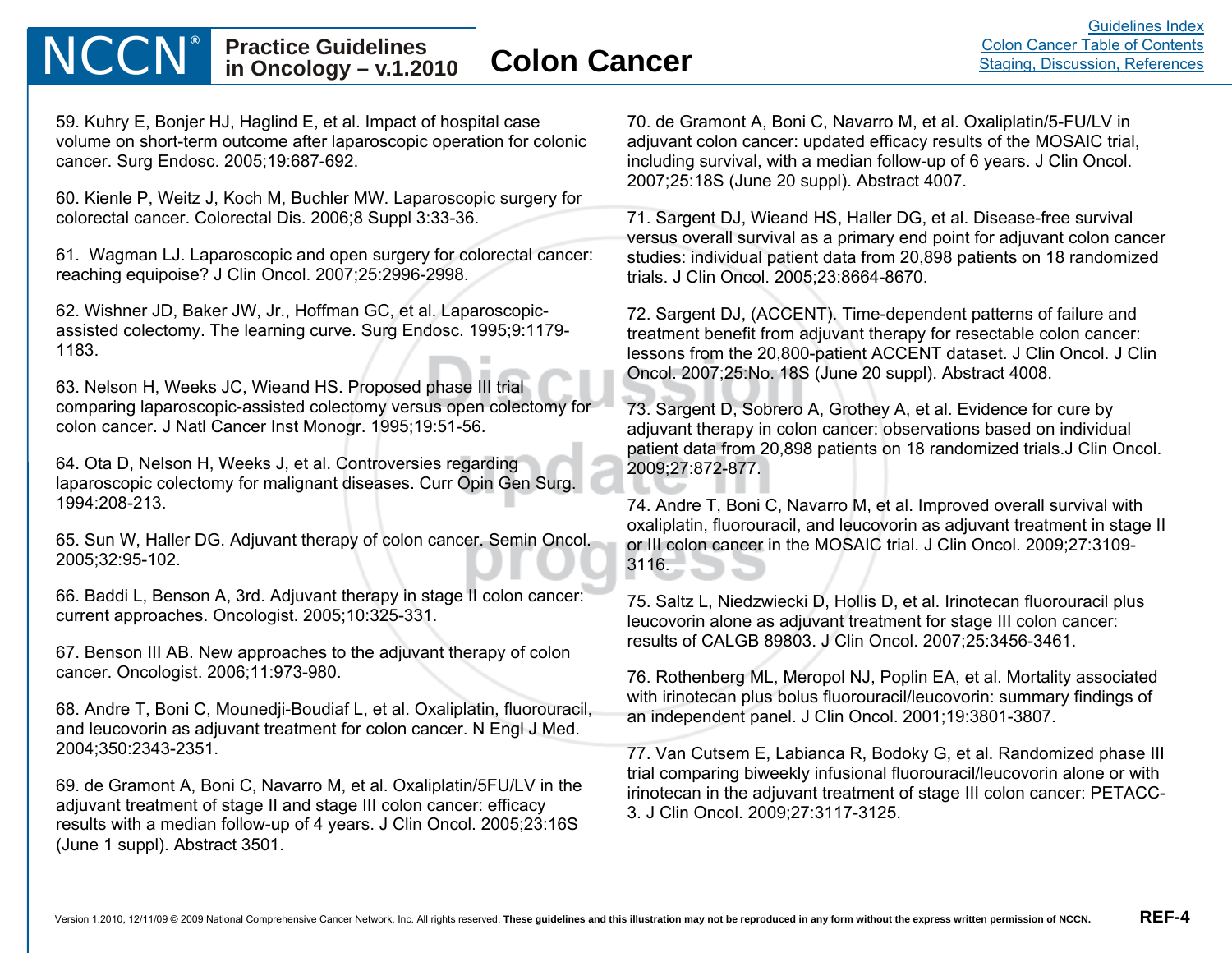### **Practice Guidelines** NCCN**in Oncology – v.1.2010**

78. Ychou M, Raoul J-L, Douillard J-Y, et al. A phase III randomized trial of LV5FU2 + CPT-11 vs. LV5FU2 alone in adjuvant high risk colon cancer (FNCLCC Accord02/FFCD9802). Ann Oncol. 2009;20:674-680.

79. Wolmark N, Wieand H, Kuebler J, et al. A phase III trial comparing FULV to FULV + oxaliplatin in stage II or III carcinoma of the colon: Results of NSABP Protocol C-07. J Clin Oncol. 2005;23: No. 16S (June 1 suppl). Abstract 3500.

80. Kuebler JP, Wieand S, O'Connell MJ, et al. Oxaliplatin combined with weekly bolus fluorouracil and leucovorin as surgical adjuvant chemotherapy for stage II and III colon cancer: results from NSABP C-07. J Clin Oncol. 2007;25:2198-2204.

81. Twelves C, Wong A, Nowacki MP, et al. Capecitabine as adjuvant treatment for stage III colon cancer. N Engl J Med. 2005;352:2696- 2704.

82. Efficacy of adjuvant fluorouracil and folinic acid in colon cancer. International Multicentre Pooled Analysis of Colon Cancer Trials (IMPACT) investigators. Lancet. 1995;345:939-944.

83. International Multicentre Pooled Analysis of B2 Colon Cancer Trials (IMPACT B2) Investigators. Efficacy of adjuvant fluorouracil and folinic acid in B2 colon cancer. J Clin Oncol.1999;17:1356-1363.

84. Gill S, Loprinzi CL, Sargent DJ, et al. Pooled analysis of fluorouracil-based adjuvant therapy for stage II and III colon cancer: who benefits and by how much? J Clin Oncol. 2004;22:1797-1806.

85. Schrag D, Rifas-Shiman S, Saltz L, et al. Adjuvant chemotherapy use for Medicare beneficiaries with stage II colon cancer. J Clin Oncol. 2002;20:3999-4005.

86. Wolmark N, Rockette H, Mamounas E, et al. Clinical trial to assess the relative efficacy of fluorouracil and leucovorin, fluorouracil and levamisole, and fluorouracil, leucovorin, and levamisole in patients with Dukes' B and C carcinoma of the colon: results from National Surgical Adjuvant Breast and Bowel Project C-04. J Clin Oncol. 1999;17:3553- 3559.

87. Haller DG, Catalano PJ, Macdonald JS, et al. Phase III study of fluorouracil, leucovorin, and levamisole in high-risk stage II and III colon cancer: final report of Intergroup 0089. J Clin Oncol. 2005;23:8671- 8678.

88. Quasar Collaborative Group, Gray R, Barnwell J, McConkey C, et al. Adjuvant chemotherapy versus observation in patients with colorectal cancer: a randomised study. Lancet. 2007; 370:2020-2029.

89. Benson AB, 3rd, Schrag D, Somerfield MR, et al. American Society of Clinical Oncology recommendations on adjuvant chemotherapy for stage II colon cancer. J Clin Oncol. 2004;22:3408-3419.

90. Love N, Bylund C, Meropol NJ, et al. How well do we communicate with patients concerning adjuvant systemic therapy? A survey of 150 colorectal cancer survivors. J Clin Oncol. 2007;25: No. 18S (June 20 suppl). Abstract 4200.

91. Hong TS, Ritter MA, Tome WA, Harari PM. Intensity-modulated radiation therapy: emerging cancer treatment technology. Br J Cancer. 2005;92:1819-1824.

92. Benson AB 3rd. New approaches to assessing and treating earlystage colon and rectal cancers: cooperative group strategies for assessing optimal appro0aches in early-stage disease. Clin Cancer Res. 2007;13:6913s-6920s.

93. Van Cutsem E, Nordlinger B, Adam R, et al. Towards a pan-European consensus on the treatment of patients with colorectal liver metastases. Eur J Cancer. 2006;42:2212-2221.

94. Yoo PS, Lopez-Soler RI, Longo WE, Cha CH. Liver resection for metastatic colorectal cancer in the age of neoadjuvant chemotherapy and bevacizumab. Clin Colorectal Cancer. 2006;6:202-207.

95. Kemeny N. Management of liver metastases from colorectal cancer. Oncology (Williston Park). 2006;20:1161-1176, 1179; discussion 1179- 1180, 1185-1166.

96. Muratore A, Zorzi D, Bouzari H, et al. Asymptomatic colorectal cancer with un-resectable liver metastases: immediate colorectal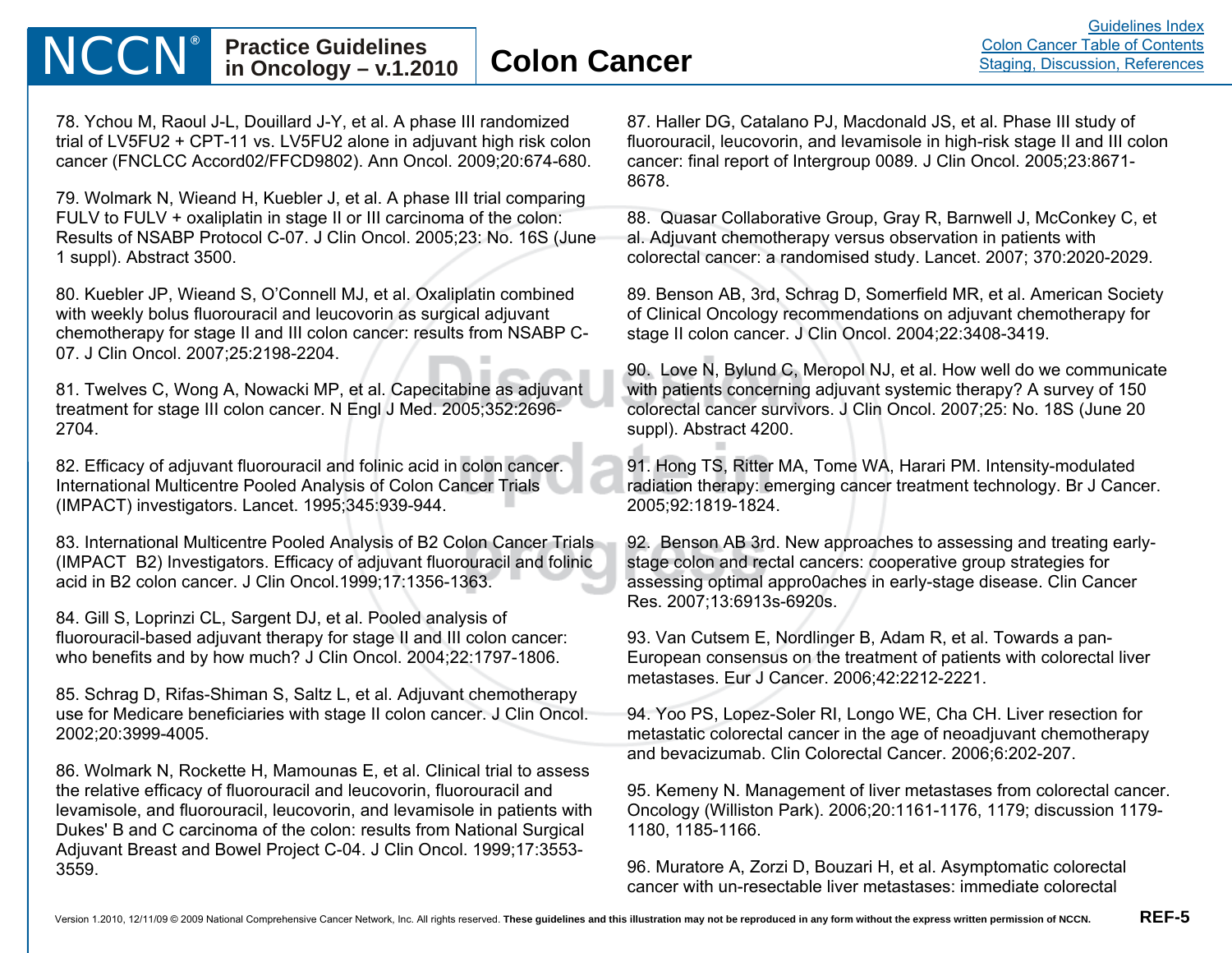resection or up-front systemic chemotherapy? Ann Surg Oncol. 2007;14:766-770.

NCCN<sup>®</sup>

97. Alberts SR, Horvath WL, Sternfeld WC, et al. Oxaliplatin, fluorouracil, and leucovorin for patients with unresectable liver-only metastases from colorectal cancer: a North Central Cancer Treatment Group phase II study. J Clin Oncol. 2005;23:9243-9249.

98. Fong Y, Cohen AM, Fortner JG, et al. Liver resection for colorectal metastases. J Clin Oncol. 1997;15:938-946.

99. Tsai M, Su Y, Ho M, et al. Clinicopathological features and prognosis in resectable synchronous and metachronous colorectal liver metastases. Ann Surg Oncol. 2007;14:786-794.

100. Poultsides GA, Servais EL, Saltz LB, et al. Outcome of primary tumor in patients with synchronous stage IV colorectal cancer receiving combination chemotherapy without surgery as initial treatment. J Clin Oncol. 2009;27:3379-3384.

101. Foster JH. Treatment of metastatic disease of the liver: a skeptic's view. Semin Liver Dis. 1984;4:170-179.

102. Stangl R, Altendorf-Hofmann A, et al. Factors influencing the natural history of colorectal liver metastases. Lancet. 1994;343:1405- 1410.

103. Venook AP. The Kemeny article reviewed. Oncology. 2006;20:477-484.

104. Choti MA, Sitzmann JV, Tiburi MF, et al. Trends in long-term survival following liver resection for hepatic colorectal metastases. Ann Surg. 2002;235:759-766.

105. Pawlik TM, Scoggins CR, Zorzi D, et al. Effect of surgical margin status on survival and site of recurrence after hepatic resection for colorectal metastases. Ann Surg. 2005;241:715-722, discussion 722- 714.

106. Charnsangavej C, Clary B, Fong Y, et al. Selection of patients for resection of hepatic colorectal metastases: expert consensus statement. Ann Surg Oncol. 2006;13:1261-1268.

107. Vauthey JN, Zorzi D, Pawlik TM. Making unresectable hepatic colorectal metastases resectable--does it work? Semin Oncol. 2005;32(Suppl 9):S118-122.

108. Pozzo C, Basso M, Cassano A, et al. Neoadjuvant treatment of unresectable liver disease with irinotecan and 5-fluorouracil plus folinic acid in colorectal cancer patients. Ann Oncol. 2004;15:933-939.

109. Altendorf-Hofmann A, Scheele J. A critical review of the major indicators of prognosis after resection of hepatic metastases from colorectal carcinoma. Surg Oncol Clin N Am. 2003;12:165-192.

110. Pawlik TM, Schulick RD, Choti MA. Expanding criteria for resectability of colorectal liver metastases. The Oncologist. 2008;13:51- 64.

111. Folprecht G, Grothey A, Alberts S, et al. Neoadjuvant treatment of unresectable colorectal liver metastases: correlation between tumour response and resection rates. Ann Oncol. 2005;16:1311-1319.

112. Reddy SK, Pawlik TM, Zorzi D, et al. Simultaneous resections of colorectal cancer and synchronous liver metastases: a multiinstitutional analysis. Ann Surg Oncol. 2007;14:3481-3491.

113. Covey AM, Brown KT, Jarnagin WR, et al. Combined portal vein embolization and neoadjuvant chemotherapy as a treatment strategy for resectable hepatic colorectal metastases. Ann Surg. 2008;247:451- 455.

114. Adam R, Miller R, Pitombo M, et al. Two-stage hepatectomy approach for initially unresectable colorectal hepatic metastases. Surg Oncol Clin N Am. 2007;16:525-536.

115. Abdalla EK. Commentary: Radiofrequency ablation for colorectal liver metastases: do not blame the biology when it is the technology. Amer J Surg. 2009;197:737-739.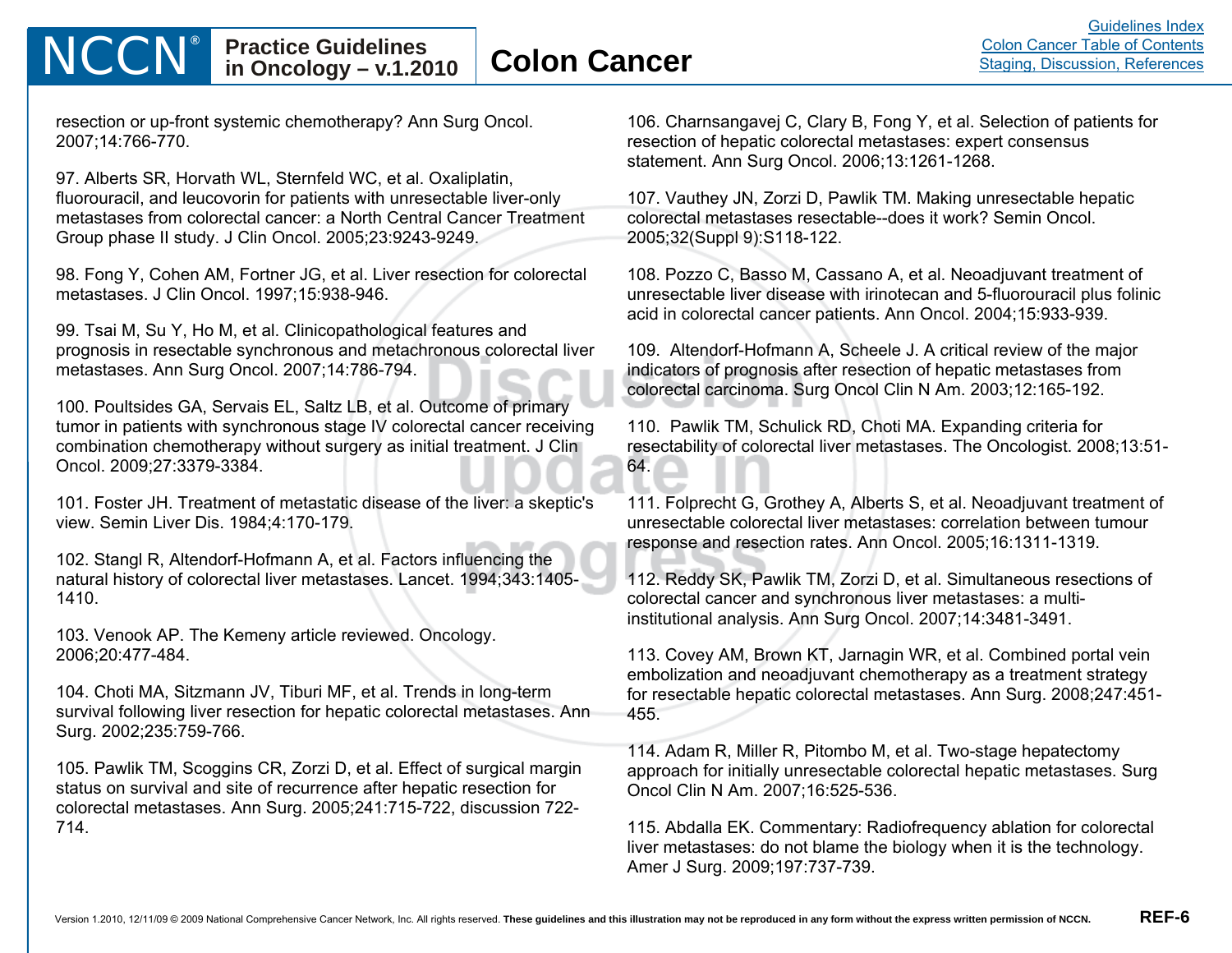#### **Practice Guidelines**NCCN<sup>®</sup> **in Oncology – v.1.2010**

116. Abdalla EK, Vauthey JN, Ellis LM, et al. Recurrence and outcomes following hepatic resection, radiofrequency ablation, and combined resection/ablation for colorectal liver metastases. Ann Surg. 2004;239:818-825; discussion 825-817.

117. Hur H, Ko YT, Min BS, et al. Comparative study of resection and radiofrequency ablation in the treatment of solitary colorectal liver metastases. Amer J Surg. 2009;197:728-736.

118. Gleisner AL, Choti MA, Assumpcao L, et al. Colorectal liver metastases: recurrence and survival following hepatic resectin, radiofrequency ablation, and combined resection-radiofrequency ablation. Arch Surg. 2008;143:1204-1212.

119. Reuter NP, Woodall CE, Scoggins CR, et al. Radiofrequency ablation vs. resection for hepatic colorectal metastasis: therapeutically equivalent? J Gastrointest Surg. 2009;13:486-91.

120. Bilchik AJ, Poston G, Adam R, Choti MA. Prognostic variables for resection of colorectal cancer hepatic metastases: an evolving paradigm. J Clin Oncol. 2008;26:5320-5321.

121. Leonard GD, Brenner B, Kemeny NE. Neoadjuvant chemotherapy before liver resection for patients with unresectable liver metastases from colorectal carcinoma. J Clin Oncol. 2005;23:2038-2048.

122. Benoist S, Brouquet A, Penna C, et al. Complete response of colorectal liver metastases after chemotherapy: does it mean cure? J Clin Oncol. 2006;24:3939-3945.

123. Bilchik AJ, Poston G, Curley SA, et al. Neoadjuvant chemotherapy for metastatic colon cancer: a cautionary note. J Clin Oncol. 2005;23:9073-9078.

124. Adam R, Avisar E, Ariche A, et al. Five-year survival following hepatic resecton after neoadjuvant therapy for nonresectable colorectal cancer. Ann Surg Oncol. 2001;8:347-353.

125. Rivoire M, De Cian F, Meeus P, et al. Combination of neoadjuvant chemotherapy with cryotherapy and surgical resection for the treatment of unresectable liver metastases from colorectal carcinoma. Cancer. 2002;95:2283-2292.

126. Vauthey J-N, Pawlik TM, Ribero D, et al. Chemotherapy regimen predicts steatohepatitis and an increase in 90-day mortality after surgery for hepatic colorectal metastases. J Clin Oncol. 2006;24:2065- 2072.

127. Pawlik TM, Olino K, Gleisner AL, et al. Preoperative chemotheapy for colorectal liver metastases: impact on hepatic histology and postoperative outcome. J Gastrointest Surg. 2007;11:860-888.

128. Pawlik TM, Poon RT, Abdalla EK, et al. Critical appraisal of the clinical and pathologic predictors of survival after resection of large hepatocellular carcinoma. Arch Surg. 2005;140:450-457; discussion 457-458.

129. Elias D, Liberale G, Vernerey D, et al. Hepatic and extrahepatic colorectal metastases: when resectable, their localization does not matter, but their total number has a prognostic effect. Ann Surg Oncol. 2005;12:900-909.

130. Fong Y, Salo J. Surgical therapy of hepatic colorectal metastasis. Semin Oncol. 1999;26:514-523.

131. Adam R, Delvart V, Pascal G, et al. Rescue surgery for unresectable colorectal liver metastases downstaged by chemotherapy: a model to predict long-term survival. Ann Surg. 2004;240:644-657; discussion 657-648.

132. Delaunoit T, Alberts SR, Sargent DJ, et al. Chemotherapy permits resection of metastatic colorectal cancer: experience from Intergroup N9741. Ann Oncol. 2005;16:425-429.

133. Nordlinger B, Sorbye H, Glimelius B, et al. Perioperative chemotherapy with FOLFOX4 and surgery versus surgery alone for resectable liver metastases from colorectal cancer (EORTC Intergroup trial 40983): a randomized controlled trial. Lancet. 2008;37:1007-1016.

134. Tan BR, Zubal B, Hawkins w, et al. Preoperative FOLFOX plus cetuximab or panitumumab therapy for patients with potentially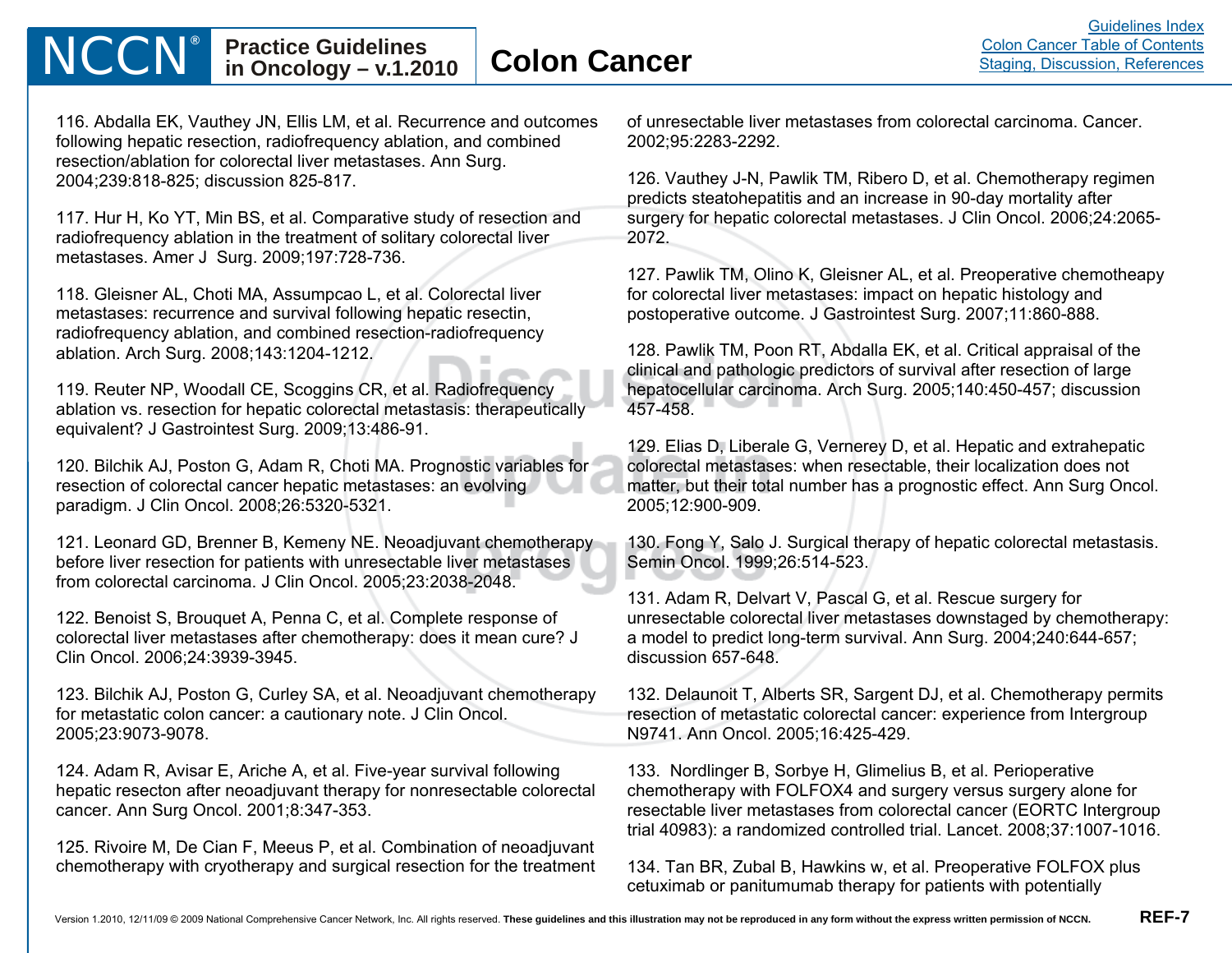### **Practice Guidelinesin Oncology – v.1.2010 ®**

resectable hepatic colorectal metastases. Gastrointestinal Cancers Symposium. 2009; Abstract 497.

NCCN

135. Folprecht G, Gruenberger T, Hartmann JT, et al. Cetuximab plus FOLFOX6 or cetuximab plus FOLFIRI as neoadjuvant treatment of nonresectable colorectal liver metastases: A randomized multicenter study (CELIM-study). Gastrointestinal Cancers Symposium. 2009;Abstract 296.

136. Souglakos J, Androulakis N, Syrigos K, et al. FOLFOXIRI vs FOLFIRI as first-line treatment in metastatic colorectal cancer: a multicentre randomised phase III trial from the Hellenic Oncology Research Group. Brit J Cancer. 2006;94:798-805.

137. Falcone A, Ricci S, Brunetti I, et al. Phase III trial of infusional fluorouracil, leucovorin, oxaliplatin, and irinotecan (FOLFOXIRI) compared with infusional fluorouracil, leucovorin, and irinotecan (FOLFIRI) as first-line treatment for metastatic colorectal cancer: The Gruppo Oncologico Nord Ovest. J Clin Oncol. 2007;25:1670-1676.

138. Scappaticci FA, Fehrenbacher L, Cartwright T, et al. Surgical wound healing complications in metastatic colorectal cancer patients treated with bevacizumab. J Surg Oncol. 2005;91:173-180.

139. Package Insert. Bevacizumab (Avastin®). South San Francisco, CA, Genentech, Inc. October 2006.

140. Gruenberger B, Tamandl D, Schueller J, et al. Bevacizumab, capecitabine, and oxaliplatin as neoadjuvant therapy for patients with potentially curable metastatic colorectal cancer. J Clin Oncol. 2008;26:1830-1835.

141. Reddy SK, Morse MA, Hurwitz HI, et al. Addition of bevacizumab to irinotecan- and oxaliplatin-based preoperative chemotherapy regimens does not increase morbidity after resection of colorectal liver metastases. J Am Coll Surg. 2008;206:96-106.

142. Rubbia-Brandt L, Audard V, Sartoretti P, et al. Severe hepatic sinusoidal obstructjion associated with oxaliplatin-based chemotherapy in patients with metastatic colorectal cancer. Ann Oncol. 2004;15:460- 466.

143. Zorzi D, Kishi Y, Maru DM, et al. Effect of extended preoperative chemotherapy on pathologic response and postoperative liver insufficiency after hepatic resection for colorectal liver metastases. J Clin Oncol. 2009;Abstract 295.

144. Lee WS, Yun SH, Chun HK, et al. Pulmonary resection for metastases from colorectal cancer: prognostic factors and survival. Int J Colorectal Dis. Nov 16 2006.

145. Headrick JR, Miller DL, Nagorney DM, et al. Surgical treatment of hepatic and pulmonary metastases from colon cancer. Ann Thorac Surg. 2001;71:975-979; discussion 979-980.

146. Mitry E, Fields ALA, Bleiberg H, et al. Adjuvant chemotherapy after potentially curative resection of metastases from colorectal cancer: a pooled analysis of two randomized trials. J Clin Oncol. 2008;26:4906- 4911.

147. Kemeny N, Huang Y, Cohen AM, et al. Hepatic arterial infusion of chemotherapy after resection of hepatic metastases from colorectal cancer. N Engl J Med. 1999;341:2039-2048.

148. Kemeny NE, Gonen M. Hepatic arterial infusion after liver resection. N Engl J Med. 2005;352:7:734-735.

149. Mulcahy MF, Lewandowski RJ, Ibrahim SM, et al. Radioembolization of colorectal hepatic metastases using yttrium-90 microspheres. Cancer. 2009;115:1849-1858.

150. Hong K, McBride JD, Georgiades CS, et al. Salvage therapy for liver-dominant colorectal metastatic adenocarcinoma: comparison between transcatheter arterial chemoembolization versus yttrium-90 radioembolization. J Vasc Interv Radiol. 2009;20:360-367.

151. Katz AW, Carey-Sampson M, Muhs AG, et al. Hypofractionated stereotactic body radiation therapy (SBRT) for patients with limited hepatic metastases. Int J Radiat Oncol Biol Phys. 2007; 67:793-798.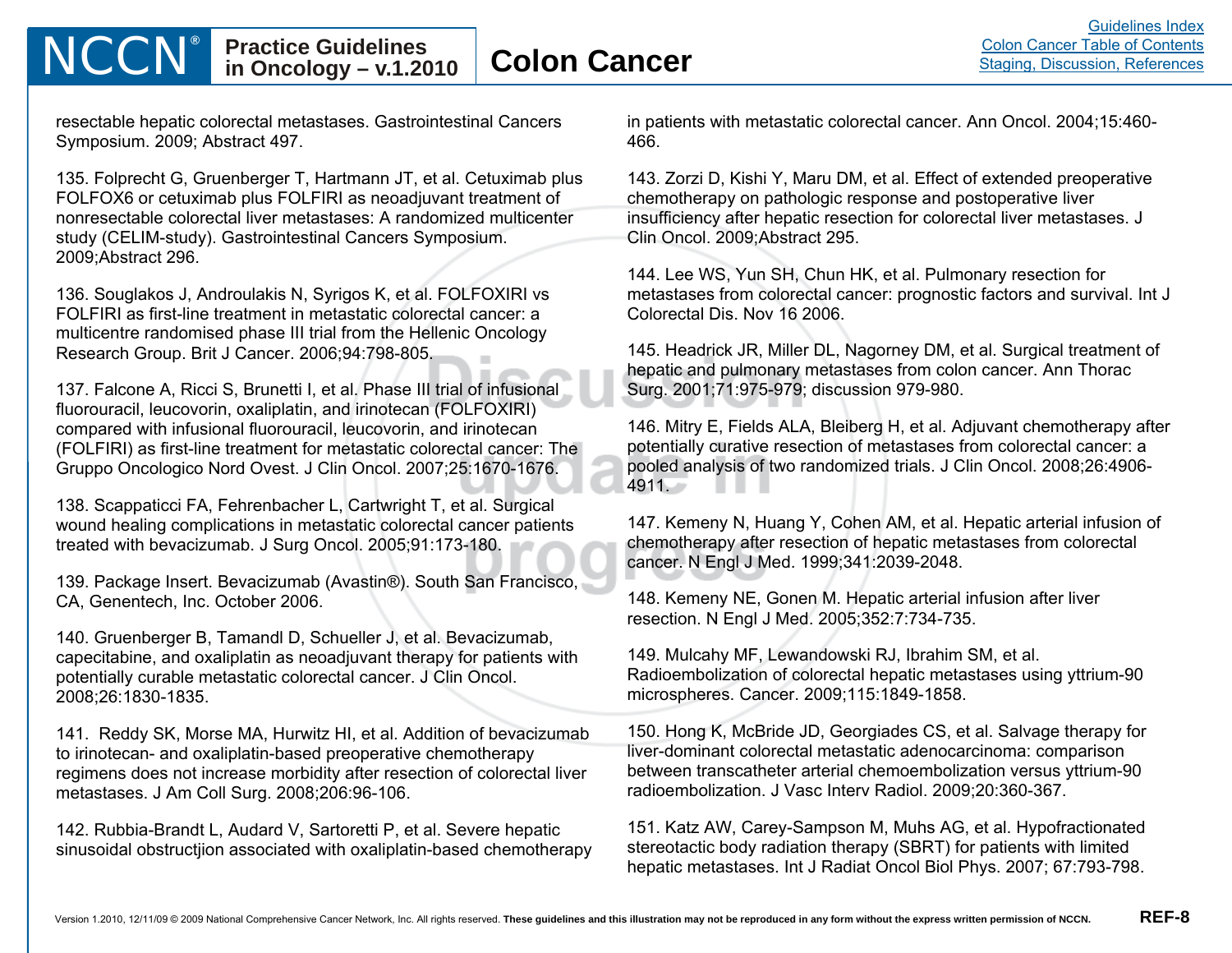152. Delbeke D, Martin WH. PET and PET-CT for evaluation of colorectal carcinoma. Semin Nucl Med. 2004;34:209-223..

153. Bartlett DL, Berlin J, Lauwers GY, et al. Chemotherapy and regional therapy of hepatic colorectal metastases: expert consensus statement. Ann Surg Oncol. 2006;13:1284-1292.

154. Yan TD, Black D, Savady R, Sugarbaker PH. Systemic review on the efficacy of cytoreductive surgery combined with perioperative intraperitoneal chemotherapy for peritoneal carcinomatosis from colorectal carcinoma. J Clin Oncol. 2006;24:4011-4019.

155. Esquivel J, Sticca R, Sugarbaker P, et al. Cytoreductive surgery and hyperthermic intraperitoneal chemotherapy in the management of peritoneal surface malignancies of colonic origin: a consensus statement. Society of Surgical Oncology. Ann Surg Oncol. 2007;14:128-133.

156. Pelosi E, Deandreis D. The role of 18F-fluoro-deoxy-glucose positron emission tomography (FDG-PET) in the management of patients with colorectal cancer. Eur J Surg Oncol. 2007;33:1-6.

157. Kelly H, Goldberg RM. Systemic therapy for metastatic colorectal cancer: current options, current evidence. J Clin Oncol. 2005;23:4553- 4560.

158. Goldberg RM. Therapy for metastatic colorectal cancer. Oncologist. 2006;11:981-987.

159. Goldberg RM, Rothenberg ML, Van Cutsem E, et al. The continuum of care: a paradigm for the management of metastatic colorectal cancer. Oncologist. 2007;12:38-50.

160. Goldberg RM, Sargent DJ, Morton RF, et al. Randomized controlled trial of reduced-dose bolus fluorouracil plus leucovorin and irinotecan or infused fluorouracil plus leucovorin and oxaliplatin in patients with previously untreated metastatic colorectal cancer: a North American Intergroup Trial. J Clin Oncol. 2006;24:3347-3353.

161. Douillard JY, Cunningham D, Roth AD, et al. Irinotecan combined with fluorouracil compared with fluorouracil alone as first-line treatment for metastatic colorectal cancer: a multicentre randomised trial. Lancet. 2000;355:1041-1047.

162. Fuchs CS, Moore MR, Harker G, et al. Phase III comparison of two irinotecan dosing regimens in second-line therapy of metastatic colorectal cancer. J Clin Oncol. 2003;21:807-814.

163. Petrelli N, Herrera L, Rustum Y, et al. A prospective randomized trial of 5-fluorouracil versus 5-fluorouracil and high-dose leucovorin versus 5-fluorouracil and methotrexate in previously untreated patients with advanced colorectal carcinoma. J Clin Oncol. 1987;5:1559-1565.

164. Van Cutsem E, Twelves C, Cassidy J, et al. Oral capecitabine compared with intravenous fluorouracil plus leucovorin in patients with metastatic colorectal cancer: results of a large phase III study. J Clin Oncol. 2001;19:4097-4106.

165. Van Cutsem E, Hoff PM, Harper P, et al. Oral capecitabine vs intravenous 5-fluorouracil and leucovorin: integrated efficacy data and novel analyses from two large, randomised, phase III trials. Br J Cancer. 2004;90:1190-1197.

166. Buroker TR, O'Connell MJ, Wieand HS, et al. Randomized comparison of two schedules of fluorouracil and leucovorin in the treatment of advanced colorectal cancer. J Clin Oncol. 1994;12:14-20.

167. de Gramont A, Bosset JF, Milan C, et al. Randomized trial comparing monthly low-dose leucovorin and fluorouracil bolus with bimonthly high-dose leucovorin and fluorouracil bolus plus continuous infusion for advanced colorectal cancer: a French intergroup study. J Clin Oncol. 1997;15:808-815.

168. Maindrault-Goebel F, Louvet C, Andre T, et al. Oxaliplatin added to the simplified bimonthly leucovorin and 5-fluorouracil regimen as second-line therapy for metastatic colorectal cancer (FOLFOX6). GERCOR. Eur J Cancer. 1999;35:1338-1342.

169. Van Cutsem E, Peeters M, Siena S, et al. Open-label phase III trial of panitumumab plus best supportive care compared with best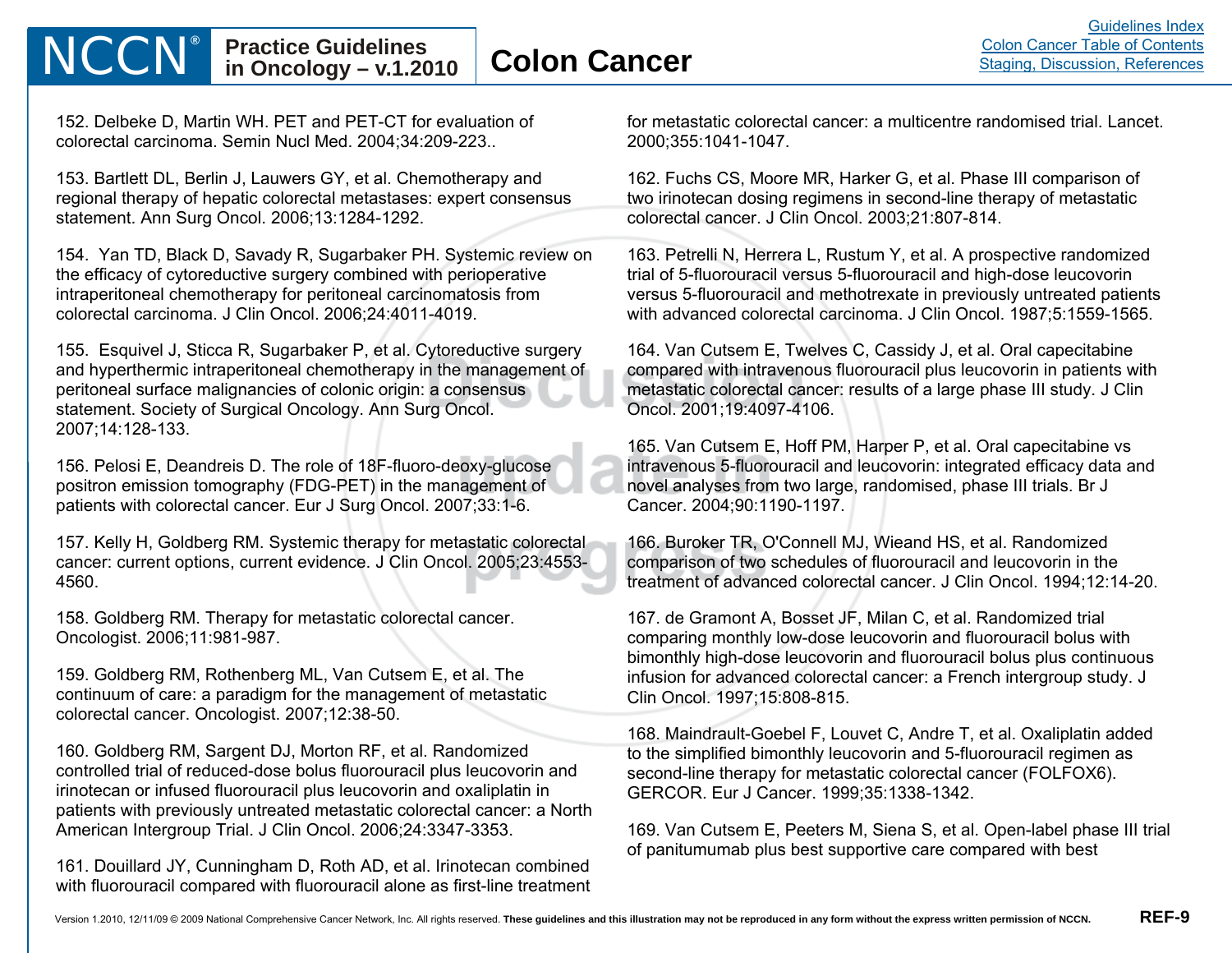## **Practice Guidelines** $\mathbf{NCCN}^\circ$  Practice Guideline **in Oncology – v.1.2010**

supportive care alone in patients with chemotherapy-refractory metastatic colorectal cancer. J Clin Oncol. 2007; 25:1658-1664.

170. Cunningham D, Humblet Y, Siena S, et al. Cetuximab monotherapy and cetuximab plus irinotecan in irinotecan-refractory metastatic colorectal cancer. N Engl J Med. 2004;351:337-345.

171. van Cutsem E. Challenges in the use of epidermal growth factor receptor inhibitors in colorectal cancer. Oncologist. 2006;11:1010-1017.

172. Raymond E, Faivre S, Woynarowski JM, Chaney SG. Oxaliplatin: mechanism of action and antineoplastic activity. Semin Oncol. 1998;25(Suppl 5):4-12.

173. O'Dwyer PJ. The present and future of angiogenesis-directed treatments of colorectal cancer. Oncologist. 2006;11:992-998.

174. Lentz F, Tran A, Rey E, et al. Pharmacogenomics of fluorouracil, irinotecan, and oxaliplatin in hepatic metastases of colorectal cancer: clinical implications. Am J Pharmacogenomics. 2005;5:21-33.

175. Rothenberg ML, Blanke CD. Topoisomerase I inhibitors in the treatment of colorectal cancer. Semin Oncol. 1999;26:632-639.

176. Goldberg RM, Sargent DJ, Morton RF, et al. A randomized controlled trial of fluorouracil plus leucovorin, irinotecan, and oxaliplatin combinations in patients with previously untreated metastatic colorectal cancer. J Clin Oncol. 2004;22:23-30.

177. Tournigand C, Andre T, Achille E, et al. FOLFIRI followed by FOLFOX6 or the reverse sequence in advanced colorectal cancer: a randomized GERCOR study. J Clin Oncol. 2004;22:229-237.

178. Delaunoit T, Goldberg RM, Sargent DJ, et al. Mortality associated with daily bolus 5-fluorouracil/leucovorin administered in combination with either irinotecan or oxaliplatin: results from Intergroup Trial N9741. Cancer. 2004;101:2170-2176.

179. Cheeseman SL, Joel SP, Chester JD, et al. A 'modified de Gramont' regimen of fluorouracil, alone and with oxaliplatin, for advanced colorectal cancer. Br J Cancer. 2002;87:393-399.

180. de Gramont A, Figer A, Seymour M, et al. Leucovorin and fluorouracil with or without oxaliplatin as first-line treatment in advanced colorectal cancer. J Clin Oncol. 2000;18:2938-2947.

181. Colucci G, Gebbia V, Paoletti G, et al. Phase III randomized trial of FOLFIRI versus FOLFOX4 in the treatment of advanced colorectal cancer: a multicenter study of the Gruppo Oncologico Dell'Italia Meridionale. J Clin Oncol. 2005;23:4866-4875.

182. Cassidy J, Clarke S, Diaz-Rubio D, et al. XELOX vs. FOLFOX4: Efficacy results from XELOX-1/NO16966, a randomized phase III trial in first-line metastatic colorectal cancer. 2007 Gastrointestinal Cancers Symposium. Abstract 270.

183. Cassidy J, Tabernero J, Twelves C, et al. XELOX (capecitabine plus oxaliplatin): active first-line therapy for patients with metastatic colorectal cancer. J Clin Oncol. 2004;22:2084-2091.

184. Porschen R, Arkenau HT, Kubicka S, et al. Phase III study of capecitabine plus oxaliplatin compared with fluororuracil and leucovorin plus oxaliplatin in metastatic colorectal cancer: a final report of the AIO Colorectal Study Group. J Clin Oncol. 2007;25:4217-4223.

185. Andre T, Louvet C, Maindrault-Goebel F, et al. CPT-11 (irinotecan) addition to bimonthly, high-dose leucovorin and bolus and continuousinfusion 5-fluorouracil (FOLFIRI) for pretreated metastatic colorectal cancer. GERCOR. Eur J Cancer. 1999;35:1343-1347.

186. Jager E, Heike M, Bernhard H, et al. Weekly high-dose leucovorin versus low-dose leucovorin combined with fluorouracil in advanced colorectal cancer: results of a randomized multicenter trial. Study Group for Palliative Treatment of Metastatic Colorectal Cancer Study Protocol 1. J Clin Oncol. 1996;14:2274-2279.

187. Wolmark N, Rockette H, Fisher B, et al. The benefit of leucovorinmodulated fluorouracil as postoperative adjuvant therapy for primary colon cancer: results from National Surgical Adjuvant Breast and Bowel Project protocol C-03. J Clin Oncol. 1993;11:1879-1887.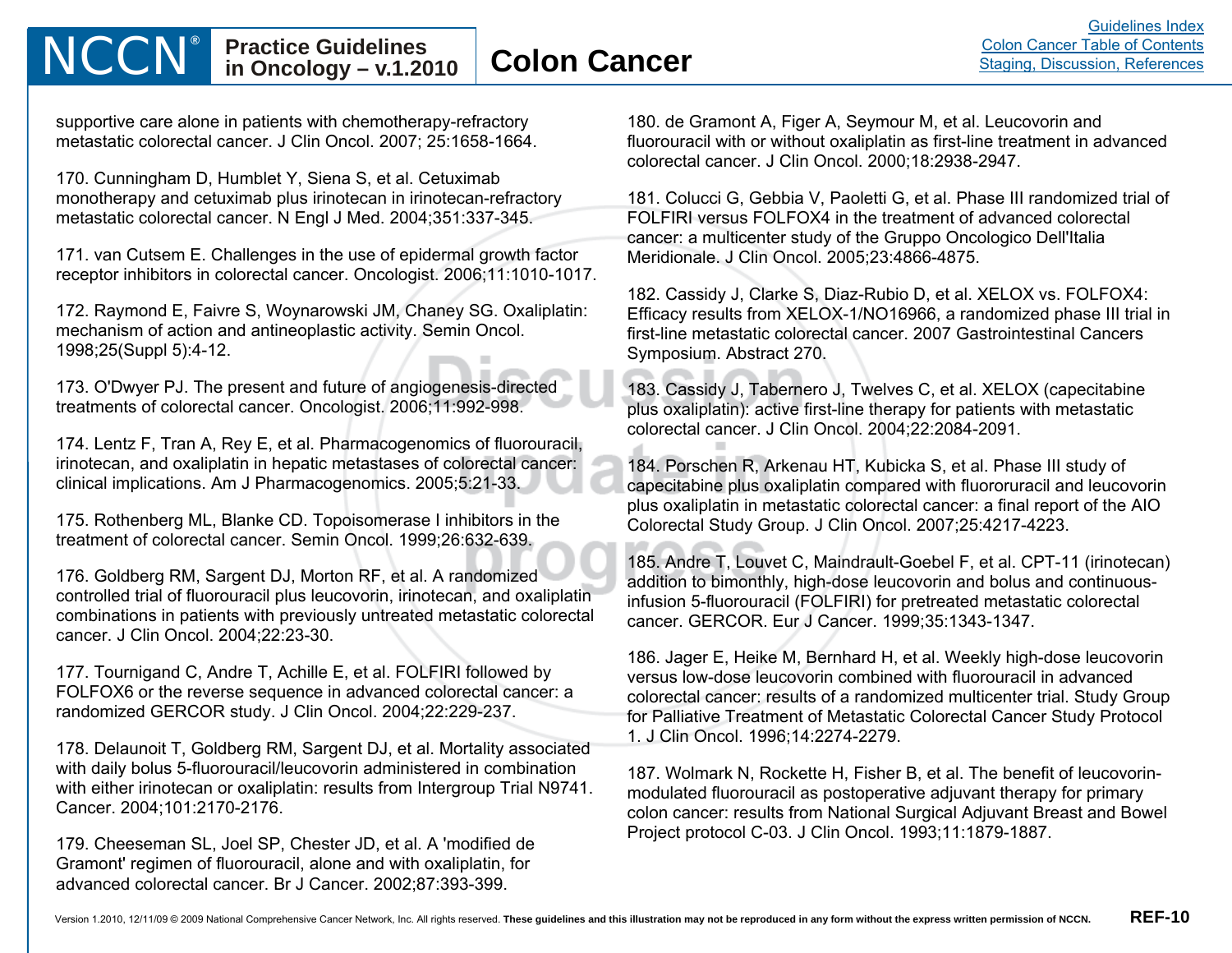188. Saltz LB, Clarke S, Díaz-Rubio E, et al. Bevacizumab in combination with oxaliplatin-based chemotherapy as first-line therapy in metastatic colorectal cancer: a randomized phase III study.J Clin Oncol. 2008;26:2013-2039.

189. Saltz LB, Clarke S, Diaz-Rubio E, et al. Bevacizumab in combination with XELOX or FOLFOX4: Efficacy results from XELOX-1/NO16966, a randomized phase III trial in the first-line treatment of metastatic colorectal cancer. Paper presented at: Gastrointestinal Cancers Symposium 2007. Abstract 238.

190. Kabbinavar FF, Schulz J, McCleod M, et al. Addition of bevacizumab to bolus fluorouracil and leucovorin in first-line metastatic colorectal cancer: results of a randomized phase II trial. J Clin Oncol. 2005;23:3697-3705.

191. Hurwitz HI, Fehrenbacher L, Hainsworth JD, et al. Bevacizumab in combination with fluorouracil and leucovorin: an active regimen for firstline metastatic colorectal cancer. J Clin Oncol. 2005;23:3502-3508.

192. Hochster HS, Hart LL, Ramanathan RK, et al Safety and efficacy of oxaliplatin and fluoropyrimidine regimens with or without bevacizumab as first-line treatment of metastatic colorectal cancer: results of the TREE Study. J Clin Oncol. 2008;26:3523-3529. Erratum in: J Clin Oncol. 2008;26: 4697

193. Kabbinavar FF, Hambleton J, Mass RD, et al. Combined analysis of efficacy: the addition of bevacizumab to fluorouracil/leucovorin improves survival for patients with metastatic colorectal cancer. J Clin Oncol. 2005;23:3706-3712.

194. Hurwitz H, Fehrenbacher L, Novotny W, et al. Bevacizumab plus irinotecan, fluorouracil, and leucovorin for metastatic colorectal cancer. N Engl J Med. 2004;350:2335-2342.

195. Fuchs CS, Marshall J, Mitchell EP, et al. Updated results of BICC-C study comparing first-line irinotecan /fluoropyrimidine combinations +/- celecoxib in mCRC: Clinical data cut-off September 1, 2006. Paper presented at: Gastrointestinal Cancers Symposium, 2007; Abstract 276.

196. Fuchs CJ, Marshall J, Barrueco J. Randomized, controlled trial of irinotecan plus infusional, bolus, or oral fluoropyrimidines in first-line treatment of metastatic colorectal cancer: results from the BICC-C study. J Clin Oncol. 2007;24:4779-4786.

197. Sobero A, Ackland S, Carrion R, et al. Efficacy and safety of bevacizumab in combination with irinotecan and infusional 5-FU as first-line treatment for patients with metastatic colorectal cancer. J Clin Oncol. 2006;24:No. 18S (June 20 suppl). Abstract 3544.

198. Giantonio B, Catalano P, Meropol N, et al. Bevacizumab in combination with oxaliplatin, fluorouracil, and leucovorin (FOLFOX4) for previously treated metastatic colorectal cancer: results from the Eastern Cooperative Oncology Group Study E3200. J Clin Oncol. 2007;25:1539-1544.

199. Cannistra SA, Matulonis UA, Penson RT, et al. Phase II study of bevacizumab in patients with platinum-resistant ovarian cancer or peritoneal serous cancer. J Clin Oncol. 2007;25:5150-5152.

200. Package insert. Capecitabine (Xeloda®), Nutley, NJ, Roche Laboratories Inc., June 2005.

201. Haller DG, Cassidy J, Clarke SJ, Potential regional differences for the tolerability profiles of fluoropyrimidines. J Clin Oncol. 2008;26:2118- 2123.

202. Schmoll HJ, Arnold D. Update on capecitabine in colorectal cancer. Oncologist. 2006;11:1003-1009.

203. Package Insert. Irinotecan hydrochloride injection (Camptosar®), New York, NY, Pfizer, June 2006.

204. Innocenti F, Undevia SD, Iyer L, et al. Genetic variants in the UDP-glucuronosyltransferase 1A1 gene predict the risk of severe neutropenia of irinotecan. J Clin Oncol. 2004;22:1382-1388.

205. LabCorp Capsule. UGT1A1 irinotecan toxicity. Managing medication dosing and predicting response to treatment of cancer with irinotecan (Camptosar, CPT-11). 2006:Available at www.lapcorp.com.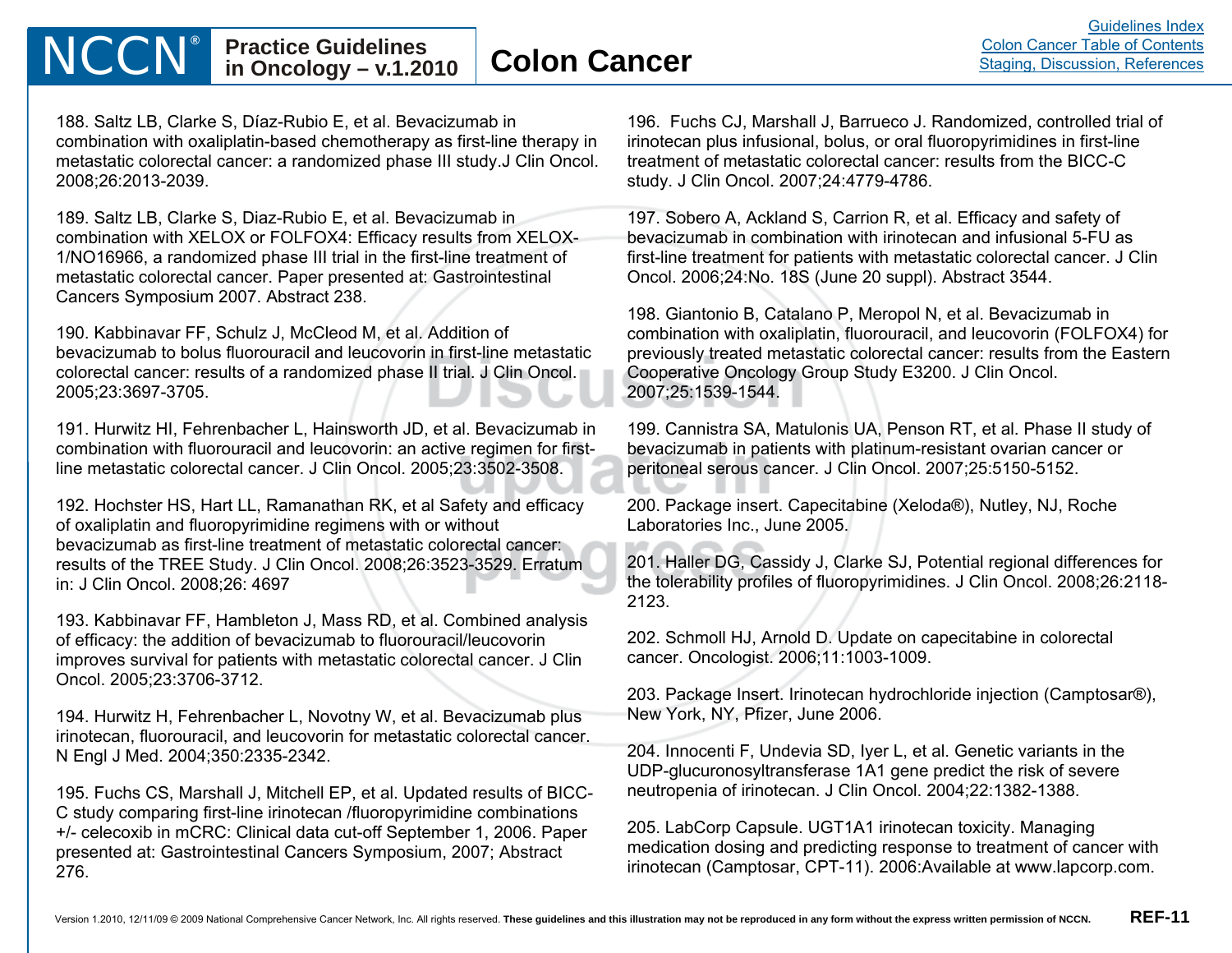**Practice Guidelines** $\mathbf{NCCN}^\circ$  Practice Guideline **in Oncology – v.1.2010**

206. O'Dwyer PJ, Catalano RB. Uridine diphosphate glucuronosyltransferase (UGT) 1A1 and irinotecan: practical pharmacogenomics arrives in cancer therapy. J Clin Oncol. 2006;24:4534-4538.

207. Package insert. Oxaliplatin (Eloxatin®), Bedford, OH. Ben Venue Laboratories, November 2004.

208. Tournigand C, Cervantes A, Figer A, et al. OPTIMOX1: a randomized study of FOLFOX4 or FOLFOX7 with oxaliplatin in a stopand-Go fashion in advanced colorectal cancer--a GERCOR study. J Clin Oncol. 2006;24:394-400.

209 Maindrault-Goebel F, Lledo G, Ghibaudel B, et al. Final results for OPTIMOX-2, a large randomized phase II study of maintenance therapy or chemotherapy-free intervals after FOLFOX in patients with metastatic colorectal cancer: a GERCOR study. J Clin Oncol. 2007;25: No. 18S. Abstract 4013.

210. Grothey A, Sargent D, Goldberg RM, Schmoll HJ. Survival of patients with advanced colorectal cancer improves with the availability of fluorouracil-leucovorin, irinotecan, and oxaliplatin in the course of treatment. J Clin Oncol. 2004;22:1209-1214.

211. Cunningham D, Pyrhonen S, James RD, et al. Randomised trial of irinotecan plus supportive care versus supportive care alone after fluorouracil failure for patients with metastatic colorectal cancer. Lancet. 1998;352:1413-1418.

212. Rougier P, Van Cutsem E, Bajetta E, et al. Randomised trial of irinotecan versus fluorouracil by continuous infusion after fluorouracil failure in patients with metastatic colorectal cancer. Lancet. 1998;352:1407-1412.

213. Pitot H, Rowland K, DJ S, et al. N9841: A randomized phase III equivalence trial of irinotecan (CPT-11) versus oxaliplatin/5-fluorouracil (5FU)/leucovorin (FOLFOX4) in patients (pts) with advanced colorectal cancer (CRC) previously treated with 5FU. J Clin Oncol. 2005;23:No. 16S (June 1 suppl). Abstract 3506.

214. Saltz LB, Meropol NJ, Loehrer PJ, Sr., et al. Phase II trial of cetuximab in patients with refractory colorectal cancer that expresses the epidermal growth factor receptor. J Clin Oncol. 2004;22:1201-1208.

215 Saltz L, Rubin M, Hochster H, et al.Cetuximab (IMC-C225) plus irinotecan (CPT-11) is active in CPT-11-refractory colorectal cancer (CRC) that expresses epidermal growth factor receptor (EGFR). Proc Am Soc Clin Oncol. 2001; 20:Abstract 7.

216 Jonker DJ, O'Callaghan CJ, Karapetis CS, et al. Cetuximab for the treatment of colorectal cancer. J Clin Oncol. 2007;357:2040-2047.

217 Sobrero AF, Maurel J, Fehrenbacher L, et al. EPIC: Phase III trial of cetuximab plus irinotecan after fluoropyrimidine and oxaliplatin failure in patients with metastatic colorectal cancer. J Clin Oncol. 2008;26:2311-2319.

218. Hecht JR, Mitchell E, Chidiac T, et al. A randomized phase IIIB trial of chemotherapy, bevacizumab, and panitumumab compared with chemotherapy and bevacizumab alone for metastatic colorectal cancer 2009;J Clin Oncol. 27:672-680.

219. Package Insert. Cetuximab (Erbitux®), Branchburg, NJ, Imclone Systems, Inc. 2004.

220. Package Insert. Panitumumab (Vectibix™), Thousand Oaks, CA, Amgen, September 2006.

221. Helbling D, Borner M. Successful challenge with the fully human EGFR antibody panitumumab following an infusion reaction with the chimeric EGFR antibody cetuximab. Ann Oncol. 2007;18:963-964.

222. Heun J, Holen K. Treatment with panitumumab after a severe infusion reaction to cetuximab in a patient with metastatic colorectal cancer: a case report. Clin Colorectal Cancer. 2007;6:529-531.

223. Berlin J, van Cutsem E, Peeters M, et al. Predictive value of skin toxicity severity for response to panitumumab in pateints with metastatic colorectal cancer: a pooled analysis of five clinical trials. J Clin Oncol. 2007;25: No. 18S (June 20 suppl). Abstract 4134.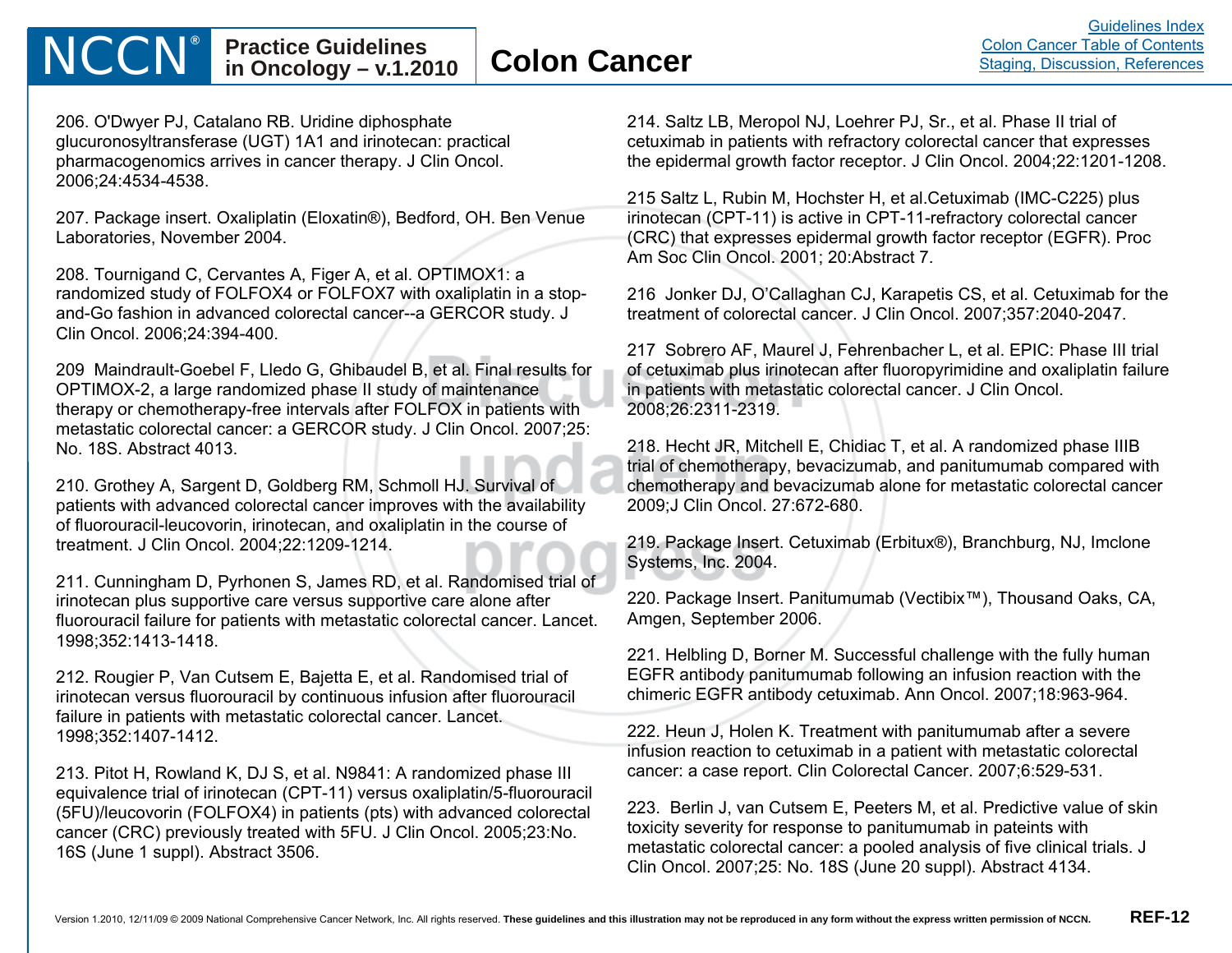## **Practice Guidelines**NCCN<sup>®</sup> **in Oncology – v.1.2010**

224 Hecht JR, Mitchell E, Chidiac T, et al. A randomized phase IIIB trial of chemotherapy, bevacizumab, and panitumumab compared with chemotherapy and bevacizumab alone for metastatic colorectal cancer 2009;J Clin Oncol. 27:672-680.

225 Tol J, Koopman M, Cats A, et al. Chemotherapy, bevacizumab, and cetuximab in metastatic colorectal cancer. N Engl J Med. 2009;360:563-572.

226. Hecht J, Mitchell E, Baranda J, et al. Panitumumab antitumor activity in patients (pts) with metastatic colorectal cancer (mCRC) expressing low (1-9%) or negative (<1%) levels of epidermal growth receptor (EGFr). J Clin Oncol. 2006;24: No. 18S (June 1 suppl). Abstract 3506.

227. Goldberg RM, Kohne GH, Seymour MT, et al. A pooled safety and efficacy analysis examining the effect of performance status on outcomes in nine first-line treatment trials of 6,286 patients with metastatic colorectal cancer. J Clin Oncol. 2007;25: No. 18S (June 20 suppl). Abstract 4011.

228. Hoff PM, Pazdur R, Lassere Y, et al. Phase II study of capecitabine in patients with fluorouracil-resistant metastatic colorectal carcinoma. J Clin Oncol. 2004;22:2078-2083.

229. Pietra N, Sarli L, Costi R, et al. Role of follow-up in management of local recurrences of colorectal cancer: a prospective, randomized study. Dis Colon Rectum. 1998;41:1127-1133.

230. Secco GB, Fardelli R, Gianquinto D, et al. Efficacy and cost of risk-adapted follow-up in patients after colorectal cancer surgery: a prospective, randomized and controlled trial. Eur J Surg Oncol. 2002;28:418-423.

231. Rodriguez-Moranta F, Salo J, Arcusa A, et al. Postoperative surveillance in patients with colorectal cancer who have undergone curative resection: a prospective, multicenter, randomized, controlled trial. J Clin Oncol. 2006;24:386-393.

232. Figueredo A, Charette ML, Maroun J, et al. Adjuvant therapy for stage II colon cancer: a systematic review from the Cancer Care Ontario Program in evidence-based care's gastrointestinal cancer disease site group. J Clin Oncol. 2004;22:3395-3407.

233. Renehan AG, Egger M, Saunders MP, O'Dwyer ST. Impact on survival of intensive follow up after curative resection for colorectal cancer: systematic review and meta-analysis of randomised trials. BMJ. 2002;324:813.

234. Jeffery M, Hickey B, Hider P. Follow-up strategies for patients treated for non-metastatic colorectal cancer. Cochrane Database Syst Rev. 2007:CD002200.

235. Desch CE, Benson AB, 3rd, Somerfield MR, et al. Colorectal cancer surveillance: 2005 update of an American Society of Clinical Oncology practice guideline. J Clin Oncol. 2005;23:8512-8519.

236. Guyot F, Faivre J, Manfredi S, et al. Time trends in the treatment and survival of recurrences from colorectal cancer. Ann Oncol. 2005;16:756-761.

237. Li Destri G, Di Cataldo A, Puleo S. Colorectal cancer follow-up: useful or useless? Surg Oncol. 2006;15:1-12.

238. Pfister DG, Benson AB, 3rd, Somerfield MR. Clinical practice. Surveillance strategies after curative treatment of colorectal cancer. N Engl J Med. 2004;350:2375-2382.

239. Locker GY, Hamilton S, Harris J, et al. ASCO 2006 update of recommendations for the use of tumor markers in gastrointestinal cancer. J Clin Oncol. 2006;24:5313-5327.

240. Rex DK, Kahi CJ, Levin B, et al. Guidelines for colonoscopy surveillance after cancer resection: a consensus update by the American Cancer Society and US Multi-Society Task Force on Colorectal Cancer. CA Cancer J Clin. 2006;56:160-167; quiz 185-166.

241. Green RJ, Metlay JP, Propert K, et al. Surveillance for second primary colorectal cancer after adjuvant chemotherapy: an analysis of Intergroup 0089. Ann Intern Med. 2002;136:261-269.